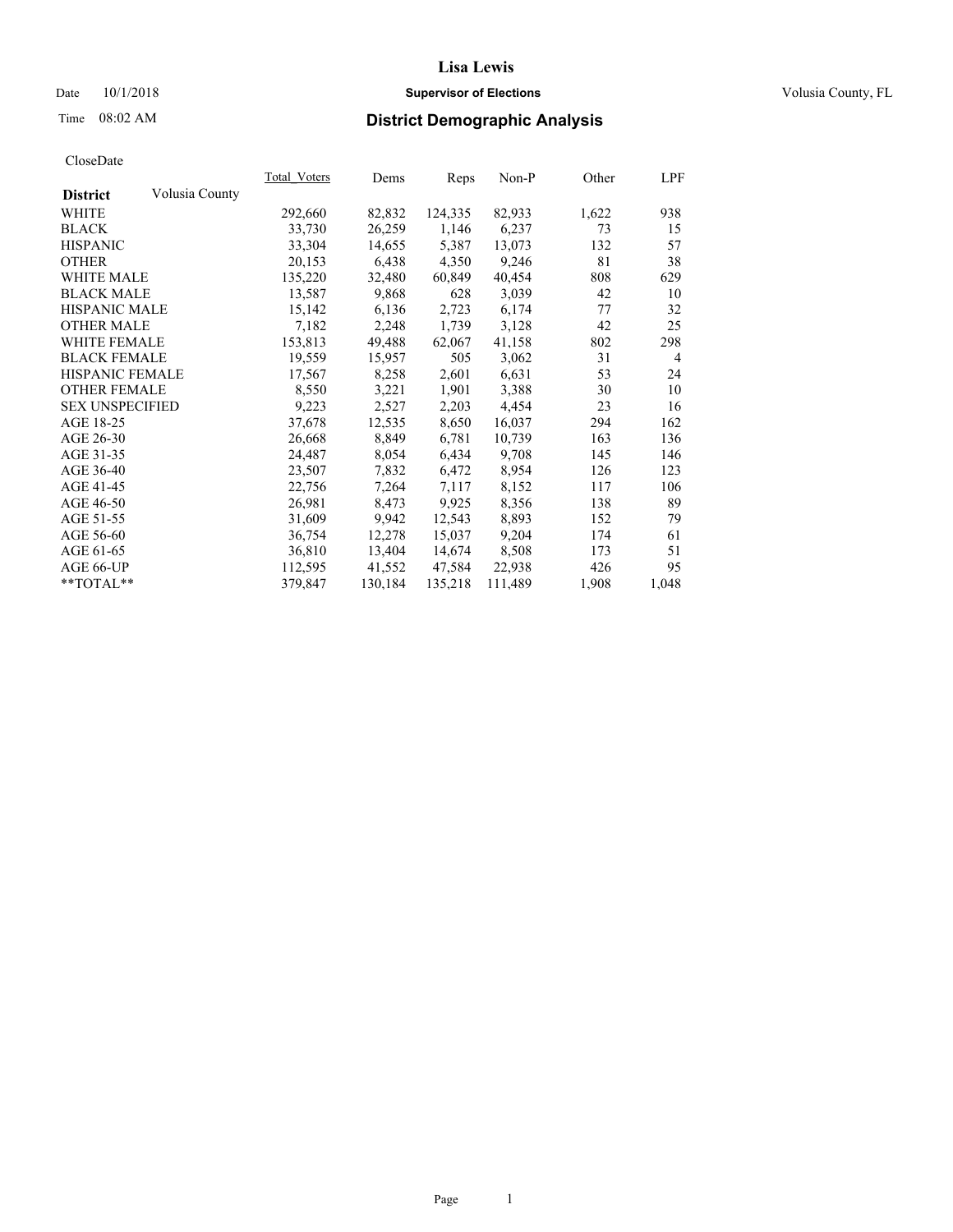## Date  $10/1/2018$  **Supervisor of Elections** Volusia County, FL

| County Council District 1<br><b>District</b><br>WHITE<br>58,817<br>16,241<br>26,468<br>15,613<br>286<br><b>BLACK</b><br>4,437<br>177<br>1,001<br>14<br>5,632<br>6,969<br>2,925<br>2,817<br><b>HISPANIC</b><br>1,180<br>32<br>889<br>3,967<br>1,260<br>1,796<br>15<br><b>OTHER</b><br><b>WHITE MALE</b><br>26,769<br>12,760<br>7,543<br>141<br>6,179<br>491<br>9<br><b>BLACK MALE</b><br>2,246<br>1,660<br>84 | 209<br>3<br>15<br>7<br>146<br>2<br>8<br>5 |
|--------------------------------------------------------------------------------------------------------------------------------------------------------------------------------------------------------------------------------------------------------------------------------------------------------------------------------------------------------------------------------------------------------------|-------------------------------------------|
|                                                                                                                                                                                                                                                                                                                                                                                                              |                                           |
|                                                                                                                                                                                                                                                                                                                                                                                                              |                                           |
|                                                                                                                                                                                                                                                                                                                                                                                                              |                                           |
|                                                                                                                                                                                                                                                                                                                                                                                                              |                                           |
|                                                                                                                                                                                                                                                                                                                                                                                                              |                                           |
|                                                                                                                                                                                                                                                                                                                                                                                                              |                                           |
|                                                                                                                                                                                                                                                                                                                                                                                                              |                                           |
| <b>HISPANIC MALE</b><br>18<br>2,989<br>1,154<br>586<br>1,223                                                                                                                                                                                                                                                                                                                                                 |                                           |
| 8<br><b>OTHER MALE</b><br>1,422<br>460<br>339<br>610                                                                                                                                                                                                                                                                                                                                                         |                                           |
| <b>WHITE FEMALE</b><br>31,362<br>9,909<br>13,420<br>7,831<br>142                                                                                                                                                                                                                                                                                                                                             | 60                                        |
| 5<br>3,304<br>2,718<br>89<br><b>BLACK FEMALE</b><br>491                                                                                                                                                                                                                                                                                                                                                      | 1                                         |
| <b>HISPANIC FEMALE</b><br>3,838<br>1,530<br>12<br>1,706<br>583                                                                                                                                                                                                                                                                                                                                               | 7                                         |
| 5<br><b>OTHER FEMALE</b><br>1,649<br>612<br>367<br>663                                                                                                                                                                                                                                                                                                                                                       | 2                                         |
| 7<br><b>SEX UNSPECIFIED</b><br>1,805<br>465<br>485<br>845                                                                                                                                                                                                                                                                                                                                                    | $\overline{\mathbf{3}}$                   |
| AGE 18-25<br>7,464<br>2,270<br>1,913<br>3,194<br>50                                                                                                                                                                                                                                                                                                                                                          | 37                                        |
| AGE 26-30<br>5,247<br>1,636<br>1,451<br>2,107<br>25                                                                                                                                                                                                                                                                                                                                                          | 28                                        |
| AGE 31-35<br>4,808<br>1,411<br>1,400<br>1,936<br>25                                                                                                                                                                                                                                                                                                                                                          | 36                                        |
| AGE 36-40<br>4,917<br>1,516<br>1,800<br>22<br>1,547                                                                                                                                                                                                                                                                                                                                                          | 32                                        |
| AGE 41-45<br>4,540<br>1,397<br>1,532<br>1,569<br>24                                                                                                                                                                                                                                                                                                                                                          | 18                                        |
| AGE 46-50<br>5,422<br>1,628<br>2,126<br>29<br>1,619                                                                                                                                                                                                                                                                                                                                                          | 20                                        |
| 6,138<br>2,648<br>AGE 51-55<br>1,813<br>1,632<br>27                                                                                                                                                                                                                                                                                                                                                          | 18                                        |
| AGE 56-60<br>2,269<br>3,015<br>1,539<br>29<br>6,867                                                                                                                                                                                                                                                                                                                                                          | 15                                        |
| 6,922<br>2,437<br>2,966<br>1,486<br>29<br>AGE 61-65                                                                                                                                                                                                                                                                                                                                                          | $\overline{4}$                            |
| 23,059<br>AGE 66-UP<br>8,454<br>10,147<br>4,345<br>87                                                                                                                                                                                                                                                                                                                                                        | 26                                        |
| **TOTAL**<br>75,385<br>24,863<br>28,714<br>21,227<br>347                                                                                                                                                                                                                                                                                                                                                     | 234                                       |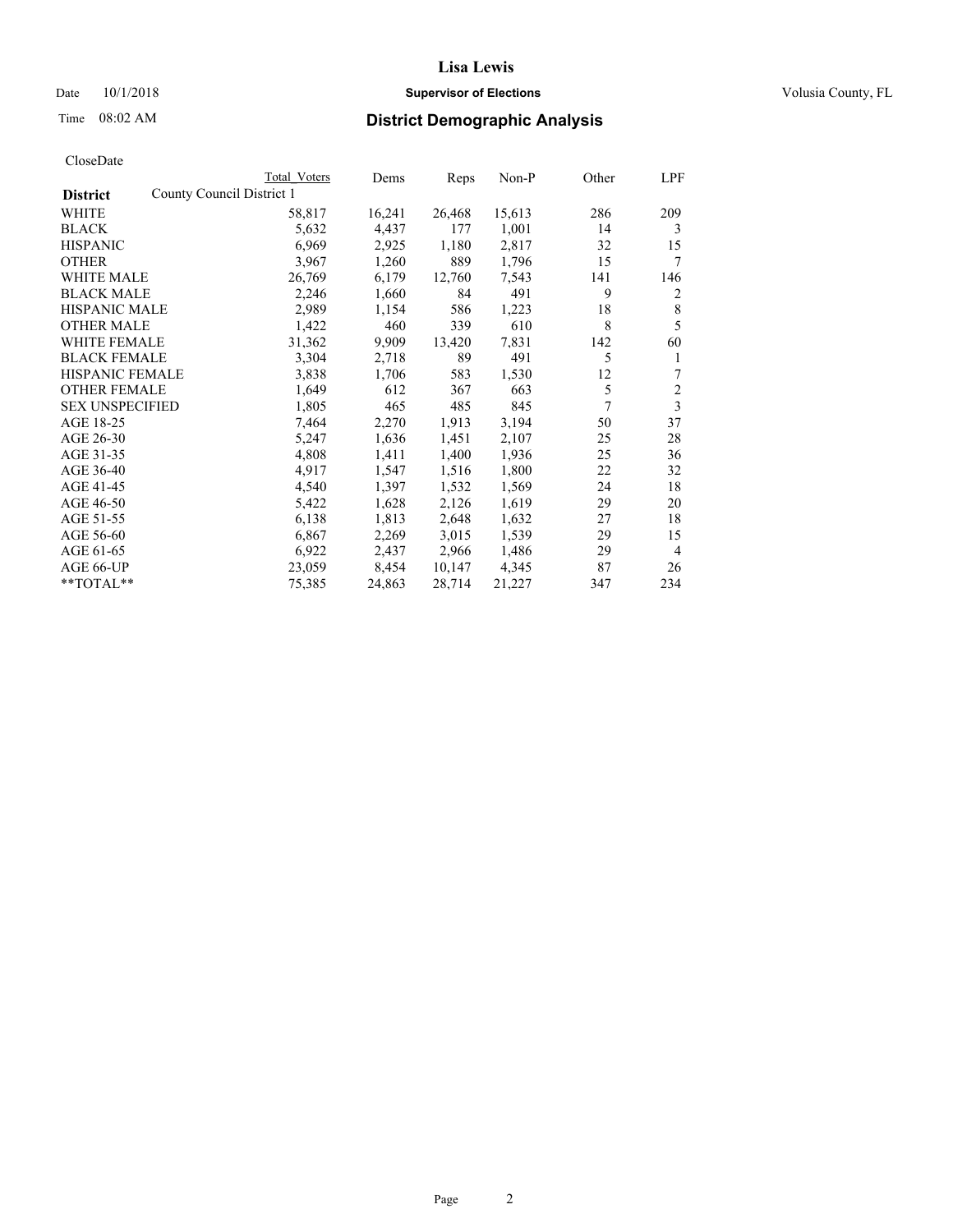## Date  $10/1/2018$  **Supervisor of Elections** Volusia County, FL

| Total Voters | Dems                                                                   | Reps   | $Non-P$ | Other | LPF            |
|--------------|------------------------------------------------------------------------|--------|---------|-------|----------------|
|              |                                                                        |        |         |       |                |
| 56,446       | 16,796                                                                 | 22,572 | 16,513  | 377   | 188            |
| 12,132       | 9,639                                                                  | 336    | 2,133   | 21    | 3              |
| 2,863        | 1,200                                                                  | 543    | 1,089   | 23    | 8              |
| 4,547        | 1,563                                                                  | 854    | 2,094   | 24    | 12             |
| 26,332       | 6,701                                                                  | 11,168 | 8,135   | 206   | 122            |
| 4,682        | 3,510                                                                  | 180    | 984     | 8     | $\mathbf{0}$   |
| 1,316        | 487                                                                    | 283    | 527     | 15    | 4              |
| 1,615        | 525                                                                    | 370    | 702     | 11    | 7              |
| 29,414       | 9,903                                                                  | 11,150 | 8,132   | 167   | 62             |
| 7,173        | 5,925                                                                  | 153    | 1,080   | 13    | $\overline{2}$ |
| 1,482        | 684                                                                    | 255    | 531     | 8     | 4              |
| 1,926        | 766                                                                    | 368    | 778     | 10    | 4              |
| 2,048        | 697                                                                    | 378    | 960     | 7     | 6              |
| 8,902        | 3,968                                                                  | 1,485  | 3,340   | 74    | 35             |
| 5,731        | 2,229                                                                  | 1,258  | 2,178   | 38    | 28             |
| 4,803        | 1,837                                                                  | 1,092  | 1,802   | 39    | 33             |
| 4,286        | 1,680                                                                  | 1,001  | 1,560   | 31    | 14             |
| 3,844        | 1,416                                                                  | 1,072  | 1,309   | 27    | 20             |
| 4,727        | 1,717                                                                  | 1,501  | 1,463   | 25    | 21             |
| 5,909        | 2,134                                                                  | 2,046  | 1,671   | 44    | 14             |
| 7,166        | 2,627                                                                  | 2,695  | 1,793   | 37    | 14             |
| 7,263        | 2,808                                                                  | 2,710  | 1,708   | 28    | 9              |
| 23,357       | 8,782                                                                  | 9,445  | 5,005   | 102   | 23             |
| 75,988       | 29,198                                                                 | 24,305 | 21,829  | 445   | 211            |
|              | County Council District 2<br>HISPANIC FEMALE<br><b>SEX UNSPECIFIED</b> |        |         |       |                |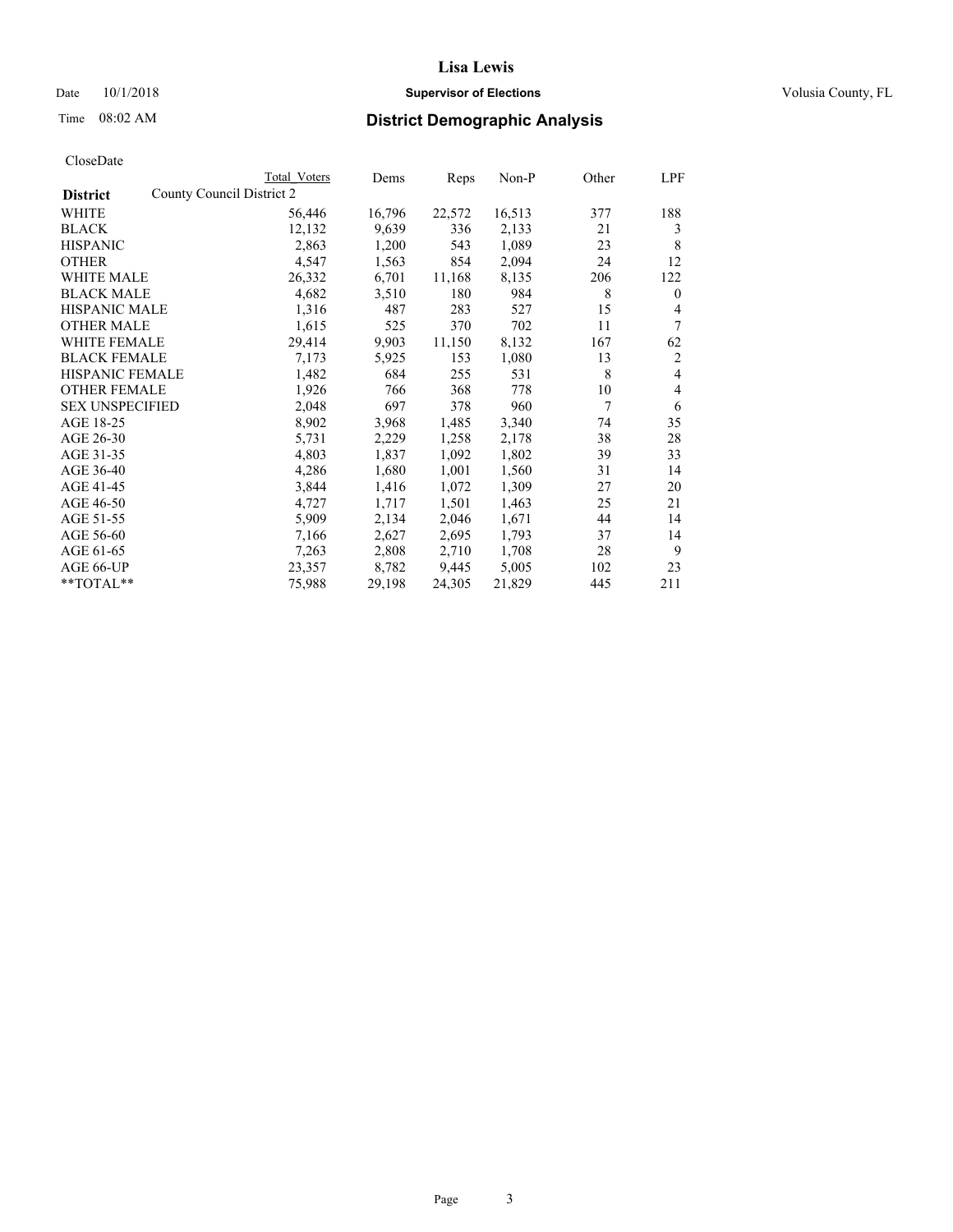#### Date  $10/1/2018$  **Supervisor of Elections Supervisor of Elections** Volusia County, FL

| CloseDate |
|-----------|
|-----------|

|                                              | Total Voters | Dems   | Reps   | Non-P  | Other          | LPF            |
|----------------------------------------------|--------------|--------|--------|--------|----------------|----------------|
| County Council District 3<br><b>District</b> |              |        |        |        |                |                |
| WHITE                                        | 72,784       | 20,304 | 31,481 | 20,373 | 424            | 202            |
| <b>BLACK</b>                                 | 2,123        | 1,656  | 92     | 368    | 4              | 3              |
| <b>HISPANIC</b>                              | 1,841        | 659    | 461    | 710    | 9              | 2              |
| <b>OTHER</b>                                 | 3,098        | 890    | 819    | 1,375  | 8              | 6              |
| WHITE MALE                                   | 33,759       | 8,008  | 15,513 | 9,916  | 192            | 130            |
| <b>BLACK MALE</b>                            | 941          | 684    | 47     | 204    | 3              | 3              |
| <b>HISPANIC MALE</b>                         | 822          | 264    | 212    | 342    | 3              |                |
| <b>OTHER MALE</b>                            | 1,105        | 300    | 336    | 460    | 5              | $\overline{4}$ |
| WHITE FEMALE                                 | 38,181       | 12,089 | 15,624 | 10,168 | 230            | 70             |
| <b>BLACK FEMALE</b>                          | 1,159        | 952    | 45     | 161    | 1              | $\theta$       |
| <b>HISPANIC FEMALE</b>                       | 981          | 382    | 239    | 353    | 6              | 1              |
| <b>OTHER FEMALE</b>                          | 1,324        | 469    | 367    | 483    | 3              | 2              |
| <b>SEX UNSPECIFIED</b>                       | 1,573        | 361    | 470    | 738    | $\overline{2}$ | $\overline{2}$ |
| AGE 18-25                                    | 6,118        | 1,533  | 1,862  | 2,629  | 66             | 28             |
| AGE 26-30                                    | 4,431        | 1,202  | 1,341  | 1,824  | 36             | 28             |
| AGE 31-35                                    | 4,391        | 1,239  | 1,312  | 1,788  | 32             | 20             |
| AGE 36-40                                    | 4,376        | 1,154  | 1,462  | 1,713  | 19             | 28             |
| AGE 41-45                                    | 4,557        | 1,150  | 1,682  | 1,675  | 23             | 27             |
| AGE 46-50                                    | 5,598        | 1,425  | 2,416  | 1,712  | 29             | 16             |
| AGE 51-55                                    | 6,591        | 1,727  | 2,941  | 1,873  | 33             | 17             |
| AGE 56-60                                    | 8,262        | 2,334  | 3,788  | 2,082  | 45             | 13             |
| AGE 61-65                                    | 8,661        | 2,861  | 3,738  | 2,000  | 48             | 14             |
| AGE 66-UP                                    | 26,861       | 8,884  | 12,311 | 5,530  | 114            | 22             |
| $*$ TOTAL $*$                                | 79,846       | 23,509 | 32,853 | 22,826 | 445            | 213            |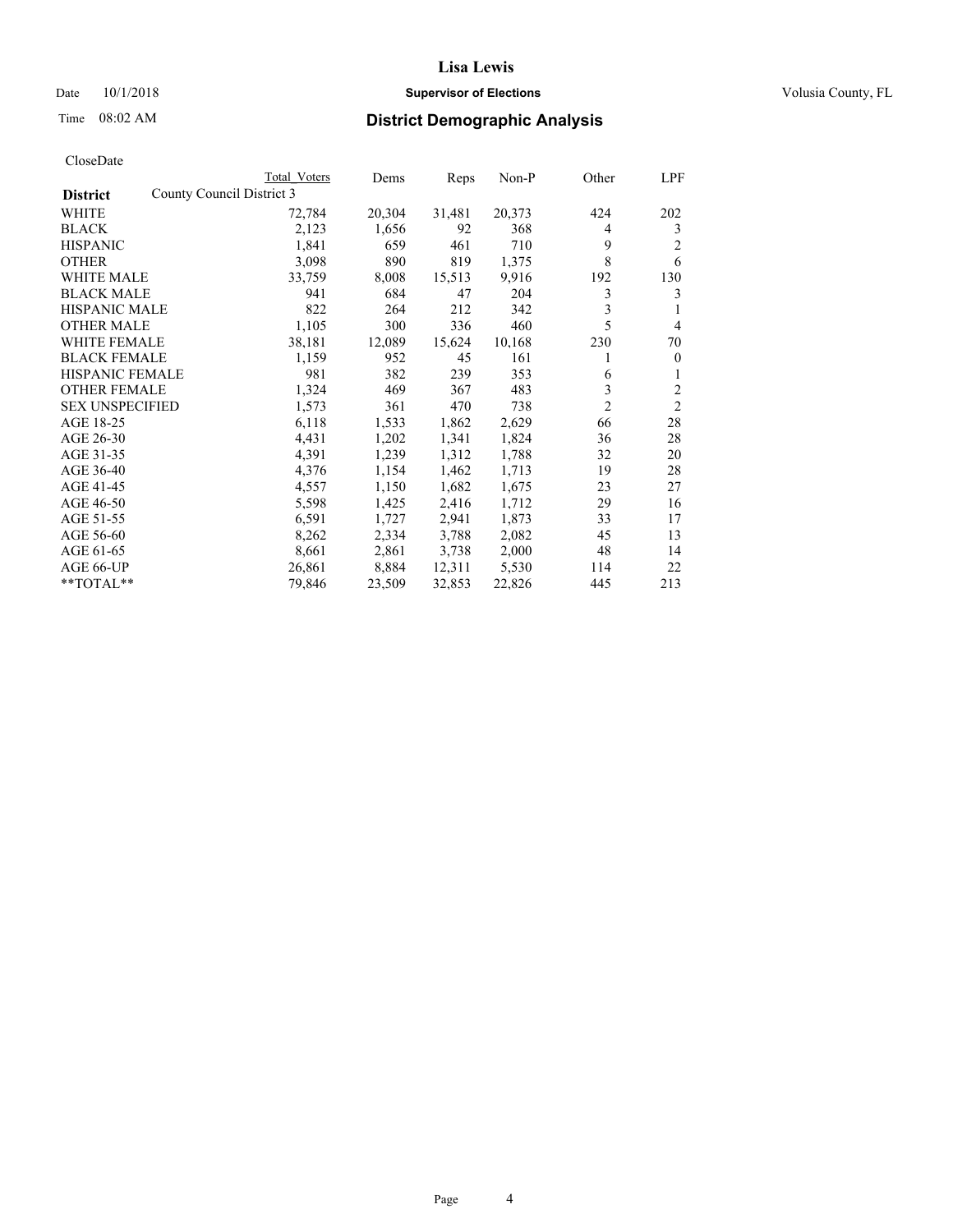#### Date  $10/1/2018$  **Supervisor of Elections Supervisor of Elections** Volusia County, FL

|                                              | Total Voters | Dems   | Reps   | $Non-P$ | Other          | LPF            |
|----------------------------------------------|--------------|--------|--------|---------|----------------|----------------|
| County Council District 4<br><b>District</b> |              |        |        |         |                |                |
| WHITE                                        | 61,177       | 17,746 | 25,877 | 17,029  | 342            | 183            |
| <b>BLACK</b>                                 | 7,312        | 5,717  | 236    | 1,340   | 15             | 4              |
| <b>HISPANIC</b>                              | 2,523        | 990    | 541    | 962     | 21             | 9              |
| <b>OTHER</b>                                 | 4,052        | 1,253  | 920    | 1,857   | 16             | 6              |
| WHITE MALE                                   | 28,167       | 6,898  | 12,634 | 8,335   | 173            | 127            |
| <b>BLACK MALE</b>                            | 2,849        | 2,052  | 134    | 650     | 10             | 3              |
| <b>HISPANIC MALE</b>                         | 1,139        | 389    | 275    | 457     | 12             | 6              |
| <b>OTHER MALE</b>                            | 1,494        | 452    | 359    | 673     | 7              | 3              |
| <b>WHITE FEMALE</b>                          | 32,254       | 10,693 | 12,954 | 8,383   | 168            | 56             |
| <b>BLACK FEMALE</b>                          | 4,356        | 3,584  | 100    | 666     | 5              | 1              |
| HISPANIC FEMALE                              | 1,331        | 581    | 258    | 480     | 9              | 3              |
| <b>OTHER FEMALE</b>                          | 1,690        | 614    | 408    | 659     | 8              | 1              |
| <b>SEX UNSPECIFIED</b>                       | 1,783        | 443    | 451    | 885     | $\overline{2}$ | $\overline{2}$ |
| AGE 18-25                                    | 7,024        | 2,227  | 1,836  | 2,875   | 51             | 35             |
| AGE 26-30                                    | 5,053        | 1,723  | 1,291  | 1,975   | 43             | 21             |
| AGE 31-35                                    | 4,544        | 1,603  | 1,229  | 1,655   | 26             | 31             |
| AGE 36-40                                    | 4,116        | 1,410  | 1,142  | 1,521   | 21             | 22             |
| AGE 41-45                                    | 4,092        | 1,309  | 1,321  | 1,417   | 21             | 24             |
| AGE 46-50                                    | 5,059        | 1,552  | 1,929  | 1,536   | 26             | 16             |
| AGE 51-55                                    | 6,232        | 1,933  | 2,569  | 1,690   | 29             | 11             |
| AGE 56-60                                    | 7,301        | 2,445  | 2,909  | 1,892   | 42             | 13             |
| AGE 61-65                                    | 7,716        | 2,795  | 3,115  | 1,747   | 47             | 12             |
| AGE 66-UP                                    | 23,926       | 8,709  | 10,232 | 4,880   | 88             | 17             |
| **TOTAL**                                    | 75,064       | 25,706 | 27,574 | 21,188  | 394            | 202            |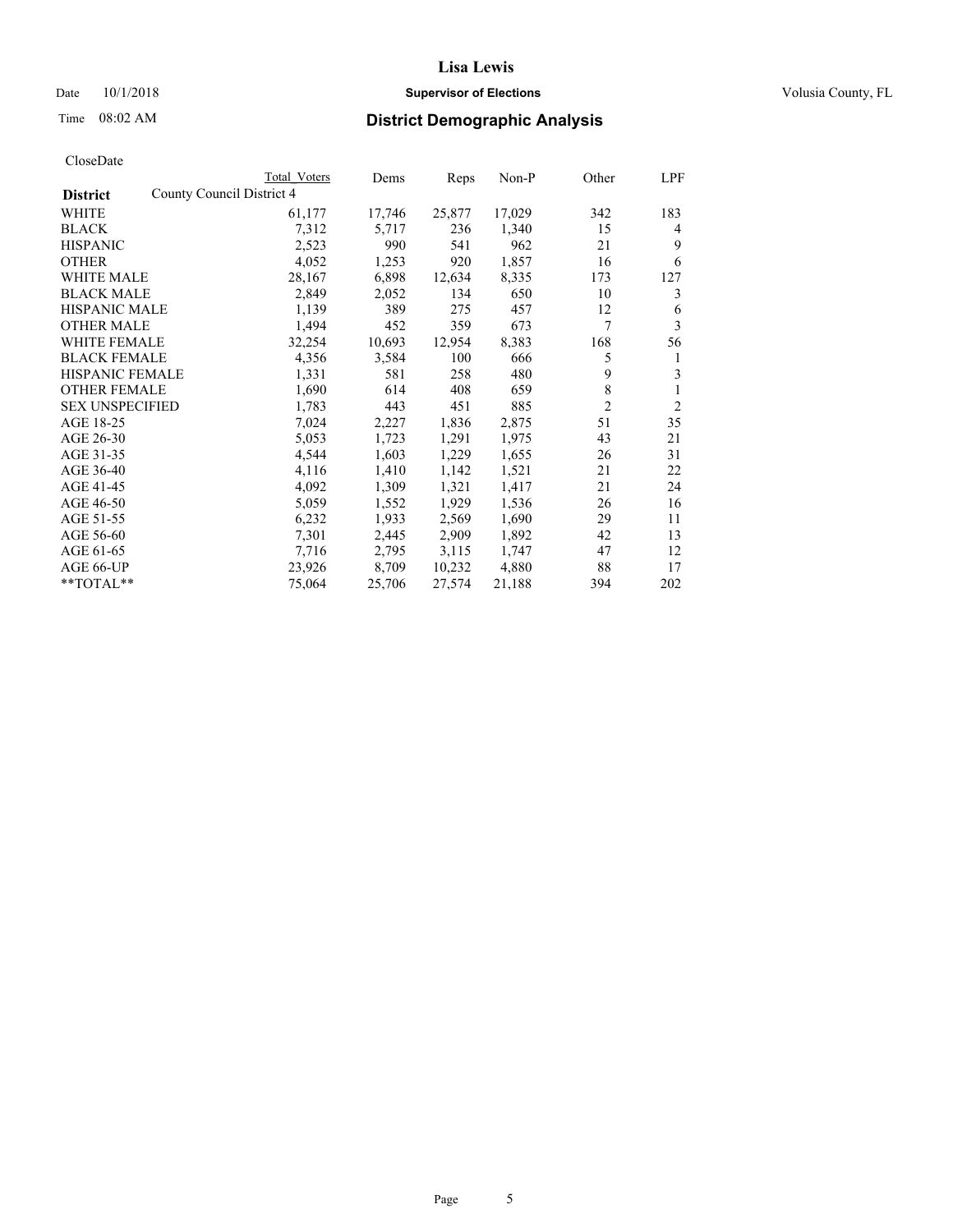## Date  $10/1/2018$  **Supervisor of Elections** Volusia County, FL

|                        | Total Voters              | Dems   | Reps   | Non-P  | Other | LPF          |
|------------------------|---------------------------|--------|--------|--------|-------|--------------|
| <b>District</b>        | County Council District 5 |        |        |        |       |              |
| WHITE                  | 43,436                    | 11,745 | 17,937 | 13,405 | 193   | 156          |
| BLACK                  | 6,531                     | 4,810  | 305    | 1,395  | 19    | 2            |
| <b>HISPANIC</b>        | 19,108                    | 8,881  | 2,662  | 7,495  | 47    | 23           |
| OTHER                  | 4,489                     | 1,472  | 868    | 2,124  | 18    | 7            |
| <b>WHITE MALE</b>      | 20,193                    | 4,694  | 8,774  | 6,525  | 96    | 104          |
| <b>BLACK MALE</b>      | 2,869                     | 1,962  | 183    | 710    | 12    | 2            |
| <b>HISPANIC MALE</b>   | 8,876                     | 3,842  | 1,367  | 3,625  | 29    | 13           |
| OTHER MALE             | 1,546                     | 511    | 335    | 683    | 11    | 6            |
| <b>WHITE FEMALE</b>    | 22,602                    | 6,894  | 8,919  | 6,644  | 95    | 50           |
| <b>BLACK FEMALE</b>    | 3,567                     | 2,778  | 118    | 664    | 7     | $\mathbf{0}$ |
| <b>HISPANIC FEMALE</b> | 9,935                     | 4,905  | 1,266  | 3,737  | 18    | 9            |
| <b>OTHER FEMALE</b>    | 1,961                     | 760    | 391    | 805    | 4     | 1            |
| <b>SEX UNSPECIFIED</b> | 2,014                     | 561    | 419    | 1,026  | 5     | 3            |
| AGE 18-25              | 8,170                     | 2,537  | 1,554  | 3,999  | 53    | 27           |
| AGE 26-30              | 6,206                     | 2,059  | 1,440  | 2,655  | 21    | 31           |
| AGE 31-35              | 5,941                     | 1,964  | 1,401  | 2,527  | 23    | 26           |
| AGE 36-40              | 5,812                     | 2,041  | 1,351  | 2,360  | 33    | 27           |
| AGE 41-45              | 5,723                     | 1,992  | 1,510  | 2,182  | 22    | 17           |
| AGE 46-50              | 6,175                     | 2,151  | 1,953  | 2,026  | 29    | 16           |
| AGE 51-55              | 6,739                     | 2,335  | 2,339  | 2,027  | 19    | 19           |
| AGE 56-60              | 7,158                     | 2,603  | 2,630  | 1,898  | 21    | 6            |
| AGE 61-65              | 6,248                     | 2,503  | 2,145  | 1,567  | 21    | 12           |
| AGE 66-UP              | 15,392                    | 6,723  | 5,449  | 3,178  | 35    | 7            |
| **TOTAL**              | 73,564                    | 26,908 | 21,772 | 24,419 | 277   | 188          |
|                        |                           |        |        |        |       |              |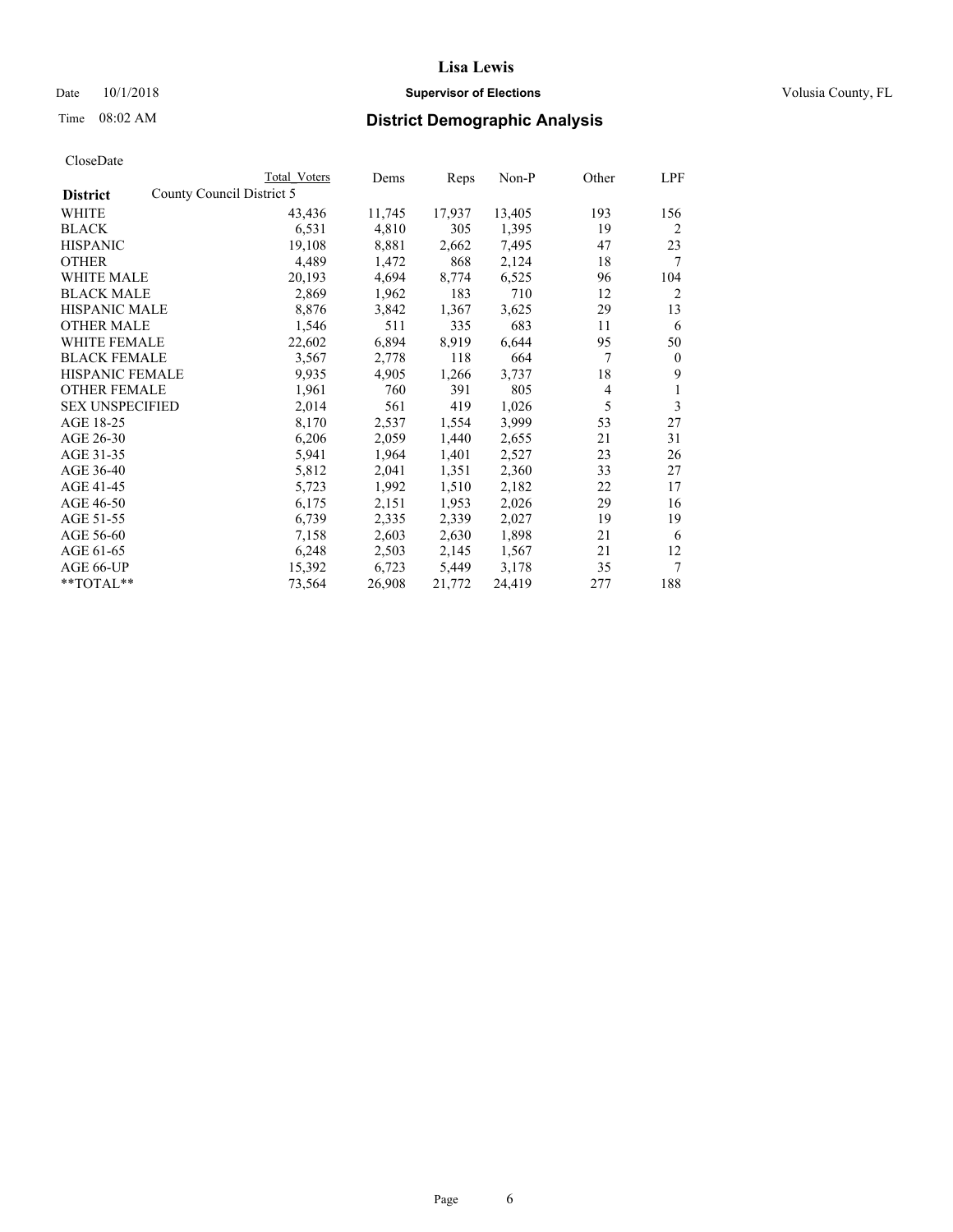#### Date  $10/1/2018$  **Supervisor of Elections Supervisor of Elections** Volusia County, FL

# Time 08:02 AM **District Demographic Analysis**

|                        | Total Voters                 | Dems | Reps | Non-P | Other          | LPF          |
|------------------------|------------------------------|------|------|-------|----------------|--------------|
| <b>District</b>        | Indigo Community Development |      |      |       |                |              |
| WHITE                  | 1,389                        | 316  | 696  | 354   | 16             |              |
| <b>BLACK</b>           | 179                          | 129  | 13   | 36    |                | 0            |
| <b>HISPANIC</b>        | 94                           | 33   | 22   | 38    |                | 0            |
| <b>OTHER</b>           | 124                          | 30   | 32   | 59    | $\overline{c}$ | 1            |
| WHITE MALE             | 674                          | 118  | 350  | 186   | 13             |              |
| <b>BLACK MALE</b>      | 80                           | 47   | 10   | 22    |                | 0            |
| <b>HISPANIC MALE</b>   | 36                           | 13   | 10   | 13    | 0              | $\Omega$     |
| <b>OTHER MALE</b>      | 40                           | 7    | 10   | 22    |                | $\mathbf{0}$ |
| <b>WHITE FEMALE</b>    | 702                          | 197  | 338  | 164   | 3              | 0            |
| <b>BLACK FEMALE</b>    | 93                           | 78   | 3    | 12    | 0              | 0            |
| <b>HISPANIC FEMALE</b> | 58                           | 20   | 12   | 25    |                | 0            |
| <b>OTHER FEMALE</b>    | 70                           | 20   | 17   | 31    | 1              | 1            |
| <b>SEX UNSPECIFIED</b> | 32                           | 8    | 12   | 12    | 0              | 0            |
| AGE 18-25              | 148                          | 44   | 48   | 52    |                | 3            |
| AGE 26-30              | 143                          | 31   | 52   | 59    |                | 0            |
| AGE 31-35              | 133                          | 44   | 44   | 43    |                |              |
| AGE 36-40              | 121                          | 35   | 44   | 39    | 2              |              |
| AGE 41-45              | 123                          | 38   | 41   | 42    | $\theta$       | 2            |
| AGE 46-50              | 128                          | 37   | 56   | 34    |                | $\theta$     |
| AGE 51-55              | 137                          | 38   | 54   | 42    | 3              | 0            |
| AGE 56-60              | 162                          | 40   | 81   | 38    | $\overline{2}$ |              |
| AGE 61-65              | 197                          | 68   | 90   | 37    | $\overline{c}$ | $\theta$     |
| AGE 66-UP              | 494                          | 133  | 253  | 101   | $\overline{7}$ | $\mathbf{0}$ |
| **TOTAL**              | 1,786                        | 508  | 763  | 487   | 20             | 8            |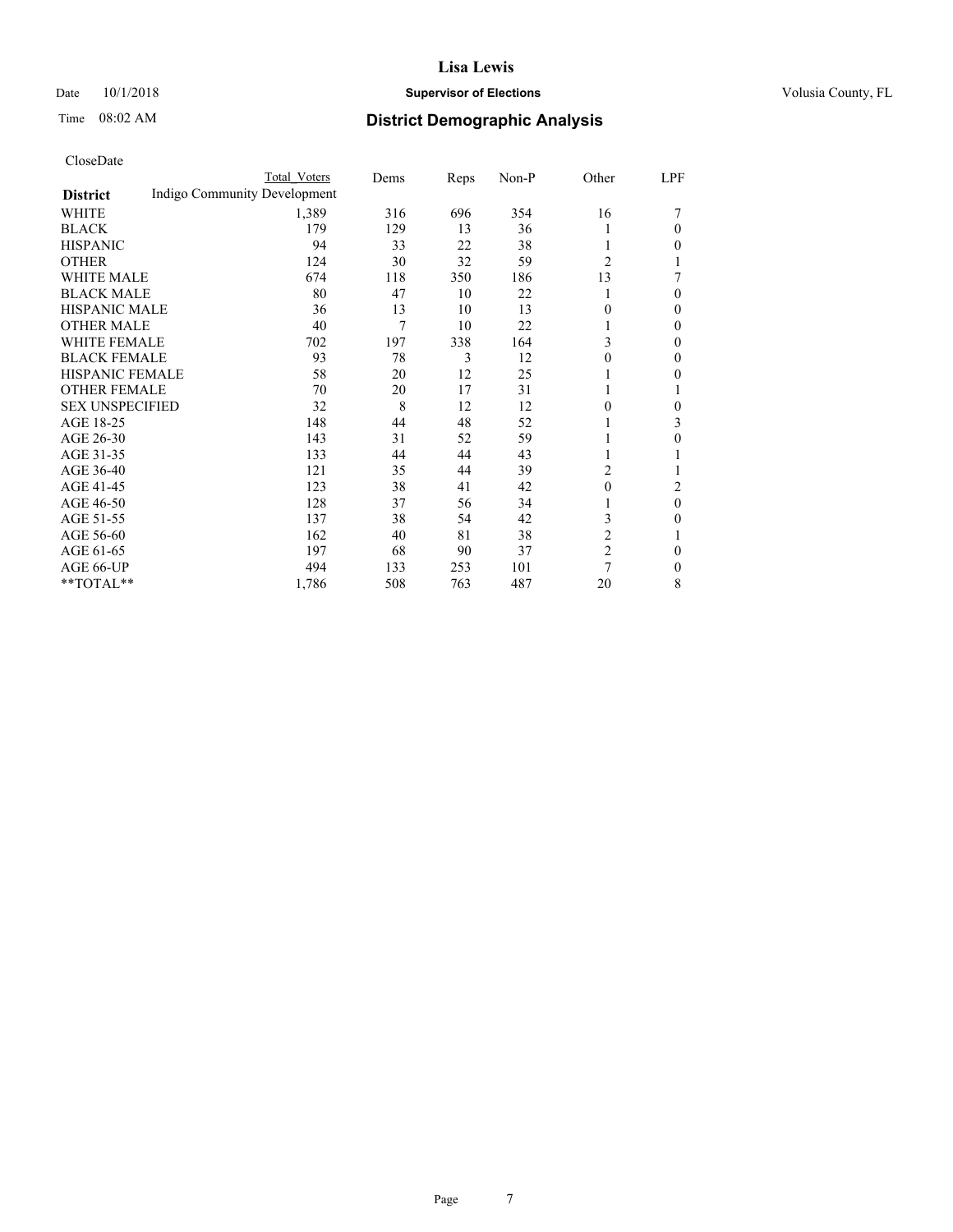#### Date  $10/1/2018$  **Supervisor of Elections Supervisor of Elections** Volusia County, FL

# Time 08:02 AM **District Demographic Analysis**

|                        |                  | Total Voters | Dems           | Reps | Non-P | Other | LPF    |
|------------------------|------------------|--------------|----------------|------|-------|-------|--------|
| <b>District</b>        | Orlandia Heights |              |                |      |       |       |        |
| WHITE                  |                  | 676          | 172            | 306  | 197   | 1     | $_{0}$ |
| <b>BLACK</b>           |                  | 15           | 9              | 3    | 3     | 0     | 0      |
| <b>HISPANIC</b>        |                  | 29           | 4              | 10   | 15    | 0     | 0      |
| <b>OTHER</b>           |                  | 40           | 8              | 10   | 22    | 0     | 0      |
| WHITE MALE             |                  | 338          | 80             | 158  | 99    |       | 0      |
| <b>BLACK MALE</b>      |                  | 6            | 4              | 1    |       | 0     | 0      |
| <b>HISPANIC MALE</b>   |                  | 11           |                | 4    | 6     | 0     | 0      |
| <b>OTHER MALE</b>      |                  | 12           | $\overline{c}$ | 4    | 6     | 0     | 0      |
| <b>WHITE FEMALE</b>    |                  | 323          | 88             | 145  | 90    |       | 0      |
| <b>BLACK FEMALE</b>    |                  | 8            | 5              | 2    |       | 0     | 0      |
| <b>HISPANIC FEMALE</b> |                  | 16           | 3              | 5    | 8     | 0     | 0      |
| <b>OTHER FEMALE</b>    |                  | 19           | 6              | 5    | 8     | 0     | 0      |
| <b>SEX UNSPECIFIED</b> |                  | 27           | 4              | 5    | 18    | 0     | 0      |
| AGE 18-25              |                  | 92           | 15             | 28   | 48    |       | 0      |
| AGE 26-30              |                  | 47           | 10             | 19   | 18    | 0     | 0      |
| AGE 31-35              |                  | 47           | 9              | 19   | 19    | 0     | 0      |
| AGE 36-40              |                  | 38           | 7              | 14   | 17    | 0     | 0      |
| AGE 41-45              |                  | 48           | 9              | 22   | 17    | 0     | 0      |
| AGE 46-50              |                  | 64           | 12             | 23   | 29    | 0     | 0      |
| AGE 51-55              |                  | 83           | 15             | 50   | 18    | 0     | 0      |
| AGE 56-60              |                  | 106          | 26             | 52   | 28    | 0     | 0      |
| AGE 61-65              |                  | 91           | 29             | 43   | 19    | 0     | 0      |
| AGE 66-UP              |                  | 144          | 61             | 59   | 24    |       | 0      |
| **TOTAL**              |                  | 760          | 193            | 329  | 237   |       | 0      |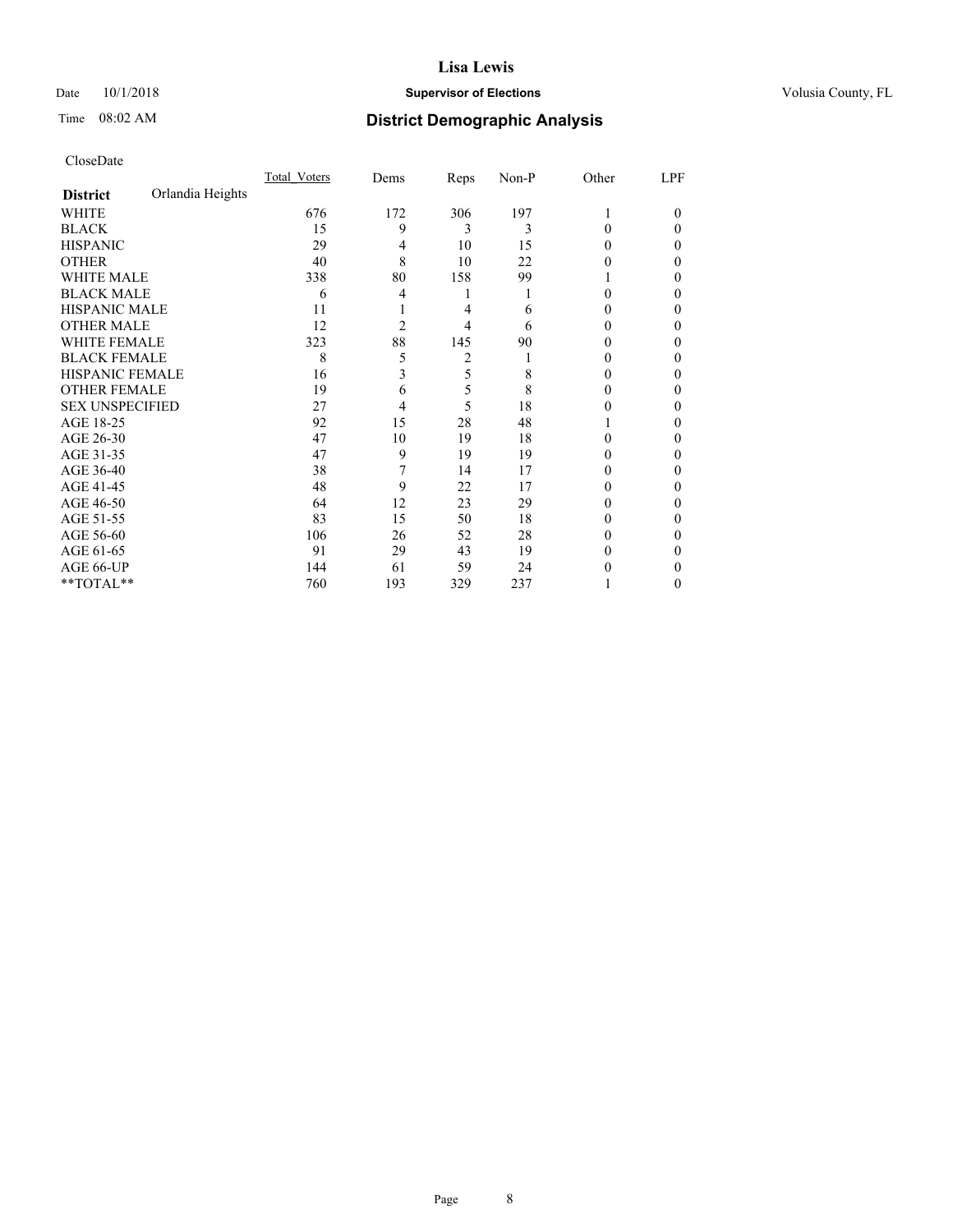#### Date  $10/1/2018$  **Supervisor of Elections Supervisor of Elections** Volusia County, FL

|                        |                          | Total Voters | Dems    | Reps    | Non-P   | Other | LPF            |
|------------------------|--------------------------|--------------|---------|---------|---------|-------|----------------|
| <b>District</b>        | Congressional District 6 |              |         |         |         |       |                |
| WHITE                  |                          | 292,660      | 82,832  | 124,335 | 82,933  | 1,622 | 938            |
| <b>BLACK</b>           |                          | 33,730       | 26,259  | 1,146   | 6,237   | 73    | 15             |
| <b>HISPANIC</b>        |                          | 33,304       | 14,655  | 5,387   | 13,073  | 132   | 57             |
| <b>OTHER</b>           |                          | 20,153       | 6,438   | 4,350   | 9,246   | 81    | 38             |
| WHITE MALE             |                          | 135,220      | 32,480  | 60,849  | 40,454  | 808   | 629            |
| <b>BLACK MALE</b>      |                          | 13,587       | 9,868   | 628     | 3,039   | 42    | 10             |
| <b>HISPANIC MALE</b>   |                          | 15,142       | 6,136   | 2,723   | 6,174   | 77    | 32             |
| <b>OTHER MALE</b>      |                          | 7,182        | 2,248   | 1,739   | 3,128   | 42    | 25             |
| <b>WHITE FEMALE</b>    |                          | 153,813      | 49,488  | 62,067  | 41,158  | 802   | 298            |
| <b>BLACK FEMALE</b>    |                          | 19,559       | 15,957  | 505     | 3,062   | 31    | $\overline{4}$ |
| <b>HISPANIC FEMALE</b> |                          | 17,567       | 8,258   | 2,601   | 6,631   | 53    | 24             |
| <b>OTHER FEMALE</b>    |                          | 8,550        | 3,221   | 1,901   | 3,388   | 30    | 10             |
| <b>SEX UNSPECIFIED</b> |                          | 9,223        | 2,527   | 2,203   | 4,454   | 23    | 16             |
| AGE 18-25              |                          | 37,678       | 12,535  | 8,650   | 16,037  | 294   | 162            |
| AGE 26-30              |                          | 26,668       | 8,849   | 6,781   | 10,739  | 163   | 136            |
| AGE 31-35              |                          | 24,487       | 8,054   | 6,434   | 9,708   | 145   | 146            |
| AGE 36-40              |                          | 23,507       | 7,832   | 6,472   | 8,954   | 126   | 123            |
| AGE 41-45              |                          | 22,756       | 7,264   | 7,117   | 8,152   | 117   | 106            |
| AGE 46-50              |                          | 26,981       | 8,473   | 9,925   | 8,356   | 138   | 89             |
| AGE 51-55              |                          | 31,609       | 9,942   | 12,543  | 8,893   | 152   | 79             |
| AGE 56-60              |                          | 36,754       | 12,278  | 15,037  | 9,204   | 174   | 61             |
| AGE 61-65              |                          | 36,810       | 13,404  | 14,674  | 8,508   | 173   | 51             |
| AGE 66-UP              |                          | 112,595      | 41,552  | 47,584  | 22,938  | 426   | 95             |
| $*$ $TOTAL**$          |                          | 379,847      | 130,184 | 135,218 | 111,489 | 1,908 | 1,048          |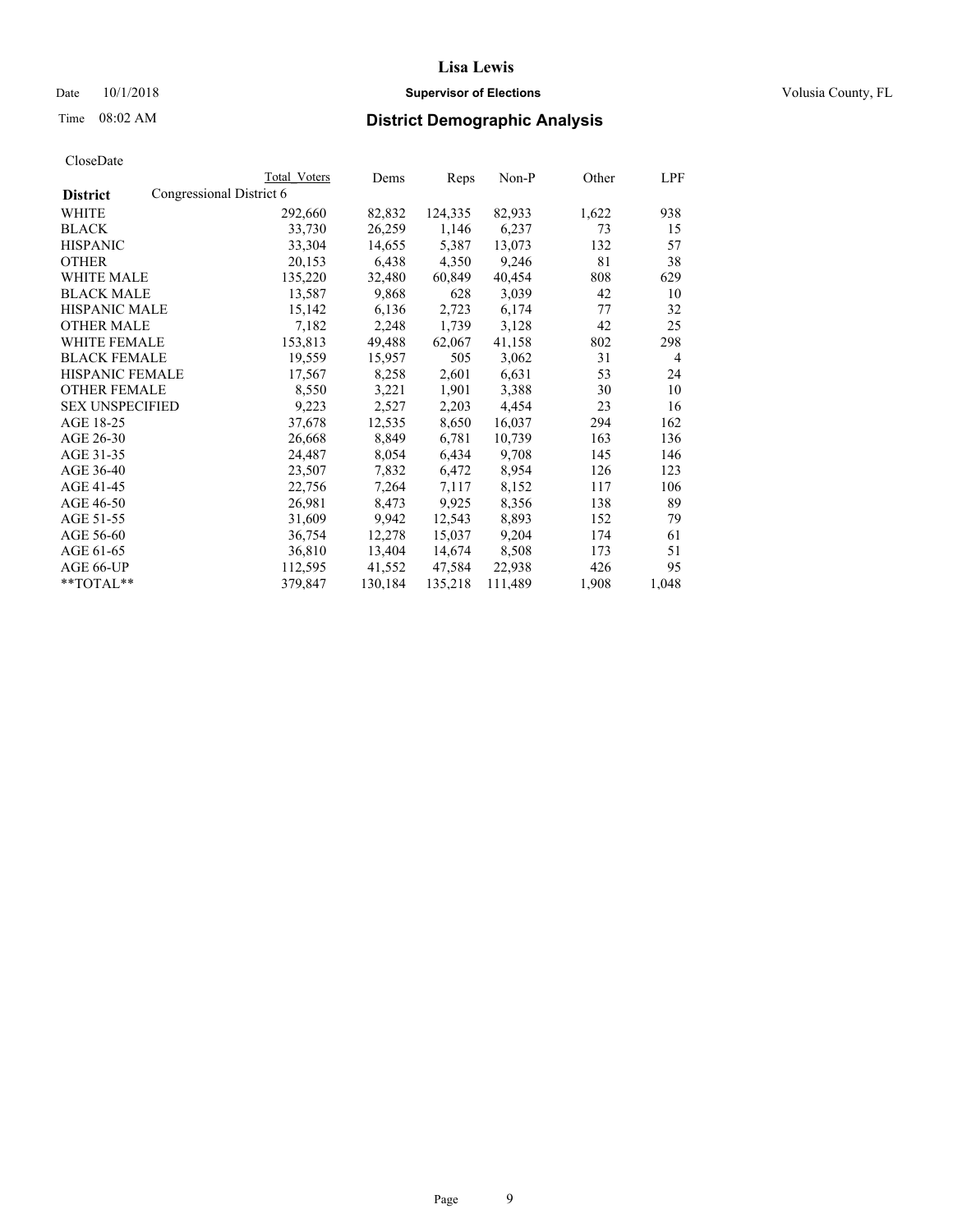#### Date  $10/1/2018$  **Supervisor of Elections Supervisor of Elections** Volusia County, FL

## Time 08:02 AM **District Demographic Analysis**

|                                        | Total Voters | Dems   | Reps   | Non-P  | Other | LPF            |
|----------------------------------------|--------------|--------|--------|--------|-------|----------------|
| Unincorporated Area<br><b>District</b> |              |        |        |        |       |                |
| WHITE                                  | 70,947       | 19,173 | 31,845 | 19,369 | 335   | 225            |
| <b>BLACK</b>                           | 2,971        | 2,292  | 113    | 555    | 10    | 1              |
| <b>HISPANIC</b>                        | 4,061        | 1,582  | 785    | 1,669  | 15    | 10             |
| <b>OTHER</b>                           | 3,600        | 956    | 994    | 1,632  | 13    | 5              |
| WHITE MALE                             | 33,511       | 7,696  | 15,906 | 9,599  | 161   | 149            |
| <b>BLACK MALE</b>                      | 1,292        | 931    | 59     | 296    | 5     | 1              |
| <b>HISPANIC MALE</b>                   | 1,846        | 648    | 394    | 790    | 6     | 8              |
| <b>OTHER MALE</b>                      | 1,281        | 328    | 386    | 559    | 4     | 4              |
| WHITE FEMALE                           | 36,591       | 11,307 | 15,572 | 9,465  | 173   | 74             |
| <b>BLACK FEMALE</b>                    | 1,638        | 1,329  | 52     | 252    | 5     | $\mathbf{0}$   |
| <b>HISPANIC FEMALE</b>                 | 2,113        | 888    | 379    | 835    | 9     | $\overline{2}$ |
| <b>OTHER FEMALE</b>                    | 1,455        | 482    | 415    | 550    | 7     | 1              |
| <b>SEX UNSPECIFIED</b>                 | 1,851        | 394    | 574    | 878    | 3     | $\overline{2}$ |
| AGE 18-25                              | 6,914        | 1,693  | 2,148  | 2,987  | 54    | 32             |
| AGE 26-30                              | 5,028        | 1,349  | 1,547  | 2,077  | 28    | 27             |
| AGE 31-35                              | 4,667        | 1,227  | 1,441  | 1,945  | 19    | 35             |
| AGE 36-40                              | 4,490        | 1,237  | 1,457  | 1,751  | 20    | 25             |
| AGE 41-45                              | 4,599        | 1,181  | 1,734  | 1,642  | 23    | 19             |
| AGE 46-50                              | 5,871        | 1,449  | 2,547  | 1,829  | 29    | 17             |
| AGE 51-55                              | 7,296        | 1,920  | 3,336  | 1,988  | 33    | 19             |
| AGE 56-60                              | 8,697        | 2,455  | 4,017  | 2,158  | 45    | 22             |
| AGE 61-65                              | 8,680        | 2,841  | 3,878  | 1,914  | 34    | 13             |
| AGE 66-UP                              | 25,336       | 8,650  | 11,632 | 4,934  | 88    | 32             |
| $*$ $TOTAL**$                          | 81,579       | 24,003 | 33,737 | 23,225 | 373   | 241            |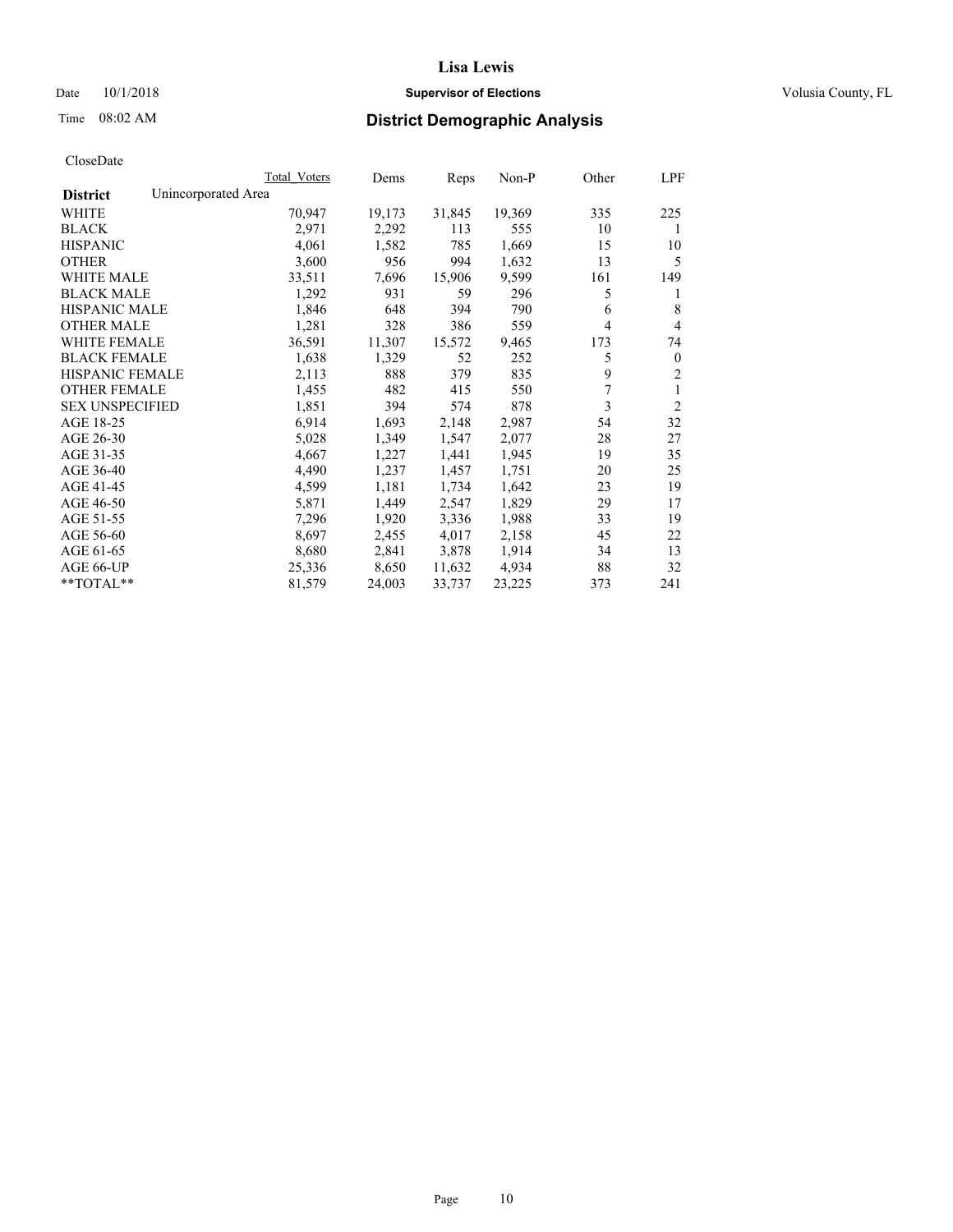## Date  $10/1/2018$  **Supervisor of Elections** Volusia County, FL

# Time 08:02 AM **District Demographic Analysis**

|                        |               | Total Voters | Dems   | Reps   | Non-P  | Other | LPF            |
|------------------------|---------------|--------------|--------|--------|--------|-------|----------------|
| <b>District</b>        | Daytona Beach |              |        |        |        |       |                |
| WHITE                  |               | 25,324       | 7,743  | 9,546  | 7,758  | 181   | 96             |
| <b>BLACK</b>           |               | 14,595       | 11,768 | 361    | 2,440  | 24    | 2              |
| <b>HISPANIC</b>        |               | 2,035        | 911    | 317    | 787    | 17    | 3              |
| <b>OTHER</b>           |               | 3,273        | 1,224  | 469    | 1,553  | 20    | $\overline{7}$ |
| <b>WHITE MALE</b>      |               | 12,177       | 3,181  | 4,908  | 3,934  | 95    | 59             |
| <b>BLACK MALE</b>      |               | 5,570        | 4,224  | 204    | 1,128  | 13    | 1              |
| <b>HISPANIC MALE</b>   |               | 927          | 366    | 172    | 380    | 8     | 1              |
| <b>OTHER MALE</b>      |               | 1,127        | 419    | 206    | 489    | 10    | 3              |
| <b>WHITE FEMALE</b>    |               | 12,795       | 4,472  | 4,520  | 3,683  | 84    | 36             |
| <b>BLACK FEMALE</b>    |               | 8,712        | 7,310  | 155    | 1,235  | 11    | 1              |
| <b>HISPANIC FEMALE</b> |               | 1,060        | 521    | 141    | 387    | 9     | 2              |
| <b>OTHER FEMALE</b>    |               | 1,305        | 568    | 188    | 538    | 8     | 3              |
| <b>SEX UNSPECIFIED</b> |               | 1,553        | 585    | 198    | 764    | 4     | $\overline{2}$ |
| AGE 18-25              |               | 7,503        | 3,900  | 919    | 2,615  | 47    | 22             |
| AGE 26-30              |               | 4,180        | 1,990  | 678    | 1,476  | 25    | 11             |
| AGE 31-35              |               | 3,288        | 1,563  | 540    | 1,149  | 22    | 14             |
| AGE 36-40              |               | 2,793        | 1,374  | 468    | 922    | 18    | 11             |
| AGE 41-45              |               | 2,484        | 1,160  | 522    | 781    | 12    | 9              |
| AGE 46-50              |               | 2,869        | 1,318  | 707    | 815    | 18    | 11             |
| AGE 51-55              |               | 3,402        | 1,575  | 898    | 896    | 28    | 5              |
| AGE 56-60              |               | 3,932        | 1,793  | 1,175  | 939    | 16    | 9              |
| AGE 61-65              |               | 3,885        | 1,866  | 1,148  | 853    | 12    | 6              |
| AGE 66-UP              |               | 10,891       | 5,107  | 3,638  | 2,092  | 44    | 10             |
| $*$ TOTAL $*$          |               | 45,227       | 21,646 | 10,693 | 12,538 | 242   | 108            |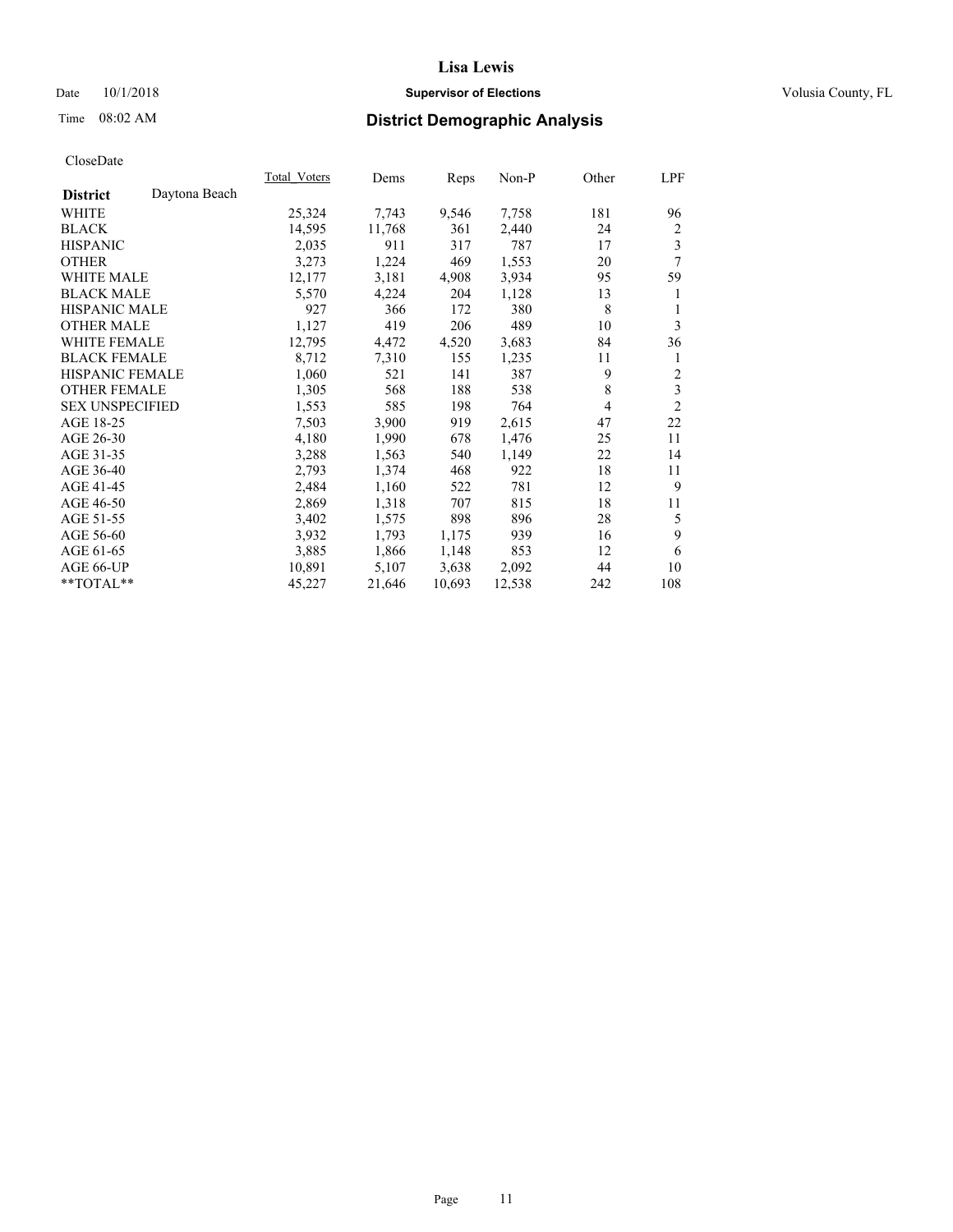## Date  $10/1/2018$  **Supervisor of Elections** Volusia County, FL

# Time 08:02 AM **District Demographic Analysis**

|                        |                      | Total Voters | Dems  | Reps  | Non-P | Other          | LPF          |
|------------------------|----------------------|--------------|-------|-------|-------|----------------|--------------|
| <b>District</b>        | Daytona Beach Shores |              |       |       |       |                |              |
| WHITE                  |                      | 4,137        | 956   | 2,054 | 1,085 | 29             | 13           |
| <b>BLACK</b>           |                      | 76           | 42    | 4     | 28    |                | 1            |
| <b>HISPANIC</b>        |                      | 124          | 41    | 41    | 41    |                | $\theta$     |
| <b>OTHER</b>           |                      | 261          | 68    | 87    | 105   | $\theta$       |              |
| <b>WHITE MALE</b>      |                      | 1,965        | 389   | 994   | 556   | 16             | 10           |
| <b>BLACK MALE</b>      |                      | 37           | 20    | 1     | 16    | $\theta$       | $\mathbf{0}$ |
| <b>HISPANIC MALE</b>   |                      | 56           | 10    | 21    | 24    |                | $\mathbf{0}$ |
| <b>OTHER MALE</b>      |                      | 109          | 26    | 39    | 44    | $\theta$       | $\theta$     |
| <b>WHITE FEMALE</b>    |                      | 2,127        | 556   | 1,039 | 517   | 12             | 3            |
| <b>BLACK FEMALE</b>    |                      | 38           | 22    | 3     | 11    |                |              |
| <b>HISPANIC FEMALE</b> |                      | 67           | 31    | 19    | 17    | 0              | $\theta$     |
| <b>OTHER FEMALE</b>    |                      | 120          | 36    | 35    | 48    | 0              | 1            |
| <b>SEX UNSPECIFIED</b> |                      | 79           | 17    | 35    | 26    |                | $\mathbf{0}$ |
| AGE 18-25              |                      | 144          | 38    | 45    | 58    | $\overline{c}$ |              |
| AGE 26-30              |                      | 135          | 29    | 46    | 55    | 1              | 4            |
| AGE 31-35              |                      | 121          | 30    | 45    | 43    | 0              | 3            |
| AGE 36-40              |                      | 114          | 24    | 40    | 48    |                |              |
| AGE 41-45              |                      | 106          | 23    | 44    | 36    |                | 2            |
| AGE 46-50              |                      | 174          | 42    | 57    | 74    |                | $\theta$     |
| AGE 51-55              |                      | 335          | 79    | 153   | 99    | 3              | 1            |
| AGE 56-60              |                      | 443          | 82    | 231   | 124   | 6              | $\theta$     |
| AGE 61-65              |                      | 566          | 143   | 275   | 140   | 6              | 2            |
| AGE 66-UP              |                      | 2,460        | 617   | 1,250 | 582   | 10             |              |
| **TOTAL**              |                      | 4,598        | 1,107 | 2,186 | 1,259 | 31             | 15           |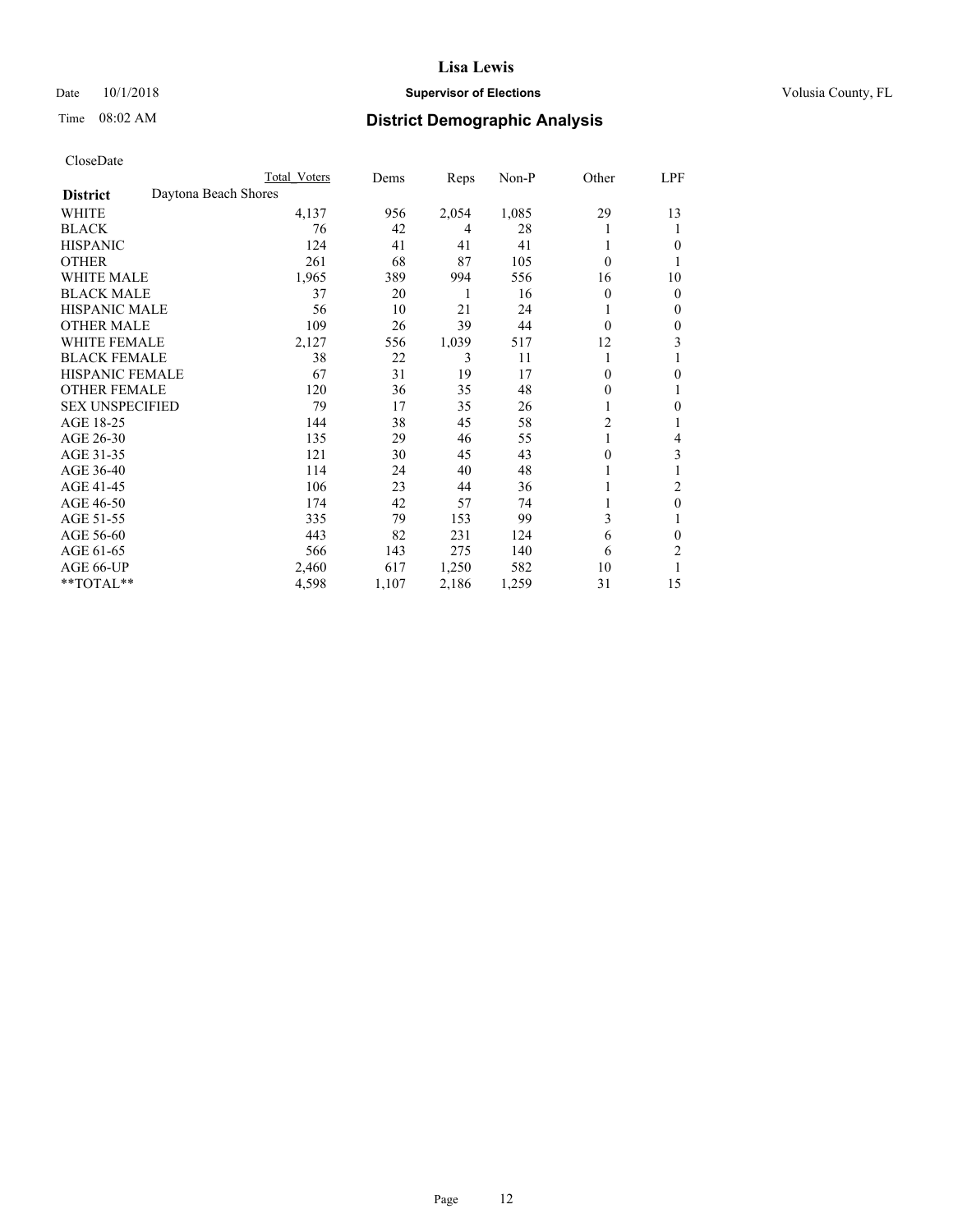## Date  $10/1/2018$  **Supervisor of Elections** Volusia County, FL

# Time 08:02 AM **District Demographic Analysis**

|                        |        | Total Voters | Dems  | Reps  | Non-P | Other          | LPF            |
|------------------------|--------|--------------|-------|-------|-------|----------------|----------------|
| <b>District</b>        | DeBary |              |       |       |       |                |                |
| WHITE                  |        | 12,948       | 3,052 | 6,298 | 3,491 | 70             | 37             |
| <b>BLACK</b>           |        | 638          | 478   | 29    | 130   | 1              | $\theta$       |
| <b>HISPANIC</b>        |        | 1,377        | 543   | 322   | 502   | 7              | 3              |
| <b>OTHER</b>           |        | 892          | 245   | 225   | 416   | 5              |                |
| <b>WHITE MALE</b>      |        | 6,081        | 1,189 | 3,115 | 1,714 | 35             | 28             |
| <b>BLACK MALE</b>      |        | 289          | 199   | 11    | 78    | 1              | $\overline{0}$ |
| <b>HISPANIC MALE</b>   |        | 633          | 224   | 164   | 240   | 4              |                |
| <b>OTHER MALE</b>      |        | 306          | 81    | 91    | 130   | 3              | 1              |
| <b>WHITE FEMALE</b>    |        | 6,697        | 1,828 | 3,114 | 1,712 | 35             | 8              |
| <b>BLACK FEMALE</b>    |        | 338          | 270   | 18    | 50    | $\overline{0}$ | $\mathbf{0}$   |
| <b>HISPANIC FEMALE</b> |        | 721          | 309   | 155   | 252   | 3              | $\mathfrak{2}$ |
| <b>OTHER FEMALE</b>    |        | 403          | 134   | 102   | 165   | $\overline{2}$ | $\mathbf{0}$   |
| <b>SEX UNSPECIFIED</b> |        | 387          | 84    | 104   | 198   | $\theta$       | 1              |
| AGE 18-25              |        | 1,317        | 319   | 391   | 585   | 15             | 7              |
| AGE 26-30              |        | 941          | 235   | 348   | 351   | 6              | 1              |
| AGE 31-35              |        | 991          | 225   | 366   | 390   | 5              | 5              |
| AGE 36-40              |        | 1,052        | 259   | 363   | 416   | 4              | 10             |
| AGE 41-45              |        | 1,000        | 256   | 385   | 348   | 4              | 7              |
| AGE 46-50              |        | 1,255        | 315   | 547   | 381   | 9              | 3              |
| AGE 51-55              |        | 1,403        | 351   | 680   | 359   | 8              | 5              |
| AGE 56-60              |        | 1,577        | 426   | 769   | 369   | 12             |                |
| AGE 61-65              |        | 1,542        | 436   | 726   | 371   | 9              | $\mathbf{0}$   |
| AGE 66-UP              |        | 4,777        | 1,496 | 2,299 | 969   | 11             | $\overline{2}$ |
| **TOTAL**              |        | 15,855       | 4,318 | 6,874 | 4,539 | 83             | 41             |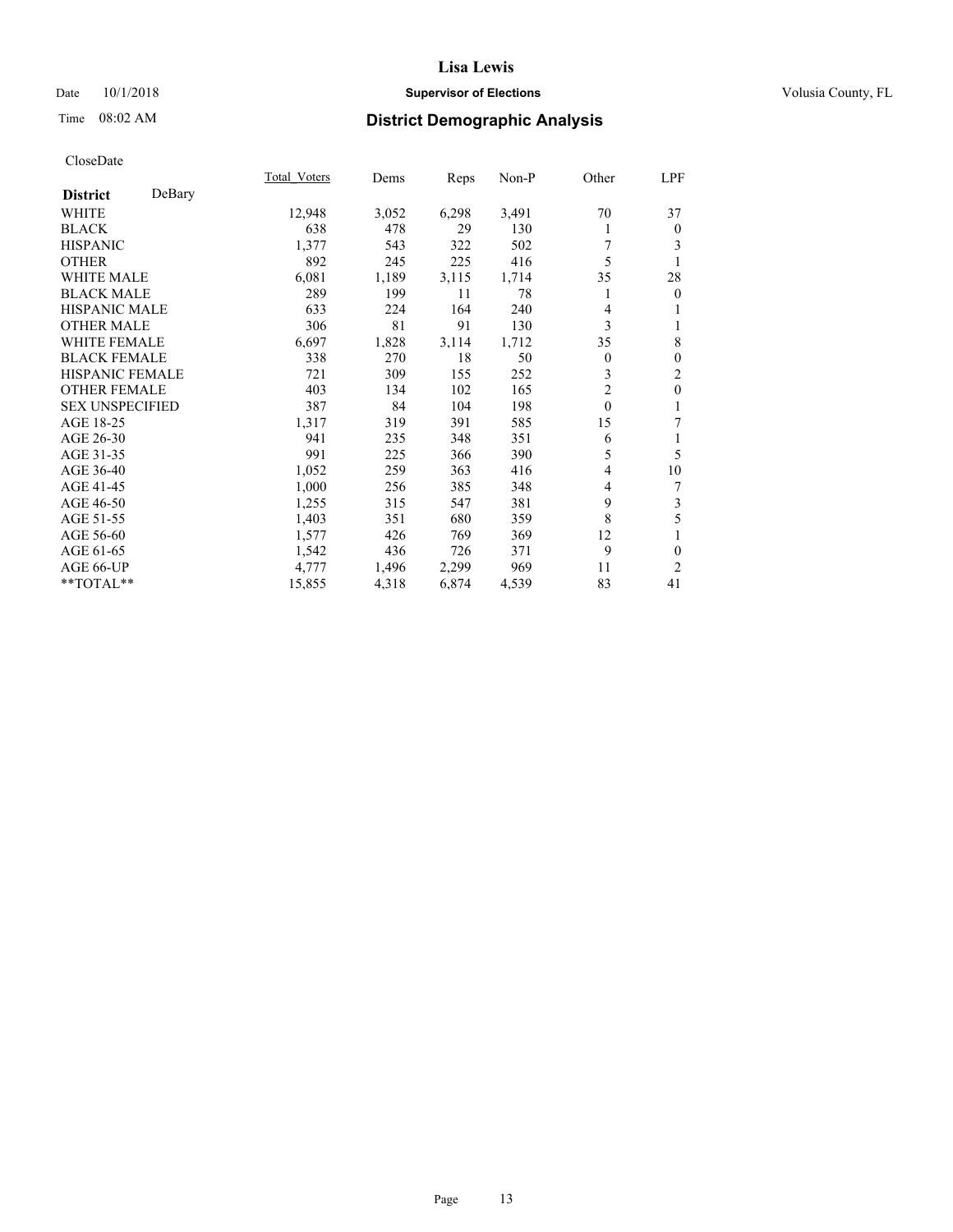## Date  $10/1/2018$  **Supervisor of Elections** Volusia County, FL

# Time 08:02 AM **District Demographic Analysis**

|                        |        | Total Voters | Dems  | Reps  | Non-P | Other          | LPF            |
|------------------------|--------|--------------|-------|-------|-------|----------------|----------------|
| <b>District</b>        | DeLand |              |       |       |       |                |                |
| WHITE                  |        | 15,774       | 4,739 | 6,701 | 4,175 | 92             | 67             |
| <b>BLACK</b>           |        | 2,989        | 2,347 | 96    | 537   | 7              | $\overline{2}$ |
| <b>HISPANIC</b>        |        | 2,141        | 926   | 373   | 824   | 13             | 5              |
| <b>OTHER</b>           |        | 1,371        | 507   | 227   | 632   | 3              | $\overline{2}$ |
| WHITE MALE             |        | 6,914        | 1,734 | 3,110 | 1,974 | 47             | 49             |
| <b>BLACK MALE</b>      |        | 1,146        | 837   | 47    | 257   | 4              | 1              |
| <b>HISPANIC MALE</b>   |        | 882          | 353   | 175   | 345   | 7              | 2              |
| <b>OTHER MALE</b>      |        | 495          | 190   | 89    | 213   | 3              | $\Omega$       |
| <b>WHITE FEMALE</b>    |        | 8,665        | 2,942 | 3,528 | 2,136 | 43             | 16             |
| <b>BLACK FEMALE</b>    |        | 1,797        | 1,475 | 47    | 271   | 3              | 1              |
| <b>HISPANIC FEMALE</b> |        | 1,227        | 559   | 195   | 466   | 4              | 3              |
| <b>OTHER FEMALE</b>    |        | 584          | 232   | 93    | 257   | $\overline{0}$ | $\overline{2}$ |
| <b>SEX UNSPECIFIED</b> |        | 565          | 197   | 113   | 249   | 4              | $\overline{2}$ |
| AGE 18-25              |        | 2,509        | 962   | 504   | 1,006 | 19             | 18             |
| AGE 26-30              |        | 1,773        | 650   | 418   | 688   | 6              | 11             |
| AGE 31-35              |        | 1,509        | 538   | 373   | 576   | 11             | 11             |
| AGE 36-40              |        | 1,593        | 608   | 437   | 534   | 6              | 8              |
| AGE 41-45              |        | 1,413        | 525   | 403   | 473   | 8              | 4              |
| AGE 46-50              |        | 1,538        | 573   | 507   | 441   | 10             | 7              |
| AGE 51-55              |        | 1,582        | 569   | 608   | 393   | 6              | 6              |
| AGE 56-60              |        | 1,710        | 687   | 655   | 360   | 6              | $\mathfrak{2}$ |
| AGE 61-65              |        | 1,875        | 771   | 680   | 410   | 12             | $\mathfrak{2}$ |
| AGE 66-UP              |        | 6,773        | 2,636 | 2,812 | 1,287 | 31             | 7              |
| **TOTAL**              |        | 22,275       | 8,519 | 7,397 | 6,168 | 115            | 76             |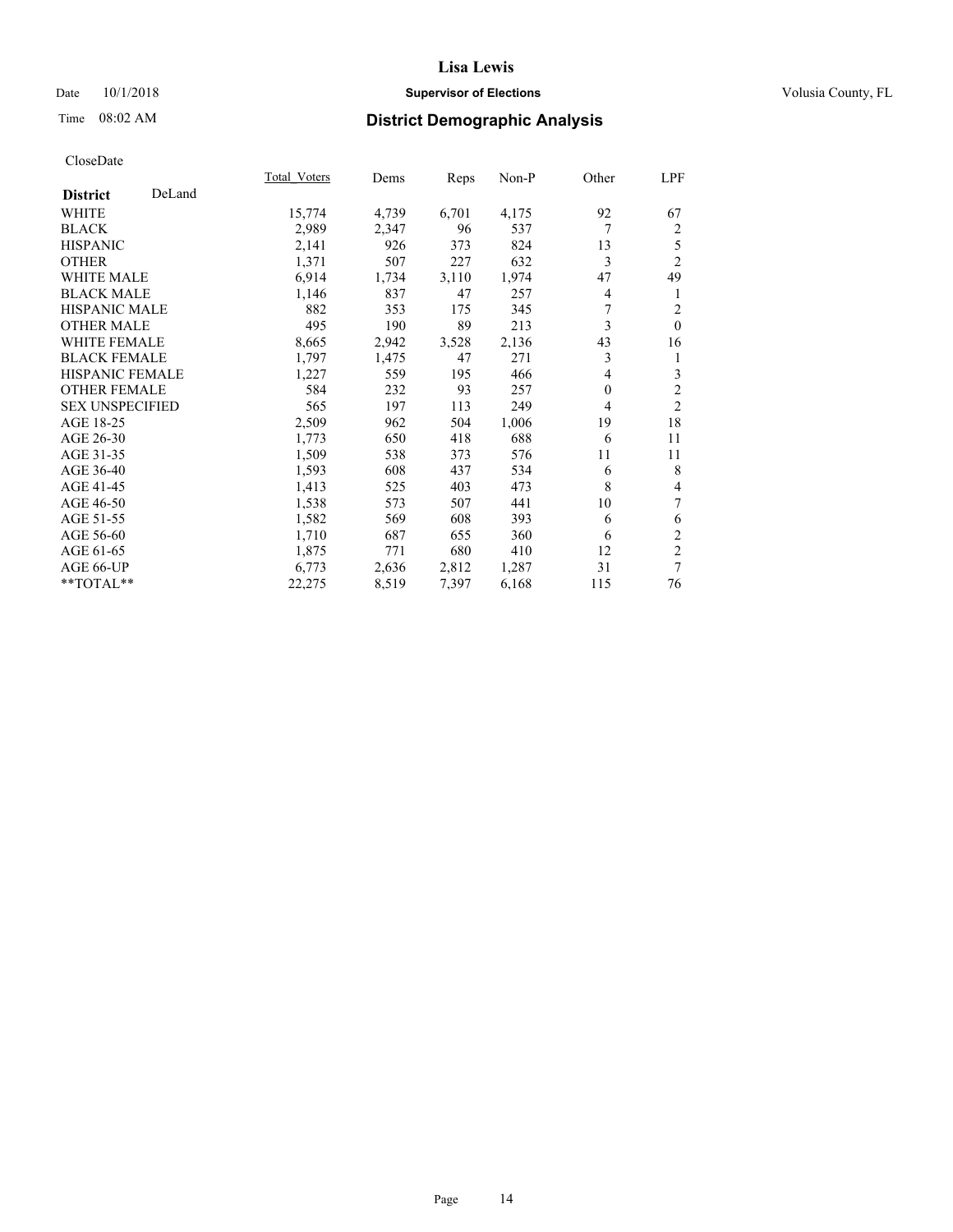## Date  $10/1/2018$  **Supervisor of Elections** Volusia County, FL

## Time 08:02 AM **District Demographic Analysis**

|                        |         | Total Voters | Dems   | Reps   | Non-P  | Other | LPF            |
|------------------------|---------|--------------|--------|--------|--------|-------|----------------|
| <b>District</b>        | Deltona |              |        |        |        |       |                |
| WHITE                  |         | 33,861       | 9,465  | 13,410 | 10,708 | 152   | 126            |
| <b>BLACK</b>           |         | 6,043        | 4,462  | 275    | 1,286  | 18    | $\overline{2}$ |
| <b>HISPANIC</b>        |         | 18,083       | 8,503  | 2,427  | 7,089  | 43    | 21             |
| <b>OTHER</b>           |         | 3,870        | 1,308  | 706    | 1,834  | 15    | 7              |
| WHITE MALE             |         | 15,619       | 3,812  | 6,493  | 5,158  | 75    | 81             |
| <b>BLACK MALE</b>      |         | 2,652        | 1,818  | 169    | 651    | 12    | $\overline{2}$ |
| <b>HISPANIC MALE</b>   |         | 8,370        | 3,668  | 1,247  | 3,415  | 27    | 13             |
| <b>OTHER MALE</b>      |         | 1,345        | 456    | 275    | 599    | 9     | 6              |
| <b>WHITE FEMALE</b>    |         | 17,757       | 5,531  | 6,734  | 5,373  | 75    | 44             |
| <b>BLACK FEMALE</b>    |         | 3,301        | 2,578  | 102    | 615    | 6     | $\mathbf{0}$   |
| HISPANIC FEMALE        |         | 9,429        | 4,703  | 1,156  | 3,547  | 16    | 7              |
| <b>OTHER FEMALE</b>    |         | 1,685        | 670    | 316    | 695    | 3     | 1              |
| <b>SEX UNSPECIFIED</b> |         | 1,698        | 501    | 326    | 864    | 5     | $\overline{2}$ |
| AGE 18-25              |         | 7,092        | 2,293  | 1,228  | 3,508  | 42    | 21             |
| AGE 26-30              |         | 5,383        | 1,861  | 1,129  | 2,347  | 18    | 28             |
| AGE 31-35              |         | 5,103        | 1,760  | 1,105  | 2,196  | 20    | 22             |
| AGE 36-40              |         | 4,953        | 1,825  | 1,070  | 2,009  | 29    | 20             |
| AGE 41-45              |         | 4,880        | 1,790  | 1,183  | 1,875  | 20    | 12             |
| AGE 46-50              |         | 5,146        | 1,898  | 1,508  | 1,705  | 22    | 13             |
| AGE 51-55              |         | 5,647        | 2,072  | 1,804  | 1,739  | 15    | 17             |
| AGE 56-60              |         | 5,893        | 2,267  | 2,019  | 1,585  | 16    | 6              |
| AGE 61-65              |         | 5,121        | 2,151  | 1,645  | 1,296  | 18    | 11             |
| AGE 66-UP              |         | 12,639       | 5,821  | 4,127  | 2,657  | 28    | 6              |
| $*$ $TOTAL**$          |         | 61,857       | 23,738 | 16,818 | 20,917 | 228   | 156            |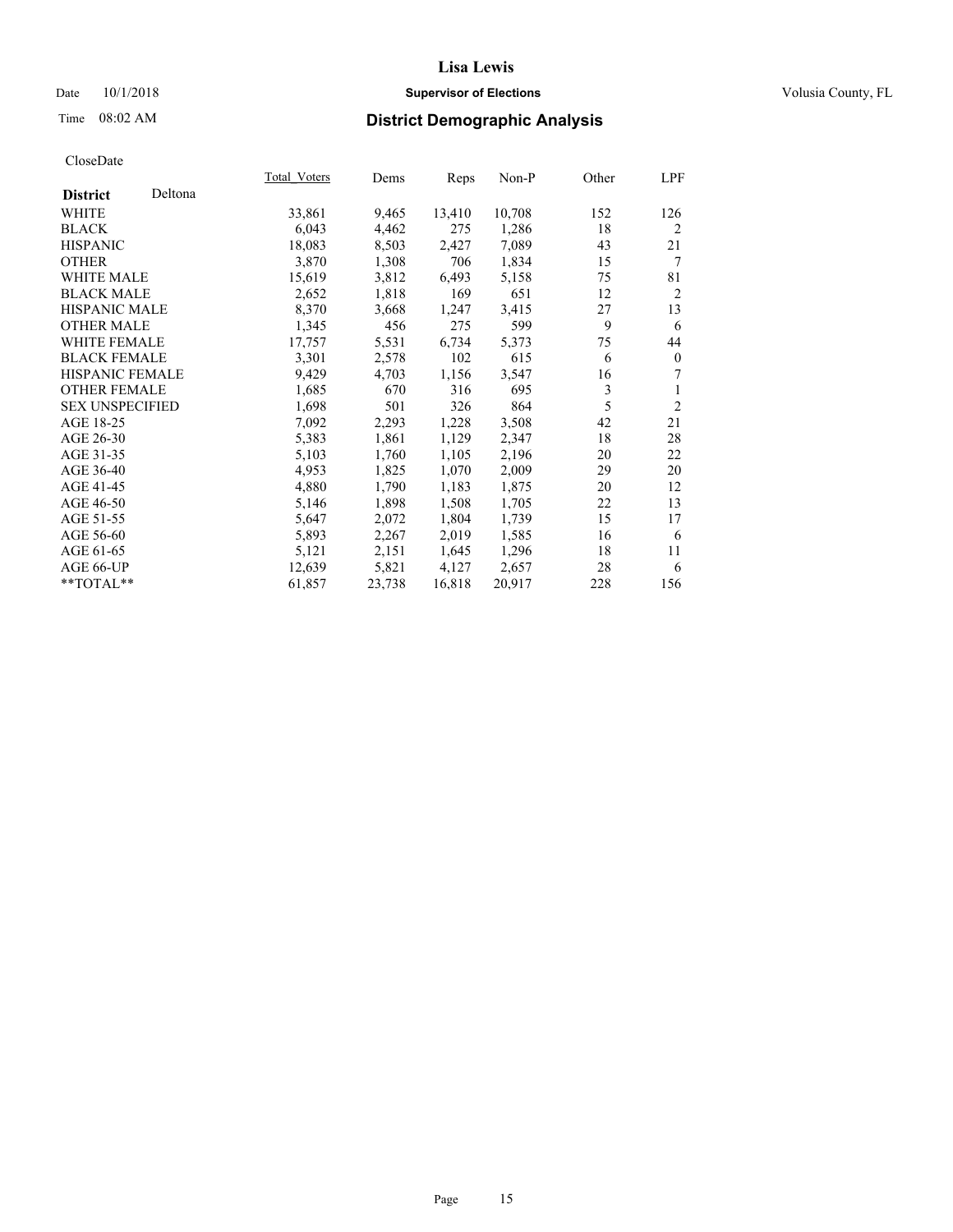## Date  $10/1/2018$  **Supervisor of Elections** Volusia County, FL

# Time 08:02 AM **District Demographic Analysis**

|                        |           | Total Voters | Dems  | Reps  | Non-P | Other          | LPF            |
|------------------------|-----------|--------------|-------|-------|-------|----------------|----------------|
| <b>District</b>        | Edgewater |              |       |       |       |                |                |
| WHITE                  |           | 15,269       | 4,583 | 5,930 | 4,632 | 81             | 43             |
| <b>BLACK</b>           |           | 359          | 268   | 17    | 73    |                | $\overline{0}$ |
| <b>HISPANIC</b>        |           | 302          | 111   | 65    | 123   | 3              | $\Omega$       |
| <b>OTHER</b>           |           | 539          | 162   | 121   | 254   | $\overline{c}$ | $\theta$       |
| WHITE MALE             |           | 6,916        | 1,749 | 2,917 | 2,189 | 31             | 30             |
| <b>BLACK MALE</b>      |           | 167          | 117   | 9     | 40    |                | $\theta$       |
| <b>HISPANIC MALE</b>   |           | 135          | 39    | 27    | 67    | $\overline{2}$ | $\theta$       |
| <b>OTHER MALE</b>      |           | 178          | 53    | 46    | 78    | 1              | $\theta$       |
| <b>WHITE FEMALE</b>    |           | 8,195        | 2,798 | 2,947 | 2,387 | 50             | 13             |
| <b>BLACK FEMALE</b>    |           | 189          | 149   | 8     | 32    | 0              | $\Omega$       |
| <b>HISPANIC FEMALE</b> |           | 162          | 69    | 37    | 55    |                | $\theta$       |
| <b>OTHER FEMALE</b>    |           | 217          | 77    | 57    | 82    |                | $\mathbf{0}$   |
| <b>SEX UNSPECIFIED</b> |           | 310          | 73    | 85    | 152   | $\Omega$       | $\theta$       |
| AGE 18-25              |           | 1,192        | 301   | 327   | 545   | 13             | 6              |
| AGE 26-30              |           | 998          | 268   | 273   | 444   | 9              | 4              |
| AGE 31-35              |           | 986          | 278   | 286   | 409   | 5              | 8              |
| AGE 36-40              |           | 947          | 260   | 268   | 407   | 3              | 9              |
| AGE 41-45              |           | 963          | 248   | 335   | 370   | 4              | 6              |
| AGE 46-50              |           | 1,093        | 304   | 414   | 366   | 7              | $\overline{c}$ |
| AGE 51-55              |           | 1,256        | 374   | 501   | 369   | 9              | 3              |
| AGE 56-60              |           | 1,647        | 497   | 682   | 460   | 7              | 1              |
| AGE 61-65              |           | 1,747        | 590   | 683   | 465   | 8              | 1              |
| AGE 66-UP              |           | 5,640        | 2,004 | 2,364 | 1,247 | 22             | 3              |
| **TOTAL**              |           | 16,469       | 5,124 | 6,133 | 5,082 | 87             | 43             |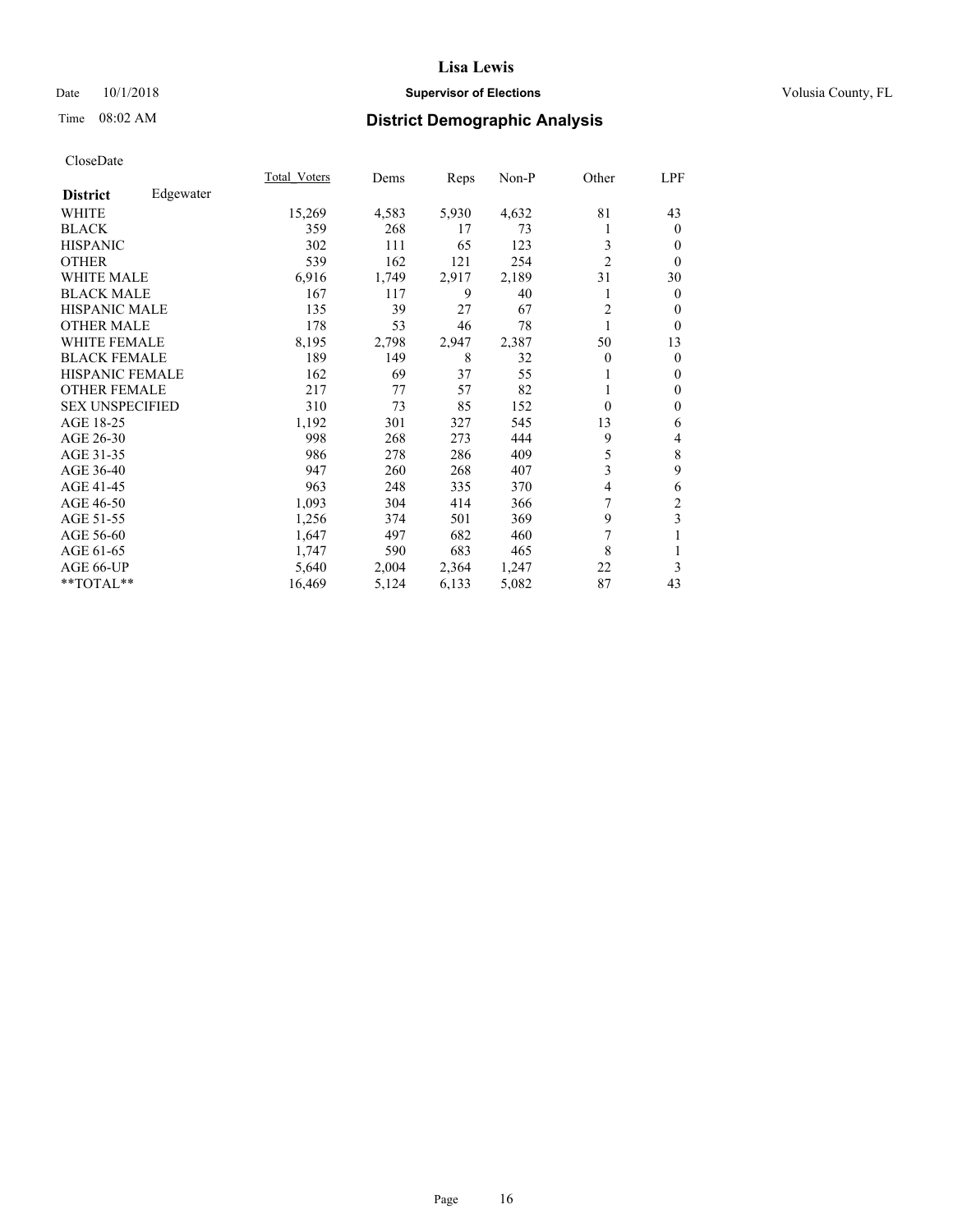## Date  $10/1/2018$  **Supervisor of Elections** Volusia County, FL

# Time 08:02 AM **District Demographic Analysis**

|                        |            | Total Voters | Dems  | Reps  | $Non-P$ | Other          | LPF              |
|------------------------|------------|--------------|-------|-------|---------|----------------|------------------|
| <b>District</b>        | Holly Hill |              |       |       |         |                |                  |
| <b>WHITE</b>           |            | 6,267        | 2,057 | 2,196 | 1,954   | 32             | 28               |
| <b>BLACK</b>           |            | 1,053        | 782   | 33    | 234     | 3              | 1                |
| <b>HISPANIC</b>        |            | 326          | 148   | 44    | 131     | $\overline{2}$ | 1                |
| <b>OTHER</b>           |            | 403          | 141   | 78    | 183     |                | $\theta$         |
| <b>WHITE MALE</b>      |            | 2,869        | 802   | 1,079 | 954     | 17             | 17               |
| <b>BLACK MALE</b>      |            | 388          | 256   | 17    | 112     | 2              | 1                |
| <b>HISPANIC MALE</b>   |            | 159          | 69    | 22    | 65      | $\overline{2}$ |                  |
| <b>OTHER MALE</b>      |            | 148          | 49    | 34    | 65      | $\mathbf{0}$   | $\theta$         |
| WHITE FEMALE           |            | 3,331        | 1,238 | 1,095 | 972     | 15             | 11               |
| <b>BLACK FEMALE</b>    |            | 653          | 517   | 16    | 119     | 1              | $\theta$         |
| <b>HISPANIC FEMALE</b> |            | 164          | 78    | 22    | 64      | 0              | 0                |
| <b>OTHER FEMALE</b>    |            | 157          | 70    | 33    | 54      | 0              | $\theta$         |
| <b>SEX UNSPECIFIED</b> |            | 180          | 49    | 33    | 97      | 1              | $\theta$         |
| AGE 18-25              |            | 727          | 255   | 142   | 322     | 2              | 6                |
| AGE 26-30              |            | 638          | 251   | 129   | 252     | 4              | 2                |
| AGE 31-35              |            | 574          | 229   | 104   | 233     | 3              | 5                |
| AGE 36-40              |            | 501          | 191   | 106   | 197     | 4              | 3                |
| AGE 41-45              |            | 441          | 171   | 97    | 169     | 4              | $\boldsymbol{0}$ |
| AGE 46-50              |            | 576          | 207   | 162   | 205     | 0              | 2                |
| AGE 51-55              |            | 717          | 254   | 230   | 225     | 3              | 5                |
| AGE 56-60              |            | 845          | 333   | 273   | 230     | 5              | 4                |
| AGE 61-65              |            | 784          | 309   | 261   | 206     | 6              | $\overline{2}$   |
| AGE 66-UP              |            | 2,246        | 928   | 847   | 463     | 7              |                  |
| **TOTAL**              |            | 8,049        | 3,128 | 2,351 | 2,502   | 38             | 30               |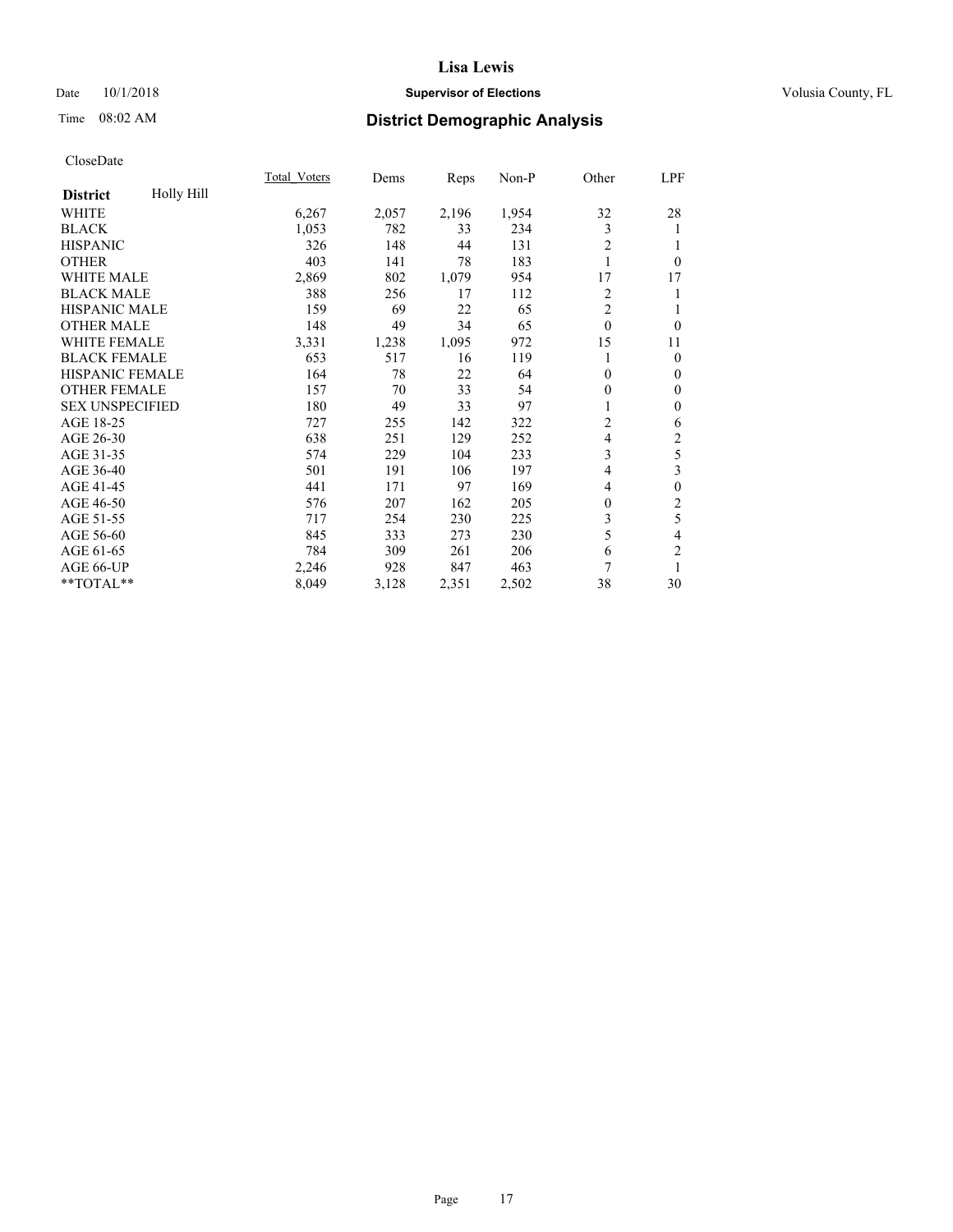## Date  $10/1/2018$  **Supervisor of Elections** Volusia County, FL

# Time 08:02 AM **District Demographic Analysis**

|                        |            | Total Voters | Dems | Reps | Non-P | Other    | LPF      |
|------------------------|------------|--------------|------|------|-------|----------|----------|
| <b>District</b>        | Lake Helen |              |      |      |       |          |          |
| WHITE                  |            | 1,843        | 539  | 769  | 522   | 11       | 2        |
| <b>BLACK</b>           |            | 169          | 142  | 5    | 22    | $\Omega$ | $\theta$ |
| <b>HISPANIC</b>        |            | 70           | 25   | 19   | 25    | 1        | 0        |
| <b>OTHER</b>           |            | 73           | 25   | 15   | 32    | 0        |          |
| <b>WHITE MALE</b>      |            | 826          | 205  | 376  | 241   | 2        | 2        |
| <b>BLACK MALE</b>      |            | 75           | 64   | 3    | 8     | $\theta$ | $\theta$ |
| <b>HISPANIC MALE</b>   |            | 27           | 12   | 7    | 8     | 0        | 0        |
| <b>OTHER MALE</b>      |            | 21           | 11   | 3    | 6     | $\Omega$ |          |
| <b>WHITE FEMALE</b>    |            | 997          | 332  | 383  | 273   | 9        | 0        |
| <b>BLACK FEMALE</b>    |            | 90           | 76   | 1    | 13    | 0        | 0        |
| <b>HISPANIC FEMALE</b> |            | 41           | 12   | 12   | 16    |          | 0        |
| <b>OTHER FEMALE</b>    |            | 37           | 13   | 5    | 19    | 0        | 0        |
| <b>SEX UNSPECIFIED</b> |            | 41           | 6    | 18   | 17    | 0        | 0        |
| AGE 18-25              |            | 203          | 42   | 68   | 89    | 4        | 0        |
| AGE 26-30              |            | 132          | 34   | 39   | 59    | 0        | 0        |
| AGE 31-35              |            | 135          | 45   | 40   | 49    |          | 0        |
| AGE 36-40              |            | 143          | 40   | 37   | 66    | 0        | 0        |
| AGE 41-45              |            | 124          | 29   | 44   | 49    |          |          |
| AGE 46-50              |            | 165          | 53   | 58   | 49    | 3        | 2        |
| AGE 51-55              |            | 172          | 45   | 80   | 46    |          | 0        |
| AGE 56-60              |            | 250          | 87   | 113  | 49    |          | 0        |
| AGE 61-65              |            | 210          | 76   | 90   | 44    | 0        | 0        |
| AGE 66-UP              |            | 621          | 280  | 239  | 101   |          | 0        |
| **TOTAL**              |            | 2,155        | 731  | 808  | 601   | 12       | 3        |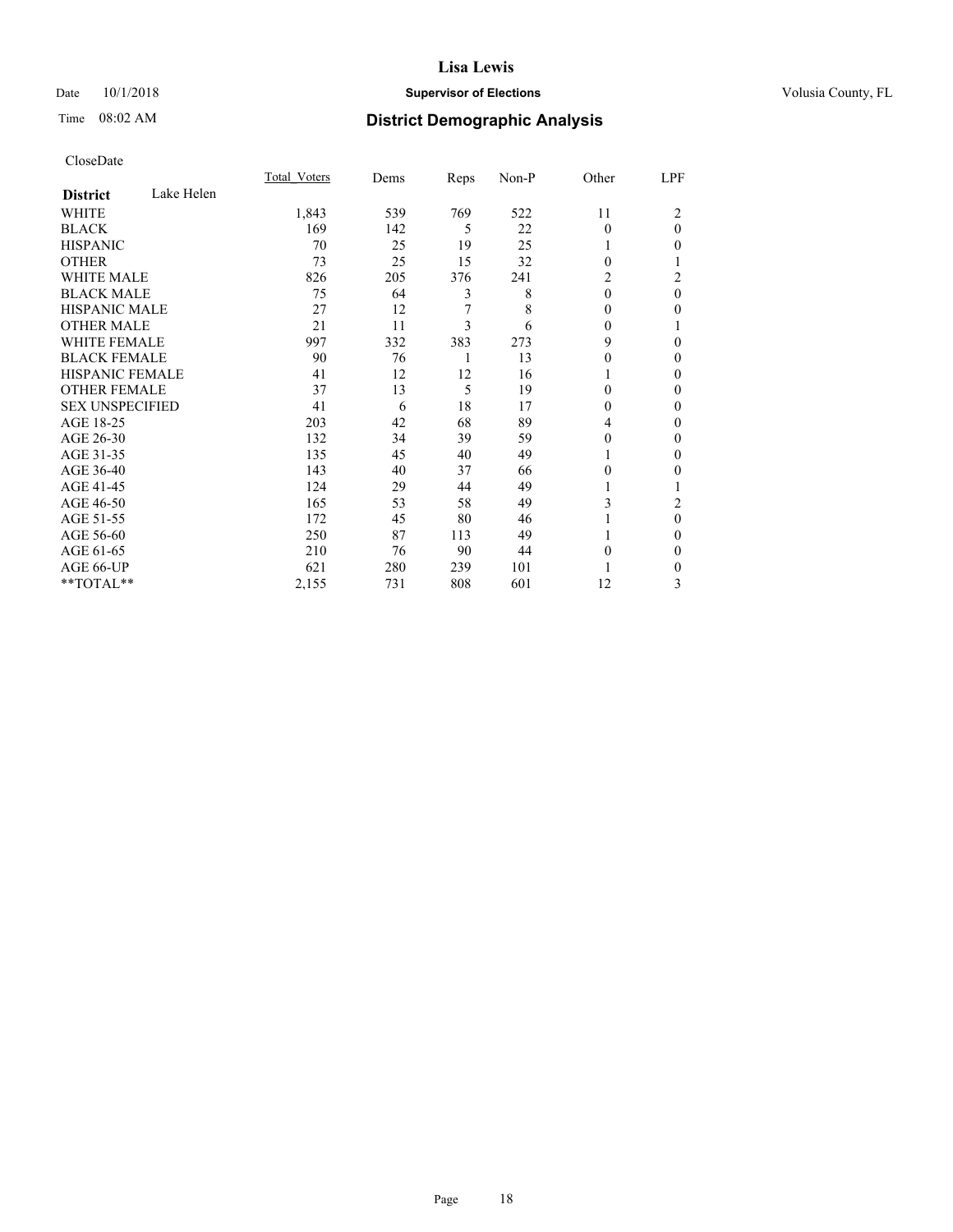#### Date  $10/1/2018$  **Supervisor of Elections Supervisor of Elections** Volusia County, FL

# Time 08:02 AM **District Demographic Analysis**

|                        |                  | Total Voters | Dems  | Reps  | Non-P | Other          | LPF            |
|------------------------|------------------|--------------|-------|-------|-------|----------------|----------------|
| <b>District</b>        | New Smyrna Beach |              |       |       |       |                |                |
| WHITE                  |                  | 20,139       | 5,651 | 8,989 | 5,279 | 164            | 56             |
| <b>BLACK</b>           |                  | 762          | 621   | 26    | 112   |                | 2              |
| <b>HISPANIC</b>        |                  | 373          | 117   | 123   | 131   | 2              | $\theta$       |
| <b>OTHER</b>           |                  | 739          | 202   | 205   | 327   | $\overline{2}$ | 3              |
| <b>WHITE MALE</b>      |                  | 9,191        | 2,174 | 4,330 | 2,569 | 80             | 38             |
| <b>BLACK MALE</b>      |                  | 314          | 238   | 11    | 62    | 1              | 2              |
| <b>HISPANIC MALE</b>   |                  | 176          | 49    | 61    | 65    | 1              | $\mathbf{0}$   |
| <b>OTHER MALE</b>      |                  | 265          | 69    | 86    | 107   | 1              | $\overline{2}$ |
| WHITE FEMALE           |                  | 10,753       | 3,421 | 4,573 | 2,657 | 84             | 18             |
| <b>BLACK FEMALE</b>    |                  | 440          | 375   | 15    | 50    | 0              | $\mathbf{0}$   |
| <b>HISPANIC FEMALE</b> |                  | 189          | 67    | 59    | 62    |                | $\theta$       |
| <b>OTHER FEMALE</b>    |                  | 319          | 103   | 96    | 118   | 1              | 1              |
| <b>SEX UNSPECIFIED</b> |                  | 366          | 95    | 112   | 159   | $\theta$       | $\mathbf{0}$   |
| AGE 18-25              |                  | 1,355        | 362   | 413   | 559   | 14             | 7              |
| AGE 26-30              |                  | 993          | 261   | 298   | 415   | 10             | 9              |
| AGE 31-35              |                  | 1,089        | 329   | 322   | 421   | 13             | 4              |
| AGE 36-40              |                  | 1,085        | 299   | 356   | 414   | 9              | 7              |
| AGE 41-45              |                  | 1,022        | 268   | 380   | 359   | 7              | 8              |
| AGE 46-50              |                  | 1,319        | 361   | 552   | 389   | 11             | 6              |
| AGE 51-55              |                  | 1,668        | 403   | 789   | 465   | 10             | 1              |
| AGE 56-60              |                  | 2,286        | 636   | 1,087 | 538   | 20             | 5              |
| AGE 61-65              |                  | 2,571        | 855   | 1,105 | 579   | 25             | 7              |
| AGE 66-UP              |                  | 8,625        | 2,817 | 4,041 | 1,710 | 50             | 7              |
| $*$ TOTAL $*$          |                  | 22,013       | 6,591 | 9,343 | 5,849 | 169            | 61             |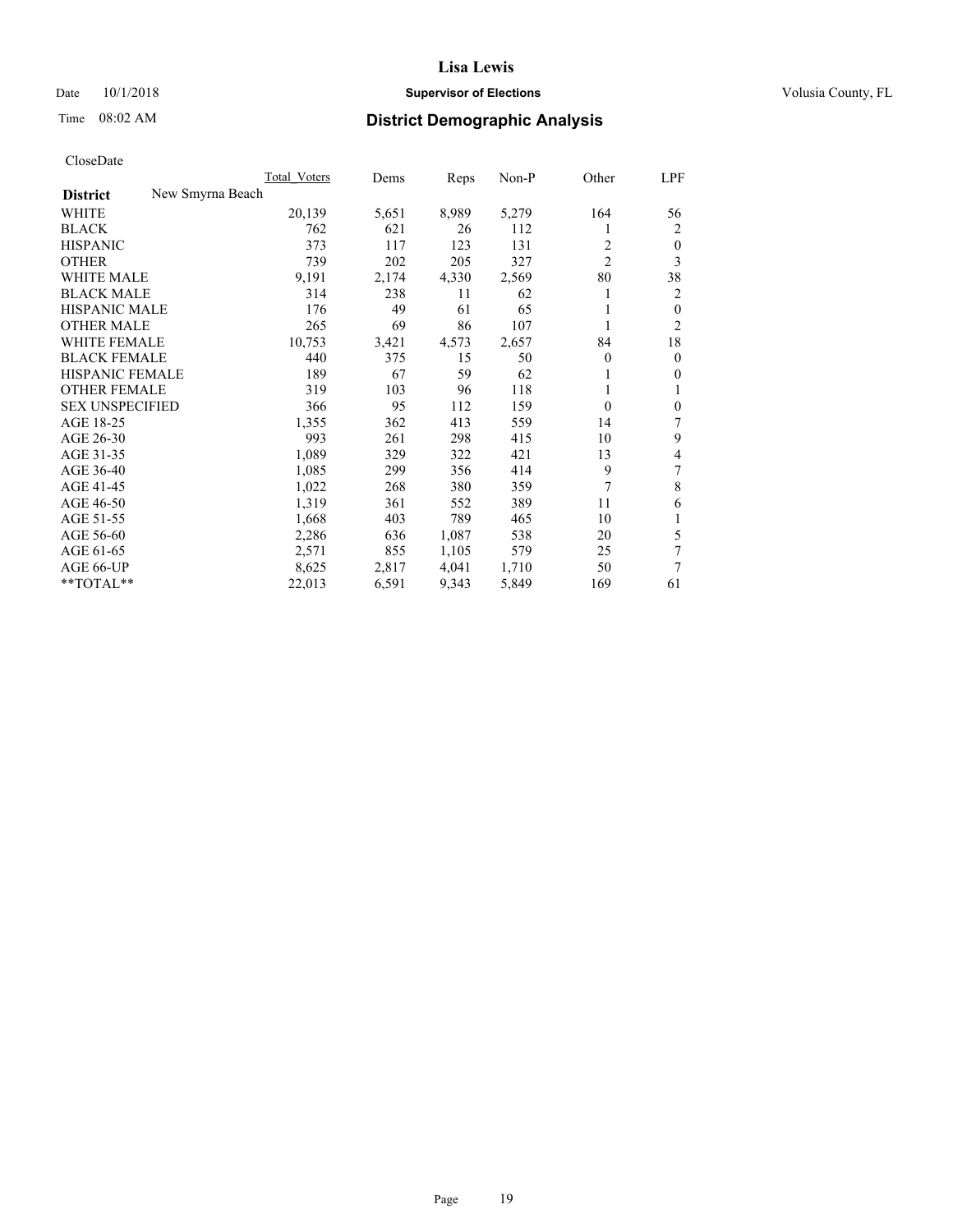## Date  $10/1/2018$  **Supervisor of Elections** Volusia County, FL

# Time 08:02 AM **District Demographic Analysis**

|                        |          | Total Voters | Dems           | Reps           | Non-P          | Other    | LPF            |
|------------------------|----------|--------------|----------------|----------------|----------------|----------|----------------|
| <b>District</b>        | Oak Hill |              |                |                |                |          |                |
| WHITE                  |          | 1,312        | 344            | 589            | 367            | 10       | $\overline{c}$ |
| <b>BLACK</b>           |          | 149          | 127            | 3              | 19             | 0        | $\theta$       |
| <b>HISPANIC</b>        |          | 13           | 5              | 3              | 5              | 0        | 0              |
| <b>OTHER</b>           |          | 38           | 10             | 15             | 13             | 0        | 0              |
| WHITE MALE             |          | 664          | 157            | 308            | 193            | 5        |                |
| <b>BLACK MALE</b>      |          | 66           | 52             | 1              | 13             | 0        | 0              |
| <b>HISPANIC MALE</b>   |          | 5            | 1              | $\overline{c}$ | $\overline{c}$ | 0        | 0              |
| <b>OTHER MALE</b>      |          | 15           | $\overline{2}$ | 9              | 4              | 0        | 0              |
| WHITE FEMALE           |          | 632          | 185            | 272            | 169            | 5        |                |
| <b>BLACK FEMALE</b>    |          | 83           | 75             | 2              | 6              | 0        | 0              |
| <b>HISPANIC FEMALE</b> |          | 8            | 4              | 1              | 3              | 0        | 0              |
| <b>OTHER FEMALE</b>    |          | 14           | 8              | 4              | $\overline{2}$ | $\Omega$ | $\Omega$       |
| <b>SEX UNSPECIFIED</b> |          | 25           | $\overline{c}$ | 11             | 12             | 0        | 0              |
| AGE 18-25              |          | 91           | 28             | 22             | 40             |          | 0              |
| AGE 26-30              |          | 77           | 27             | 23             | 25             | 2        | 0              |
| AGE 31-35              |          | 62           | 20             | 18             | 24             | $\theta$ | 0              |
| AGE 36-40              |          | 72           | 30             | 25             | 17             | 0        | 0              |
| AGE 41-45              |          | 68           | 22             | 16             | 30             | 0        | 0              |
| AGE 46-50              |          | 90           | 24             | 38             | 28             | 0        | $\Omega$       |
| AGE 51-55              |          | 116          | 39             | 44             | 32             |          | 0              |
| AGE 56-60              |          | 191          | 58             | 88             | 43             | 2        | 0              |
| AGE 61-65              |          | 179          | 61             | 80             | 36             | $\theta$ | $\overline{c}$ |
| AGE 66-UP              |          | 566          | 177            | 256            | 129            | 4        | $\Omega$       |
| **TOTAL**              |          | 1,512        | 486            | 610            | 404            | 10       | 2              |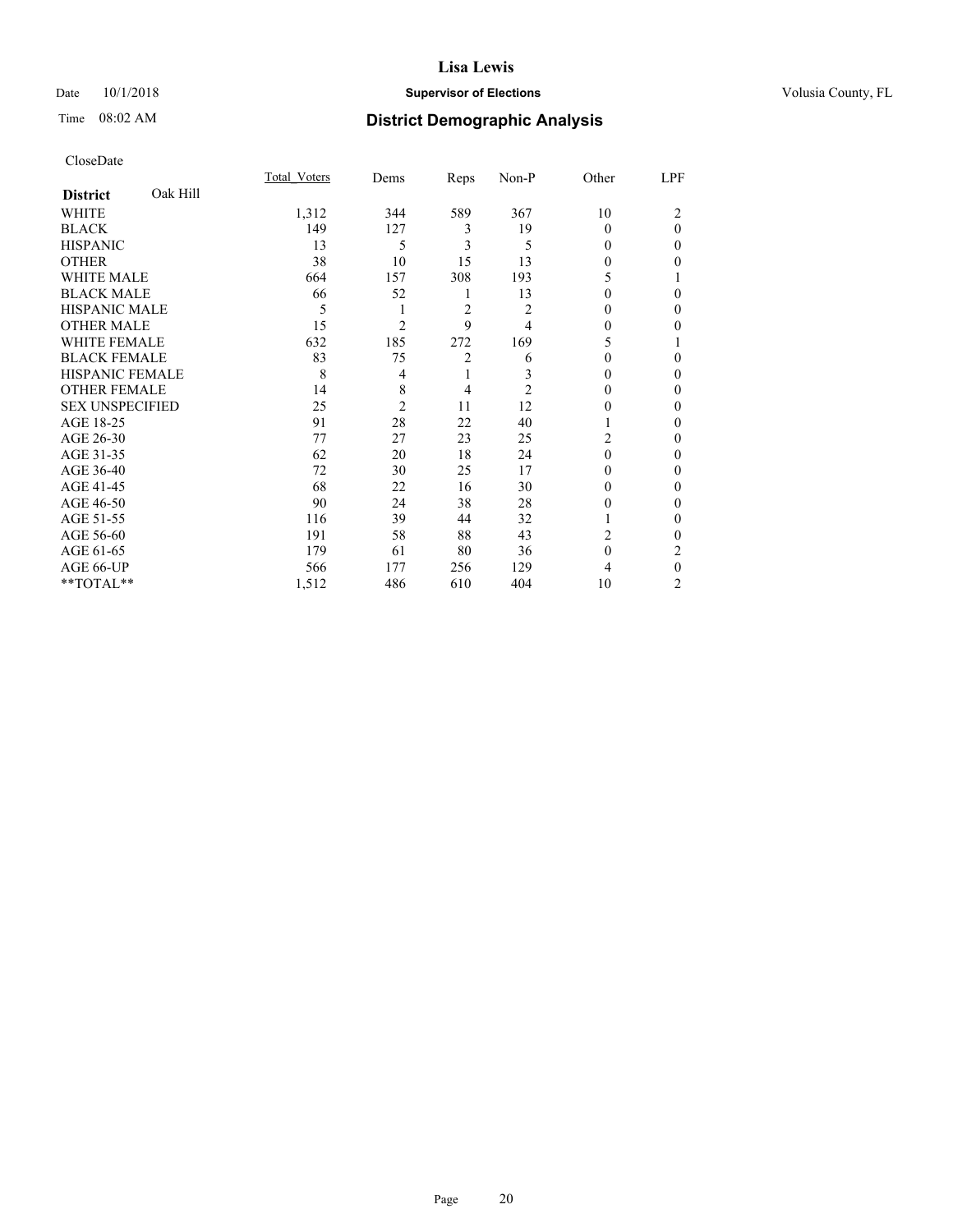## Date  $10/1/2018$  **Supervisor of Elections** Volusia County, FL

# Time 08:02 AM **District Demographic Analysis**

|                        |             | Total Voters | Dems  | Reps  | Non-P | Other          | LPF              |
|------------------------|-------------|--------------|-------|-------|-------|----------------|------------------|
| <b>District</b>        | Orange City |              |       |       |       |                |                  |
| WHITE                  |             | 5,750        | 1,608 | 2,479 | 1,622 | 24             | 17               |
| <b>BLACK</b>           |             | 497          | 373   | 20    | 104   | $\Omega$       | $\overline{0}$   |
| <b>HISPANIC</b>        |             | 1,283        | 566   | 184   | 525   | 6              | 2                |
| <b>OTHER</b>           |             | 374          | 127   | 75    | 171   |                | $\theta$         |
| WHITE MALE             |             | 2,454        | 546   | 1,109 | 775   | 12             | 12               |
| <b>BLACK MALE</b>      |             | 178          | 118   | 9     | 51    | $\theta$       | $\theta$         |
| <b>HISPANIC MALE</b>   |             | 521          | 204   | 97    | 215   | 5              | $\mathbf{0}$     |
| <b>OTHER MALE</b>      |             | 133          | 46    | 30    | 57    | $\mathbf{0}$   | $\boldsymbol{0}$ |
| <b>WHITE FEMALE</b>    |             | 3,240        | 1,054 | 1,346 | 823   | 12             | 5                |
| <b>BLACK FEMALE</b>    |             | 311          | 250   | 11    | 50    | $\theta$       | $\boldsymbol{0}$ |
| <b>HISPANIC FEMALE</b> |             | 742          | 353   | 86    | 300   |                | $\mathfrak{2}$   |
| <b>OTHER FEMALE</b>    |             | 167          | 73    | 35    | 58    |                | $\mathbf{0}$     |
| <b>SEX UNSPECIFIED</b> |             | 157          | 30    | 34    | 93    | 0              | $\mathbf{0}$     |
| AGE 18-25              |             | 717          | 218   | 156   | 339   | 2              | $\sqrt{2}$       |
| AGE 26-30              |             | 496          | 164   | 123   | 199   | 5              | 5                |
| AGE 31-35              |             | 458          | 149   | 115   | 187   | 5              | $\overline{2}$   |
| AGE 36-40              |             | 490          | 165   | 144   | 175   | 3              | 3                |
| AGE 41-45              |             | 455          | 151   | 126   | 176   |                |                  |
| AGE 46-50              |             | 554          | 178   | 182   | 189   | 3              | 2                |
| AGE 51-55              |             | 545          | 153   | 198   | 192   | $\overline{2}$ | $\mathbf{0}$     |
| AGE 56-60              |             | 639          | 213   | 236   | 188   |                | 1                |
| AGE 61-65              |             | 658          | 243   | 238   | 174   | 2              | 1                |
| AGE 66-UP              |             | 2,892        | 1,040 | 1,240 | 603   | $\overline{7}$ | $\overline{2}$   |
| **TOTAL**              |             | 7,904        | 2,674 | 2,758 | 2,422 | 31             | 19               |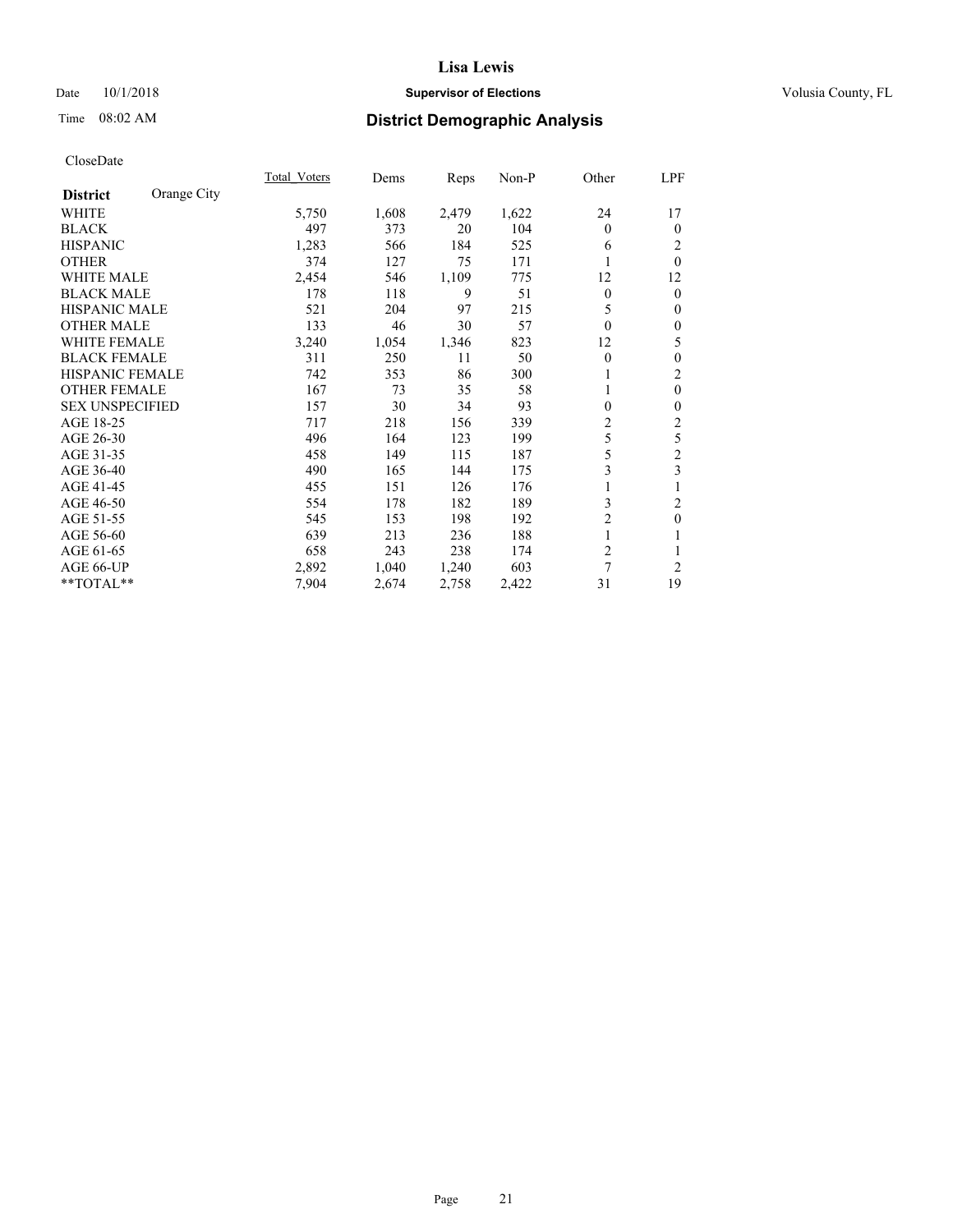## Date  $10/1/2018$  **Supervisor of Elections** Volusia County, FL

# Time 08:02 AM **District Demographic Analysis**

|                                 | Total Voters | Dems   | Reps   | Non-P | Other          | LPF            |
|---------------------------------|--------------|--------|--------|-------|----------------|----------------|
| Ormond Beach<br><b>District</b> |              |        |        |       |                |                |
| WHITE                           | 29,302       | 8,450  | 12,935 | 7,696 | 142            | 79             |
| <b>BLACK</b>                    | 1,149        | 876    | 60     | 210   | 2              | 1              |
| <b>HISPANIC</b>                 | 903          | 338    | 214    | 339   | 8              | $\overline{4}$ |
| <b>OTHER</b>                    | 1,807        | 553    | 447    | 798   | 7              | $\overline{2}$ |
| <b>WHITE MALE</b>               | 13,264       | 3,244  | 6,158  | 3,734 | 72             | 56             |
| <b>BLACK MALE</b>               | 490          | 348    | 31     | 109   | 1              | 1              |
| <b>HISPANIC MALE</b>            | 385          | 127    | 106    | 145   | 5              | $\overline{2}$ |
| <b>OTHER MALE</b>               | 678          | 198    | 167    | 307   | 5              | 1              |
| <b>WHITE FEMALE</b>             | 15,696       | 5,124  | 6,655  | 3,825 | 69             | 23             |
| <b>BLACK FEMALE</b>             | 642          | 517    | 28     | 96    | 1              | $\mathbf{0}$   |
| <b>HISPANIC FEMALE</b>          | 499          | 207    | 104    | 183   | 3              | $\mathfrak{2}$ |
| <b>OTHER FEMALE</b>             | 810          | 278    | 216    | 314   | $\overline{2}$ | $\mathbf{0}$   |
| <b>SEX UNSPECIFIED</b>          | 697          | 174    | 191    | 330   | 1              | 1              |
| AGE 18-25                       | 2,718        | 690    | 879    | 1,115 | 22             | 12             |
| AGE 26-30                       | 1,954        | 570    | 606    | 750   | 16             | 12             |
| AGE 31-35                       | 1,902        | 565    | 638    | 677   | 9              | 13             |
| AGE 36-40                       | 1,800        | 495    | 607    | 676   | 10             | 12             |
| AGE 41-45                       | 1,812        | 489    | 675    | 622   | 10             | 16             |
| AGE 46-50                       | 2,282        | 600    | 994    | 673   | 7              | 8              |
| AGE 51-55                       | 2,805        | 741    | 1,310  | 739   | 12             | 3              |
| AGE 56-60                       | 3,074        | 976    | 1,327  | 759   | 11             | 1              |
| AGE 61-65                       | 3,425        | 1,147  | 1,511  | 742   | 23             | $\overline{2}$ |
| AGE 66-UP                       | 11,388       | 3,944  | 5,108  | 2,290 | 39             | $\overline{7}$ |
| **TOTAL**                       | 33,161       | 10,217 | 13,656 | 9,043 | 159            | 86             |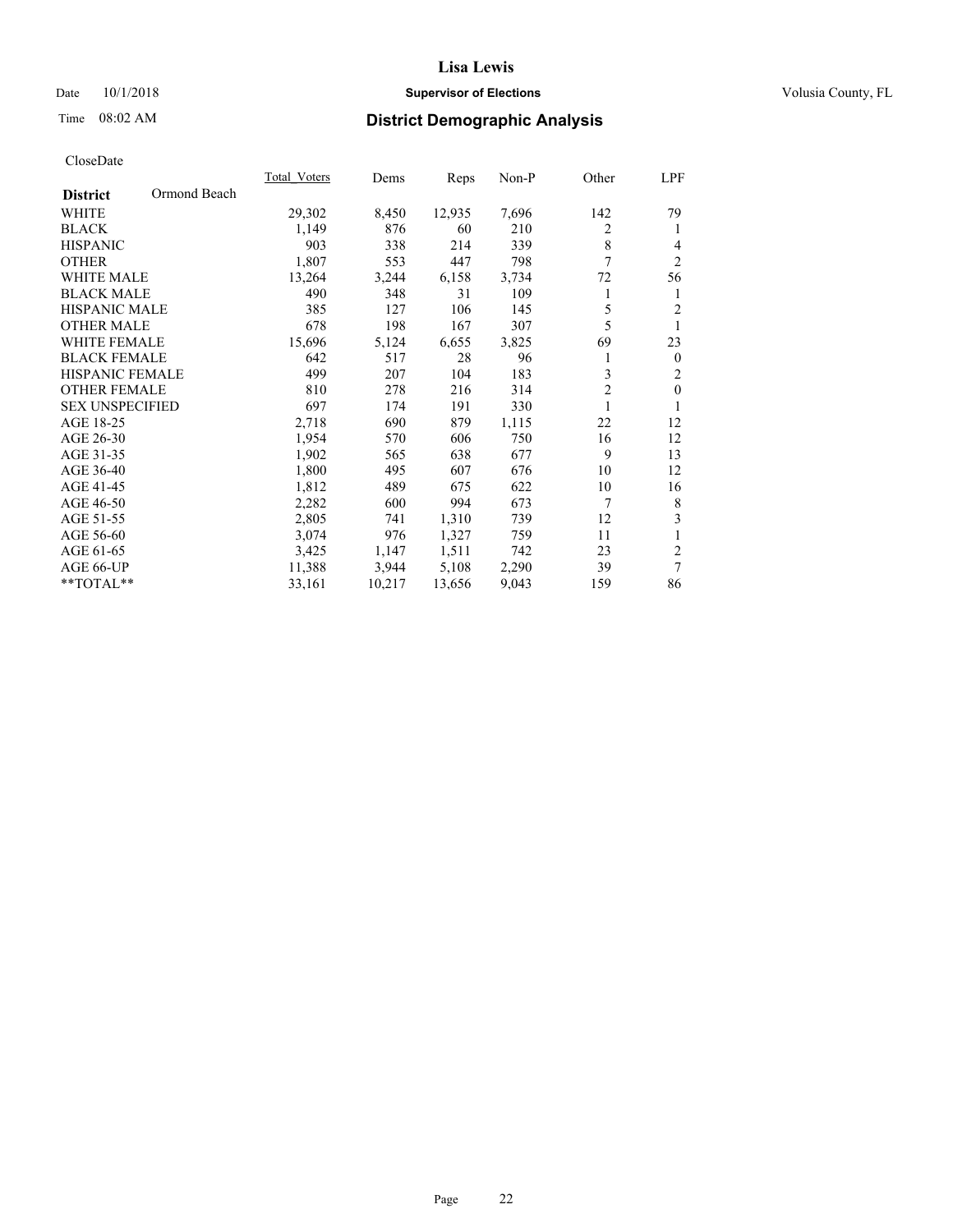## Date  $10/1/2018$  **Supervisor of Elections** Volusia County, FL

# Time 08:02 AM **District Demographic Analysis**

|                        |         | Total Voters | Dems           | Reps     | Non-P          | Other    | LPF      |
|------------------------|---------|--------------|----------------|----------|----------------|----------|----------|
| <b>District</b>        | Pierson |              |                |          |                |          |          |
| WHITE                  |         | 575          | 171            | 286      | 112            | 3        | 3        |
| <b>BLACK</b>           |         | 46           | 38             | 1        | 7              | 0        | $\Omega$ |
| <b>HISPANIC</b>        |         | 178          | 81             | 12       | 85             | 0        | 0        |
| <b>OTHER</b>           |         | 34           | 6              | 7        | 21             | 0        | 0        |
| WHITE MALE             |         | 279          | 78             | 142      | 54             | 2        | 3        |
| <b>BLACK MALE</b>      |         | 20           | 18             | $\theta$ | 2              | $\theta$ | 0        |
| <b>HISPANIC MALE</b>   |         | 91           | 43             | 5        | 43             | 0        | 0        |
| <b>OTHER MALE</b>      |         | 19           | 3              | 5        | 11             | 0        | 0        |
| WHITE FEMALE           |         | 291          | 93             | 140      | 57             |          | 0        |
| <b>BLACK FEMALE</b>    |         | 26           | 20             | 1        | 5              | $\Omega$ | 0        |
| <b>HISPANIC FEMALE</b> |         | 82           | 36             | 7        | 39             | 0        | 0        |
| <b>OTHER FEMALE</b>    |         | 8            | 3              | 1        | $\overline{4}$ | 0        | 0        |
| <b>SEX UNSPECIFIED</b> |         | 17           | $\overline{c}$ | 5        | 10             | 0        | 0        |
| AGE 18-25              |         | 119          | 32             | 32       | 55             | 0        | 0        |
| AGE 26-30              |         | 76           | 34             | 15       | 26             | 0        |          |
| AGE 31-35              |         | 58           | 15             | 21       | 21             | 0        |          |
| AGE 36-40              |         | 59           | 14             | 19       | 26             | $\Omega$ | 0        |
| AGE 41-45              |         | 49           | 12             | 19       | 17             | 0        |          |
| AGE 46-50              |         | 60           | 18             | 22       | 19             |          | 0        |
| AGE 51-55              |         | 60           | 23             | 23       | 14             | 0        | 0        |
| AGE 56-60              |         | 76           | 28             | 32       | 16             | 0        | 0        |
| AGE 61-65              |         | 97           | 38             | 44       | 15             | 0        | $\Omega$ |
| AGE 66-UP              |         | 179          | 82             | 79       | 16             | 2        | 0        |
| **TOTAL**              |         | 833          | 296            | 306      | 225            | 3        | 3        |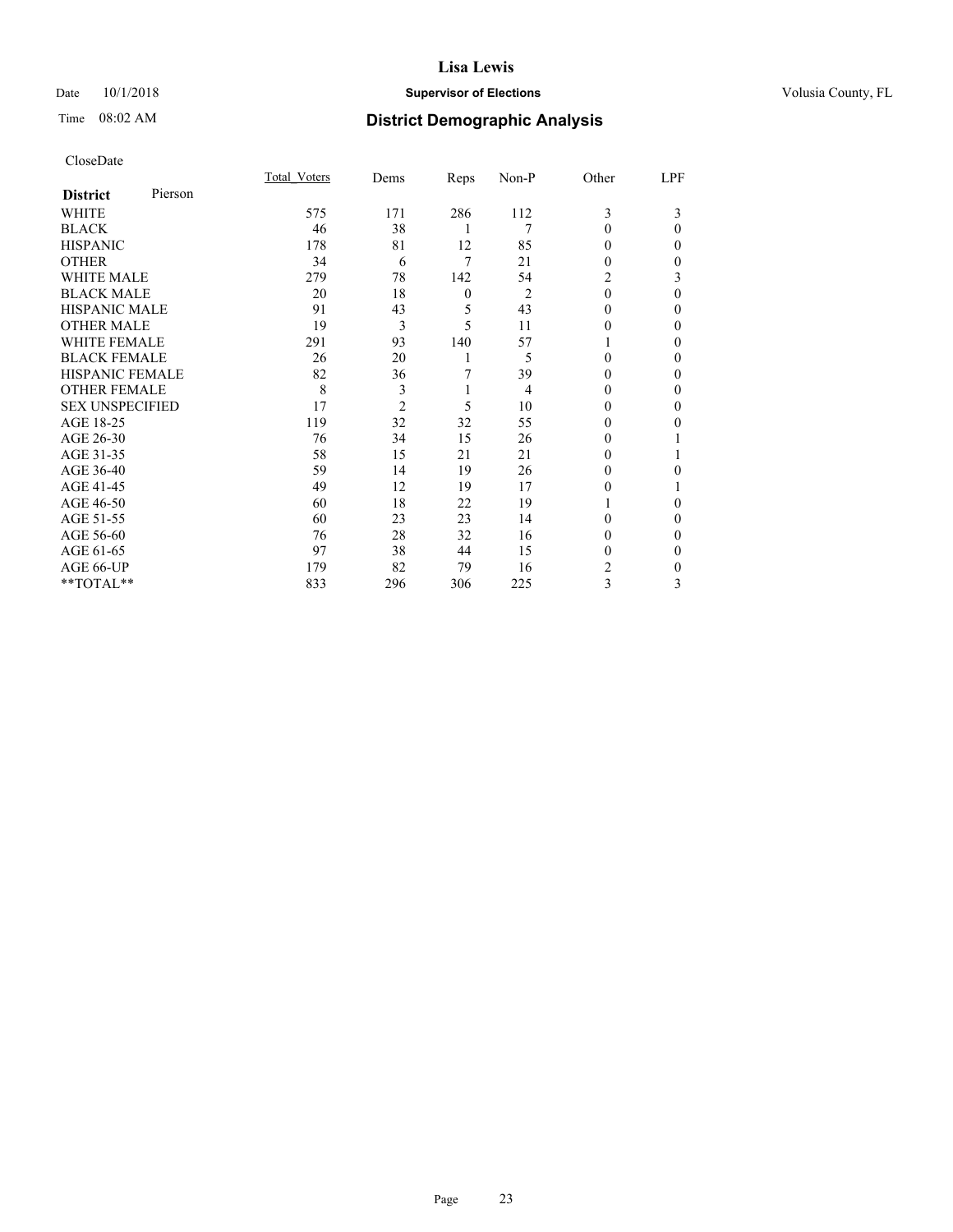## Date  $10/1/2018$  **Supervisor of Elections** Volusia County, FL

# Time 08:02 AM **District Demographic Analysis**

|                        |             | Total Voters | Dems | Reps           | Non-P    | Other    | LPF            |
|------------------------|-------------|--------------|------|----------------|----------|----------|----------------|
| <b>District</b>        | Ponce Inlet |              |      |                |          |          |                |
| WHITE                  |             | 3,019        | 688  | 1,591          | 708      | 24       | 8              |
| <b>BLACK</b>           |             | 9            | 3    | 4              | 2        | $\Omega$ | $\theta$       |
| <b>HISPANIC</b>        |             | 61           | 18   | 24             | 18       | 0        |                |
| <b>OTHER</b>           |             | 112          | 29   | 43             | 40       | 0        | $\theta$       |
| WHITE MALE             |             | 1,473        | 283  | 801            | 370      | 14       | 5              |
| <b>BLACK MALE</b>      |             | 5            |      | $\overline{c}$ | 2        | 0        | $\theta$       |
| <b>HISPANIC MALE</b>   |             | 25           | 8    | 9              | 8        | 0        | $\theta$       |
| <b>OTHER MALE</b>      |             | 44           | 11   | 19             | 14       | $\Omega$ | $\mathbf{0}$   |
| <b>WHITE FEMALE</b>    |             | 1,518        | 396  | 781            | 328      | 10       | 3              |
| <b>BLACK FEMALE</b>    |             | 4            | 2    | 2              | $\theta$ | 0        | $\theta$       |
| <b>HISPANIC FEMALE</b> |             | 36           | 10   | 15             | 10       | 0        |                |
| <b>OTHER FEMALE</b>    |             | 43           | 14   | 15             | 14       | 0        | $\theta$       |
| <b>SEX UNSPECIFIED</b> |             | 53           | 13   | 18             | 22       | 0        | $\theta$       |
| AGE 18-25              |             | 163          | 25   | 65             | 69       | 3        |                |
| AGE 26-30              |             | 92           | 22   | 31             | 36       |          | 2              |
| AGE 31-35              |             | 73           | 25   | 27             | 21       | 0        | $\mathbf{0}$   |
| AGE 36-40              |             | 97           | 22   | 37             | 37       |          | $\mathbf{0}$   |
| AGE 41-45              |             | 105          | 17   | 52             | 36       | 0        | $\theta$       |
| AGE 46-50              |             | 152          | 36   | 76             | 36       | 2        | 2              |
| AGE 51-55              |             | 241          | 48   | 126            | 64       |          | $\overline{2}$ |
| AGE 56-60              |             | 366          | 87   | 202            | 73       | 3        | 1              |
| AGE 61-65              |             | 405          | 90   | 225            | 84       | 6        | $\theta$       |
| AGE 66-UP              |             | 1,507        | 366  | 821            | 312      | 7        |                |
| **TOTAL**              |             | 3,201        | 738  | 1,662          | 768      | 24       | 9              |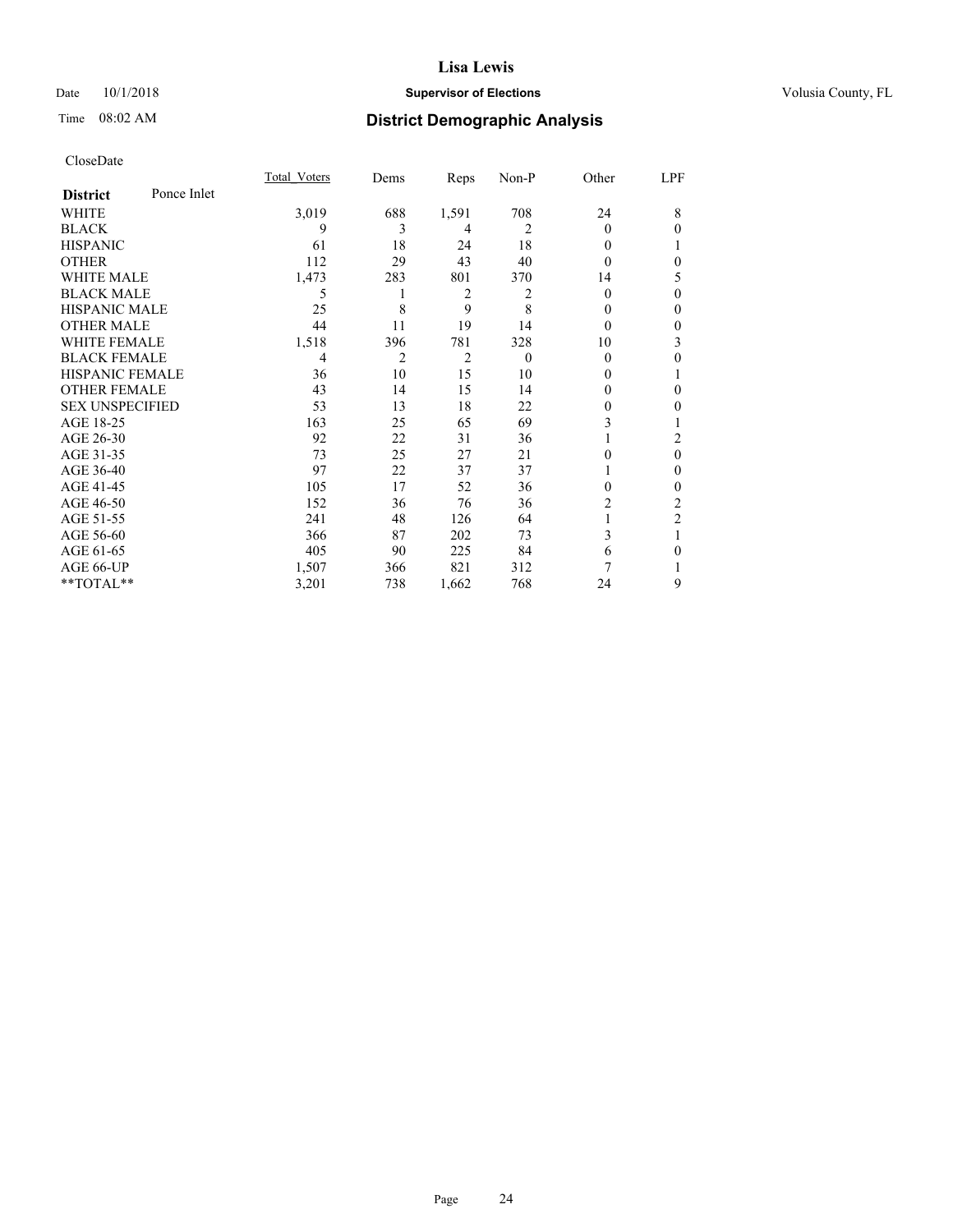## Date  $10/1/2018$  **Supervisor of Elections** Volusia County, FL

# Time 08:02 AM **District Demographic Analysis**

|                        |             | Total Voters | Dems   | Reps   | Non-P  | Other | LPF            |
|------------------------|-------------|--------------|--------|--------|--------|-------|----------------|
| <b>District</b>        | Port Orange |              |        |        |        |       |                |
| WHITE                  |             | 39,023       | 11,312 | 16,013 | 11,359 | 221   | 118            |
| <b>BLACK</b>           |             | 1,448        | 1,057  | 73     | 311    | 4     | 3              |
| <b>HISPANIC</b>        |             | 1,674        | 610    | 376    | 671    | 10    | 7              |
| <b>OTHER</b>           |             | 2,340        | 722    | 550    | 1,050  | 11    | 7              |
| <b>WHITE MALE</b>      |             | 17,776       | 4,372  | 7,781  | 5,426  | 119   | 78             |
| <b>BLACK MALE</b>      |             | 607          | 421    | 41     | 142    | 2     | 1              |
| <b>HISPANIC MALE</b>   |             | 767          | 267    | 182    | 308    | 6     | 4              |
| <b>OTHER MALE</b>      |             | 874          | 254    | 220    | 388    | 5     | 7              |
| <b>WHITE FEMALE</b>    |             | 20,678       | 6,797  | 8,011  | 5,735  | 99    | 36             |
| <b>BLACK FEMALE</b>    |             | 822          | 621    | 32     | 166    | 2     | 1              |
| <b>HISPANIC FEMALE</b> |             | 874          | 333    | 187    | 347    | 4     | 3              |
| <b>OTHER FEMALE</b>    |             | 1,031        | 382    | 246    | 398    | 5     | $\mathbf{0}$   |
| <b>SEX UNSPECIFIED</b> |             | 1,056        | 254    | 312    | 481    | 4     | 5              |
| AGE 18-25              |             | 4,111        | 1,117  | 1,139  | 1,785  | 48    | 22             |
| AGE 26-30              |             | 3,095        | 876    | 914    | 1,264  | 24    | 17             |
| AGE 31-35              |             | 2,864        | 847    | 838    | 1,137  | 24    | 18             |
| AGE 36-40              |             | 2,771        | 791    | 905    | 1,049  | 12    | 14             |
| AGE 41-45              |             | 2,761        | 776    | 944    | 1,003  | 19    | 19             |
| AGE 46-50              |             | 3,221        | 882    | 1,337  | 978    | 13    | 11             |
| AGE 51-55              |             | 3,636        | 1,035  | 1,487  | 1,087  | 17    | 10             |
| AGE 56-60              |             | 4,198        | 1,323  | 1,780  | 1,067  | 20    | 8              |
| AGE 61-65              |             | 4,178        | 1,441  | 1,758  | 971    | 6     | $\overline{2}$ |
| AGE 66-UP              |             | 13,650       | 4,613  | 5,910  | 3,050  | 63    | 14             |
| $*$ $TOTAL**$          |             | 44,485       | 13,701 | 17,012 | 13,391 | 246   | 135            |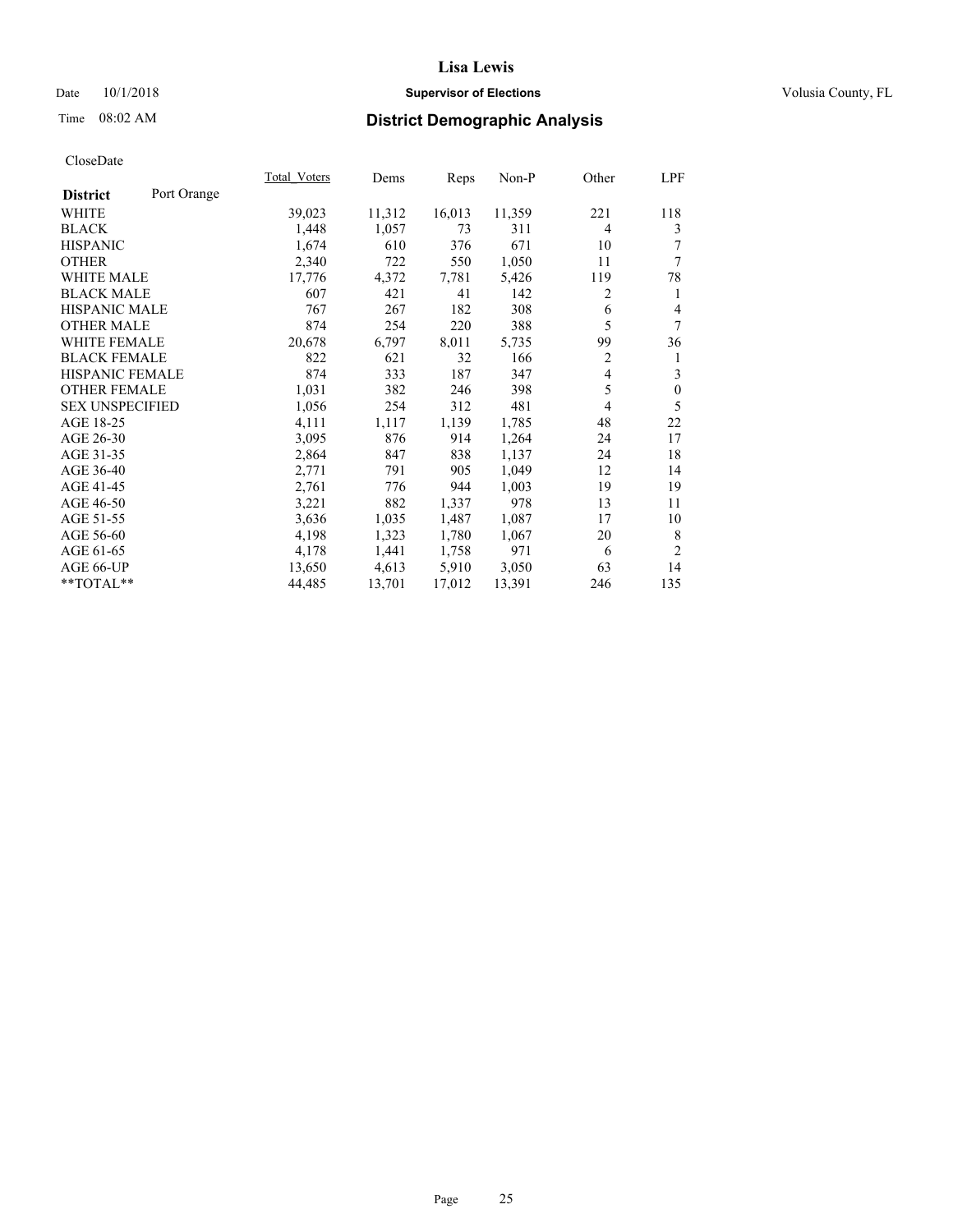## Date  $10/1/2018$  **Supervisor of Elections** Volusia County, FL

## Time 08:02 AM **District Demographic Analysis**

|                        |               | Total Voters | Dems  | Reps  | Non-P | Other          | LPF            |
|------------------------|---------------|--------------|-------|-------|-------|----------------|----------------|
| <b>District</b>        | South Daytona |              |       |       |       |                |                |
| WHITE                  |               | 7,120        | 2,277 | 2,691 | 2,083 | 51             | 18             |
| <b>BLACK</b>           |               | 777          | 583   | 26    | 167   | 1              | $\theta$       |
| <b>HISPANIC</b>        |               | 300          | 130   | 58    | 108   | 4              | $\theta$       |
| <b>OTHER</b>           |               | 426          | 152   | 86    | 185   | 1              | 2              |
| WHITE MALE             |               | 3,222        | 862   | 1,316 | 1,008 | 25             | 11             |
| <b>BLACK MALE</b>      |               | 291          | 206   | 13    | 72    | $\overline{0}$ | $\theta$       |
| <b>HISPANIC MALE</b>   |               | 137          | 48    | 32    | 54    | 3              | $\mathbf{0}$   |
| <b>OTHER MALE</b>      |               | 143          | 51    | 34    | 57    | 1              | $\mathbf{0}$   |
| <b>WHITE FEMALE</b>    |               | 3,820        | 1,397 | 1,350 | 1,040 | 26             | 7              |
| <b>BLACK FEMALE</b>    |               | 475          | 371   | 12    | 91    | 1              | $\mathbf{0}$   |
| HISPANIC FEMALE        |               | 153          | 78    | 26    | 48    |                | $\theta$       |
| <b>OTHER FEMALE</b>    |               | 195          | 78    | 44    | 72    | 0              | 1              |
| <b>SEX UNSPECIFIED</b> |               | 187          | 51    | 34    | 101   | 0              | 1              |
| AGE 18-25              |               | 803          | 260   | 172   | 360   | 6              | 5              |
| AGE 26-30              |               | 676          | 228   | 164   | 274   | 8              | $\overline{c}$ |
| AGE 31-35              |               | 607          | 209   | 155   | 230   | 8              | 5              |
| AGE 36-40              |               | 547          | 198   | 133   | 210   | 6              | $\mathbf{0}$   |
| AGE 41-45              |               | 474          | 146   | 158   | 166   | 3              | 1              |
| AGE 46-50              |               | 615          | 214   | 217   | 179   | $\overline{2}$ | 3              |
| AGE 51-55              |               | 727          | 260   | 276   | 186   | 3              | $\overline{c}$ |
| AGE 56-60              |               | 924          | 327   | 351   | 243   | 3              | $\mathbf{0}$   |
| AGE 61-65              |               | 887          | 346   | 327   | 208   | 6              | $\theta$       |
| AGE 66-UP              |               | 2,363        | 954   | 908   | 487   | 12             | $\overline{2}$ |
| **TOTAL**              |               | 8,623        | 3,142 | 2,861 | 2,543 | 57             | 20             |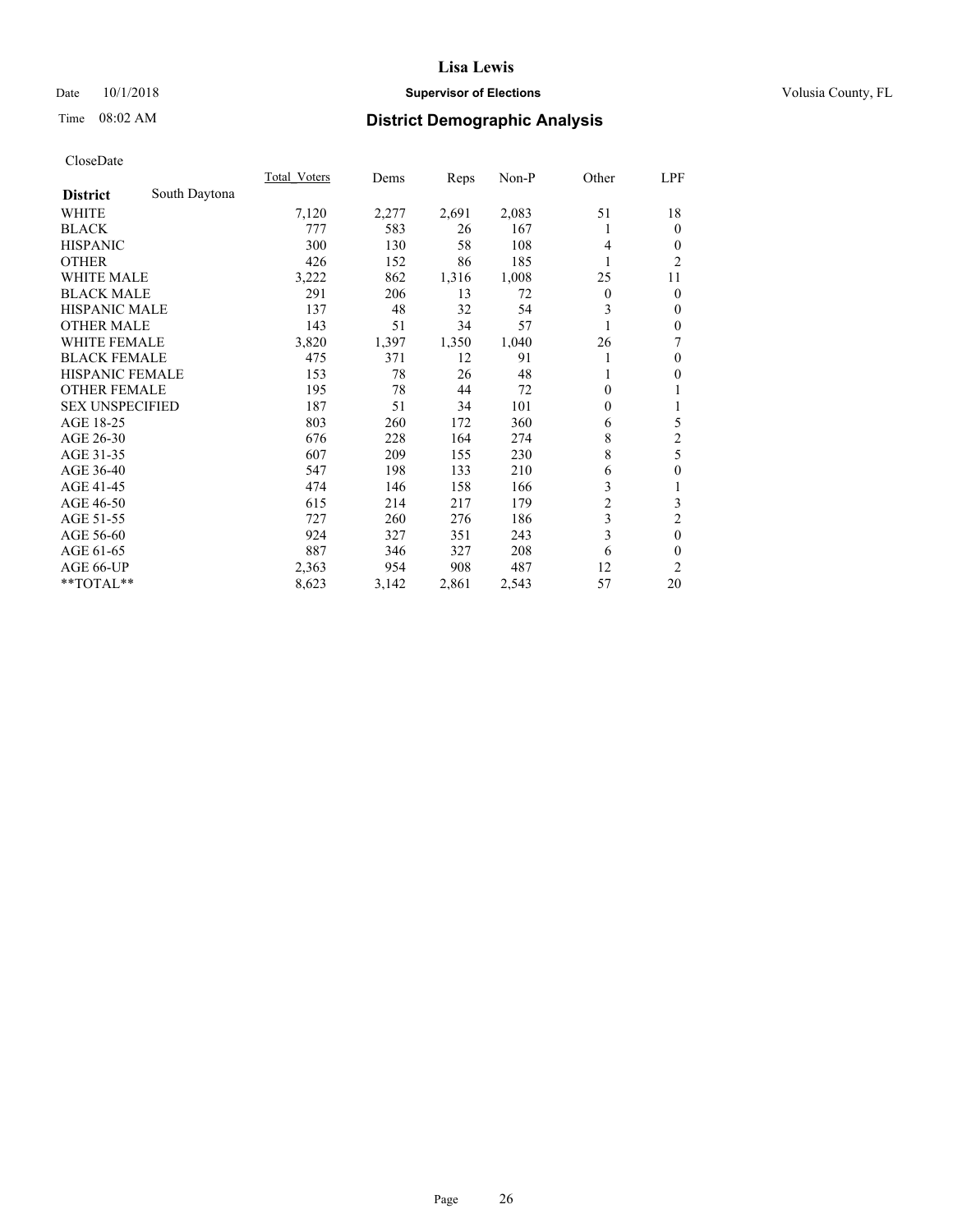## Date  $10/1/2018$  **Supervisor of Elections** Volusia County, FL

# Time 08:02 AM **District Demographic Analysis**

|                        |               | Total Voters | Dems | Reps   | Non-P | Other | LPF |
|------------------------|---------------|--------------|------|--------|-------|-------|-----|
| <b>District</b>        | Flagler Beach |              |      |        |       |       |     |
| WHITE                  |               | 50           | 24   | 13     | 13    | 0     | 0   |
| <b>BLACK</b>           |               | $\mathbf{0}$ | 0    | 0      | 0     |       |     |
| <b>HISPANIC</b>        |               |              |      | 0      |       |       |     |
| <b>OTHER</b>           |               |              |      | 0      |       |       |     |
| WHITE MALE             |               | 19           |      | 6      | 6     |       |     |
| <b>BLACK MALE</b>      |               |              |      |        |       |       |     |
| <b>HISPANIC MALE</b>   |               |              |      |        |       |       |     |
| <b>OTHER MALE</b>      |               |              |      |        |       |       |     |
| <b>WHITE FEMALE</b>    |               | 30           | 17   |        |       |       |     |
| <b>BLACK FEMALE</b>    |               | 0            |      | $_{0}$ |       |       |     |
| <b>HISPANIC FEMALE</b> |               |              |      |        |       |       |     |
| OTHER FEMALE           |               |              |      | $_{0}$ |       |       |     |
| <b>SEX UNSPECIFIED</b> |               |              |      |        |       |       |     |
| AGE 18-25              |               |              |      |        |       |       |     |
| AGE 26-30              |               |              |      |        |       |       |     |
| AGE 31-35              |               |              |      |        |       |       |     |
| AGE 36-40              |               |              |      |        |       |       |     |
| AGE 41-45              |               |              |      |        |       |       |     |
| AGE 46-50              |               |              |      | 0      |       |       |     |
| AGE 51-55              |               |              |      |        |       |       |     |
| AGE 56-60              |               |              |      | 0      |       |       |     |
| AGE 61-65              |               |              |      |        |       |       |     |
| AGE 66-UP              |               | 42           | 20   | 13     |       |       |     |
| **TOTAL**              |               | 51           | 25   | 13     | 13    |       |     |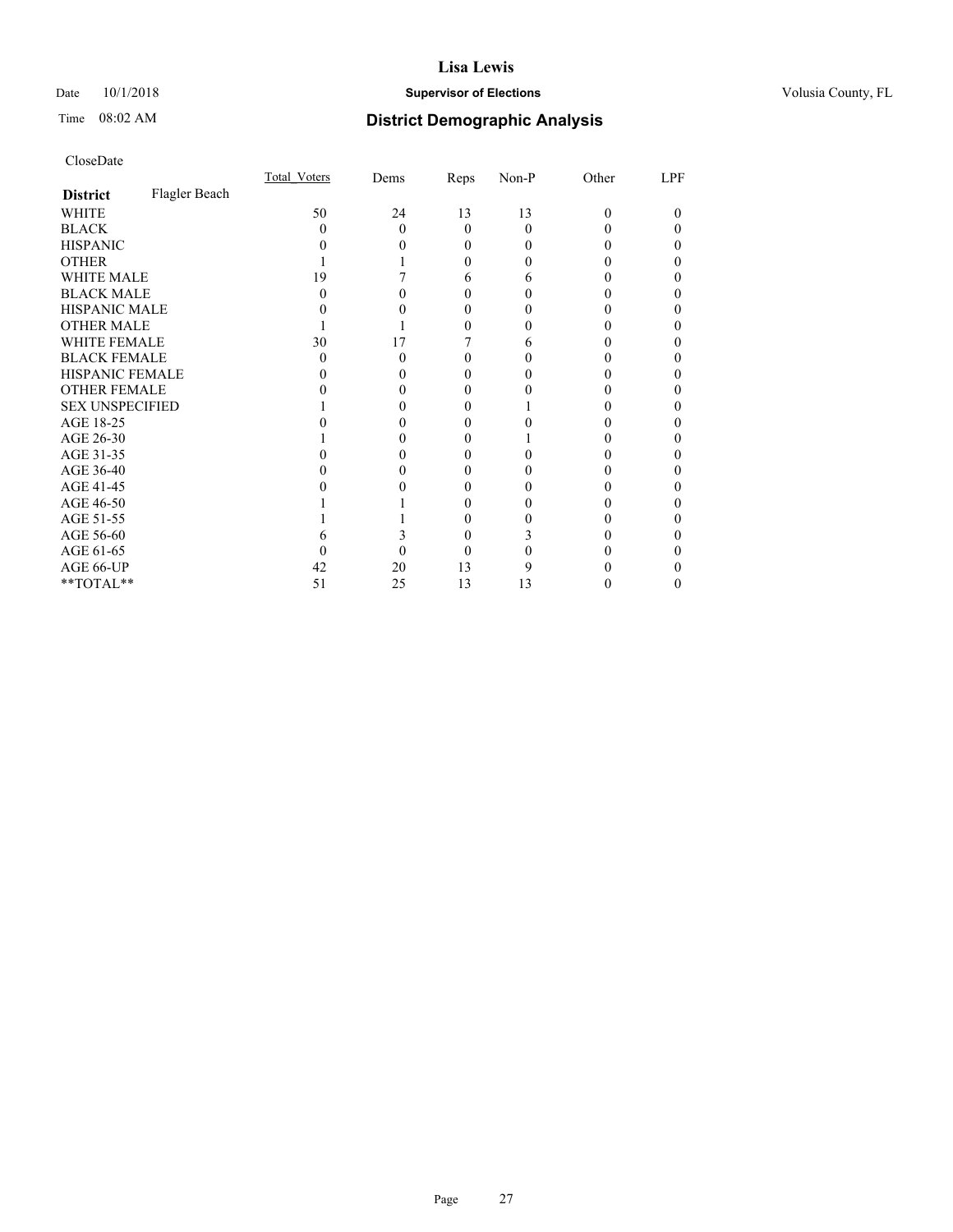## Date  $10/1/2018$  **Supervisor of Elections** Volusia County, FL

# Time 08:02 AM **District Demographic Analysis**

|                        |                           | Total Voters | Dems   | Reps   | Non-P  | Other | LPF |
|------------------------|---------------------------|--------------|--------|--------|--------|-------|-----|
| <b>District</b>        | <b>Hospital Authority</b> |              |        |        |        |       |     |
| WHITE                  |                           | 107,519      | 29,220 | 46,871 | 30,552 | 495   | 381 |
| <b>BLACK</b>           |                           | 12,311       | 9,356  | 486    | 2,431  | 33    | 5   |
| <b>HISPANIC</b>        |                           | 26,379       | 11,939 | 3,890  | 10,432 | 80    | 38  |
| <b>OTHER</b>           |                           | 8,756        | 2,808  | 1,841  | 4,060  | 33    | 14  |
| WHITE MALE             |                           | 49,511       | 11,398 | 22,792 | 14,820 | 243   | 258 |
| <b>BLACK MALE</b>      |                           | 5,179        | 3,668  | 271    | 1,215  | 21    | 4   |
| <b>HISPANIC MALE</b>   |                           | 12,005       | 5,055  | 1,981  | 4,901  | 47    | 21  |
| <b>OTHER MALE</b>      |                           | 3,067        | 995    | 706    | 1,336  | 19    | 11  |
| <b>WHITE FEMALE</b>    |                           | 56,615       | 17,502 | 23,518 | 15,230 | 247   | 118 |
| <b>BLACK FEMALE</b>    |                           | 6,951        | 5,555  | 207    | 1,176  | 12    | 1   |
| <b>HISPANIC FEMALE</b> |                           | 13,926       | 6,681  | 1,868  | 5,330  | 31    | 16  |
| <b>OTHER FEMALE</b>    |                           | 3,743        | 1,416  | 795    | 1,520  | 9     | 3   |
| <b>SEX UNSPECIFIED</b> |                           | 3,966        | 1,052  | 949    | 1,947  | 12    | 6   |
| AGE 18-25              |                           | 16,237       | 4,928  | 3,695  | 7,444  | 105   | 65  |
| AGE 26-30              |                           | 11,967       | 3,819  | 3,064  | 4,973  | 50    | 61  |
| AGE 31-35              |                           | 11,158       | 3,473  | 2,942  | 4,629  | 50    | 64  |
| AGE 36-40              |                           | 11,133       | 3,684  | 3,003  | 4,329  | 55    | 62  |
| AGE 41-45              |                           | 10,687       | 3,467  | 3,211  | 3,926  | 46    | 37  |
| AGE 46-50              |                           | 12,126       | 3,882  | 4,361  | 3,786  | 60    | 37  |
| AGE 51-55              |                           | 13,533       | 4,320  | 5,311  | 3,816  | 47    | 39  |
| AGE 56-60              |                           | 14,709       | 5,051  | 5,960  | 3,623  | 53    | 22  |
| AGE 61-65              |                           | 13,782       | 5,133  | 5,410  | 3,171  | 51    | 17  |
| AGE 66-UP              |                           | 39,632       | 15,565 | 16,131 | 7,778  | 124   | 34  |
| $*$ TOTAL $*$          |                           | 154,965      | 53,323 | 53,088 | 47.475 | 641   | 438 |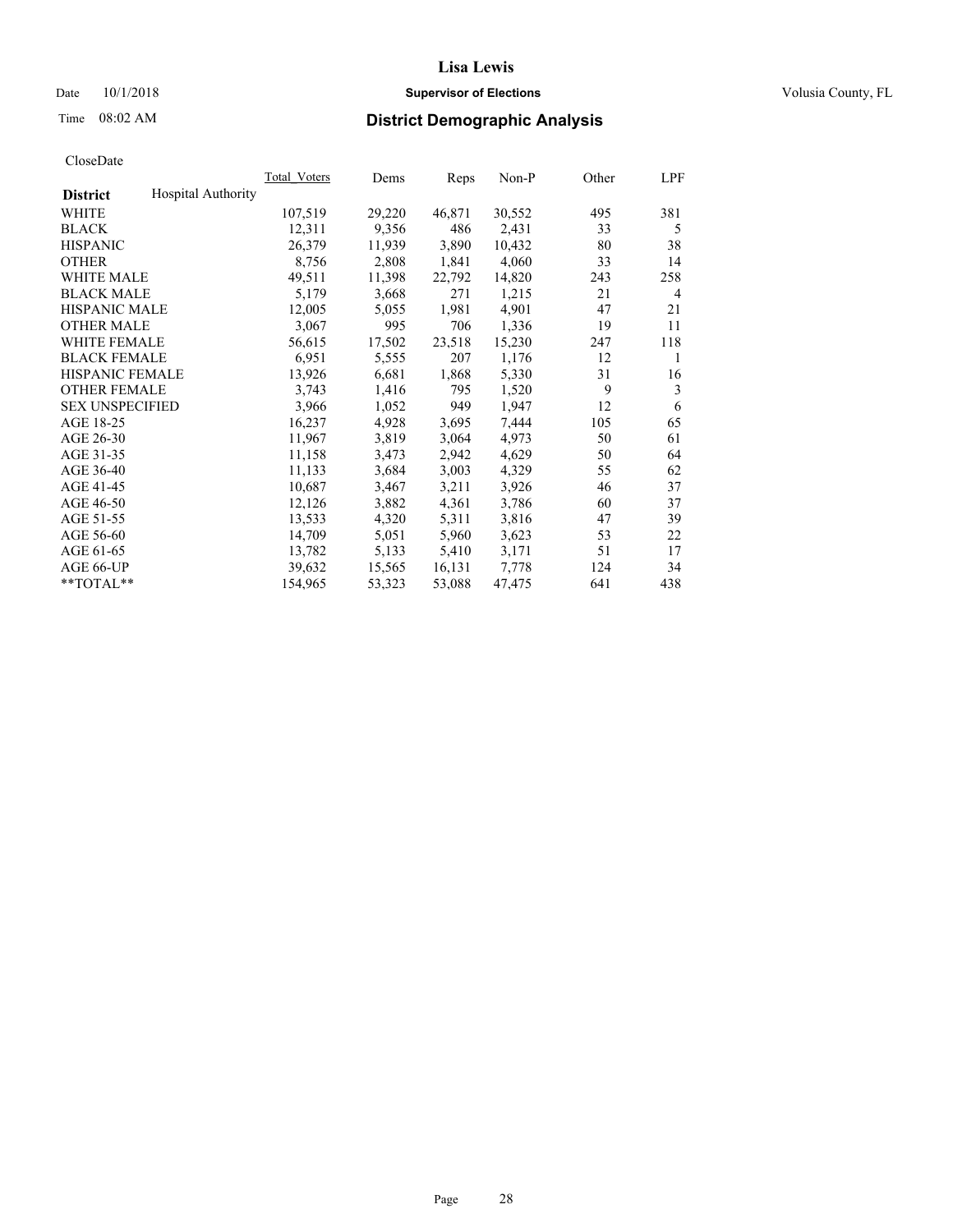## Date  $10/1/2018$  **Supervisor of Elections** Volusia County, FL

|                                              | Total Voters | Dems  | Reps  | Non-P | Other | LPF            |
|----------------------------------------------|--------------|-------|-------|-------|-------|----------------|
| Florida House District 24<br><b>District</b> |              |       |       |       |       |                |
| WHITE                                        | 19,739       | 5,195 | 9,334 | 5,054 | 93    | 63             |
| <b>BLACK</b>                                 | 516          | 392   | 19    | 101   | 3     | 1              |
| <b>HISPANIC</b>                              | 1,411        | 529   | 265   | 614   | 3     | 0              |
| <b>OTHER</b>                                 | 939          | 221   | 287   | 423   | 6     | 2              |
| WHITE MALE                                   | 9,204        | 2,063 | 4,535 | 2,513 | 48    | 45             |
| <b>BLACK MALE</b>                            | 231          | 164   | 11    | 53    | 2     | 1              |
| <b>HISPANIC MALE</b>                         | 640          | 228   | 125   | 285   | 2     | 0              |
| OTHER MALE                                   | 318          | 67    | 104   | 144   |       | $\overline{2}$ |
| <b>WHITE FEMALE</b>                          | 10,335       | 3,102 | 4,701 | 2,470 | 44    | 18             |
| <b>BLACK FEMALE</b>                          | 281          | 224   | 8     | 48    |       | $\theta$       |
| <b>HISPANIC FEMALE</b>                       | 738          | 288   | 137   | 312   |       | $\theta$       |
| <b>OTHER FEMALE</b>                          | 378          | 108   | 126   | 140   | 4     | $\theta$       |
| <b>SEX UNSPECIFIED</b>                       | 480          | 93    | 158   | 227   | 2     | 0              |
| AGE 18-25                                    | 1,735        | 394   | 601   | 719   | 14    | 7              |
| AGE 26-30                                    | 1,135        | 295   | 358   | 464   | 8     | 10             |
| AGE 31-35                                    | 1,029        | 247   | 357   | 417   | 4     | 4              |
| AGE 36-40                                    | 990          | 252   | 340   | 388   | 3     | 7              |
| AGE 41-45                                    | 1,003        | 241   | 417   | 336   | 4     | 5              |
| AGE 46-50                                    | 1,325        | 288   | 611   | 412   | 10    | 4              |
| AGE 51-55                                    | 1,759        | 416   | 873   | 459   | 6     | 5              |
| AGE 56-60                                    | 2,384        | 653   | 1,131 | 579   | 15    | 6              |
| AGE 61-65                                    | 2,567        | 778   | 1,193 | 578   | 11    | 7              |
| AGE 66-UP                                    | 8,678        | 2,773 | 4,024 | 1,840 | 30    | 11             |
| **TOTAL**                                    | 22,605       | 6,337 | 9,905 | 6,192 | 105   | 66             |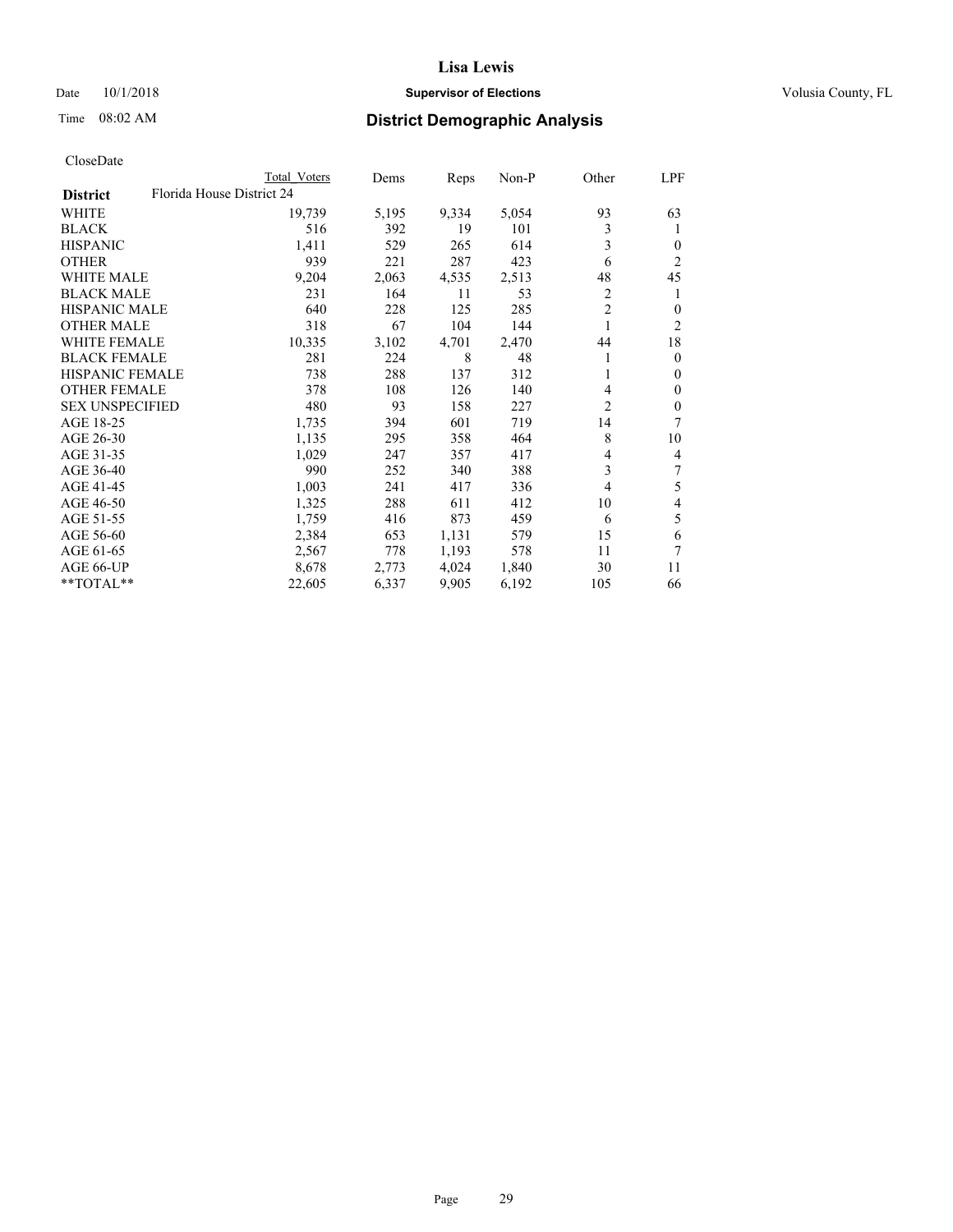#### Date  $10/1/2018$  **Supervisor of Elections Supervisor of Elections** Volusia County, FL

|                        |                           | Total Voters | Dems   | Reps   | Non-P  | Other | LPF            |
|------------------------|---------------------------|--------------|--------|--------|--------|-------|----------------|
| <b>District</b>        | Florida House District 25 |              |        |        |        |       |                |
| WHITE                  |                           | 116,269      | 33,106 | 50,330 | 31,765 | 719   | 349            |
| BLACK                  |                           | 3,707        | 2,743  | 194    | 751    | 12    | 7              |
| <b>HISPANIC</b>        |                           | 3,634        | 1,321  | 897    | 1,377  | 25    | 14             |
| OTHER                  |                           | 6,233        | 1,847  | 1,572  | 2,772  | 27    | 15             |
| <b>WHITE MALE</b>      |                           | 53,716       | 13,028 | 24,540 | 15,551 | 362   | 235            |
| <b>BLACK MALE</b>      |                           | 1,618        | 1,114  | 100    | 393    | 7     | 4              |
| <b>HISPANIC MALE</b>   |                           | 1,631        | 547    | 431    | 630    | 16    | 7              |
| <b>OTHER MALE</b>      |                           | 2,360        | 664    | 644    | 1,026  | 14    | 12             |
| <b>WHITE FEMALE</b>    |                           | 61,120       | 19,706 | 25,234 | 15,722 | 350   | 108            |
| <b>BLACK FEMALE</b>    |                           | 2,045        | 1,595  | 92     | 351    | 5     | 2              |
| HISPANIC FEMALE        |                           | 1,934        | 752    | 450    | 716    | 9     | 7              |
| <b>OTHER FEMALE</b>    |                           | 2,729        | 956    | 701    | 1,059  | 11    | $\overline{2}$ |
| <b>SEX UNSPECIFIED</b> |                           | 2,690        | 655    | 801    | 1,217  | 9     | 8              |
| AGE 18-25              |                           | 10,139       | 2,601  | 3,085  | 4,278  | 113   | 62             |
| AGE 26-30              |                           | 7,522        | 2,096  | 2,266  | 3,041  | 64    | 55             |
| AGE 31-35              |                           | 7,176        | 2,099  | 2,202  | 2,766  | 62    | 47             |
| AGE 36-40              |                           | 6,958        | 1,947  | 2,293  | 2,629  | 49    | 40             |
| AGE 41-45              |                           | 6,928        | 1,863  | 2,492  | 2,476  | 46    | 51             |
| AGE 46-50              |                           | 8,744        | 2,343  | 3,610  | 2,714  | 47    | 30             |
| AGE 51-55              |                           | 10,760       | 2,833  | 4,788  | 3,051  | 66    | 22             |
| AGE 56-60              |                           | 12,892       | 3,803  | 5,808  | 3,190  | 69    | 22             |
| AGE 61-65              |                           | 13,727       | 4,533  | 5,949  | 3,152  | 77    | 16             |
| AGE 66-UP              |                           | 44,996       | 14,899 | 20,499 | 9,368  | 190   | 40             |
| **TOTAL**              |                           | 129,843      | 39,017 | 52,993 | 36,665 | 783   | 385            |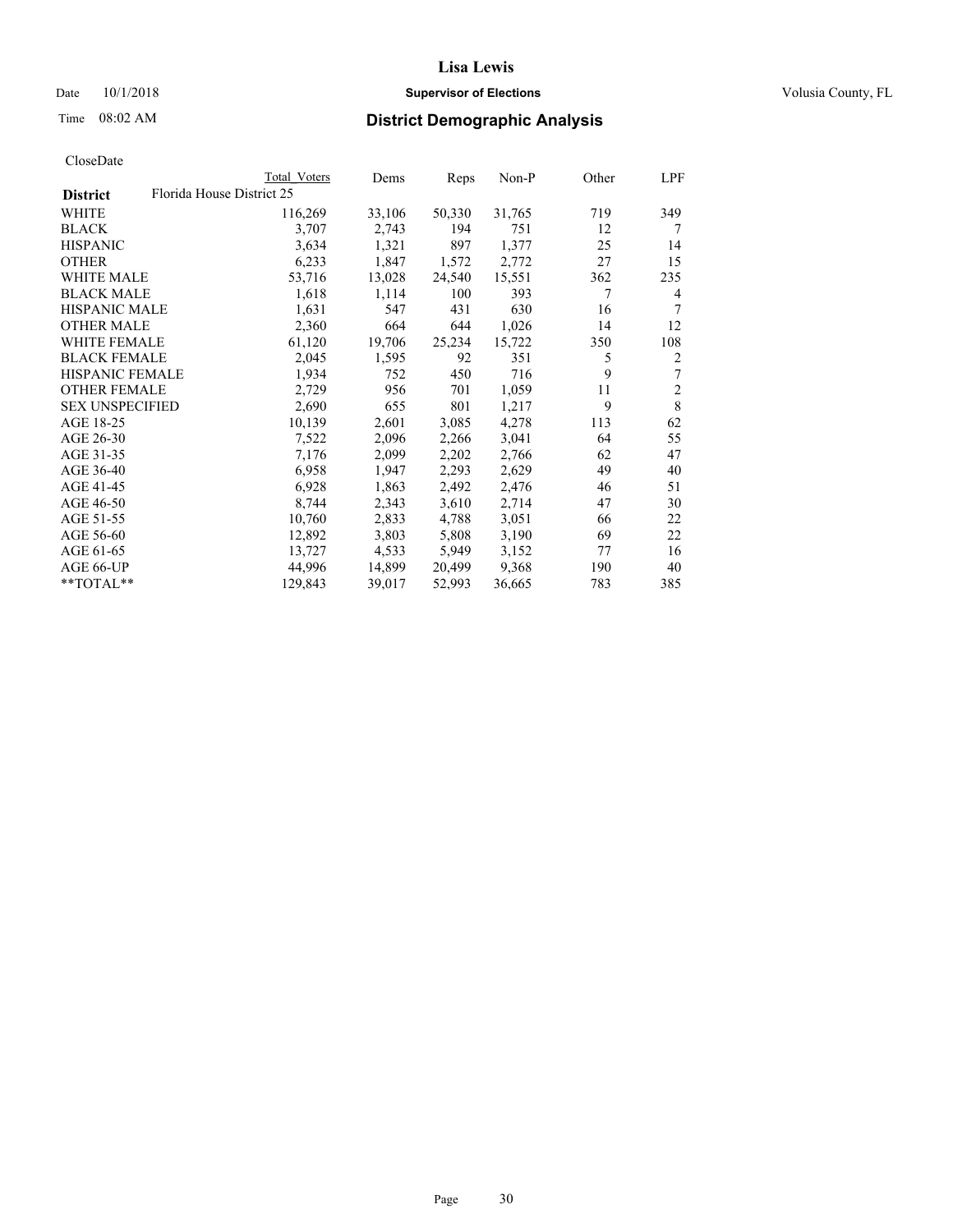## Date  $10/1/2018$  **Supervisor of Elections** Volusia County, FL

|                        |                           | Total Voters | Dems   | Reps   | Non-P  | Other          | LPF            |
|------------------------|---------------------------|--------------|--------|--------|--------|----------------|----------------|
| <b>District</b>        | Florida House District 26 |              |        |        |        |                |                |
| WHITE                  |                           | 76,223       | 22,722 | 30,566 | 22,235 | 433            | 267            |
| <b>BLACK</b>           |                           | 21,575       | 17,232 | 578    | 3,724  | 36             | 5              |
| <b>HISPANIC</b>        |                           | 6,485        | 2,804  | 1,070  | 2,555  | 41             | 15             |
| <b>OTHER</b>           |                           | 6,747        | 2,384  | 1,191  | 3,138  | 24             | 10             |
| <b>WHITE MALE</b>      |                           | 35,128       | 8,766  | 15,078 | 10,883 | 226            | 175            |
| <b>BLACK MALE</b>      |                           | 8,263        | 6,192  | 314    | 1,735  | 19             | 3              |
| <b>HISPANIC MALE</b>   |                           | 2,852        | 1,096  | 546    | 1,181  | 20             | 9              |
| <b>OTHER MALE</b>      |                           | 2,345        | 838    | 479    | 1,013  | 13             | $\overline{2}$ |
| <b>WHITE FEMALE</b>    |                           | 40,146       | 13,735 | 15,139 | 10,978 | 205            | 89             |
| <b>BLACK FEMALE</b>    |                           | 12,890       | 10,730 | 257    | 1,884  | 17             | 2              |
| <b>HISPANIC FEMALE</b> |                           | 3,487        | 1,642  | 511    | 1,309  | 19             | 6              |
| <b>OTHER FEMALE</b>    |                           | 2,727        | 1,116  | 499    | 1,098  | 8              | 6              |
| <b>SEX UNSPECIFIED</b> |                           | 3.190        | 1,027  | 580    | 1,571  | $\overline{7}$ | 5              |
| AGE 18-25              |                           | 14,328       | 6,136  | 2,486  | 5,570  | 85             | 51             |
| AGE 26-30              |                           | 9,337        | 3,730  | 1,978  | 3,545  | 54             | 30             |
| AGE 31-35              |                           | 7,990        | 3,130  | 1,743  | 3,019  | 47             | 51             |
| AGE 36-40              |                           | 7,362        | 2,966  | 1,732  | 2,598  | 33             | 33             |
| AGE 41-45              |                           | 6,617        | 2,518  | 1,804  | 2,246  | 31             | 18             |
| AGE 46-50              |                           | 7,769        | 2,910  | 2,515  | 2,279  | 35             | 30             |
| AGE 51-55              |                           | 8,868        | 3,404  | 3,030  | 2,374  | 37             | 23             |
| AGE 56-60              |                           | 10,102       | 3,974  | 3,611  | 2,450  | 45             | 22             |
| AGE 61-65              |                           | 9,904        | 4,227  | 3,487  | 2,138  | 42             | 10             |
| AGE 66-UP              |                           | 28,752       | 12,146 | 11,019 | 5,433  | 125            | 29             |
| **TOTAL**              |                           | 111,030      | 45,142 | 33,405 | 31,652 | 534            | 297            |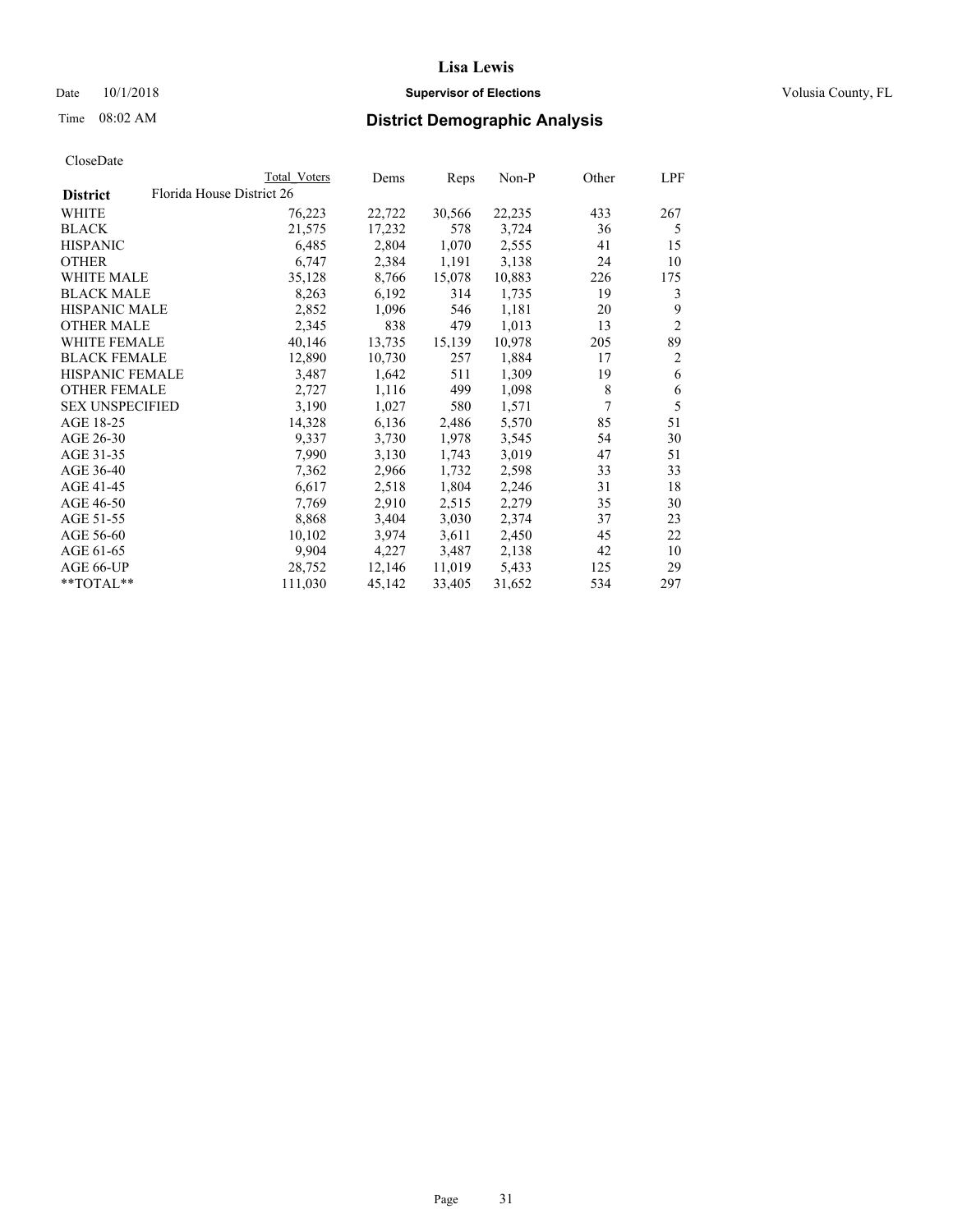## Date  $10/1/2018$  **Supervisor of Elections** Volusia County, FL

|                        |                           | Total Voters | Dems   | Reps   | Non-P  | Other | LPF            |
|------------------------|---------------------------|--------------|--------|--------|--------|-------|----------------|
| <b>District</b>        | Florida House District 27 |              |        |        |        |       |                |
| WHITE                  |                           | 80,429       | 21,809 | 34,105 | 23,879 | 377   | 259            |
| BLACK                  |                           | 7,932        | 5,892  | 355    | 1,661  | 22    | 2              |
| <b>HISPANIC</b>        |                           | 21,774       | 10,001 | 3,155  | 8,527  | 63    | 28             |
| OTHER                  |                           | 6,234        | 1,986  | 1,300  | 2,913  | 24    | 11             |
| WHITE MALE             |                           | 37,172       | 8,623  | 16,696 | 11,507 | 172   | 174            |
| <b>BLACK MALE</b>      |                           | 3,475        | 2,398  | 203    | 858    | 14    | 2              |
| <b>HISPANIC MALE</b>   |                           | 10,019       | 4,265  | 1,621  | 4,078  | 39    | 16             |
| OTHER MALE             |                           | 2,159        | 679    | 512    | 945    | 14    | 9              |
| <b>WHITE FEMALE</b>    |                           | 42,212       | 12,945 | 16,993 | 11,988 | 203   | 83             |
| <b>BLACK FEMALE</b>    |                           | 4,343        | 3,408  | 148    | 779    | 8     | $\mathbf{0}$   |
| <b>HISPANIC FEMALE</b> |                           | 11,408       | 5,576  | 1,503  | 4,294  | 24    | 11             |
| <b>OTHER FEMALE</b>    |                           | 2,716        | 1,041  | 575    | 1,091  | 7     | $\overline{2}$ |
| <b>SEX UNSPECIFIED</b> |                           | 2,863        | 752    | 664    | 1,439  | 5     | 3              |
| AGE 18-25              |                           | 11,476       | 3,404  | 2,478  | 5,470  | 82    | 42             |
| AGE 26-30              |                           | 8,674        | 2,728  | 2,179  | 3,689  | 37    | 41             |
| AGE 31-35              |                           | 8,292        | 2,578  | 2,132  | 3,506  | 32    | 44             |
| AGE 36-40              |                           | 8,197        | 2,667  | 2,107  | 3,339  | 41    | 43             |
| AGE 41-45              |                           | 8,208        | 2,642  | 2,404  | 3,094  | 36    | 32             |
| AGE 46-50              |                           | 9,143        | 2,932  | 3,189  | 2,951  | 46    | 25             |
| AGE 51-55              |                           | 10,222       | 3,289  | 3,852  | 3,009  | 43    | 29             |
| AGE 56-60              |                           | 11,376       | 3,848  | 4,487  | 2,985  | 45    | 11             |
| AGE 61-65              |                           | 10,612       | 3,866  | 4,045  | 2,640  | 43    | 18             |
| AGE 66-UP              |                           | 30,169       | 11,734 | 12,042 | 6,297  | 81    | 15             |
| **TOTAL**              |                           | 116,369      | 39,688 | 38,915 | 36,980 | 486   | 300            |
|                        |                           |              |        |        |        |       |                |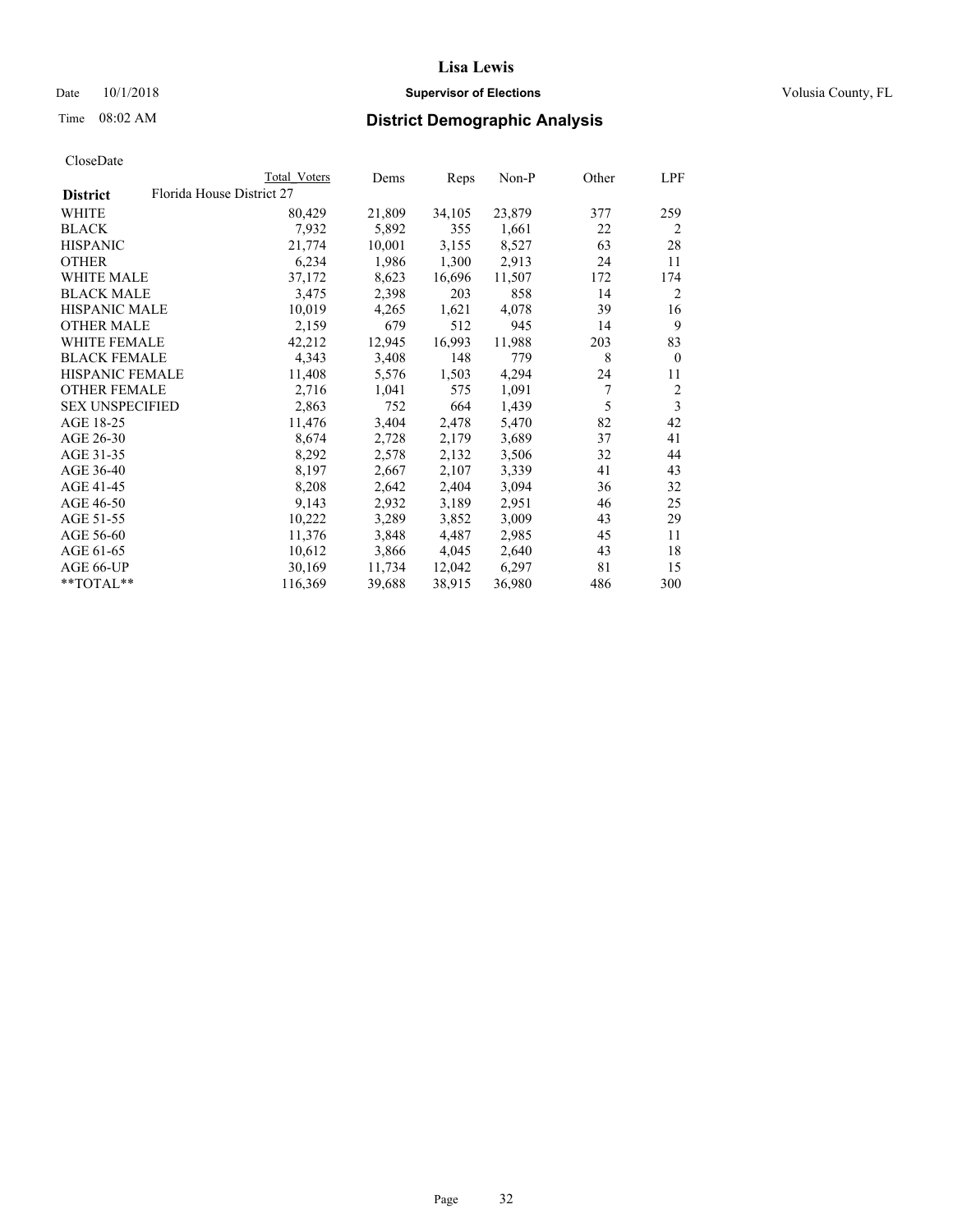#### Date  $10/1/2018$  **Supervisor of Elections Supervisor of Elections** Volusia County, FL

# Time 08:02 AM **District Demographic Analysis**

|                        | Total Voters            | Dems   | Reps   | Non-P  | Other | LPF            |
|------------------------|-------------------------|--------|--------|--------|-------|----------------|
| <b>District</b>        | School Board District 1 |        |        |        |       |                |
| WHITE                  | 61,514                  | 16,748 | 27,757 | 16,493 | 300   | 216            |
| <b>BLACK</b>           | 5,769                   | 4,518  | 190    | 1,046  | 13    | $\overline{2}$ |
| <b>HISPANIC</b>        | 7,153                   | 2,956  | 1,282  | 2,863  | 35    | 17             |
| <b>OTHER</b>           | 4,194                   | 1,317  | 938    | 1,917  | 16    | 6              |
| WHITE MALE             | 28,089                  | 6,358  | 13,441 | 7,992  | 147   | 151            |
| <b>BLACK MALE</b>      | 2,306                   | 1,697  | 86     | 514    | 8     | 1              |
| <b>HISPANIC MALE</b>   | 3,110                   | 1,172  | 639    | 1,271  | 20    | 8              |
| <b>OTHER MALE</b>      | 1,497                   | 485    | 358    | 641    | 9     | 4              |
| WHITE FEMALE           | 32,679                  | 10,224 | 14,010 | 8,234  | 150   | 61             |
| <b>BLACK FEMALE</b>    | 3,378                   | 2,760  | 100    | 512    | 5     | 1              |
| <b>HISPANIC FEMALE</b> | 3,906                   | 1,724  | 630    | 1,530  | 13    | 9              |
| <b>OTHER FEMALE</b>    | 1,761                   | 639    | 396    | 718    | 6     | $\mathbf{2}$   |
| <b>SEX UNSPECIFIED</b> | 1,903                   | 480    | 506    | 907    | 6     | 4              |
| AGE 18-25              | 7,790                   | 2,332  | 2,003  | 3,357  | 59    | 39             |
| AGE 26-30              | 5,455                   | 1,671  | 1,563  | 2,169  | 25    | 27             |
| AGE 31-35              | 5,117                   | 1,478  | 1,513  | 2,062  | 28    | 36             |
| AGE 36-40              | 5,287                   | 1,639  | 1,636  | 1,954  | 22    | 36             |
| AGE 41-45              | 4,920                   | 1,491  | 1,668  | 1,716  | 24    | 21             |
| AGE 46-50              | 5,845                   | 1,726  | 2,297  | 1,767  | 34    | 21             |
| AGE 51-55              | 6,475                   | 1,887  | 2,817  | 1,723  | 29    | 19             |
| AGE 56-60              | 7,221                   | 2,345  | 3,187  | 1,646  | 29    | 14             |
| AGE 61-65              | 7,220                   | 2,524  | 3,094  | 1,568  | 30    | 4              |
| AGE 66-UP              | 23,299                  | 8,445  | 10,389 | 4,357  | 84    | 24             |
| $*$ $TOTAL**$          | 78,630                  | 25,539 | 30,167 | 22,319 | 364   | 241            |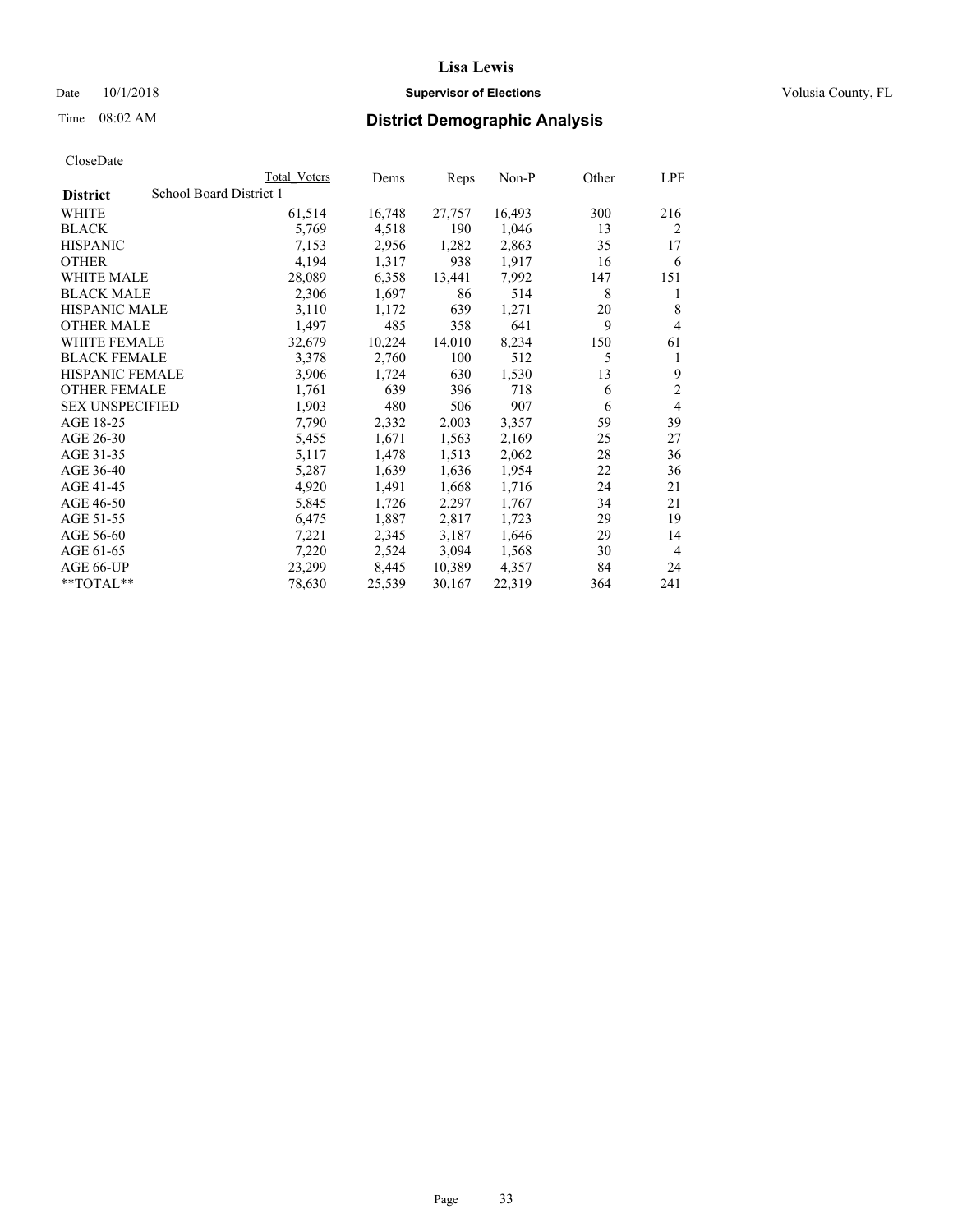## Date  $10/1/2018$  **Supervisor of Elections** Volusia County, FL

| CloseDate |
|-----------|
|-----------|

|                        |                         | Total Voters | Dems   | Reps   | $Non-P$ | Other | LPF            |
|------------------------|-------------------------|--------------|--------|--------|---------|-------|----------------|
| <b>District</b>        | School Board District 2 |              |        |        |         |       |                |
| WHITE                  |                         | 52,553       | 15,774 | 20,646 | 15,598  | 357   | 178            |
| <b>BLACK</b>           |                         | 13,547       | 10,758 | 364    | 2,399   | 22    | 4              |
| <b>HISPANIC</b>        |                         | 2,864        | 1,218  | 521    | 1,095   | 26    | $\overline{4}$ |
| <b>OTHER</b>           |                         | 4,526        | 1,601  | 789    | 2,097   | 25    | 14             |
| WHITE MALE             |                         | 24,625       | 6,299  | 10,331 | 7,698   | 184   | 113            |
| <b>BLACK MALE</b>      |                         | 5,158        | 3,862  | 196    | 1,091   | 9     | $\mathbf{0}$   |
| <b>HISPANIC MALE</b>   |                         | 1,324        | 483    | 281    | 543     | 15    | 2              |
| <b>OTHER MALE</b>      |                         | 1,614        | 547    | 342    | 706     | 11    | 8              |
| WHITE FEMALE           |                         | 27,224       | 9,288  | 10,074 | 7,631   | 169   | 62             |
| <b>BLACK FEMALE</b>    |                         | 8,086        | 6,672  | 165    | 1,233   | 13    | 3              |
| HISPANIC FEMALE        |                         | 1,467        | 701    | 235    | 518     | 11    | $\overline{2}$ |
| <b>OTHER FEMALE</b>    |                         | 1,848        | 763    | 321    | 749     | 11    | 4              |
| <b>SEX UNSPECIFIED</b> |                         | 2,144        | 736    | 375    | 1,020   | 7     | 6              |
| AGE 18-25              |                         | 9,468        | 4,279  | 1,499  | 3,579   | 75    | 36             |
| AGE 26-30              |                         | 5,854        | 2,387  | 1,185  | 2,211   | 44    | 27             |
| AGE 31-35              |                         | 4,740        | 1,912  | 995    | 1,767   | 35    | 31             |
| AGE 36-40              |                         | 4,149        | 1,720  | 900    | 1,485   | 30    | 14             |
| AGE 41-45              |                         | 3,721        | 1,425  | 987    | 1,268   | 24    | 17             |
| AGE 46-50              |                         | 4,562        | 1,737  | 1,374  | 1,404   | 25    | 22             |
| AGE 51-55              |                         | 5,751        | 2,177  | 1,907  | 1,613   | 41    | 13             |
| AGE 56-60              |                         | 6,978        | 2,651  | 2,538  | 1,742   | 35    | 12             |
| AGE 61-65              |                         | 6,902        | 2,742  | 2,522  | 1,602   | 28    | 8              |
| AGE 66-UP              |                         | 21,365       | 8,321  | 8,413  | 4,518   | 93    | 20             |
| **TOTAL**              |                         | 73,490       | 29,351 | 22,320 | 21,189  | 430   | 200            |
|                        |                         |              |        |        |         |       |                |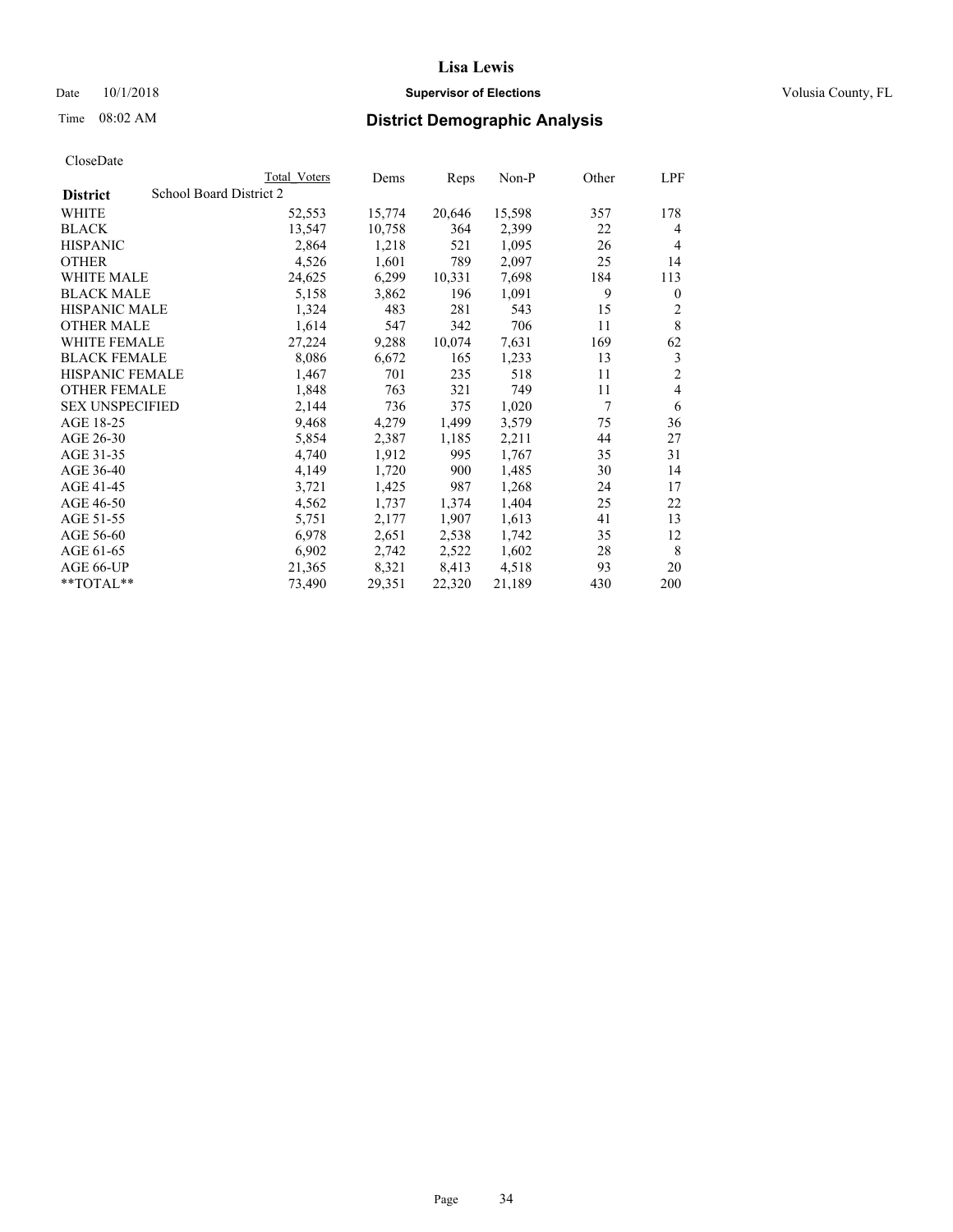## Date  $10/1/2018$  **Supervisor of Elections** Volusia County, FL

# Time 08:02 AM **District Demographic Analysis**

|                        | Total Voters            | Dems   | Reps   | Non-P  | Other          | LPF            |
|------------------------|-------------------------|--------|--------|--------|----------------|----------------|
| <b>District</b>        | School Board District 3 |        |        |        |                |                |
| WHITE                  | 74,267                  | 20,875 | 32,101 | 20,632 | 454            | 205            |
| <b>BLACK</b>           | 2,208                   | 1,714  | 96     | 390    | 5              | 3              |
| <b>HISPANIC</b>        | 1,845                   | 632    | 484    | 714    | 9              | 6              |
| <b>OTHER</b>           | 3,230                   | 919    | 861    | 1,436  | 8              | 6              |
| WHITE MALE             | 34,289                  | 8,214  | 15,712 | 10,012 | 213            | 138            |
| <b>BLACK MALE</b>      | 970                     | 705    | 47     | 212    | 3              | 3              |
| <b>HISPANIC MALE</b>   | 830                     | 265    | 217    | 340    | 5              | 3              |
| <b>OTHER MALE</b>      | 1,148                   | 312    | 350    | 477    | 5              | 4              |
| WHITE FEMALE           | 39,109                  | 12,447 | 16,030 | 10,329 | 239            | 64             |
| <b>BLACK FEMALE</b>    | 1,214                   | 988    | 49     | 175    | 2              | $\mathbf{0}$   |
| <b>HISPANIC FEMALE</b> | 980                     | 357    | 256    | 360    | 4              | 3              |
| <b>OTHER FEMALE</b>    | 1,400                   | 485    | 400    | 510    | 3              | $\overline{c}$ |
| <b>SEX UNSPECIFIED</b> | 1,609                   | 367    | 481    | 756    | $\overline{2}$ | 3              |
| AGE 18-25              | 6,094                   | 1,553  | 1,836  | 2,605  | 68             | 32             |
| AGE 26-30              | 4,442                   | 1,202  | 1,352  | 1,827  | 34             | 27             |
| AGE 31-35              | 4,466                   | 1,266  | 1,346  | 1,794  | 38             | 22             |
| AGE 36-40              | 4,444                   | 1,176  | 1,498  | 1,724  | 20             | 26             |
| AGE 41-45              | 4,550                   | 1,196  | 1,667  | 1,631  | 26             | 30             |
| AGE 46-50              | 5,551                   | 1,452  | 2,356  | 1,699  | 29             | 15             |
| AGE 51-55              | 6,514                   | 1,701  | 2,897  | 1,864  | 36             | 16             |
| AGE 56-60              | 8,210                   | 2,333  | 3,762  | 2,052  | 49             | 14             |
| AGE 61-65              | 8,792                   | 2,913  | 3,763  | 2,053  | 49             | 14             |
| AGE 66-UP              | 28,487                  | 9,348  | 13,065 | 5,923  | 127            | 24             |
| $*$ TOTAL $*$          | 81,550                  | 24,140 | 33,542 | 23,172 | 476            | 220            |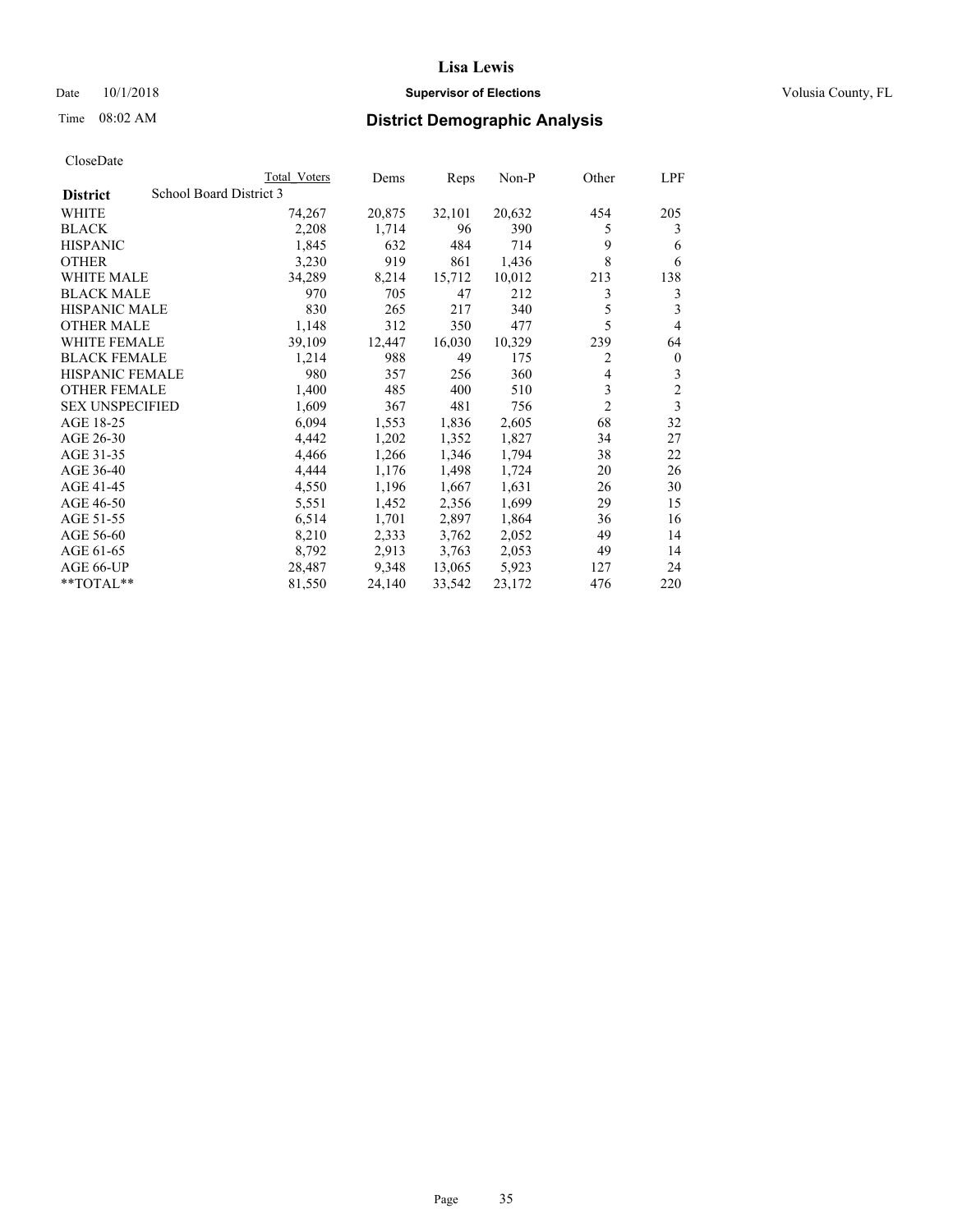## Date  $10/1/2018$  **Supervisor of Elections** Volusia County, FL

## Time 08:02 AM **District Demographic Analysis**

|                        | Total Voters            | Dems   | Reps   | Non-P  | Other | LPF          |
|------------------------|-------------------------|--------|--------|--------|-------|--------------|
| <b>District</b>        | School Board District 4 |        |        |        |       |              |
| WHITE                  | 62,953                  | 18,234 | 26,812 | 17,386 | 335   | 186          |
| <b>BLACK</b>           | 5,826                   | 4,555  | 207    | 1,046  | 14    | 4            |
| <b>HISPANIC</b>        | 2,716                   | 1,064  | 558    | 1,068  | 17    | 9            |
| <b>OTHER</b>           | 3,909                   | 1,180  | 934    | 1,773  | 17    | 5            |
| WHITE MALE             | 28,975                  | 7,099  | 13,046 | 8,527  | 175   | 128          |
| <b>BLACK MALE</b>      | 2,345                   | 1,677  | 120    | 534    | 10    | 4            |
| <b>HISPANIC MALE</b>   | 1,209                   | 425    | 278    | 490    | 10    | 6            |
| <b>OTHER MALE</b>      | 1,436                   | 410    | 368    | 647    | 8     | 3            |
| WHITE FEMALE           | 33,265                  | 10,981 | 13,487 | 8,580  | 159   | 58           |
| <b>BLACK FEMALE</b>    | 3,403                   | 2,820  | 85     | 494    | 4     | $\mathbf{0}$ |
| <b>HISPANIC FEMALE</b> | 1,454                   | 619    | 272    | 553    | 7     | 3            |
| <b>OTHER FEMALE</b>    | 1,674                   | 600    | 415    | 651    | 7     | 1            |
| <b>SEX UNSPECIFIED</b> | 1,642                   | 402    | 439    | 797    | 3     | 1            |
| AGE 18-25              | 6,387                   | 1,900  | 1,795  | 2,614  | 47    | 31           |
| AGE 26-30              | 4,827                   | 1,549  | 1,302  | 1,913  | 40    | 23           |
| AGE 31-35              | 4,459                   | 1,490  | 1,262  | 1,655  | 23    | 29           |
| AGE 36-40              | 4,082                   | 1,335  | 1,166  | 1,535  | 22    | 24           |
| AGE 41-45              | 4,046                   | 1,236  | 1,346  | 1,418  | 22    | 24           |
| AGE 46-50              | 5,110                   | 1,486  | 2,015  | 1,569  | 24    | 16           |
| AGE 51-55              | 6,302                   | 1,870  | 2,672  | 1,719  | 29    | 12           |
| AGE 56-60              | 7,459                   | 2,423  | 3,053  | 1,928  | 41    | 14           |
| AGE 61-65              | 7,881                   | 2,790  | 3,224  | 1,808  | 47    | 12           |
| AGE 66-UP              | 24,850                  | 8,954  | 10,675 | 5,114  | 88    | 19           |
| $*$ $TOTAL**$          | 75,404                  | 25,033 | 28,511 | 21,273 | 383   | 204          |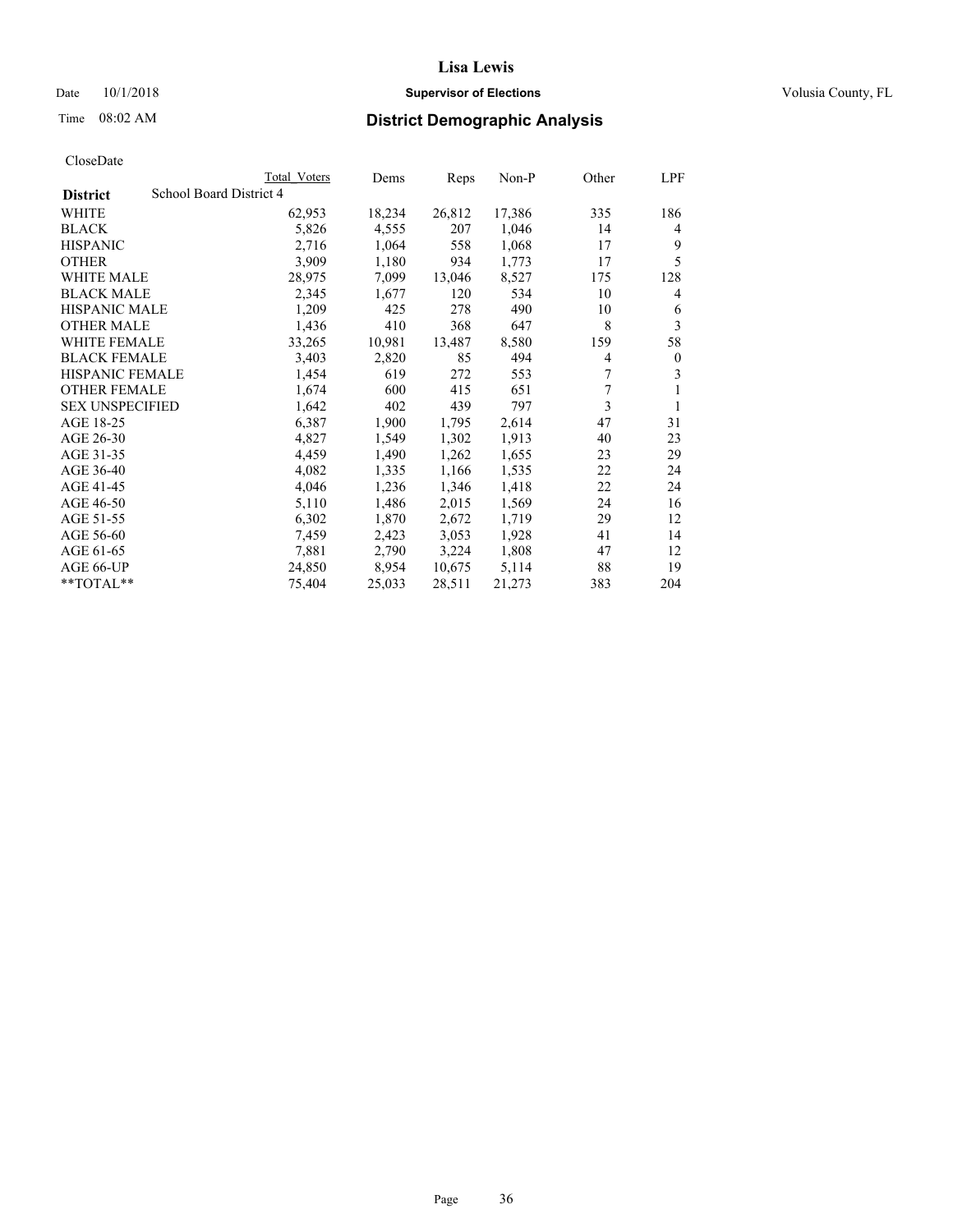#### Date  $10/1/2018$  **Supervisor of Elections Supervisor of Elections** Volusia County, FL

## Time 08:02 AM **District Demographic Analysis**

|                        | Total Voters            | Dems   | Reps   | Non-P  | Other | LPF            |
|------------------------|-------------------------|--------|--------|--------|-------|----------------|
| <b>District</b>        | School Board District 5 |        |        |        |       |                |
| WHITE                  | 41,373                  | 11,201 | 17,019 | 12,824 | 176   | 153            |
| <b>BLACK</b>           | 6,380                   | 4,714  | 289    | 1,356  | 19    | $\overline{2}$ |
| <b>HISPANIC</b>        | 18,726                  | 8,785  | 2,542  | 7,333  | 45    | 21             |
| <b>OTHER</b>           | 4,294                   | 1,421  | 828    | 2,023  | 15    | 7              |
| WHITE MALE             | 19,242                  | 4,510  | 8,319  | 6,225  | 89    | 99             |
| <b>BLACK MALE</b>      | 2,808                   | 1,927  | 179    | 688    | 12    | 2              |
| <b>HISPANIC MALE</b>   | 8,669                   | 3,791  | 1,308  | 3,530  | 27    | 13             |
| <b>OTHER MALE</b>      | 1,487                   | 494    | 321    | 657    | 9     | 6              |
| WHITE FEMALE           | 21,536                  | 6,548  | 8,466  | 6,384  | 85    | 53             |
| <b>BLACK FEMALE</b>    | 3,478                   | 2,717  | 106    | 648    | 7     | $\mathbf{0}$   |
| <b>HISPANIC FEMALE</b> | 9,760                   | 4,857  | 1,208  | 3,670  | 18    | 7              |
| <b>OTHER FEMALE</b>    | 1,867                   | 734    | 369    | 760    | 3     | 1              |
| <b>SEX UNSPECIFIED</b> | 1,925                   | 542    | 402    | 974    | 5     | $\overline{2}$ |
| AGE 18-25              | 7,939                   | 2,471  | 1,517  | 3,882  | 45    | 24             |
| AGE 26-30              | 6,090                   | 2,040  | 1,379  | 2,619  | 20    | 32             |
| AGE 31-35              | 5,705                   | 1,908  | 1,318  | 2,430  | 21    | 28             |
| AGE 36-40              | 5,545                   | 1,962  | 1,272  | 2,256  | 32    | 23             |
| AGE 41-45              | 5,519                   | 1,916  | 1,449  | 2,119  | 21    | 14             |
| AGE 46-50              | 5,913                   | 2,072  | 1,883  | 1,917  | 26    | 15             |
| AGE 51-55              | 6,567                   | 2,307  | 2,250  | 1,974  | 17    | 19             |
| AGE 56-60              | 6,886                   | 2,526  | 2,497  | 1,836  | 20    | 7              |
| AGE 61-65              | 6,015                   | 2,435  | 2,071  | 1,477  | 19    | 13             |
| AGE 66-UP              | 14,594                  | 6,484  | 5,042  | 3,026  | 34    | 8              |
| $*$ $TOTAL**$          | 70,773                  | 26,121 | 20,678 | 23,536 | 255   | 183            |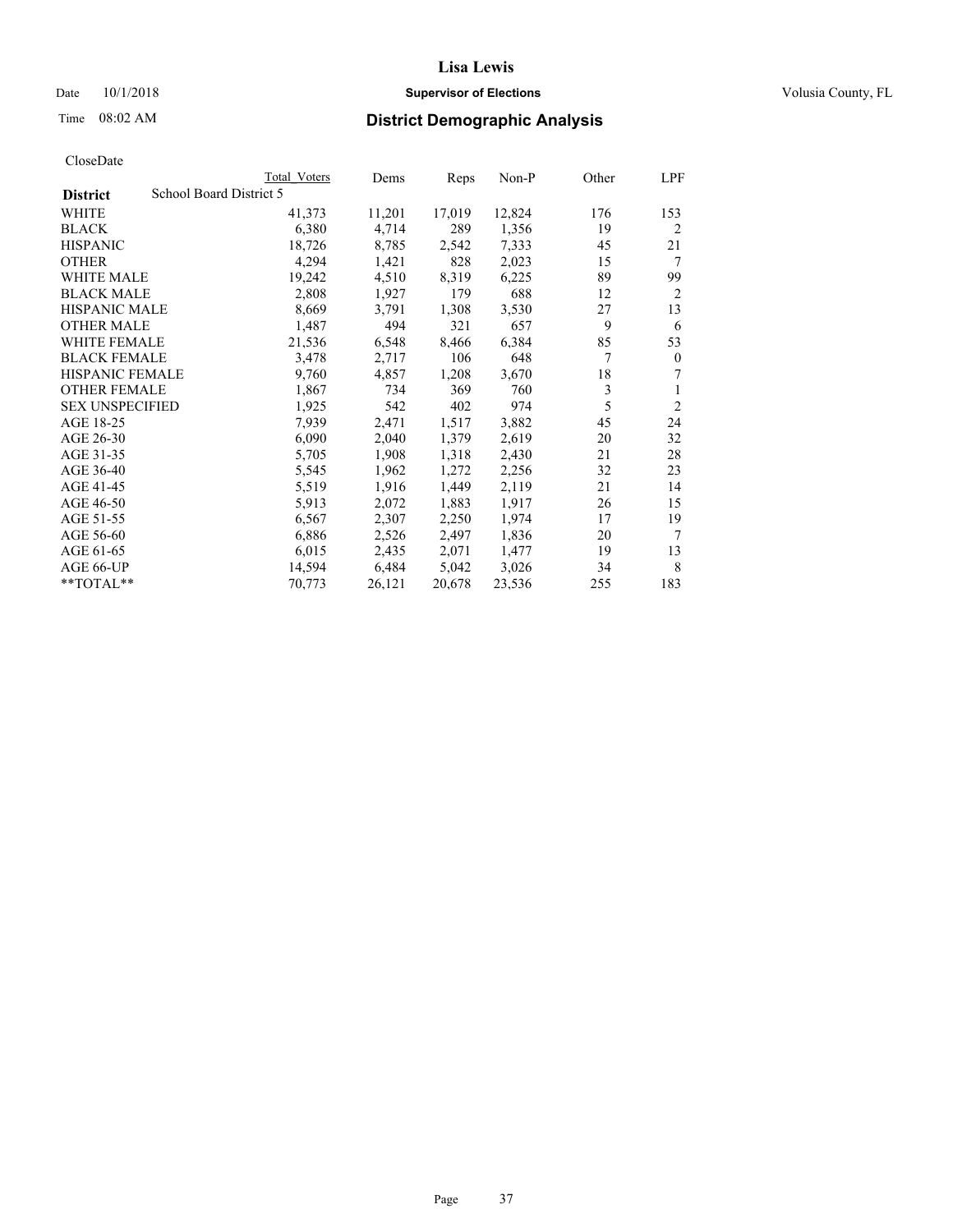### Date  $10/1/2018$  **Supervisor of Elections** Volusia County, FL

| CloseDate |
|-----------|
|-----------|

|                        |                           | Total Voters | Dems   | Reps   | $Non-P$ | Other | LPF            |
|------------------------|---------------------------|--------------|--------|--------|---------|-------|----------------|
| <b>District</b>        | Florida Senate District 7 |              |        |        |         |       |                |
| WHITE                  |                           | 106,572      | 31,106 | 44,725 | 29,778  | 623   | 340            |
| <b>BLACK</b>           |                           | 18,892       | 14,979 | 536    | 3,335   | 36    | 6              |
| <b>HISPANIC</b>        |                           | 5,656        | 2,314  | 1,044  | 2,248   | 39    | 11             |
| <b>OTHER</b>           |                           | 7,878        | 2,564  | 1,642  | 3,620   | 38    | 14             |
| WHITE MALE             |                           | 49,580       | 12,297 | 22,016 | 14,714  | 321   | 232            |
| <b>BLACK MALE</b>      |                           | 7,328        | 5,426  | 301    | 1,578   | 19    | 4              |
| <b>HISPANIC MALE</b>   |                           | 2,557        | 932    | 528    | 1,069   | 22    | 6              |
| <b>OTHER MALE</b>      |                           | 2,806        | 878    | 665    | 1,239   | 18    | 6              |
| <b>WHITE FEMALE</b>    |                           | 55,733       | 18,528 | 22,227 | 14,574  | 297   | 107            |
| <b>BLACK FEMALE</b>    |                           | 11,193       | 9,278  | 230    | 1,666   | 17    | 2              |
| HISPANIC FEMALE        |                           | 2,969        | 1,328  | 502    | 1,117   | 17    | 5              |
| <b>OTHER FEMALE</b>    |                           | 3,273        | 1,243  | 715    | 1,295   | 15    | 5              |
| <b>SEX UNSPECIFIED</b> |                           | 3,558        | 1,053  | 762    | 1,729   | 10    | $\overline{4}$ |
| AGE 18-25              |                           | 15,078       | 5,917  | 3,172  | 5,821   | 109   | 59             |
| AGE 26-30              |                           | 9,813        | 3,654  | 2,283  | 3,757   | 72    | 47             |
| AGE 31-35              |                           | 8,518        | 3,160  | 2,120  | 3,134   | 51    | 53             |
| AGE 36-40              |                           | 7,644        | 2,841  | 1,943  | 2,778   | 47    | 35             |
| AGE 41-45              |                           | 7,239        | 2,493  | 2,211  | 2,457   | 41    | 37             |
| AGE 46-50              |                           | 9,086        | 3,005  | 3,233  | 2,768   | 48    | 32             |
| AGE 51-55              |                           | 11,303       | 3,785  | 4,371  | 3,057   | 64    | 26             |
| AGE 56-60              |                           | 13,404       | 4,693  | 5,254  | 3,364   | 70    | 23             |
| AGE 61-65              |                           | 13,876       | 5,220  | 5,422  | 3,144   | 70    | 20             |
| AGE 66-UP              |                           | 43,036       | 16,195 | 17,937 | 8,701   | 164   | 39             |
| $*$ TOTAL $*$          |                           | 138,998      | 50,963 | 47,947 | 38,981  | 736   | 371            |
|                        |                           |              |        |        |         |       |                |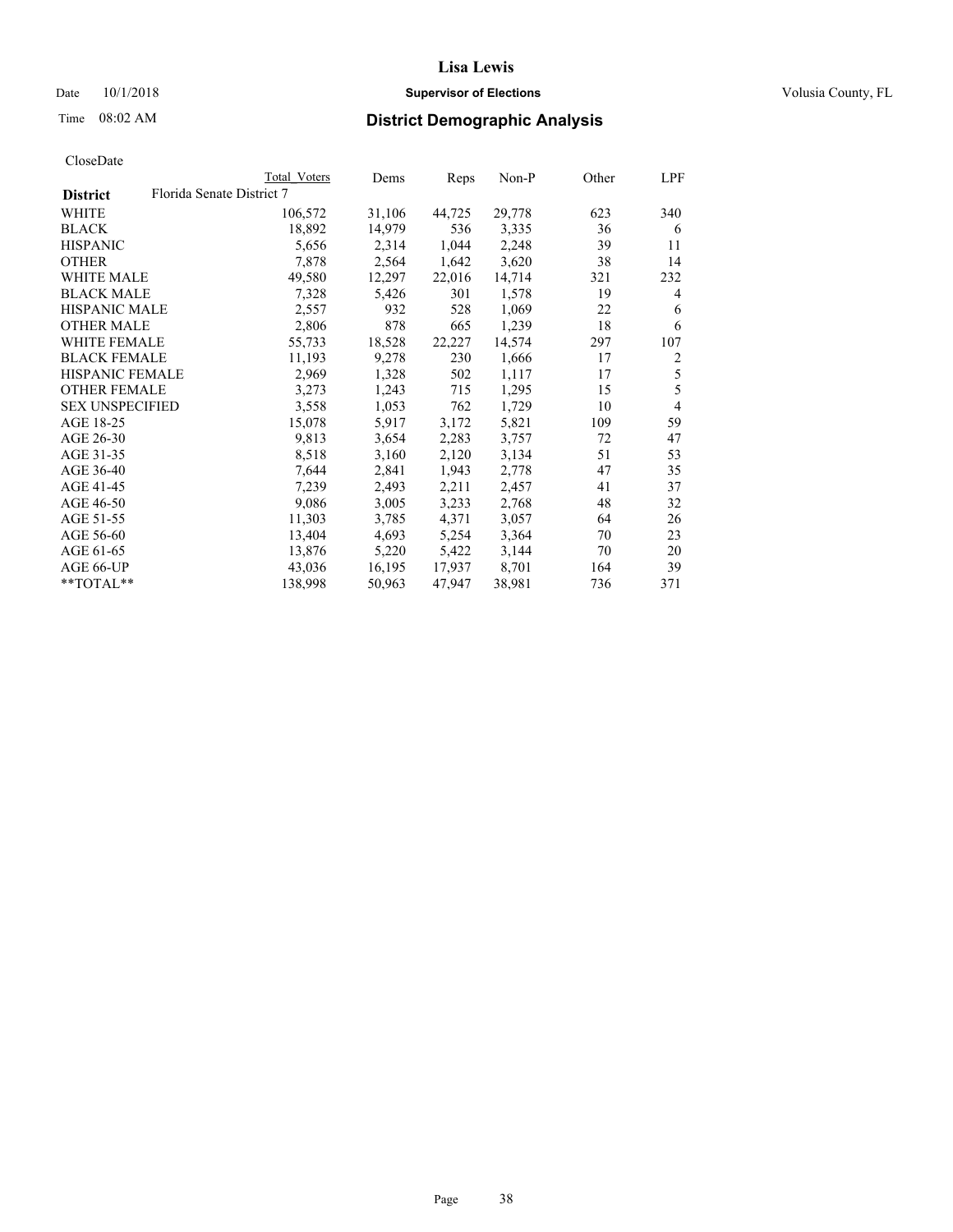### Date  $10/1/2018$  **Supervisor of Elections** Volusia County, FL

## Time 08:02 AM **District Demographic Analysis**

|                                              | Total Voters | Dems   | Reps   | Non-P  | Other          | LPF            |
|----------------------------------------------|--------------|--------|--------|--------|----------------|----------------|
| Florida Senate District 9<br><b>District</b> |              |        |        |        |                |                |
| WHITE                                        | 27,729       | 6,947  | 12,779 | 7,787  | 128            | 88             |
| <b>BLACK</b>                                 | 1,564        | 1,177  | 68     | 316    | 3              | $\mathbf{0}$   |
| <b>HISPANIC</b>                              | 3,880        | 1,616  | 714    | 1,523  | 18             | 9              |
| <b>OTHER</b>                                 | 1,839        | 550    | 455    | 823    | 8              | 3              |
| WHITE MALE                                   | 12,786       | 2,618  | 6,236  | 3,800  | 66             | 66             |
| <b>BLACK MALE</b>                            | 660          | 457    | 29     | 173    |                | $\mathbf{0}$   |
| <b>HISPANIC MALE</b>                         | 1,727        | 649    | 377    | 684    | 12             | 5              |
| <b>OTHER MALE</b>                            | 644          | 202    | 170    | 265    | $\overline{4}$ | 3              |
| <b>WHITE FEMALE</b>                          | 14,580       | 4,259  | 6,388  | 3,850  | 62             | 21             |
| <b>BLACK FEMALE</b>                          | 878          | 702    | 38     | 136    | $\overline{2}$ | $\theta$       |
| <b>HISPANIC FEMALE</b>                       | 2,086        | 938    | 330    | 808    | 6              | 4              |
| <b>OTHER FEMALE</b>                          | 791          | 292    | 198    | 297    | 4              | $\theta$       |
| <b>SEX UNSPECIFIED</b>                       | 859          | 173    | 249    | 436    | $\theta$       | 1              |
| AGE 18-25                                    | 3,180        | 828    | 866    | 1,446  | 24             | 16             |
| AGE 26-30                                    | 2,333        | 641    | 746    | 927    | 12             | 7              |
| AGE 31-35                                    | 2,316        | 600    | 749    | 939    | 12             | 16             |
| AGE 36-40                                    | 2,366        | 632    | 777    | 927    | 12             | 18             |
| AGE 41-45                                    | 2,274        | 636    | 792    | 822    | 11             | 13             |
| AGE 46-50                                    | 2,819        | 776    | 1,152  | 865    | 17             | 9              |
| AGE 51-55                                    | 3,072        | 805    | 1,370  | 876    | 14             | 7              |
| AGE 56-60                                    | 3,392        | 981    | 1,531  | 859    | 16             | 5              |
| AGE 61-65                                    | 3,174        | 970    | 1,434  | 754    | 14             | $\overline{2}$ |
| AGE 66-UP                                    | 10,086       | 3,421  | 4,599  | 2,034  | 25             | 7              |
| $*$ TOTAL $*$                                | 35,012       | 10,290 | 14,016 | 10,449 | 157            | 100            |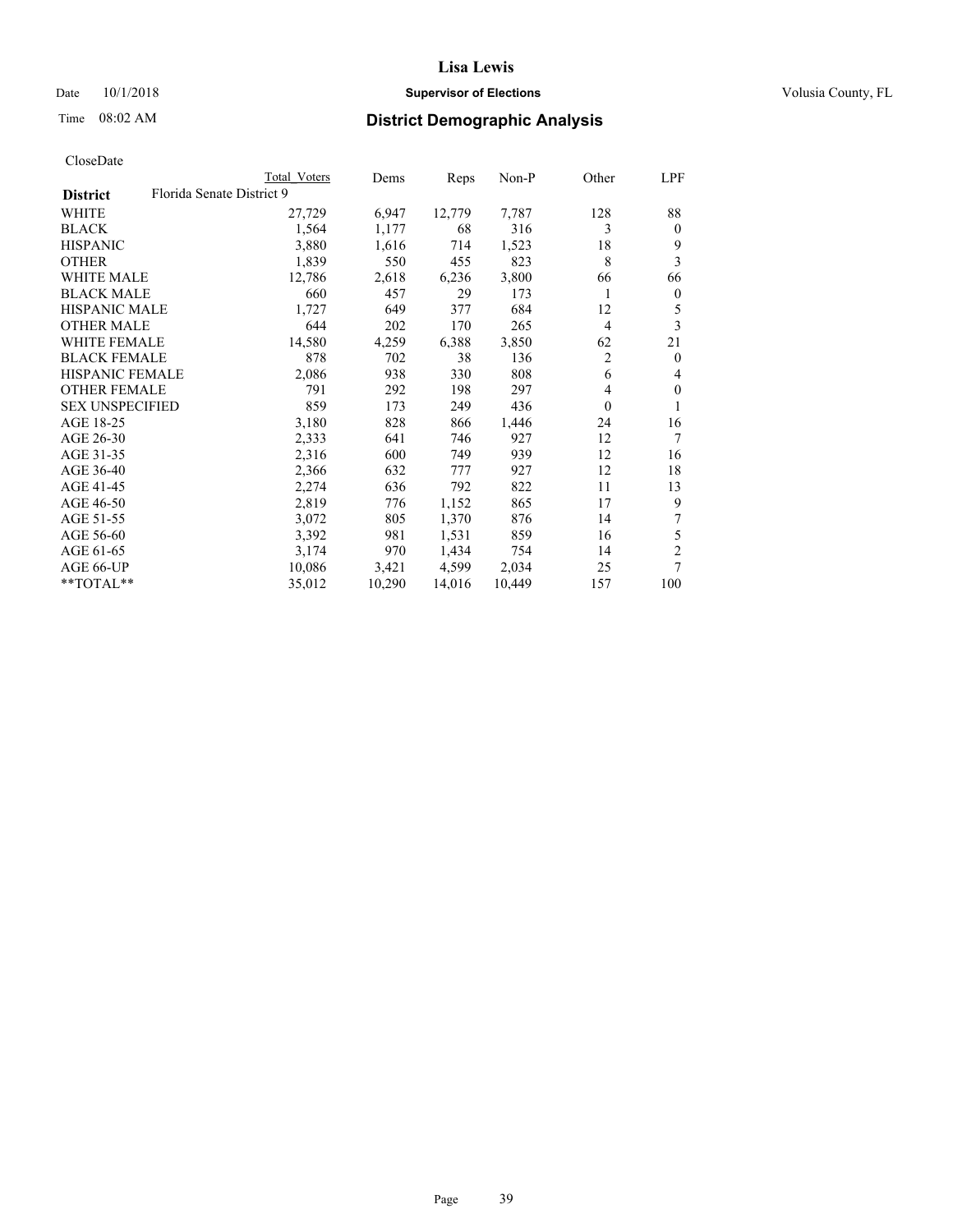### Date  $10/1/2018$  **Supervisor of Elections** Volusia County, FL

|                        |                            | Total Voters | Dems   | Reps   | Non-P  | Other | LPF            |
|------------------------|----------------------------|--------------|--------|--------|--------|-------|----------------|
| <b>District</b>        | Florida Senate District 14 |              |        |        |        |       |                |
| WHITE                  |                            | 158,359      | 44,779 | 66,831 | 45,368 | 871   | 510            |
| <b>BLACK</b>           |                            | 13,274       | 10,103 | 542    | 2,586  | 34    | 9              |
| <b>HISPANIC</b>        |                            | 23,768       | 10,725 | 3,629  | 9,302  | 75    | 37             |
| <b>OTHER</b>           |                            | 10,436       | 3,324  | 2,253  | 4,803  | 35    | 21             |
| WHITE MALE             |                            | 72,854       | 17,565 | 32,597 | 21,940 | 421   | 331            |
| <b>BLACK MALE</b>      |                            | 5,599        | 3,985  | 298    | 1,288  | 22    | 6              |
| <b>HISPANIC MALE</b>   |                            | 10,858       | 4,555  | 1,818  | 4,421  | 43    | 21             |
| <b>OTHER MALE</b>      |                            | 3,732        | 1,168  | 904    | 1,624  | 20    | 16             |
| <b>WHITE FEMALE</b>    |                            | 83,500       | 26,701 | 33,452 | 22,734 | 443   | 170            |
| <b>BLACK FEMALE</b>    |                            | 7,488        | 5,977  | 237    | 1,260  | 12    | $\overline{2}$ |
| <b>HISPANIC FEMALE</b> |                            | 12,512       | 5,992  | 1,769  | 4,706  | 30    | 15             |
| <b>OTHER FEMALE</b>    |                            | 4,486        | 1,686  | 988    | 1,796  | 11    | 5              |
| <b>SEX UNSPECIFIED</b> |                            | 4,806        | 1,301  | 1,192  | 2,289  | 13    | 11             |
| AGE 18-25              |                            | 19,420       | 5,790  | 4,612  | 8,770  | 161   | 87             |
| AGE 26-30              |                            | 14,522       | 4,554  | 3,752  | 6,055  | 79    | 82             |
| AGE 31-35              |                            | 13,653       | 4,294  | 3,565  | 5,635  | 82    | 77             |
| AGE 36-40              |                            | 13,497       | 4,359  | 3,752  | 5,249  | 67    | 70             |
| AGE 41-45              |                            | 13,243       | 4,135  | 4,114  | 4,873  | 65    | 56             |
| AGE 46-50              |                            | 15,076       | 4,692  | 5,540  | 4,723  | 73    | 48             |
| AGE 51-55              |                            | 17,234       | 5,352  | 6,802  | 4,960  | 74    | 46             |
| AGE 56-60              |                            | 19,958       | 6,604  | 8,252  | 4,981  | 88    | 33             |
| AGE 61-65              |                            | 19,760       | 7,214  | 7,818  | 4,610  | 89    | 29             |
| AGE 66-UP              |                            | 59,473       | 21,936 | 25,048 | 12,203 | 237   | 49             |
| **TOTAL**              |                            | 205,837      | 68,931 | 73,255 | 62,059 | 1,015 | 577            |
|                        |                            |              |        |        |        |       |                |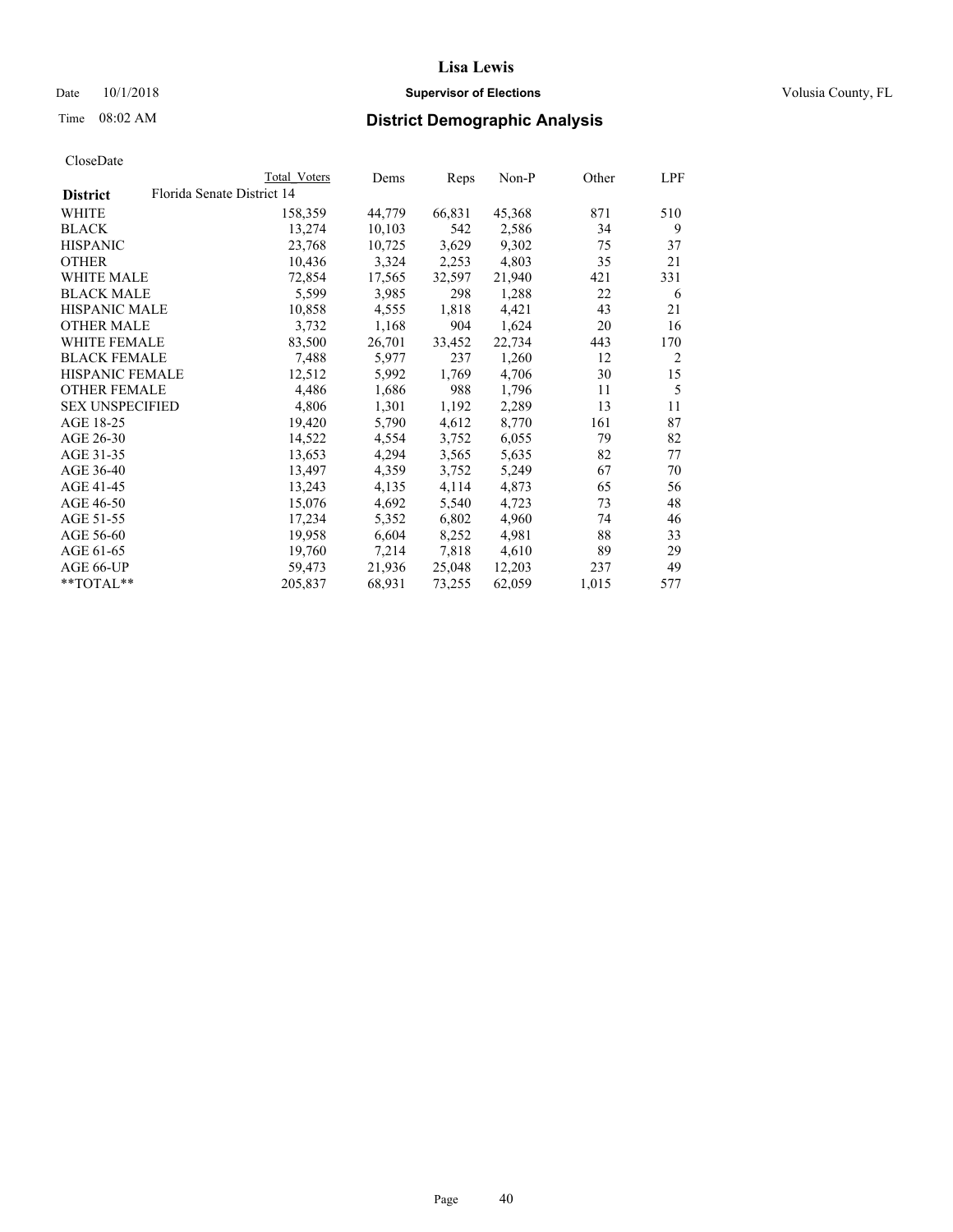### Date  $10/1/2018$  **Supervisor of Elections** Volusia County, FL

|                                         | Total Voters | Dems  | Reps  | $Non-P$ | Other          | <u>LPF</u>     |
|-----------------------------------------|--------------|-------|-------|---------|----------------|----------------|
| Daytona Beach Zone 1<br><b>District</b> |              |       |       |         |                |                |
| WHITE                                   | 5,218        | 1,620 | 1,930 | 1,618   | 39             | 11             |
| <b>BLACK</b>                            | 1,273        | 1,004 | 37    | 226     | 6              | $\theta$       |
| <b>HISPANIC</b>                         | 329          | 138   | 55    | 132     | 4              | $\mathbf{0}$   |
| <b>OTHER</b>                            | 475          | 143   | 89    | 237     | 5              | 1              |
| <b>WHITE MALE</b>                       | 2,561        | 678   | 1,013 | 840     | 22             | 8              |
| <b>BLACK MALE</b>                       | 526          | 382   | 23    | 118     | 3              | $\mathbf{0}$   |
| <b>HISPANIC MALE</b>                    | 154          | 48    | 30    | 73      | 3              | $\mathbf{0}$   |
| <b>OTHER MALE</b>                       | 164          | 51    | 38    | 72      | 3              | $\mathbf{0}$   |
| <b>WHITE FEMALE</b>                     | 2,587        | 919   | 895   | 753     | 17             | 3              |
| <b>BLACK FEMALE</b>                     | 731          | 611   | 14    | 103     | 3              | $\mathbf{0}$   |
| <b>HISPANIC FEMALE</b>                  | 169          | 87    | 25    | 56      |                | $\mathbf{0}$   |
| <b>OTHER FEMALE</b>                     | 203          | 74    | 40    | 87      |                | 1              |
| <b>SEX UNSPECIFIED</b>                  | 200          | 55    | 33    | 111     |                | $\theta$       |
| AGE 18-25                               | 916          | 354   | 169   | 376     | 16             | 1              |
| AGE 26-30                               | 664          | 279   | 130   | 251     | 2              | $\overline{c}$ |
| AGE 31-35                               | 480          | 184   | 94    | 195     | 5              | $\overline{2}$ |
| AGE 36-40                               | 402          | 182   | 76    | 137     | 6              | 1              |
| AGE 41-45                               | 386          | 151   | 99    | 132     | 3              | 1              |
| AGE 46-50                               | 490          | 176   | 148   | 161     | 4              |                |
| AGE 51-55                               | 628          | 245   | 199   | 179     | $\overline{4}$ | 1              |
| AGE 56-60                               | 669          | 261   | 233   | 171     | 3              | 1              |
| AGE 61-65                               | 700          | 281   | 246   | 171     | $\overline{c}$ | $\theta$       |
| AGE 66-UP                               | 1,960        | 792   | 717   | 440     | 9              | 2              |
| **TOTAL**                               | 7,295        | 2,905 | 2,111 | 2,213   | 54             | 12             |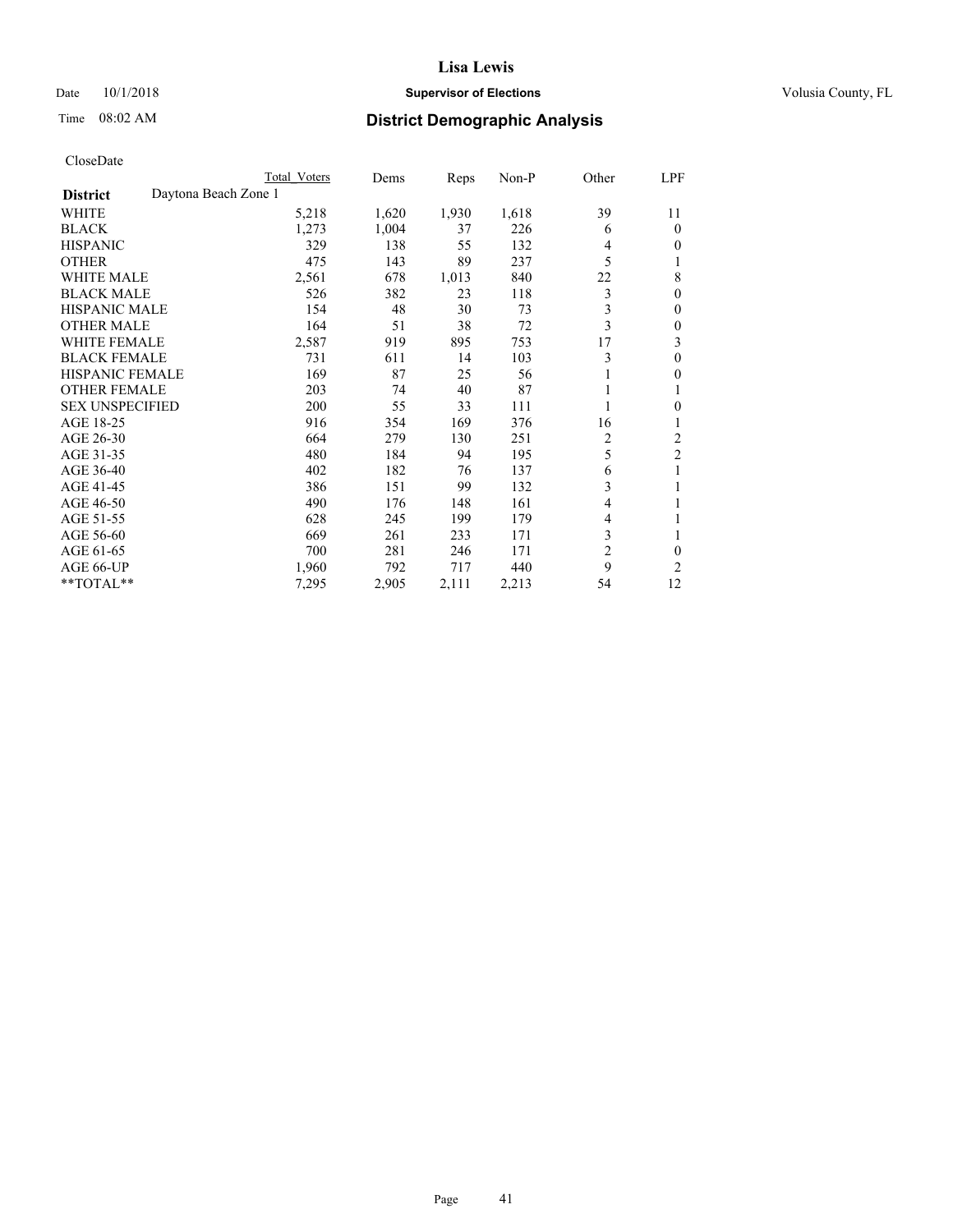### Date  $10/1/2018$  **Supervisor of Elections** Volusia County, FL

## Time 08:02 AM **District Demographic Analysis**

|                        | Total Voters         | Dems  | Reps  | Non-P | Other          | LPF                     |
|------------------------|----------------------|-------|-------|-------|----------------|-------------------------|
| <b>District</b>        | Daytona Beach Zone 2 |       |       |       |                |                         |
| WHITE                  | 4,678                | 1,553 | 1,708 | 1,364 | 31             | 22                      |
| <b>BLACK</b>           | 1,535                | 1,211 | 47    | 275   | $\overline{c}$ | $\mathbf{0}$            |
| <b>HISPANIC</b>        | 254                  | 125   | 33    | 96    | $\theta$       | $\Omega$                |
| <b>OTHER</b>           | 414                  | 156   | 71    | 182   | 3              | $\overline{2}$          |
| <b>WHITE MALE</b>      | 2,254                | 676   | 876   | 675   | 13             | 14                      |
| <b>BLACK MALE</b>      | 606                  | 444   | 25    | 136   |                | $\theta$                |
| <b>HISPANIC MALE</b>   | 109                  | 59    | 14    | 36    | $\theta$       | $\mathbf{0}$            |
| <b>OTHER MALE</b>      | 149                  | 48    | 38    | 58    | 3              | $\overline{2}$          |
| <b>WHITE FEMALE</b>    | 2,355                | 856   | 808   | 668   | 16             | 7                       |
| <b>BLACK FEMALE</b>    | 914                  | 757   | 22    | 134   |                | $\mathbf{0}$            |
| <b>HISPANIC FEMALE</b> | 139                  | 62    | 18    | 59    | $\theta$       | $\theta$                |
| <b>OTHER FEMALE</b>    | 182                  | 88    | 27    | 67    | $\Omega$       | $\theta$                |
| <b>SEX UNSPECIFIED</b> | 173                  | 55    | 31    | 84    | 2              | 1                       |
| AGE 18-25              | 688                  | 291   | 118   | 273   | $\overline{4}$ | 2                       |
| AGE 26-30              | 528                  | 242   | 87    | 190   | $\overline{4}$ | 5                       |
| AGE 31-35              | 448                  | 201   | 79    | 161   | 6              |                         |
| AGE 36-40              | 384                  | 185   | 65    | 132   | 0              | $\overline{\mathbf{c}}$ |
| AGE 41-45              | 380                  | 167   | 84    | 124   | 2              | 3                       |
| AGE 46-50              | 477                  | 201   | 121   | 150   | 3              | $\overline{2}$          |
| AGE 51-55              | 609                  | 226   | 189   | 187   |                | $\theta$                |
| AGE 56-60              | 750                  | 326   | 258   | 161   | $\overline{c}$ | 3                       |
| AGE 61-65              | 718                  | 322   | 209   | 183   | $\overline{c}$ | $\overline{c}$          |
| AGE 66-UP              | 1,899                | 884   | 649   | 356   | 6              | 4                       |
| **TOTAL**              | 6,881                | 3,045 | 1,859 | 1,917 | 36             | 24                      |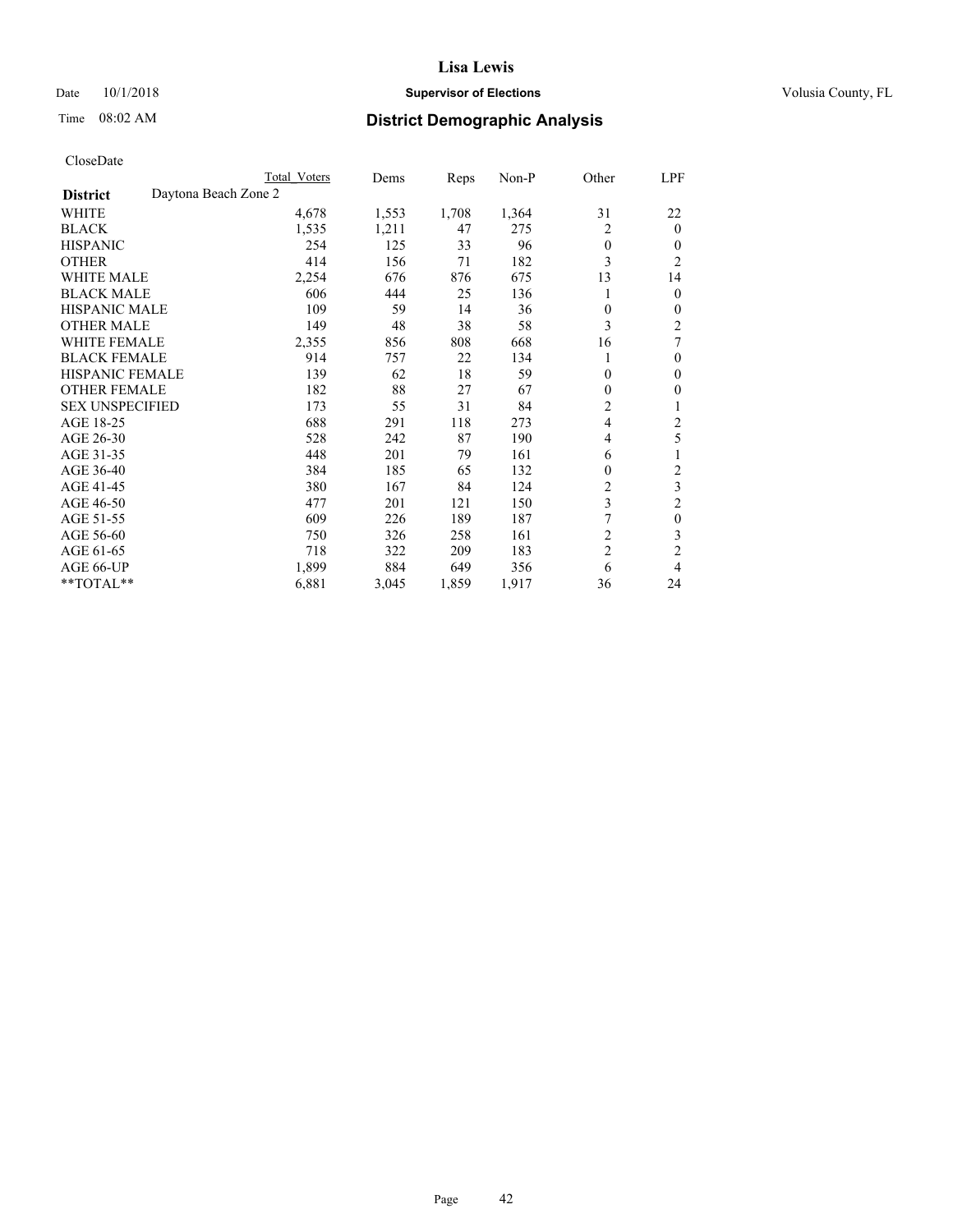### Date  $10/1/2018$  **Supervisor of Elections** Volusia County, FL

## Time 08:02 AM **District Demographic Analysis**

|                                         | Total Voters | Dems  | Reps  | $Non-P$ | Other          | LPF              |
|-----------------------------------------|--------------|-------|-------|---------|----------------|------------------|
| Daytona Beach Zone 3<br><b>District</b> |              |       |       |         |                |                  |
| WHITE                                   | 4,158        | 1,373 | 1,361 | 1,372   | 34             | 18               |
| <b>BLACK</b>                            | 2,444        | 1,938 | 52    | 452     | $\overline{c}$ | $\mathbf{0}$     |
| <b>HISPANIC</b>                         | 308          | 150   | 53    | 100     | 3              | 2                |
| <b>OTHER</b>                            | 756          | 296   | 73    | 381     | 5              | 1                |
| <b>WHITE MALE</b>                       | 2,120        | 591   | 746   | 757     | 16             | 10               |
| <b>BLACK MALE</b>                       | 877          | 670   | 25    | 181     |                | $\overline{0}$   |
| <b>HISPANIC MALE</b>                    | 135          | 57    | 31    | 45      |                | 1                |
| <b>OTHER MALE</b>                       | 229          | 95    | 33    | 100     | 1              | $\theta$         |
| <b>WHITE FEMALE</b>                     | 1,998        | 771   | 603   | 598     | 18             | 8                |
| <b>BLACK FEMALE</b>                     | 1,426        | 1,171 | 26    | 228     |                | $\theta$         |
| <b>HISPANIC FEMALE</b>                  | 162          | 88    | 21    | 50      | 2              | 1                |
| <b>OTHER FEMALE</b>                     | 253          | 108   | 26    | 114     | 4              | 1                |
| <b>SEX UNSPECIFIED</b>                  | 466          | 206   | 28    | 232     | $\theta$       | $\boldsymbol{0}$ |
| AGE 18-25                               | 2,292        | 1,511 | 105   | 668     | 5              | 3                |
| AGE 26-30                               | 548          | 263   | 79    | 199     | 5              | $\overline{c}$   |
| AGE 31-35                               | 406          | 160   | 66    | 174     | 3              | 3                |
| AGE 36-40                               | 384          | 152   | 70    | 154     | 7              | 1                |
| AGE 41-45                               | 351          | 140   | 75    | 133     | 2              | 1                |
| AGE 46-50                               | 395          | 159   | 90    | 141     | $\overline{c}$ | 3                |
| AGE 51-55                               | 487          | 180   | 142   | 158     | 6              | 1                |
| AGE 56-60                               | 605          | 224   | 188   | 184     | 6              | 3                |
| AGE 61-65                               | 596          | 265   | 197   | 130     | $\overline{2}$ | $\overline{c}$   |
| AGE 66-UP                               | 1,602        | 703   | 527   | 364     | 6              | $\overline{2}$   |
| **TOTAL**                               | 7,666        | 3,757 | 1,539 | 2,305   | 44             | 21               |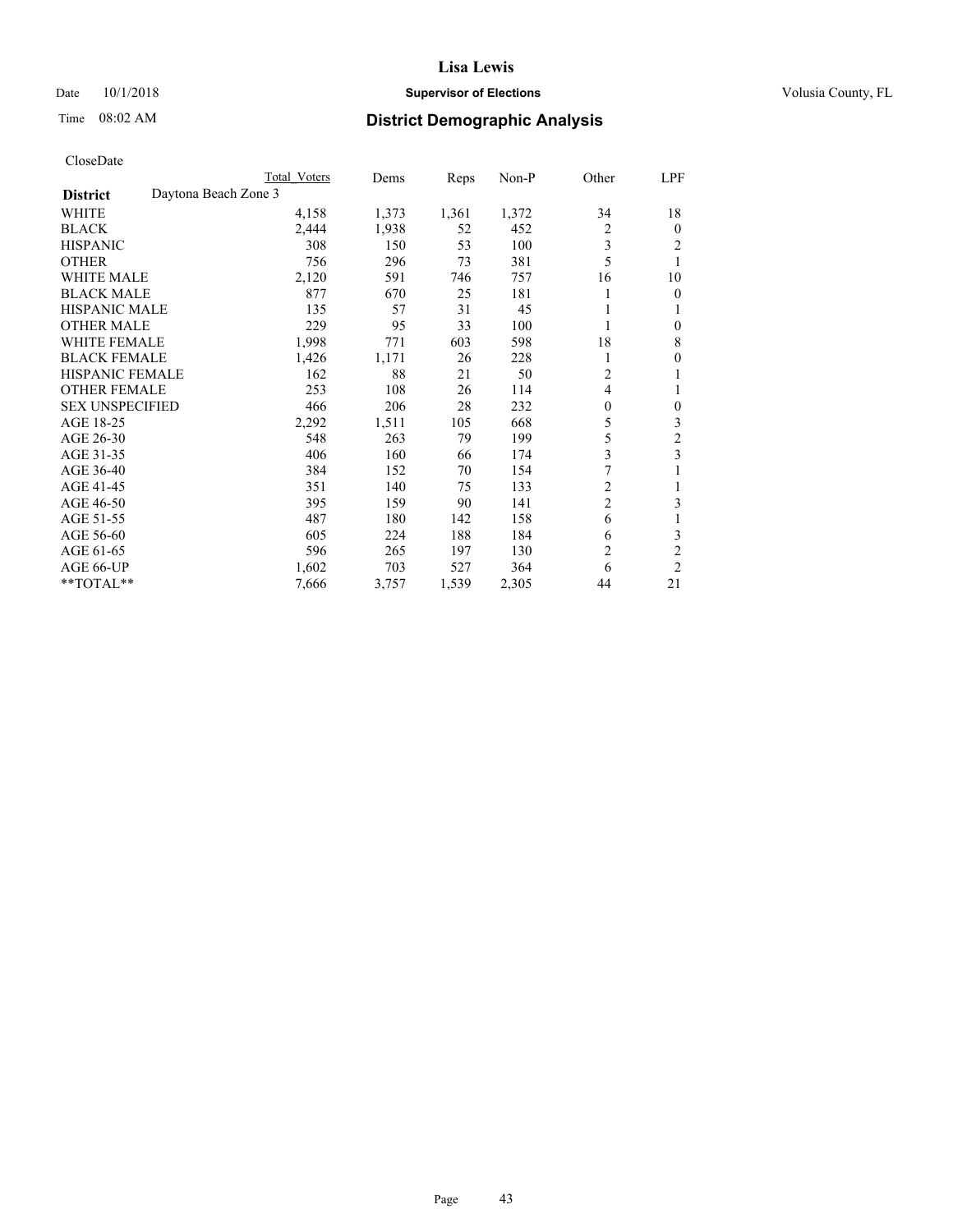### Date  $10/1/2018$  **Supervisor of Elections** Volusia County, FL

## Time 08:02 AM **District Demographic Analysis**

|                                         | Total Voters | Dems  | Reps  | $Non-P$ | Other          | LPF            |
|-----------------------------------------|--------------|-------|-------|---------|----------------|----------------|
| Daytona Beach Zone 4<br><b>District</b> |              |       |       |         |                |                |
| WHITE                                   | 6,994        | 1,845 | 3,112 | 1,972   | 41             | 24             |
| <b>BLACK</b>                            | 1,187        | 887   | 41    | 254     | 4              | 1              |
| <b>HISPANIC</b>                         | 438          | 180   | 87    | 166     | 4              |                |
| <b>OTHER</b>                            | 599          | 163   | 131   | 300     | $\overline{4}$ |                |
| <b>WHITE MALE</b>                       | 3,271        | 718   | 1,520 | 992     | 27             | 14             |
| <b>BLACK MALE</b>                       | 482          | 324   | 29    | 126     | 2              | 1              |
| <b>HISPANIC MALE</b>                    | 181          | 67    | 45    | 68      | 1              | $\theta$       |
| <b>OTHER MALE</b>                       | 219          | 56    | 52    | 109     | 2              | $\theta$       |
| <b>WHITE FEMALE</b>                     | 3,657        | 1,109 | 1,568 | 956     | 14             | 10             |
| <b>BLACK FEMALE</b>                     | 687          | 548   | 12    | 125     | 2              | $\theta$       |
| <b>HISPANIC FEMALE</b>                  | 249          | 110   | 41    | 94      | 3              | 1              |
| <b>OTHER FEMALE</b>                     | 287          | 86    | 60    | 138     | 2              | 1              |
| <b>SEX UNSPECIFIED</b>                  | 184          | 57    | 43    | 84      | $\mathbf{0}$   | $\theta$       |
| AGE 18-25                               | 1,016        | 369   | 239   | 394     | 8              | 6              |
| AGE 26-30                               | 792          | 251   | 209   | 325     | 6              | 1              |
| AGE 31-35                               | 655          | 233   | 164   | 253     | 2              | 3              |
| AGE 36-40                               | 556          | 204   | 145   | 199     | 3              | 5              |
| AGE 41-45                               | 482          | 177   | 153   | 145     | 3              | 4              |
| AGE 46-50                               | 560          | 166   | 216   | 173     | 3              | $\overline{c}$ |
| AGE 51-55                               | 608          | 193   | 230   | 174     | 10             | 1              |
| AGE 56-60                               | 756          | 249   | 312   | 192     | $\overline{c}$ | 1              |
| AGE 61-65                               | 841          | 284   | 344   | 209     | $\overline{2}$ | $\overline{2}$ |
| AGE 66-UP                               | 2,952        | 949   | 1,359 | 628     | 14             | $\overline{2}$ |
| **TOTAL**                               | 9,218        | 3,075 | 3,371 | 2,692   | 53             | 27             |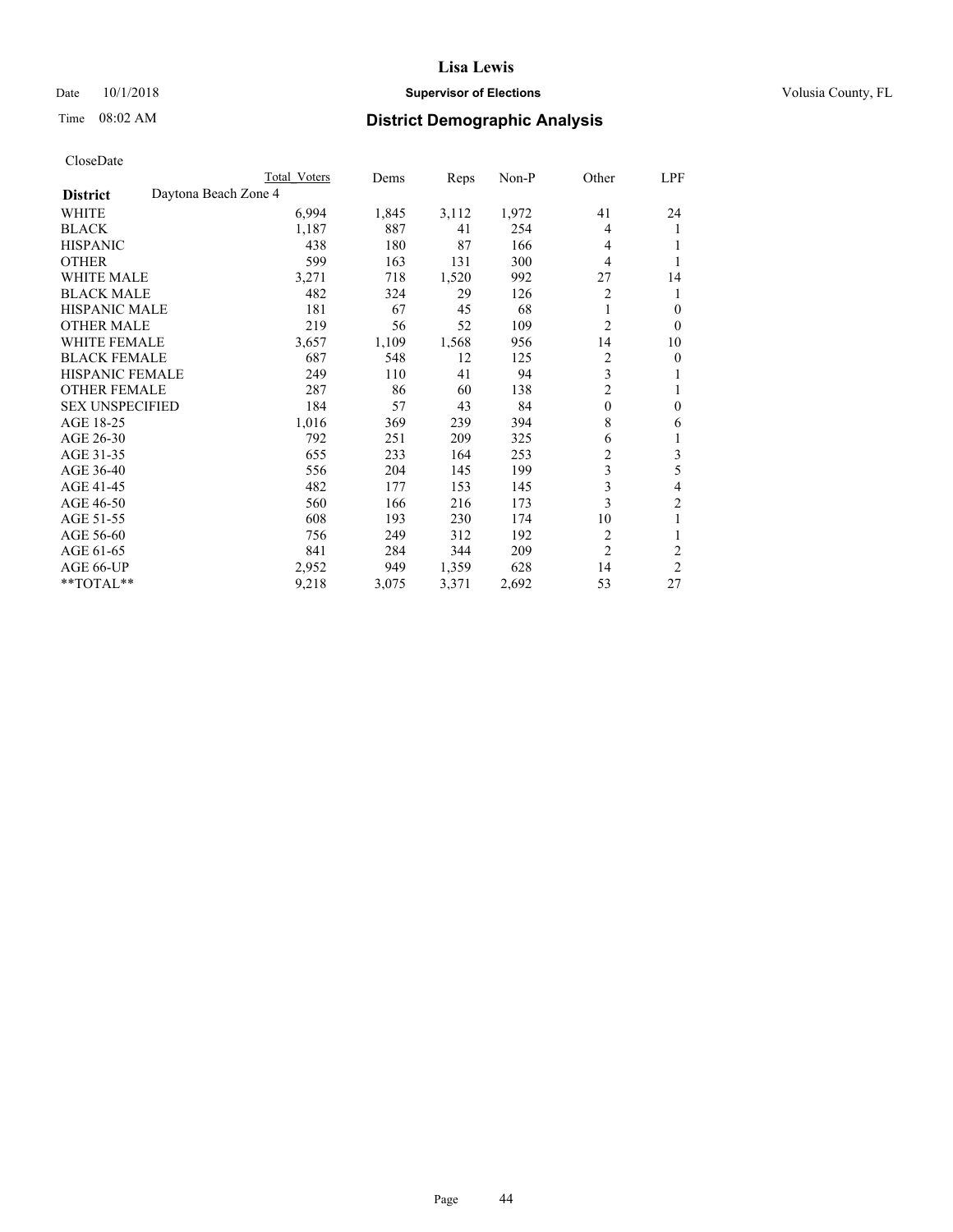### Date  $10/1/2018$  **Supervisor of Elections** Volusia County, FL

| CloseDate |
|-----------|
|-----------|

|                        |                      | Total Voters | Dems  | Reps  | Non-P | Other          | LPF      |
|------------------------|----------------------|--------------|-------|-------|-------|----------------|----------|
| <b>District</b>        | Daytona Beach Zone 5 |              |       |       |       |                |          |
| WHITE                  |                      | 2,757        | 865   | 968   | 887   | 26             | 11       |
| <b>BLACK</b>           |                      | 4,321        | 3,576 | 91    | 645   | 8              | 1        |
| <b>HISPANIC</b>        |                      | 388          | 166   | 64    | 155   | 3              | 0        |
| <b>OTHER</b>           |                      | 524          | 243   | 56    | 221   | $\overline{c}$ | 2        |
| <b>WHITE MALE</b>      |                      | 1,271        | 336   | 502   | 416   | 9              | 8        |
| <b>BLACK MALE</b>      |                      | 1,605        | 1,257 | 52    | 290   | 6              | 0        |
| <b>HISPANIC MALE</b>   |                      | 176          | 61    | 38    | 76    |                | 0        |
| <b>OTHER MALE</b>      |                      | 197          | 96    | 18    | 81    | 1              |          |
| <b>WHITE FEMALE</b>    |                      | 1,453        | 523   | 456   | 454   | 17             | 3        |
| <b>BLACK FEMALE</b>    |                      | 2,662        | 2,275 | 39    | 345   | 2              |          |
| <b>HISPANIC FEMALE</b> |                      | 209          | 103   | 26    | 78    | $\overline{2}$ | 0        |
| <b>OTHER FEMALE</b>    |                      | 212          | 109   | 25    | 77    | 1              | 0        |
| <b>SEX UNSPECIFIED</b> |                      | 205          | 90    | 23    | 91    | $\theta$       | 1        |
| AGE 18-25              |                      | 1,215        | 667   | 126   | 408   | 9              | 5        |
| AGE 26-30              |                      | 991          | 516   | 136   | 331   |                |          |
| AGE 31-35              |                      | 732          | 426   | 87    | 213   | 3              | 3        |
| AGE 36-40              |                      | 602          | 361   | 75    | 163   |                | 2        |
| AGE 41-45              |                      | 536          | 308   | 80    | 147   |                | 0        |
| AGE 46-50              |                      | 554          | 355   | 84    | 107   | 5              | 3        |
| AGE 51-55              |                      | 624          | 413   | 98    | 113   | $\Omega$       | 0        |
| AGE 56-60              |                      | 648          | 411   | 112   | 122   | 3              | 0        |
| AGE 61-65              |                      | 597          | 403   | 101   | 90    | 3              | 0        |
| <b>AGE 66-UP</b>       |                      | 1,491        | 990   | 280   | 214   | 7              | $\theta$ |
| **TOTAL**              |                      | 7,990        | 4,850 | 1,179 | 1,908 | 39             | 14       |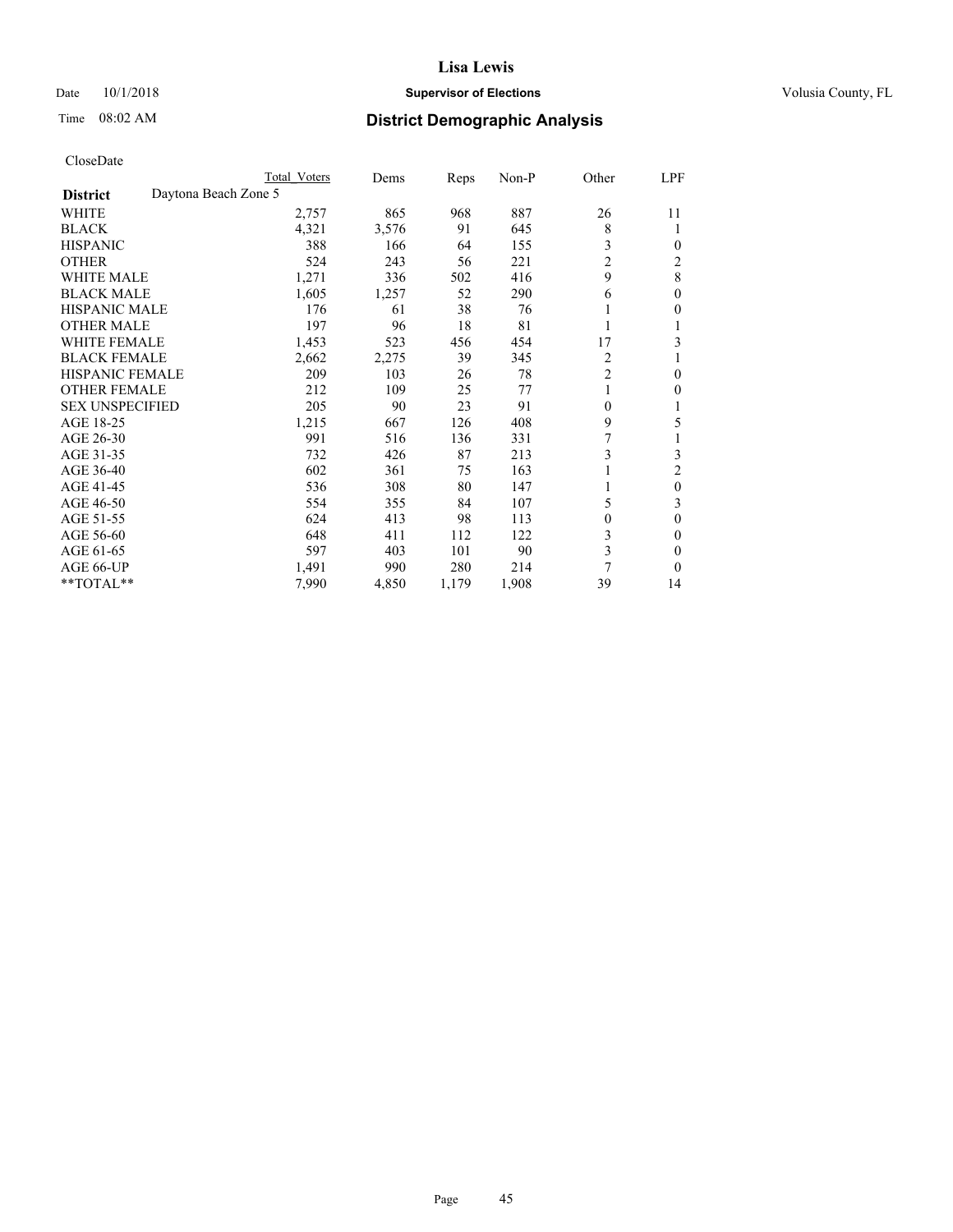### Date  $10/1/2018$  **Supervisor of Elections** Volusia County, FL

|                                         | Total Voters | Dems  | Reps | Non-P | Other            | LPF          |
|-----------------------------------------|--------------|-------|------|-------|------------------|--------------|
| Daytona Beach Zone 6<br><b>District</b> |              |       |      |       |                  |              |
| WHITE                                   | 1,519        | 487   | 467  | 545   | 10               | 10           |
| <b>BLACK</b>                            | 3,835        | 3,152 | 93   | 588   | $\overline{2}$   | $\theta$     |
| <b>HISPANIC</b>                         | 318          | 152   | 25   | 138   | 3                | $\mathbf{0}$ |
| <b>OTHER</b>                            | 505          | 223   | 49   | 232   |                  | $\theta$     |
| <b>WHITE MALE</b>                       | 700          | 182   | 251  | 254   | 8                | 5            |
| <b>BLACK MALE</b>                       | 1,474        | 1,147 | 50   | 277   | $\mathbf{0}$     | $\theta$     |
| <b>HISPANIC MALE</b>                    | 172          | 74    | 14   | 82    | 2                | $\theta$     |
| <b>OTHER MALE</b>                       | 169          | 73    | 27   | 69    | $\boldsymbol{0}$ | $\mathbf{0}$ |
| <b>WHITE FEMALE</b>                     | 745          | 294   | 190  | 254   | $\overline{c}$   | 5            |
| <b>BLACK FEMALE</b>                     | 2,292        | 1,948 | 42   | 300   | $\overline{c}$   | $\theta$     |
| <b>HISPANIC FEMALE</b>                  | 132          | 71    | 10   | 50    |                  | $\Omega$     |
| <b>OTHER FEMALE</b>                     | 168          | 103   | 10   | 55    | $\mathbf{0}$     | $\mathbf{0}$ |
| <b>SEX UNSPECIFIED</b>                  | 325          | 122   | 40   | 162   | 1                | $\theta$     |
| AGE 18-25                               | 1,376        | 708   | 162  | 496   | 5                | 5            |
| AGE 26-30                               | 657          | 439   | 37   | 180   |                  | $\mathbf{0}$ |
| AGE 31-35                               | 567          | 359   | 50   | 153   | 3                | 2            |
| AGE 36-40                               | 465          | 290   | 37   | 137   |                  | $\theta$     |
| AGE 41-45                               | 349          | 217   | 31   | 100   |                  | $\theta$     |
| AGE 46-50                               | 393          | 261   | 48   | 83    |                  | $\Omega$     |
| AGE 51-55                               | 446          | 318   | 40   | 85    | 1                | 2            |
| AGE 56-60                               | 504          | 322   | 72   | 109   | 0                |              |
| AGE 61-65                               | 433          | 311   | 51   | 70    | 1                | $\theta$     |
| AGE 66-UP                               | 987          | 789   | 106  | 90    | $\overline{2}$   | $\theta$     |
| **TOTAL**                               | 6,177        | 4,014 | 634  | 1,503 | 16               | 10           |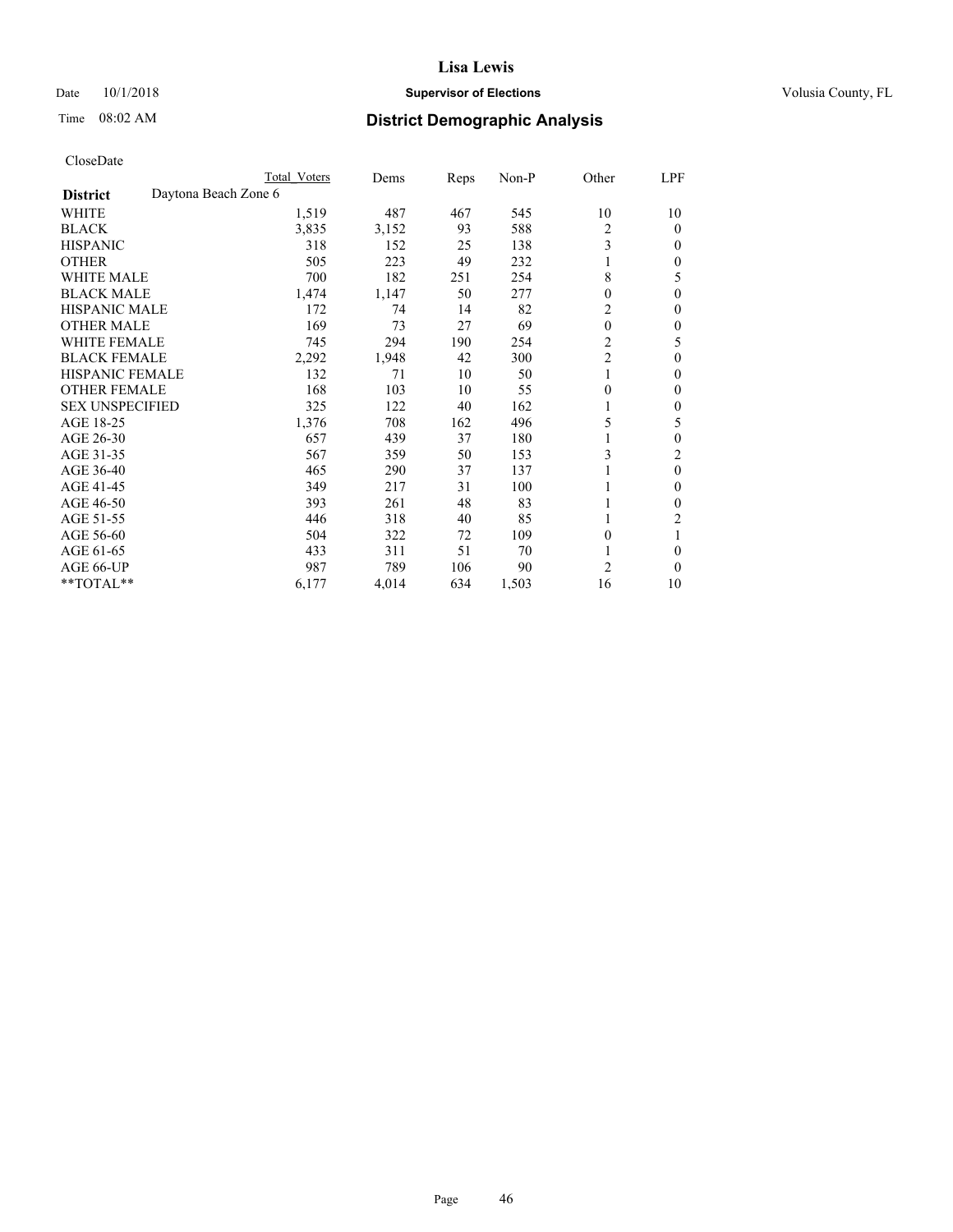### Date  $10/1/2018$  **Supervisor of Elections** Volusia County, FL

## Time 08:02 AM **District Demographic Analysis**

|                        |                      | Total Voters | Dems  | Reps  | Non-P | Other          | LPF          |
|------------------------|----------------------|--------------|-------|-------|-------|----------------|--------------|
| <b>District</b>        | Daytona Beach Shores |              |       |       |       |                |              |
| WHITE                  |                      | 4,137        | 956   | 2,054 | 1,085 | 29             | 13           |
| <b>BLACK</b>           |                      | 76           | 42    | 4     | 28    |                | 1            |
| <b>HISPANIC</b>        |                      | 124          | 41    | 41    | 41    |                | $\theta$     |
| <b>OTHER</b>           |                      | 261          | 68    | 87    | 105   | $\theta$       |              |
| <b>WHITE MALE</b>      |                      | 1,965        | 389   | 994   | 556   | 16             | 10           |
| <b>BLACK MALE</b>      |                      | 37           | 20    | 1     | 16    | $\theta$       | $\mathbf{0}$ |
| <b>HISPANIC MALE</b>   |                      | 56           | 10    | 21    | 24    |                | $\mathbf{0}$ |
| <b>OTHER MALE</b>      |                      | 109          | 26    | 39    | 44    | $\theta$       | $\theta$     |
| <b>WHITE FEMALE</b>    |                      | 2,127        | 556   | 1,039 | 517   | 12             | 3            |
| <b>BLACK FEMALE</b>    |                      | 38           | 22    | 3     | 11    |                |              |
| <b>HISPANIC FEMALE</b> |                      | 67           | 31    | 19    | 17    | 0              | $\theta$     |
| <b>OTHER FEMALE</b>    |                      | 120          | 36    | 35    | 48    | 0              | 1            |
| <b>SEX UNSPECIFIED</b> |                      | 79           | 17    | 35    | 26    |                | $\mathbf{0}$ |
| AGE 18-25              |                      | 144          | 38    | 45    | 58    | $\overline{c}$ |              |
| AGE 26-30              |                      | 135          | 29    | 46    | 55    | 1              | 4            |
| AGE 31-35              |                      | 121          | 30    | 45    | 43    | 0              | 3            |
| AGE 36-40              |                      | 114          | 24    | 40    | 48    |                |              |
| AGE 41-45              |                      | 106          | 23    | 44    | 36    |                | 2            |
| AGE 46-50              |                      | 174          | 42    | 57    | 74    |                | $\theta$     |
| AGE 51-55              |                      | 335          | 79    | 153   | 99    | 3              | 1            |
| AGE 56-60              |                      | 443          | 82    | 231   | 124   | 6              | $\theta$     |
| AGE 61-65              |                      | 566          | 143   | 275   | 140   | 6              | 2            |
| AGE 66-UP              |                      | 2,460        | 617   | 1,250 | 582   | 10             |              |
| **TOTAL**              |                      | 4,598        | 1,107 | 2,186 | 1,259 | 31             | 15           |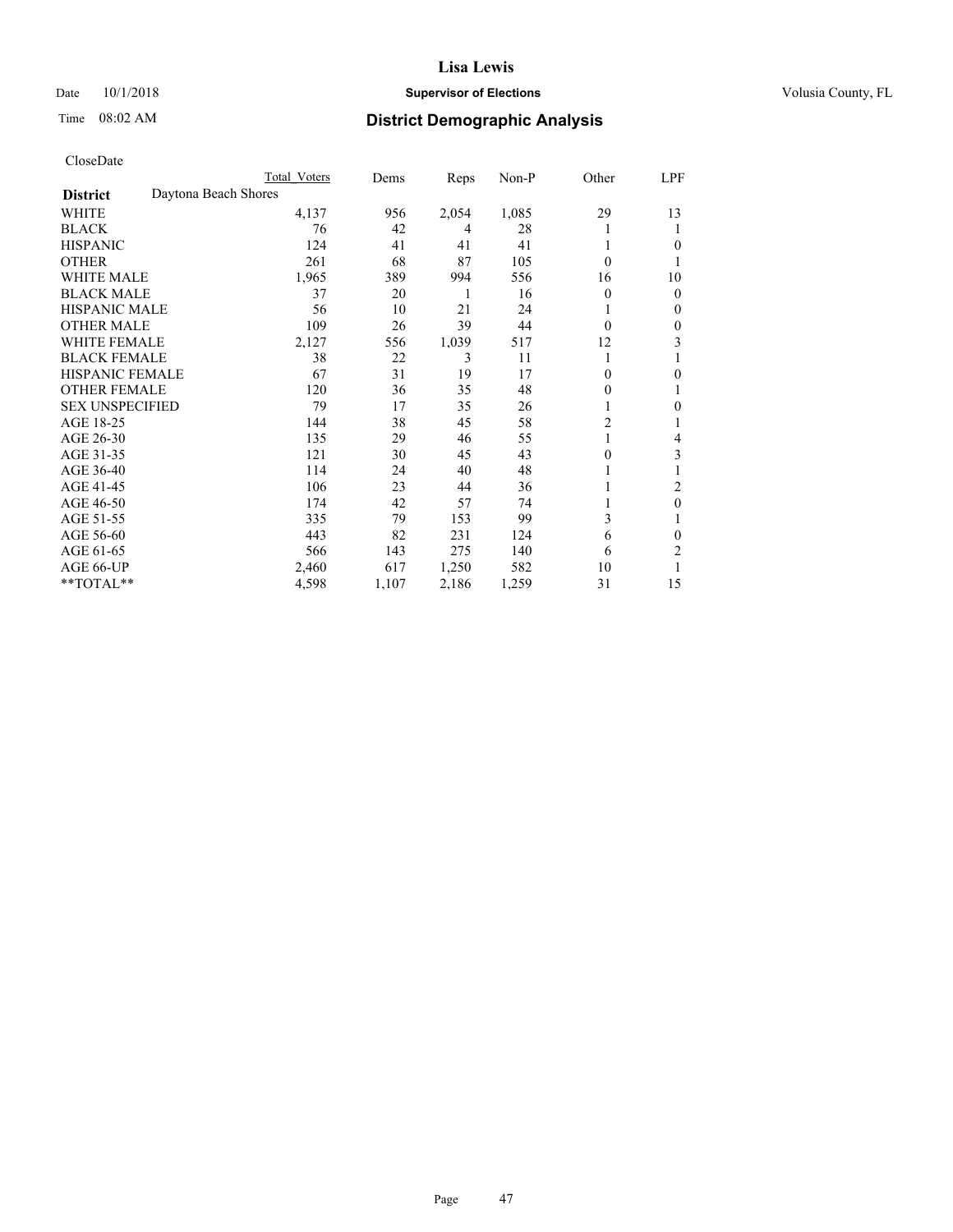### Date  $10/1/2018$  **Supervisor of Elections** Volusia County, FL

## Time 08:02 AM **District Demographic Analysis**

|                        |        | Total Voters | Dems  | Reps  | Non-P | Other          | LPF            |
|------------------------|--------|--------------|-------|-------|-------|----------------|----------------|
| <b>District</b>        | DeBary |              |       |       |       |                |                |
| WHITE                  |        | 12,948       | 3,052 | 6,298 | 3,491 | 70             | 37             |
| <b>BLACK</b>           |        | 638          | 478   | 29    | 130   | 1              | $\mathbf{0}$   |
| <b>HISPANIC</b>        |        | 1,377        | 543   | 322   | 502   | 7              | 3              |
| <b>OTHER</b>           |        | 892          | 245   | 225   | 416   | 5              |                |
| WHITE MALE             |        | 6,081        | 1,189 | 3,115 | 1,714 | 35             | 28             |
| <b>BLACK MALE</b>      |        | 289          | 199   | 11    | 78    |                | $\mathbf{0}$   |
| <b>HISPANIC MALE</b>   |        | 633          | 224   | 164   | 240   | 4              | 1              |
| <b>OTHER MALE</b>      |        | 306          | 81    | 91    | 130   | 3              | 1              |
| <b>WHITE FEMALE</b>    |        | 6,697        | 1,828 | 3,114 | 1,712 | 35             | 8              |
| <b>BLACK FEMALE</b>    |        | 338          | 270   | 18    | 50    | $\overline{0}$ | $\mathbf{0}$   |
| <b>HISPANIC FEMALE</b> |        | 721          | 309   | 155   | 252   | 3              | $\overline{c}$ |
| <b>OTHER FEMALE</b>    |        | 403          | 134   | 102   | 165   | $\overline{2}$ | $\mathbf{0}$   |
| <b>SEX UNSPECIFIED</b> |        | 387          | 84    | 104   | 198   | $\theta$       | 1              |
| AGE 18-25              |        | 1,317        | 319   | 391   | 585   | 15             | 7              |
| AGE 26-30              |        | 941          | 235   | 348   | 351   | 6              | 1              |
| AGE 31-35              |        | 991          | 225   | 366   | 390   | 5              | 5              |
| AGE 36-40              |        | 1,052        | 259   | 363   | 416   | 4              | 10             |
| AGE 41-45              |        | 1,000        | 256   | 385   | 348   | 4              | 7              |
| AGE 46-50              |        | 1,255        | 315   | 547   | 381   | 9              | 3              |
| AGE 51-55              |        | 1,403        | 351   | 680   | 359   | 8              | 5              |
| AGE 56-60              |        | 1,577        | 426   | 769   | 369   | 12             | 1              |
| AGE 61-65              |        | 1,542        | 436   | 726   | 371   | 9              | $\theta$       |
| AGE 66-UP              |        | 4,777        | 1,496 | 2,299 | 969   | 11             | 2              |
| **TOTAL**              |        | 15,855       | 4,318 | 6,874 | 4,539 | 83             | 41             |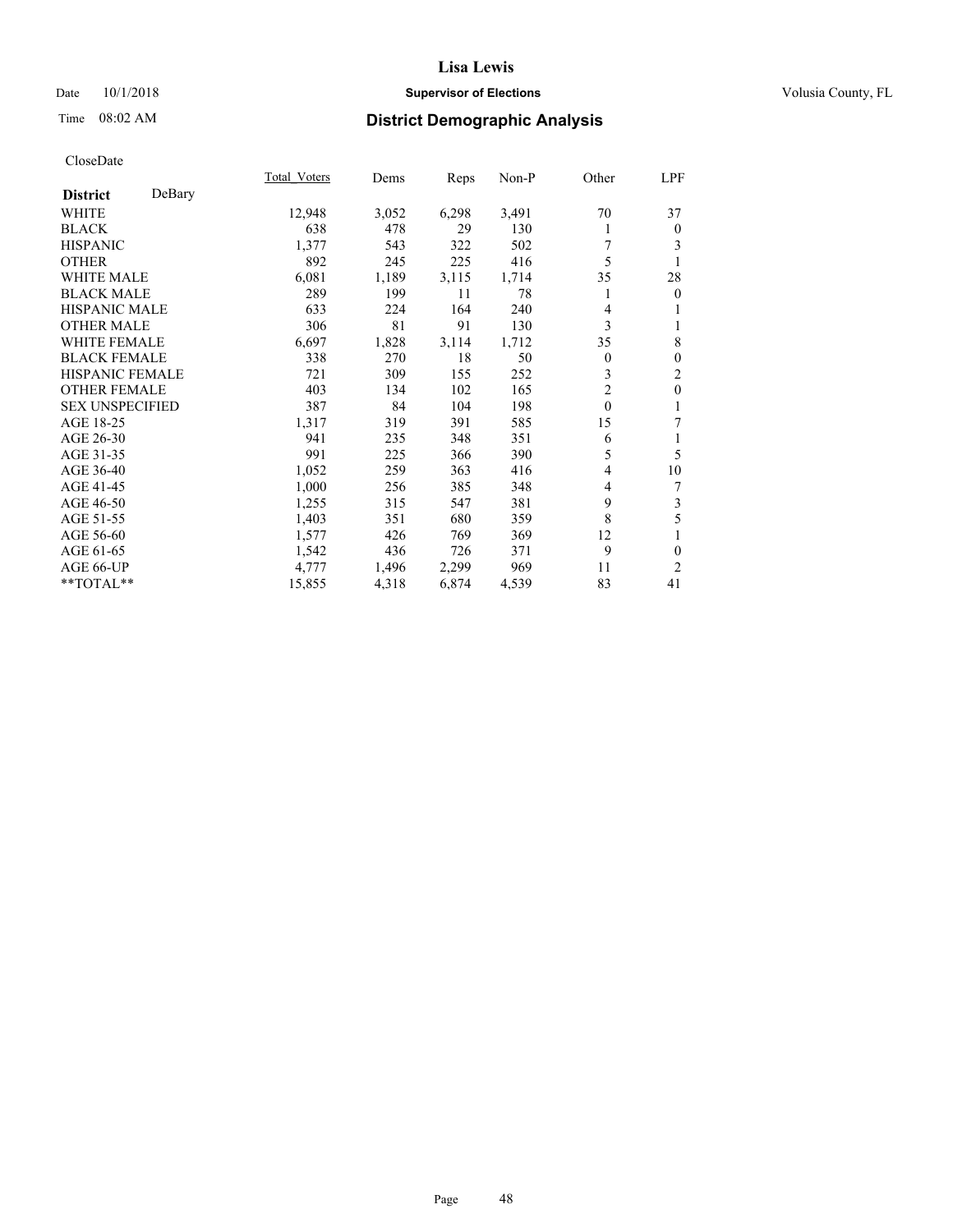### Date  $10/1/2018$  **Supervisor of Elections** Volusia County, FL

## Time 08:02 AM **District Demographic Analysis**

|                        |        | Total Voters | Dems  | Reps  | Non-P | Other          | LPF            |
|------------------------|--------|--------------|-------|-------|-------|----------------|----------------|
| <b>District</b>        | DeLand |              |       |       |       |                |                |
| WHITE                  |        | 15,774       | 4,739 | 6,701 | 4,175 | 92             | 67             |
| <b>BLACK</b>           |        | 2,989        | 2,347 | 96    | 537   | 7              | $\overline{2}$ |
| <b>HISPANIC</b>        |        | 2,141        | 926   | 373   | 824   | 13             | 5              |
| <b>OTHER</b>           |        | 1,371        | 507   | 227   | 632   | 3              | $\overline{2}$ |
| <b>WHITE MALE</b>      |        | 6,914        | 1,734 | 3,110 | 1,974 | 47             | 49             |
| <b>BLACK MALE</b>      |        | 1,146        | 837   | 47    | 257   | 4              | 1              |
| <b>HISPANIC MALE</b>   |        | 882          | 353   | 175   | 345   | 7              | $\overline{2}$ |
| <b>OTHER MALE</b>      |        | 495          | 190   | 89    | 213   | 3              | $\Omega$       |
| <b>WHITE FEMALE</b>    |        | 8,665        | 2,942 | 3,528 | 2,136 | 43             | 16             |
| <b>BLACK FEMALE</b>    |        | 1,797        | 1,475 | 47    | 271   | 3              | 1              |
| <b>HISPANIC FEMALE</b> |        | 1,227        | 559   | 195   | 466   | 4              | 3              |
| <b>OTHER FEMALE</b>    |        | 584          | 232   | 93    | 257   | $\overline{0}$ | $\overline{c}$ |
| <b>SEX UNSPECIFIED</b> |        | 565          | 197   | 113   | 249   | 4              | $\overline{2}$ |
| AGE 18-25              |        | 2,509        | 962   | 504   | 1,006 | 19             | 18             |
| AGE 26-30              |        | 1,773        | 650   | 418   | 688   | 6              | 11             |
| AGE 31-35              |        | 1,509        | 538   | 373   | 576   | 11             | 11             |
| AGE 36-40              |        | 1,593        | 608   | 437   | 534   | 6              | 8              |
| AGE 41-45              |        | 1,413        | 525   | 403   | 473   | 8              | 4              |
| AGE 46-50              |        | 1,538        | 573   | 507   | 441   | 10             | 7              |
| AGE 51-55              |        | 1,582        | 569   | 608   | 393   | 6              | 6              |
| AGE 56-60              |        | 1,710        | 687   | 655   | 360   | 6              | $\mathfrak{2}$ |
| AGE 61-65              |        | 1,875        | 771   | 680   | 410   | 12             | $\mathfrak{2}$ |
| AGE 66-UP              |        | 6,773        | 2,636 | 2,812 | 1,287 | 31             | 7              |
| **TOTAL**              |        | 22,275       | 8,519 | 7,397 | 6,168 | 115            | 76             |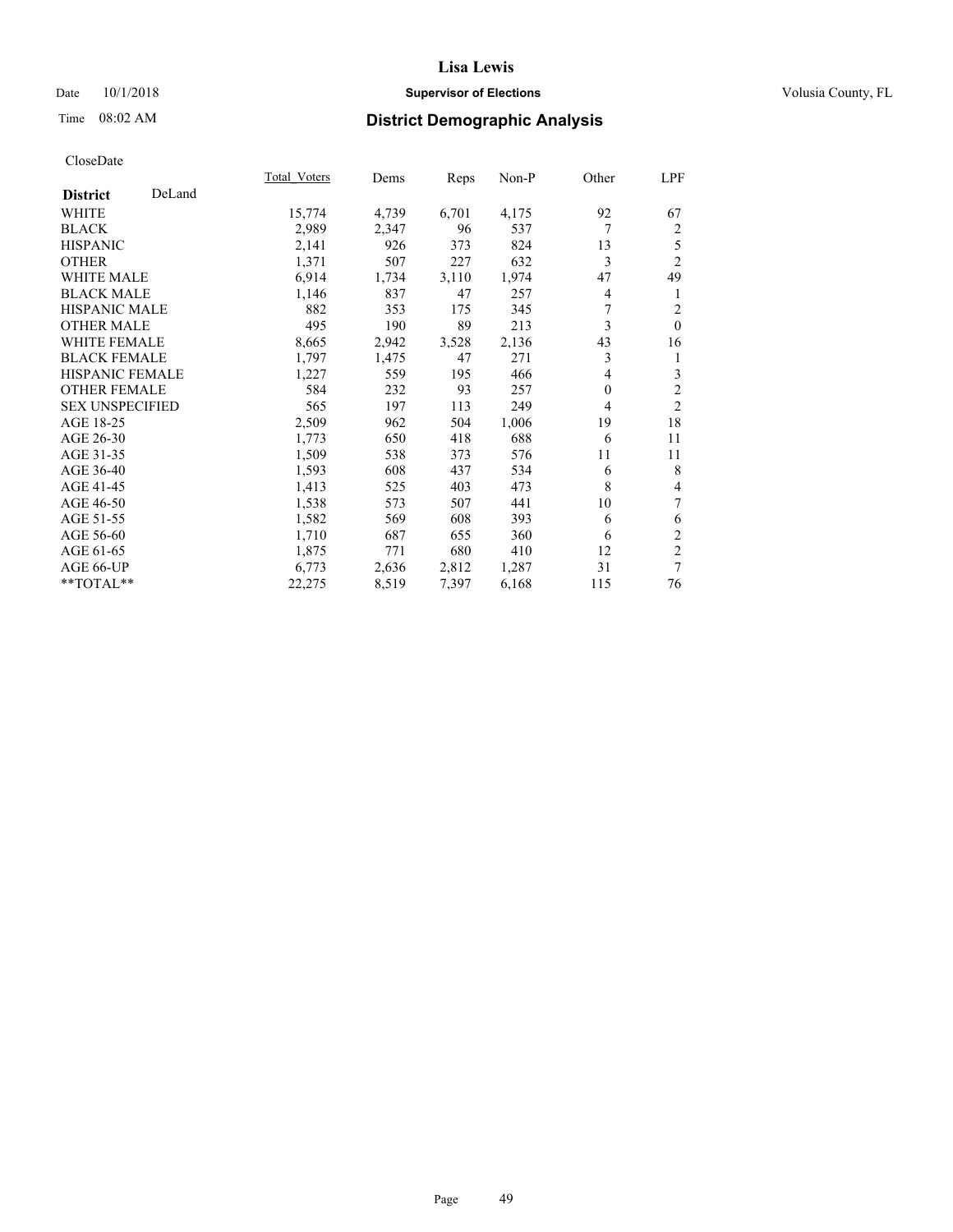### Date  $10/1/2018$  **Supervisor of Elections** Volusia County, FL

## Time 08:02 AM **District Demographic Analysis**

|                        |                    | Total Voters | Dems  | Reps  | $Non-P$ | Other          | <u>LPF</u>       |
|------------------------|--------------------|--------------|-------|-------|---------|----------------|------------------|
| <b>District</b>        | Deltona District 1 |              |       |       |         |                |                  |
| <b>WHITE</b>           |                    | 5,134        | 1,424 | 1,953 | 1,731   | 13             | 13               |
| <b>BLACK</b>           |                    | 1,106        | 807   | 54    | 243     | 2              | $\theta$         |
| <b>HISPANIC</b>        |                    | 2,828        | 1,371 | 334   | 1,115   | 6              | $\overline{c}$   |
| <b>OTHER</b>           |                    | 617          | 202   | 99    | 313     | $\overline{c}$ |                  |
| <b>WHITE MALE</b>      |                    | 2,389        | 567   | 952   | 852     | 9              | 9                |
| <b>BLACK MALE</b>      |                    | 478          | 317   | 37    | 123     | 1              | $\boldsymbol{0}$ |
| HISPANIC MALE          |                    | 1,302        | 606   | 159   | 533     | $\overline{2}$ | 2                |
| <b>OTHER MALE</b>      |                    | 200          | 69    | 36    | 93      | 1              |                  |
| <b>WHITE FEMALE</b>    |                    | 2,682        | 845   | 981   | 848     | 4              | 4                |
| <b>BLACK FEMALE</b>    |                    | 614          | 481   | 16    | 116     | 1              | $\theta$         |
| <b>HISPANIC FEMALE</b> |                    | 1,482        | 745   | 172   | 561     | 4              | $\mathbf{0}$     |
| <b>OTHER FEMALE</b>    |                    | 277          | 103   | 47    | 127     | $\theta$       | 0                |
| <b>SEX UNSPECIFIED</b> |                    | 261          | 71    | 40    | 149     | 1              | 0                |
| AGE 18-25              |                    | 1,223        | 391   | 193   | 634     | $\overline{2}$ | 3                |
| AGE 26-30              |                    | 951          | 347   | 190   | 408     | $\overline{c}$ | 4                |
| AGE 31-35              |                    | 879          | 285   | 197   | 392     | 3              | $\overline{2}$   |
| AGE 36-40              |                    | 865          | 330   | 190   | 340     | 3              | $\overline{2}$   |
| AGE 41-45              |                    | 779          | 301   | 186   | 289     | 1              | 2                |
| AGE 46-50              |                    | 826          | 324   | 237   | 263     | $\overline{c}$ | $\theta$         |
| AGE 51-55              |                    | 902          | 329   | 297   | 273     | 3              | 0                |
| AGE 56-60              |                    | 895          | 357   | 278   | 255     | 3              | $\overline{2}$   |
| AGE 61-65              |                    | 756          | 334   | 222   | 197     | $\overline{c}$ |                  |
| AGE 66-UP              |                    | 1,609        | 806   | 450   | 351     | $\overline{2}$ | $\theta$         |
| $*$ TOTAL $*$          |                    | 9,685        | 3,804 | 2,440 | 3,402   | 23             | 16               |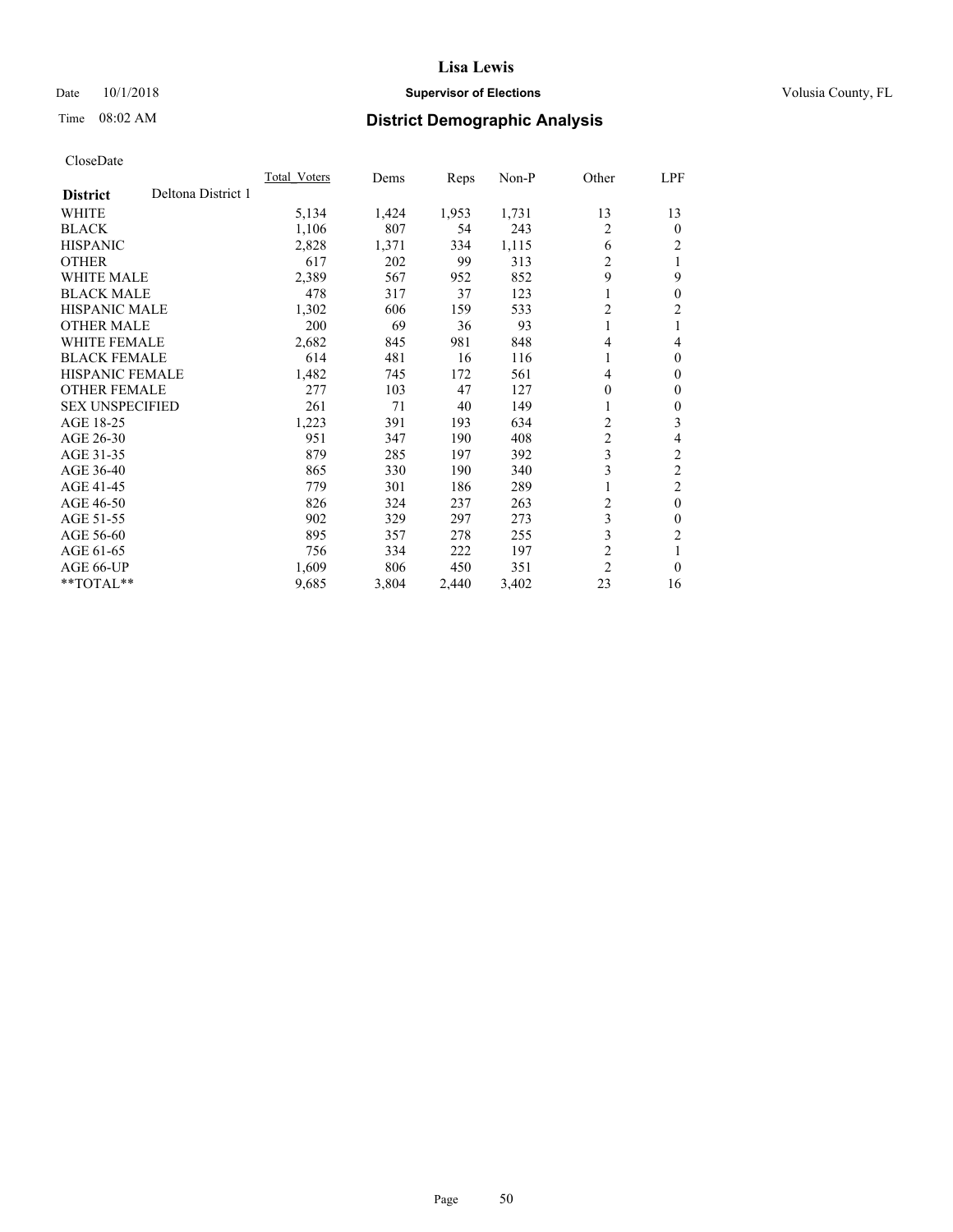### Date  $10/1/2018$  **Supervisor of Elections** Volusia County, FL

## Time 08:02 AM **District Demographic Analysis**

|                                       | Total Voters | Dems  | Reps  | $Non-P$ | Other | LPF            |
|---------------------------------------|--------------|-------|-------|---------|-------|----------------|
| Deltona District 2<br><b>District</b> |              |       |       |         |       |                |
| WHITE                                 | 6,185        | 1,705 | 2,537 | 1,880   | 39    | 24             |
| <b>BLACK</b>                          | 956          | 701   | 51    | 198     | 6     | $\mathbf{0}$   |
| <b>HISPANIC</b>                       | 3,020        | 1,424 | 485   | 1,099   | 7     | 5              |
| <b>OTHER</b>                          | 664          | 258   | 105   | 296     | 4     | 1              |
| <b>WHITE MALE</b>                     | 2,836        | 684   | 1,205 | 919     | 14    | 14             |
| <b>BLACK MALE</b>                     | 441          | 297   | 36    | 105     | 3     | $\mathbf{0}$   |
| <b>HISPANIC MALE</b>                  | 1,412        | 611   | 248   | 547     | 3     | 3              |
| <b>OTHER MALE</b>                     | 246          | 94    | 46    | 102     | 3     | 1              |
| <b>WHITE FEMALE</b>                   | 3,270        | 1,005 | 1,302 | 929     | 24    | 10             |
| <b>BLACK FEMALE</b>                   | 502          | 394   | 15    | 90      | 3     | $\mathbf{0}$   |
| <b>HISPANIC FEMALE</b>                | 1,565        | 795   | 234   | 531     | 4     | 1              |
| <b>OTHER FEMALE</b>                   | 291          | 132   | 43    | 116     | 0     | $\theta$       |
| <b>SEX UNSPECIFIED</b>                | 262          | 76    | 49    | 134     | 2     | 1              |
| AGE 18-25                             | 1,142        | 369   | 209   | 546     | 16    | $\overline{2}$ |
| AGE 26-30                             | 845          | 290   | 185   | 363     | 3     | 4              |
| AGE 31-35                             | 850          | 307   | 190   | 338     | 6     | 9              |
| AGE 36-40                             | 840          | 318   | 188   | 322     | 7     | 5              |
| AGE 41-45                             | 839          | 307   | 214   | 316     | 1     | 1              |
| AGE 46-50                             | 900          | 315   | 272   | 307     | 3     | 3              |
| AGE 51-55                             | 983          | 362   | 303   | 312     | 4     | $\overline{2}$ |
| AGE 56-60                             | 998          | 361   | 362   | 272     | 2     | 1              |
| AGE 61-65                             | 985          | 409   | 346   | 223     | 6     | 1              |
| AGE 66-UP                             | 2,443        | 1,050 | 909   | 474     | 8     | $\overline{2}$ |
| $*$ TOTAL $*$                         | 10,825       | 4,088 | 3,178 | 3,473   | 56    | 30             |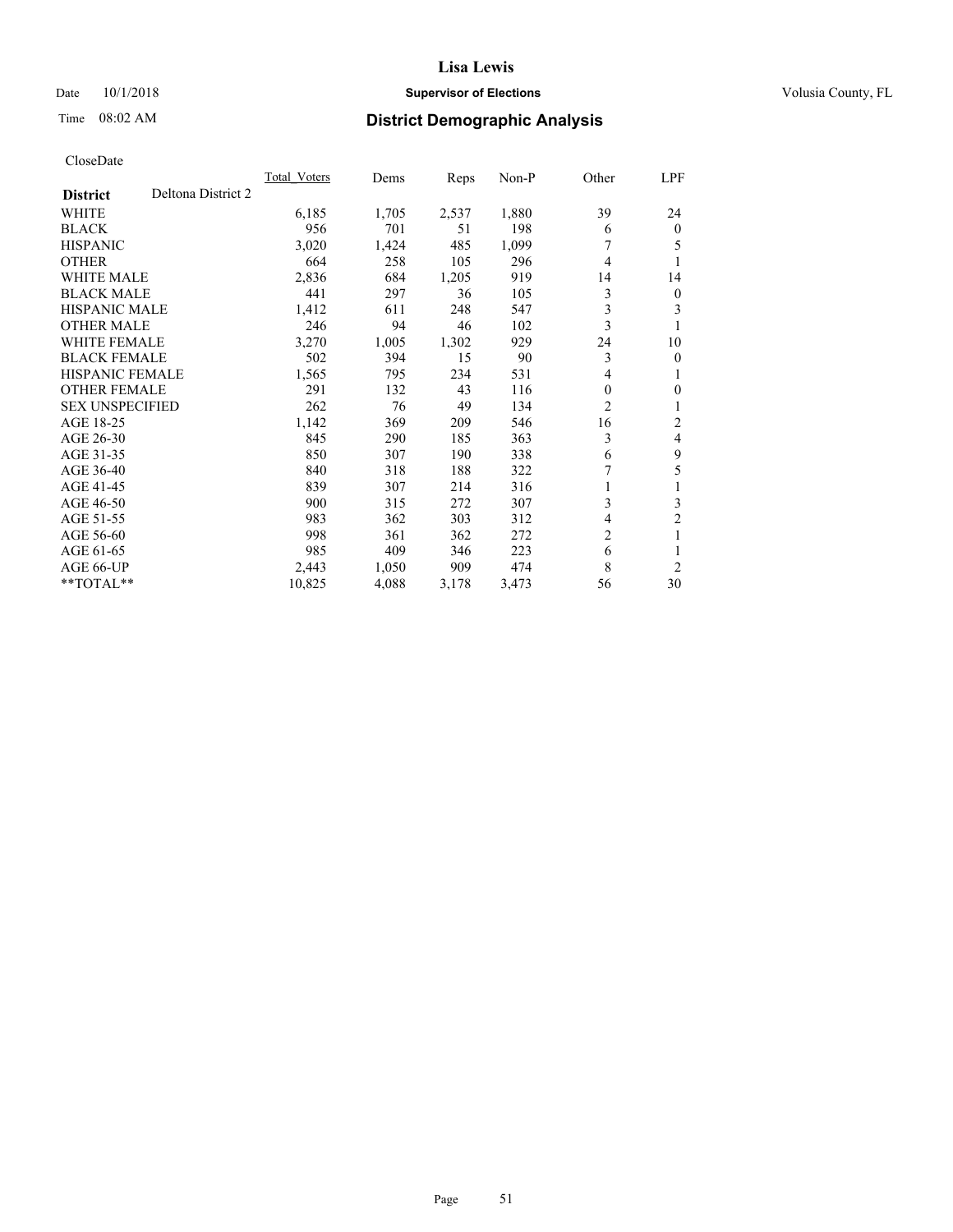### Date  $10/1/2018$  **Supervisor of Elections** Volusia County, FL

## Time 08:02 AM **District Demographic Analysis**

|                        |                    | Total Voters | Dems  | Reps  | $Non-P$ | Other            | LPF            |
|------------------------|--------------------|--------------|-------|-------|---------|------------------|----------------|
| <b>District</b>        | Deltona District 3 |              |       |       |         |                  |                |
| WHITE                  |                    | 5,534        | 1,545 | 2,125 | 1,812   | 28               | 24             |
| <b>BLACK</b>           |                    | 938          | 705   | 34    | 196     | 3                | $\mathbf{0}$   |
| <b>HISPANIC</b>        |                    | 3,297        | 1,542 | 420   | 1,322   | 8                | 5              |
| <b>OTHER</b>           |                    | 662          | 227   | 101   | 332     | 1                |                |
| <b>WHITE MALE</b>      |                    | 2,527        | 622   | 1,023 | 851     | 14               | 17             |
| <b>BLACK MALE</b>      |                    | 403          | 288   | 23    | 90      | 2                | $\overline{0}$ |
| <b>HISPANIC MALE</b>   |                    | 1,519        | 665   | 213   | 633     | 5                | 3              |
| <b>OTHER MALE</b>      |                    | 236          | 80    | 40    | 114     |                  |                |
| WHITE FEMALE           |                    | 2,904        | 891   | 1,067 | 925     | 14               | 7              |
| <b>BLACK FEMALE</b>    |                    | 522          | 408   | 11    | 102     | 1                | $\theta$       |
| <b>HISPANIC FEMALE</b> |                    | 1,728        | 852   | 203   | 668     | 3                | $\overline{2}$ |
| <b>OTHER FEMALE</b>    |                    | 289          | 120   | 42    | 127     | $\theta$         | $\theta$       |
| <b>SEX UNSPECIFIED</b> |                    | 303          | 93    | 58    | 152     | $\boldsymbol{0}$ | $\theta$       |
| AGE 18-25              |                    | 1,161        | 408   | 161   | 587     | 3                | 2              |
| AGE 26-30              |                    | 904          | 312   | 169   | 412     | 6                | 5              |
| AGE 31-35              |                    | 879          | 307   | 204   | 362     | 1                | 5              |
| AGE 36-40              |                    | 853          | 298   | 184   | 361     | 8                | $\overline{2}$ |
| AGE 41-45              |                    | 831          | 293   | 190   | 339     | 6                | 3              |
| AGE 46-50              |                    | 865          | 313   | 254   | 294     | $\overline{2}$   | $\overline{2}$ |
| AGE 51-55              |                    | 924          | 330   | 279   | 309     | 1                | 5              |
| AGE 56-60              |                    | 951          | 379   | 294   | 275     | 3                | 0              |
| AGE 61-65              |                    | 833          | 342   | 255   | 231     | $\overline{c}$   | 3              |
| AGE 66-UP              |                    | 2,230        | 1,037 | 690   | 492     | 8                | 3              |
| **TOTAL**              |                    | 10,431       | 4,019 | 2,680 | 3,662   | 40               | 30             |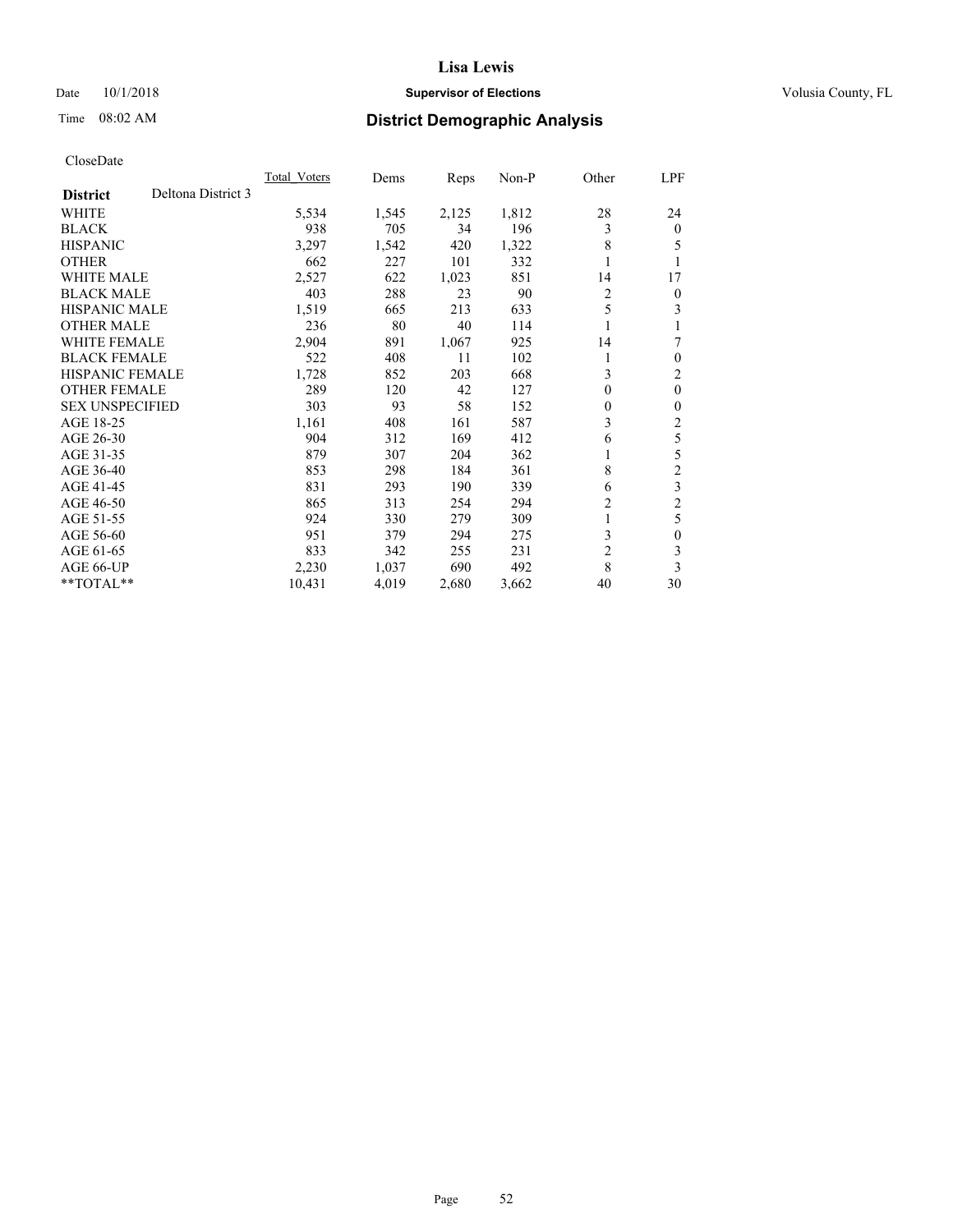### Date  $10/1/2018$  **Supervisor of Elections** Volusia County, FL

## Time 08:02 AM **District Demographic Analysis**

|                        |                    | Total Voters | Dems  | Reps  | $Non-P$ | Other          | LPF              |
|------------------------|--------------------|--------------|-------|-------|---------|----------------|------------------|
| <b>District</b>        | Deltona District 4 |              |       |       |         |                |                  |
| WHITE                  |                    | 5,511        | 1,670 | 2,126 | 1,668   | 26             | 21               |
| <b>BLACK</b>           |                    | 992          | 693   | 53    | 243     | 1              | 2                |
| <b>HISPANIC</b>        |                    | 3,497        | 1,707 | 438   | 1,340   | 8              | 4                |
| <b>OTHER</b>           |                    | 708          | 241   | 140   | 326     | 1              | $\theta$         |
| <b>WHITE MALE</b>      |                    | 2,524        | 681   | 1,012 | 806     | 13             | 12               |
| <b>BLACK MALE</b>      |                    | 430          | 271   | 30    | 126     | 1              | $\overline{c}$   |
| <b>HISPANIC MALE</b>   |                    | 1,601        | 724   | 226   | 644     | 6              | 1                |
| <b>OTHER MALE</b>      |                    | 242          | 73    | 54    | 115     | $\Omega$       | $\theta$         |
| WHITE FEMALE           |                    | 2,913        | 965   | 1,083 | 845     | 12             | 8                |
| <b>BLACK FEMALE</b>    |                    | 545          | 412   | 20    | 113     | $\theta$       | $\theta$         |
| <b>HISPANIC FEMALE</b> |                    | 1,837        | 955   | 205   | 672     | 2              | 3                |
| <b>OTHER FEMALE</b>    |                    | 308          | 132   | 63    | 112     | 1              | $\theta$         |
| <b>SEX UNSPECIFIED</b> |                    | 308          | 98    | 64    | 144     | 1              | 1                |
| AGE 18-25              |                    | 1,201        | 417   | 217   | 556     | 8              | 3                |
| AGE 26-30              |                    | 940          | 342   | 189   | 400     | 1              | 8                |
| AGE 31-35              |                    | 886          | 301   | 163   | 415     | 4              | 3                |
| AGE 36-40              |                    | 812          | 316   | 151   | 338     | 4              | 3                |
| AGE 41-45              |                    | 828          | 327   | 197   | 303     | 1              | $\boldsymbol{0}$ |
| AGE 46-50              |                    | 869          | 339   | 236   | 286     | 5              | 3                |
| AGE 51-55              |                    | 917          | 353   | 278   | 282     | 1              | 3                |
| AGE 56-60              |                    | 998          | 434   | 300   | 259     | 3              | $\overline{c}$   |
| AGE 61-65              |                    | 865          | 366   | 258   | 238     | $\overline{c}$ |                  |
| AGE 66-UP              |                    | 2,392        | 1,116 | 768   | 500     | 7              |                  |
| **TOTAL**              |                    | 10,708       | 4,311 | 2,757 | 3,577   | 36             | 27               |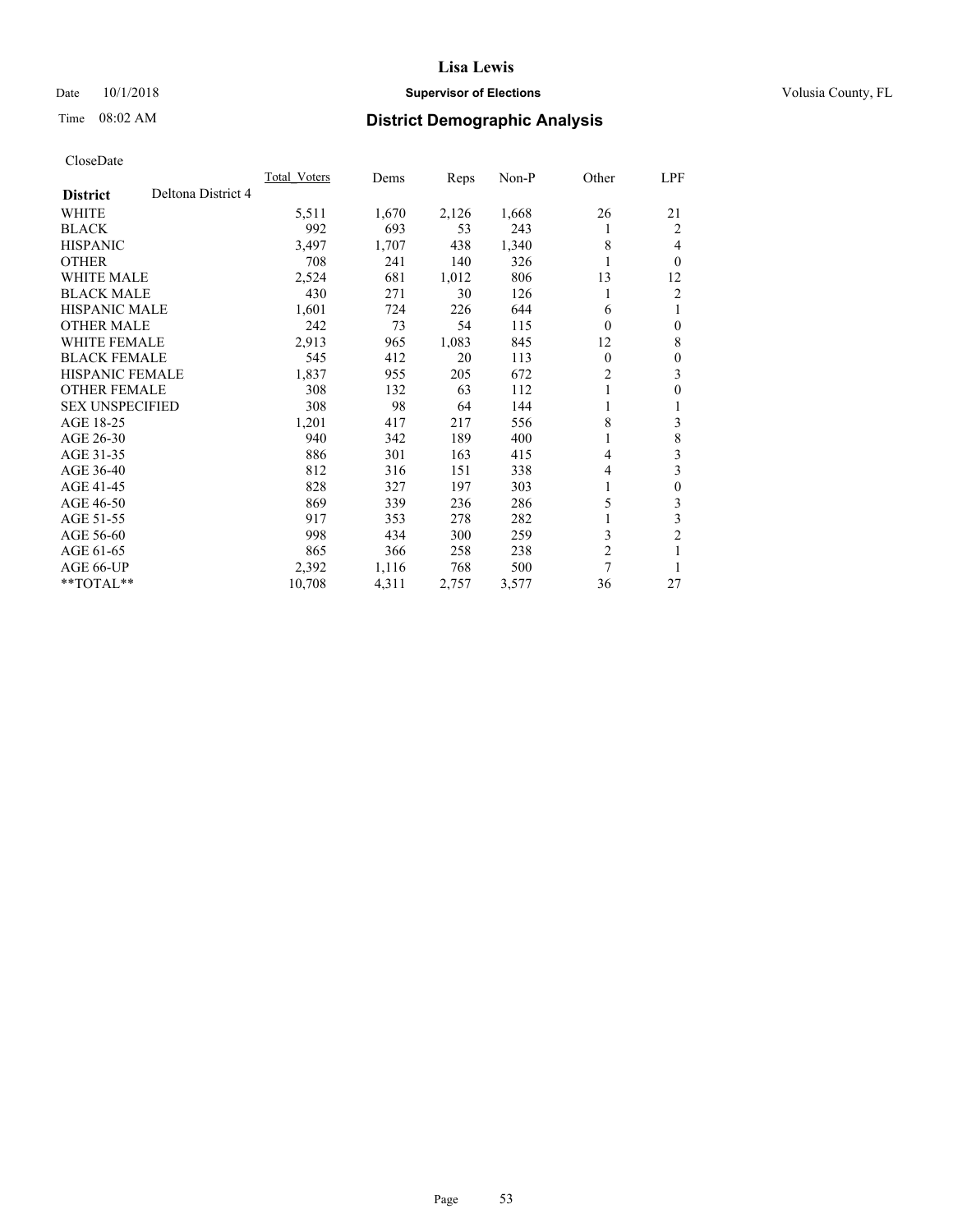### Date  $10/1/2018$  **Supervisor of Elections** Volusia County, FL

## Time 08:02 AM **District Demographic Analysis**

|                        |                    | Total Voters | Dems  | Reps  | Non-P | Other          | LPF                     |
|------------------------|--------------------|--------------|-------|-------|-------|----------------|-------------------------|
| <b>District</b>        | Deltona District 5 |              |       |       |       |                |                         |
| WHITE                  |                    | 5,477        | 1,542 | 2,165 | 1,723 | 27             | 20                      |
| <b>BLACK</b>           |                    | 1,059        | 814   | 42    | 200   | 3              | $\Omega$                |
| <b>HISPANIC</b>        |                    | 2,959        | 1,350 | 432   | 1,171 | 4              | 2                       |
| <b>OTHER</b>           |                    | 598          | 187   | 123   | 282   | 3              | 3                       |
| WHITE MALE             |                    | 2,573        | 629   | 1,068 | 847   | 15             | 14                      |
| <b>BLACK MALE</b>      |                    | 460          | 324   | 21    | 112   | 3              | 0                       |
| HISPANIC MALE          |                    | 1,386        | 575   | 230   | 577   | $\overline{c}$ | 2                       |
| <b>OTHER MALE</b>      |                    | 194          | 70    | 44    | 76    | $\overline{c}$ | 2                       |
| <b>WHITE FEMALE</b>    |                    | 2,832        | 896   | 1,066 | 852   | 12             | 6                       |
| <b>BLACK FEMALE</b>    |                    | 584          | 477   | 21    | 86    | $\theta$       | 0                       |
| <b>HISPANIC FEMALE</b> |                    | 1,529        | 749   | 200   | 578   | $\overline{2}$ | 0                       |
| <b>OTHER FEMALE</b>    |                    | 262          | 88    | 59    | 114   | $\mathbf{0}$   |                         |
| <b>SEX UNSPECIFIED</b> |                    | 272          | 84    | 53    | 134   | 1              | 0                       |
| AGE 18-25              |                    | 1,195        | 359   | 228   | 595   | 6              | 7                       |
| AGE 26-30              |                    | 892          | 288   | 202   | 396   | 4              | 2                       |
| AGE 31-35              |                    | 754          | 279   | 153   | 316   | 3              | $\overline{\mathbf{3}}$ |
| AGE 36-40              |                    | 772          | 291   | 156   | 317   | 4              | 4                       |
| AGE 41-45              |                    | 820          | 312   | 185   | 316   | 5              | $\overline{c}$          |
| AGE 46-50              |                    | 828          | 314   | 240   | 267   | 4              | 3                       |
| AGE 51-55              |                    | 948          | 365   | 306   | 272   | 3              | $\overline{2}$          |
| AGE 56-60              |                    | 1,006        | 362   | 371   | 270   | $\overline{c}$ |                         |
| AGE 61-65              |                    | 836          | 356   | 267   | 208   | 4              |                         |
| AGE 66-UP              |                    | 2,042        | 967   | 654   | 419   | $\overline{2}$ | 0                       |
| **TOTAL**              |                    | 10,093       | 3,893 | 2,762 | 3,376 | 37             | 25                      |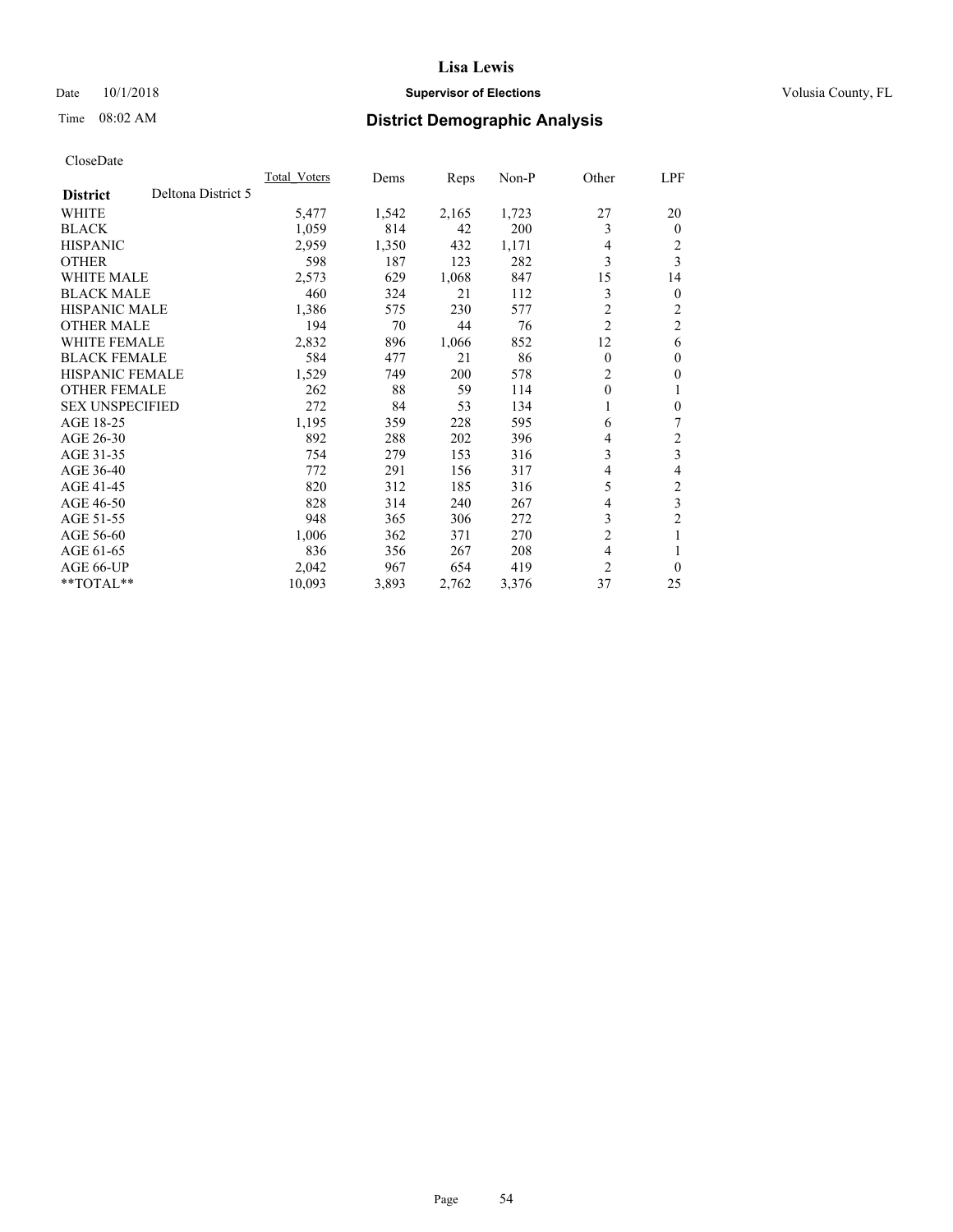### Date  $10/1/2018$  **Supervisor of Elections** Volusia County, FL

## Time 08:02 AM **District Demographic Analysis**

|                        |                    | Total Voters | Dems  | Reps  | Non-P | Other          | LPF              |
|------------------------|--------------------|--------------|-------|-------|-------|----------------|------------------|
| <b>District</b>        | Deltona District 6 |              |       |       |       |                |                  |
| WHITE                  |                    | 6,020        | 1,579 | 2,504 | 1,894 | 19             | 24               |
| <b>BLACK</b>           |                    | 992          | 742   | 41    | 206   | 3              | $\theta$         |
| <b>HISPANIC</b>        |                    | 2,482        | 1,109 | 318   | 1,042 | 10             | 3                |
| <b>OTHER</b>           |                    | 621          | 193   | 138   | 285   | 4              | 1                |
| WHITE MALE             |                    | 2,770        | 629   | 1,233 | 883   | 10             | 15               |
| <b>BLACK MALE</b>      |                    | 440          | 321   | 22    | 95    | 2              | $\theta$         |
| <b>HISPANIC MALE</b>   |                    | 1,150        | 487   | 171   | 481   | 9              | 2                |
| <b>OTHER MALE</b>      |                    | 227          | 70    | 55    | 99    | 2              | 1                |
| WHITE FEMALE           |                    | 3,156        | 929   | 1,235 | 974   | 9              | 9                |
| <b>BLACK FEMALE</b>    |                    | 534          | 406   | 19    | 108   | 1              | $\theta$         |
| <b>HISPANIC FEMALE</b> |                    | 1,288        | 607   | 142   | 537   | 1              | 1                |
| <b>OTHER FEMALE</b>    |                    | 258          | 95    | 62    | 99    | 2              | $\theta$         |
| <b>SEX UNSPECIFIED</b> |                    | 292          | 79    | 62    | 151   | $\mathbf{0}$   | $\theta$         |
| AGE 18-25              |                    | 1,170        | 349   | 220   | 590   | 7              | 4                |
| AGE 26-30              |                    | 851          | 282   | 194   | 368   | 2              | 5                |
| AGE 31-35              |                    | 855          | 281   | 198   | 373   | 3              | $\theta$         |
| AGE 36-40              |                    | 811          | 272   | 201   | 331   | 3              | 4                |
| AGE 41-45              |                    | 783          | 250   | 211   | 312   | 6              | 4                |
| AGE 46-50              |                    | 858          | 293   | 269   | 288   | 6              | $\overline{2}$   |
| AGE 51-55              |                    | 973          | 333   | 341   | 291   | 3              | 5                |
| AGE 56-60              |                    | 1,045        | 374   | 414   | 254   | 3              | $\boldsymbol{0}$ |
| AGE 61-65              |                    | 846          | 344   | 297   | 199   | $\overline{c}$ | 4                |
| AGE 66-UP              |                    | 1,923        | 845   | 656   | 421   |                | $\theta$         |
| **TOTAL**              |                    | 10,115       | 3,623 | 3,001 | 3,427 | 36             | 28               |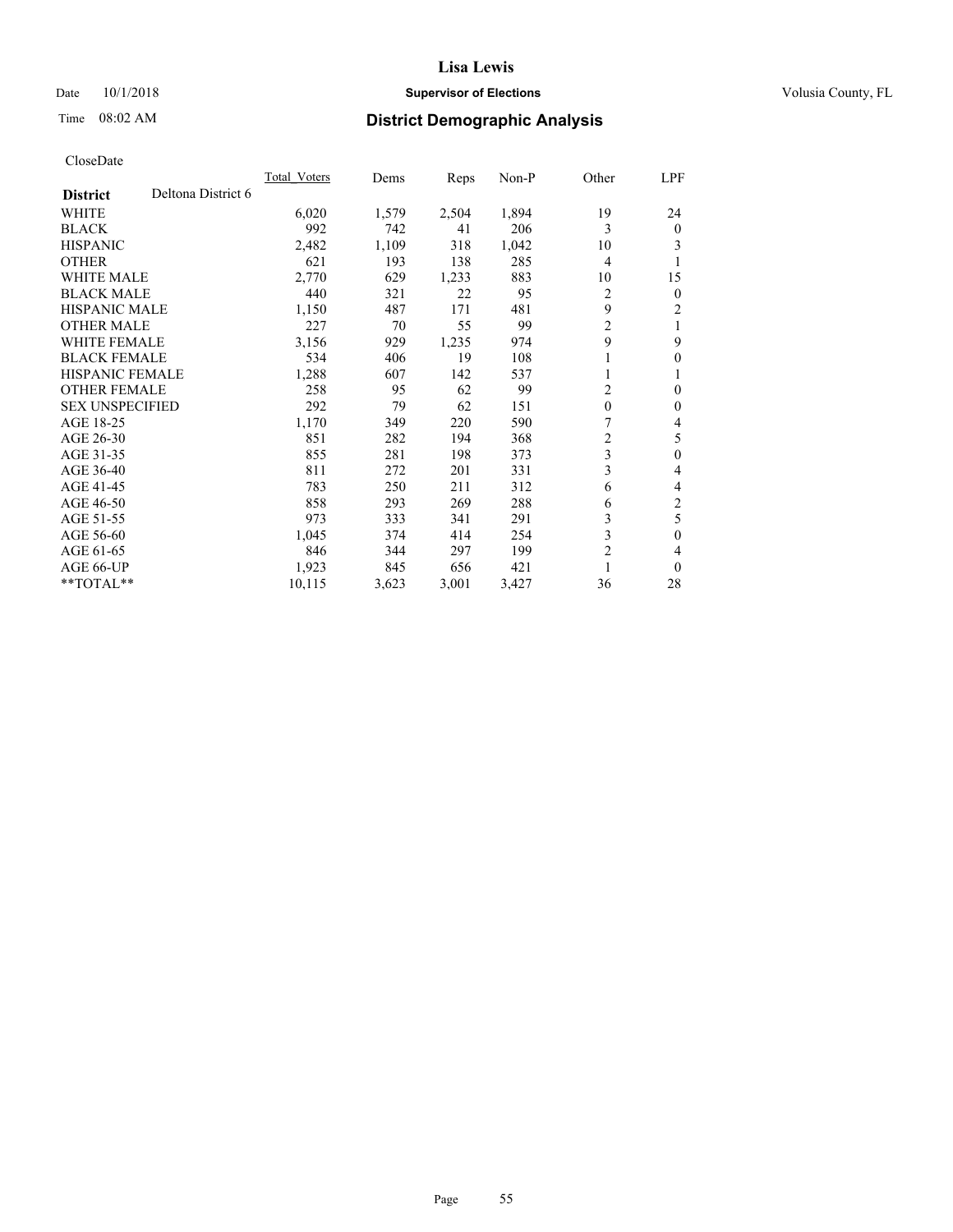### Date  $10/1/2018$  **Supervisor of Elections** Volusia County, FL

## Time 08:02 AM **District Demographic Analysis**

|                        |                      | Total Voters | Dems  | Reps           | Non-P | Other          | LPF            |
|------------------------|----------------------|--------------|-------|----------------|-------|----------------|----------------|
| <b>District</b>        | Edgewater District 1 |              |       |                |       |                |                |
| WHITE                  |                      | 3,388        | 1,082 | 1,270          | 1,004 | 21             | 11             |
| <b>BLACK</b>           |                      | 92           | 67    | 2              | 23    | 0              | $\theta$       |
| <b>HISPANIC</b>        |                      | 74           | 25    | 17             | 31    |                | $\Omega$       |
| <b>OTHER</b>           |                      | 137          | 48    | 22             | 67    | 0              | 0              |
| <b>WHITE MALE</b>      |                      | 1,516        | 386   | 647            | 467   |                | 9              |
| <b>BLACK MALE</b>      |                      | 46           | 29    | 2              | 15    | $\mathbf{0}$   | $\theta$       |
| <b>HISPANIC MALE</b>   |                      | 29           | 6     | 6              | 17    | 0              | $\theta$       |
| <b>OTHER MALE</b>      |                      | 48           | 18    | 9              | 21    | 0              | 0              |
| WHITE FEMALE           |                      | 1,827        | 683   | 605            | 523   | 14             | $\overline{c}$ |
| <b>BLACK FEMALE</b>    |                      | 45           | 37    | $\overline{0}$ | 8     | 0              | $\theta$       |
| <b>HISPANIC FEMALE</b> |                      | 45           | 19    | 11             | 14    |                | 0              |
| <b>OTHER FEMALE</b>    |                      | 53           | 22    | 10             | 21    | 0              | $\theta$       |
| <b>SEX UNSPECIFIED</b> |                      | 82           | 22    | 21             | 39    | 0              | $\theta$       |
| AGE 18-25              |                      | 253          | 64    | 70             | 114   | $\overline{c}$ | 3              |
| AGE 26-30              |                      | 246          | 68    | 65             | 110   | 3              | $\theta$       |
| AGE 31-35              |                      | 221          | 64    | 63             | 92    |                |                |
| AGE 36-40              |                      | 220          | 72    | 64             | 82    | 0              | 2              |
| AGE 41-45              |                      | 223          | 59    | 77             | 84    | 2              |                |
| AGE 46-50              |                      | 235          | 60    | 87             | 83    | 4              |                |
| AGE 51-55              |                      | 323          | 107   | 121            | 93    | 1              |                |
| AGE 56-60              |                      | 425          | 129   | 175            | 119   | 2              | 0              |
| AGE 61-65              |                      | 433          | 155   | 146            | 131   | 1              | 0              |
| AGE 66-UP              |                      | 1,112        | 444   | 443            | 217   | 6              | $\overline{c}$ |
| **TOTAL**              |                      | 3,691        | 1,222 | 1,311          | 1,125 | 22             | 11             |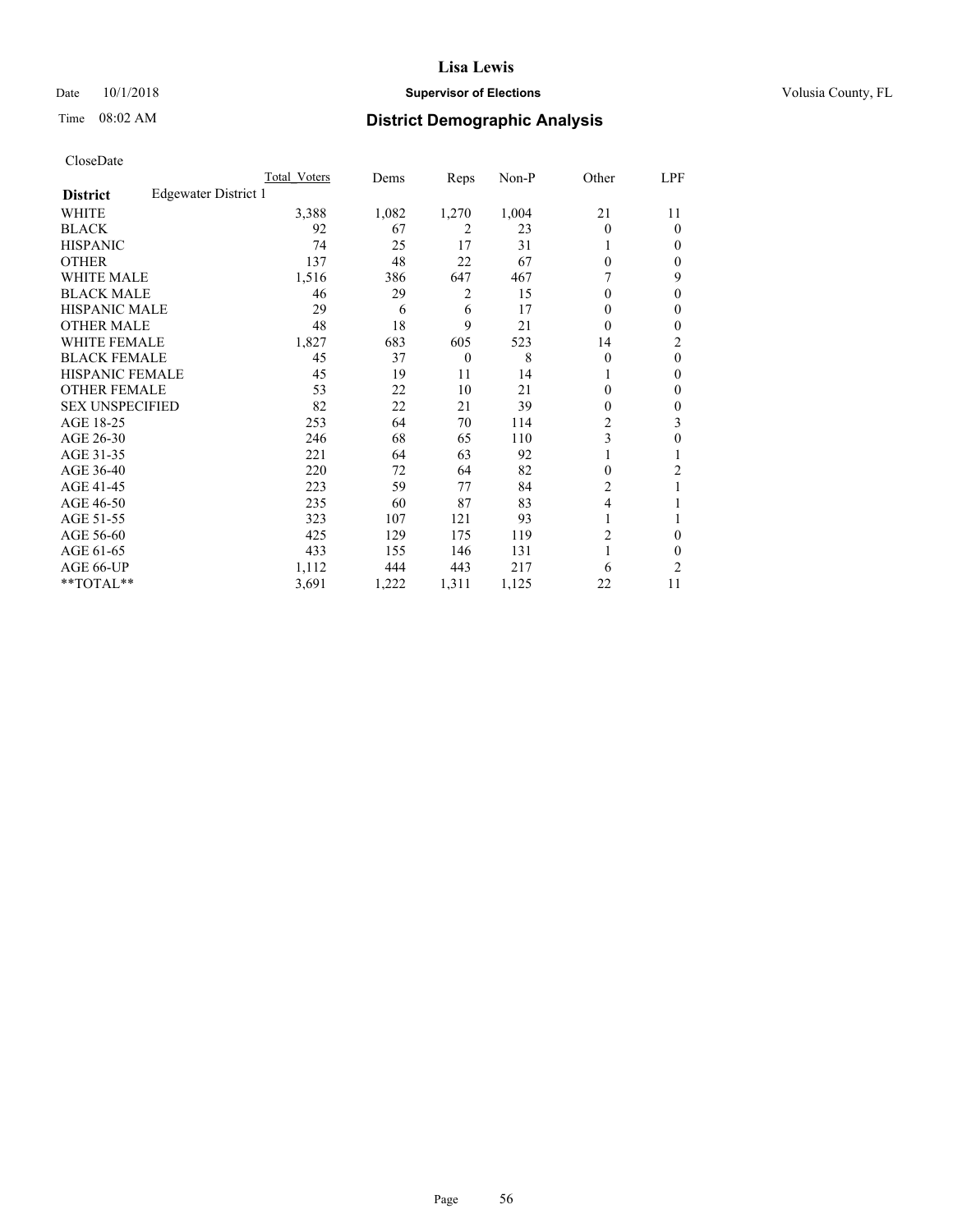#### Date  $10/1/2018$  **Supervisor of Elections Supervisor of Elections** Volusia County, FL

## Time 08:02 AM **District Demographic Analysis**

|                        |                      | Total Voters | Dems  | Reps  | Non-P | Other          | LPF    |
|------------------------|----------------------|--------------|-------|-------|-------|----------------|--------|
| <b>District</b>        | Edgewater District 2 |              |       |       |       |                |        |
| WHITE                  |                      | 3,789        | 1,150 | 1,464 | 1,147 | 20             | 8      |
| <b>BLACK</b>           |                      | 62           | 46    | 6     | 9     |                | 0      |
| <b>HISPANIC</b>        |                      | 68           | 26    | 18    | 22    | 2              | $_{0}$ |
| <b>OTHER</b>           |                      | 122          | 36    | 36    | 50    | $\theta$       | 0      |
| WHITE MALE             |                      | 1,743        | 467   | 732   | 531   | 6              | 7      |
| <b>BLACK MALE</b>      |                      | 26           | 19    | 2     | 4     |                | 0      |
| <b>HISPANIC MALE</b>   |                      | 42           | 15    | 10    | 15    | 2              | 0      |
| <b>OTHER MALE</b>      |                      | 39           | 8     | 13    | 18    | 0              | 0      |
| WHITE FEMALE           |                      | 2,015        | 672   | 726   | 602   | 14             |        |
| <b>BLACK FEMALE</b>    |                      | 36           | 27    | 4     | 5     | $\Omega$       | 0      |
| <b>HISPANIC FEMALE</b> |                      | 24           | 11    | 7     | 6     | 0              | 0      |
| <b>OTHER FEMALE</b>    |                      | 46           | 18    | 14    | 14    | $_{0}$         | 0      |
| <b>SEX UNSPECIFIED</b> |                      | 70           | 21    | 16    | 33    | 0              | 0      |
| AGE 18-25              |                      | 320          | 78    | 87    | 149   | 6              | 0      |
| AGE 26-30              |                      | 261          | 81    | 67    | 109   | 3              |        |
| AGE 31-35              |                      | 282          | 80    | 85    | 110   | 3              | 4      |
| AGE 36-40              |                      | 253          | 64    | 77    | 110   |                |        |
| AGE 41-45              |                      | 268          | 75    | 93    | 99    | 0              |        |
| AGE 46-50              |                      | 302          | 77    | 120   | 103   | 2              | 0      |
| AGE 51-55              |                      | 305          | 83    | 127   | 92    | 3              | $_{0}$ |
| AGE 56-60              |                      | 434          | 131   | 190   | 112   |                | 0      |
| AGE 61-65              |                      | 387          | 147   | 152   | 85    | 2              |        |
| AGE 66-UP              |                      | 1,229        | 442   | 526   | 259   | $\overline{2}$ | 0      |
| **TOTAL**              |                      | 4,041        | 1,258 | 1,524 | 1,228 | 23             | 8      |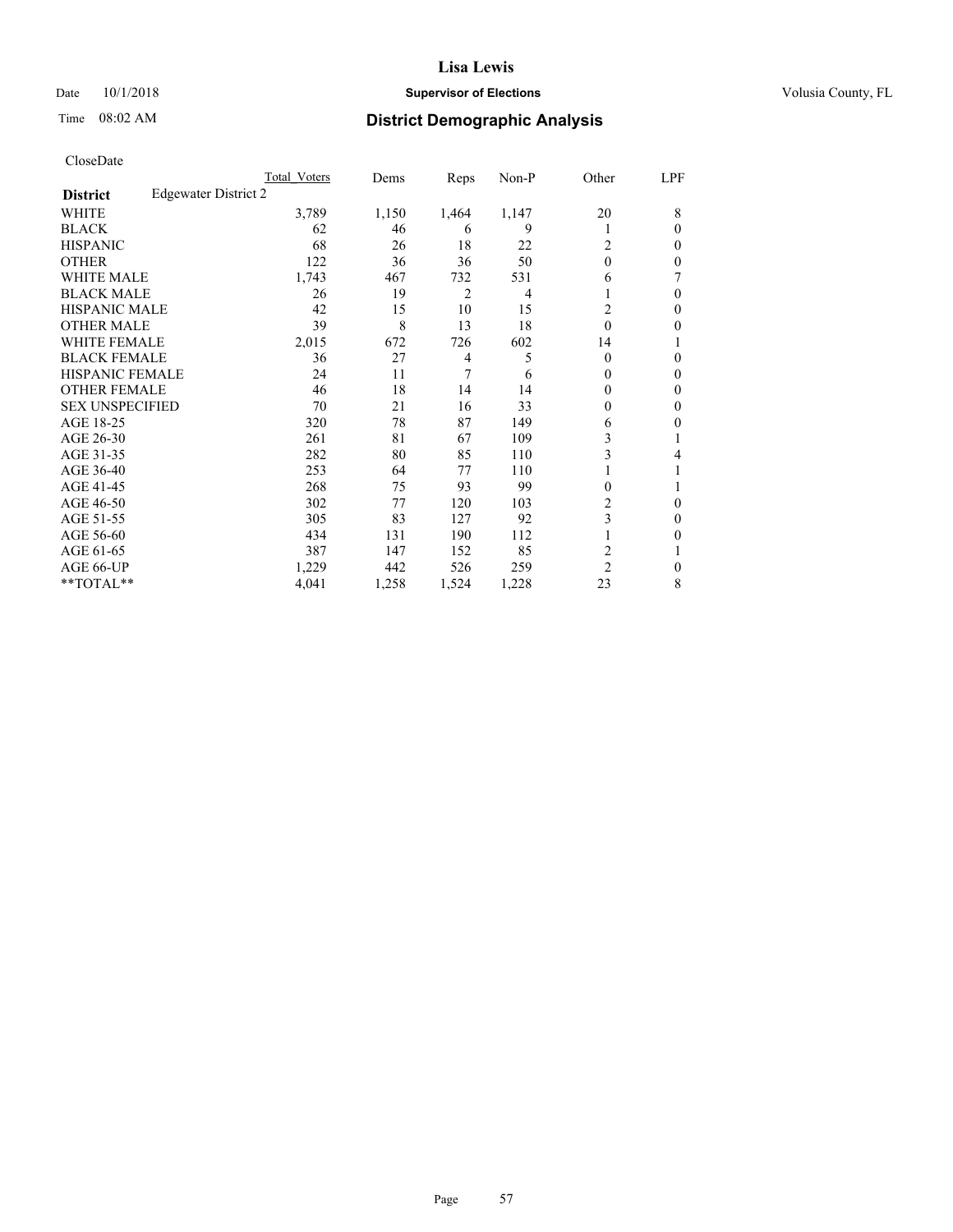### Date  $10/1/2018$  **Supervisor of Elections** Volusia County, FL

## Time 08:02 AM **District Demographic Analysis**

|                        |                      | Total Voters | Dems  | Reps           | Non-P | Other          | LPF          |
|------------------------|----------------------|--------------|-------|----------------|-------|----------------|--------------|
| <b>District</b>        | Edgewater District 3 |              |       |                |       |                |              |
| WHITE                  |                      | 3,518        | 1,069 | 1,338          | 1,079 | 22             | 10           |
| <b>BLACK</b>           |                      | 101          | 76    | 5              | 20    | $\theta$       | $\Omega$     |
| <b>HISPANIC</b>        |                      | 76           | 28    | 12             | 36    | $\Omega$       | 0            |
| <b>OTHER</b>           |                      | 147          | 40    | 35             | 71    |                | 0            |
| WHITE MALE             |                      | 1,589        | 416   | 638            | 521   | 9              | 5            |
| <b>BLACK MALE</b>      |                      | 48           | 36    | 3              | 9     | $\Omega$       | $\Omega$     |
| <b>HISPANIC MALE</b>   |                      | 33           | 11    | 5              | 17    | 0              | 0            |
| <b>OTHER MALE</b>      |                      | 47           | 12    | 13             | 22    | $\Omega$       | 0            |
| WHITE FEMALE           |                      | 1,890        | 651   | 676            | 545   | 13             | 5            |
| <b>BLACK FEMALE</b>    |                      | 52           | 40    | $\overline{2}$ | 10    | $\theta$       | 0            |
| <b>HISPANIC FEMALE</b> |                      | 40           | 14    | 7              | 19    | $\theta$       | 0            |
| <b>OTHER FEMALE</b>    |                      | 57           | 19    | 17             | 20    | 1              | 0            |
| <b>SEX UNSPECIFIED</b> |                      | 86           | 14    | 29             | 43    | $\Omega$       | 0            |
| AGE 18-25              |                      | 313          | 77    | 81             | 150   | 4              |              |
| AGE 26-30              |                      | 251          | 75    | 70             | 105   | 1              | $\mathbf{0}$ |
| AGE 31-35              |                      | 242          | 65    | 73             | 103   |                | 0            |
| AGE 36-40              |                      | 229          | 59    | 62             | 104   |                | 3            |
| AGE 41-45              |                      | 246          | 52    | 86             | 105   |                | 2            |
| AGE 46-50              |                      | 280          | 90    | 106            | 82    | 1              |              |
| AGE 51-55              |                      | 323          | 99    | 124            | 95    | 3              | 2            |
| AGE 56-60              |                      | 362          | 129   | 125            | 105   | $\overline{c}$ |              |
| AGE 61-65              |                      | 413          | 134   | 166            | 110   | 3              | 0            |
| AGE 66-UP              |                      | 1,183        | 433   | 497            | 247   | 6              | 0            |
| **TOTAL**              |                      | 3,842        | 1,213 | 1,390          | 1,206 | 23             | 10           |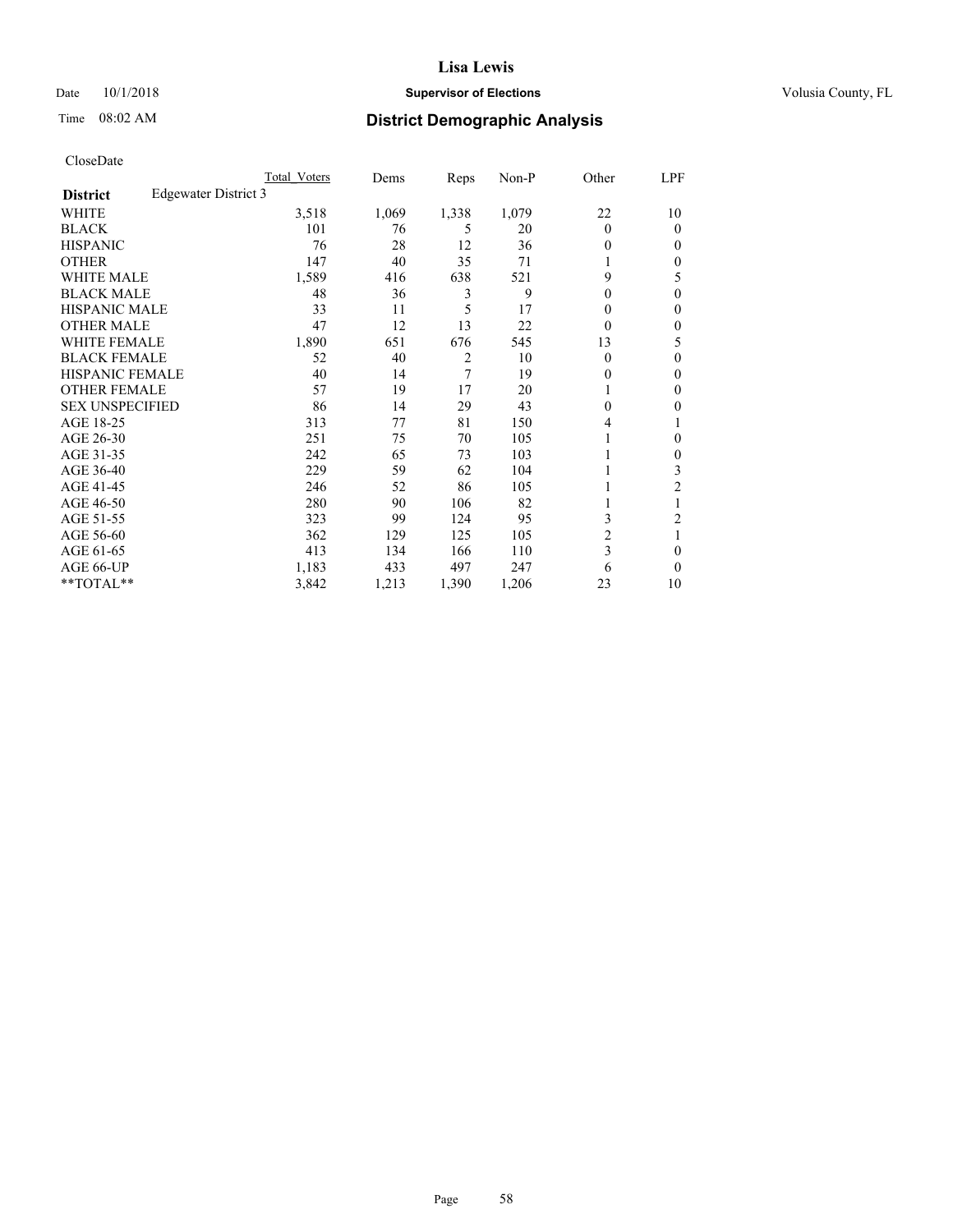### Date  $10/1/2018$  **Supervisor of Elections** Volusia County, FL

## Time 08:02 AM **District Demographic Analysis**

|                        |                      | Total Voters | Dems  | Reps           | Non-P | Other          | LPF      |
|------------------------|----------------------|--------------|-------|----------------|-------|----------------|----------|
| <b>District</b>        | Edgewater District 4 |              |       |                |       |                |          |
| WHITE                  |                      | 4,574        | 1,282 | 1,858          | 1,402 | 18             | 14       |
| <b>BLACK</b>           |                      | 104          | 79    | 4              | 21    | $\theta$       | $\theta$ |
| <b>HISPANIC</b>        |                      | 84           | 32    | 18             | 34    | $\Omega$       | 0        |
| <b>OTHER</b>           |                      | 133          | 38    | 28             | 66    |                | 0        |
| WHITE MALE             |                      | 2,068        | 480   | 900            | 670   | 9              | 9        |
| <b>BLACK MALE</b>      |                      | 47           | 33    | 2              | 12    | $\Omega$       | 0        |
| <b>HISPANIC MALE</b>   |                      | 31           | 7     | 6              | 18    | 0              | 0        |
| <b>OTHER MALE</b>      |                      | 44           | 15    | 11             | 17    | 1              | 0        |
| WHITE FEMALE           |                      | 2,463        | 792   | 940            | 717   | 9              | 5        |
| <b>BLACK FEMALE</b>    |                      | 56           | 45    | $\overline{2}$ | 9     | $\Omega$       | 0        |
| <b>HISPANIC FEMALE</b> |                      | 53           | 25    | 12             | 16    | $\Omega$       | 0        |
| <b>OTHER FEMALE</b>    |                      | 61           | 18    | 16             | 27    | $\Omega$       | 0        |
| <b>SEX UNSPECIFIED</b> |                      | 72           | 16    | 19             | 37    | 0              | 0        |
| AGE 18-25              |                      | 306          | 82    | 89             | 132   |                | 2        |
| AGE 26-30              |                      | 240          | 44    | 71             | 120   | 2              | 3        |
| AGE 31-35              |                      | 241          | 69    | 65             | 104   | $\theta$       | 3        |
| AGE 36-40              |                      | 245          | 65    | 65             | 111   |                | 3        |
| AGE 41-45              |                      | 226          | 62    | 79             | 82    |                | 2        |
| AGE 46-50              |                      | 276          | 77    | 101            | 98    | $\Omega$       | $\theta$ |
| AGE 51-55              |                      | 305          | 85    | 129            | 89    | 2              | 0        |
| AGE 56-60              |                      | 426          | 108   | 192            | 124   | $\overline{c}$ | 0        |
| AGE 61-65              |                      | 514          | 154   | 219            | 139   | $\overline{2}$ | 0        |
| AGE 66-UP              |                      | 2,116        | 685   | 898            | 524   | 8              |          |
| **TOTAL**              |                      | 4,895        | 1,431 | 1,908          | 1,523 | 19             | 14       |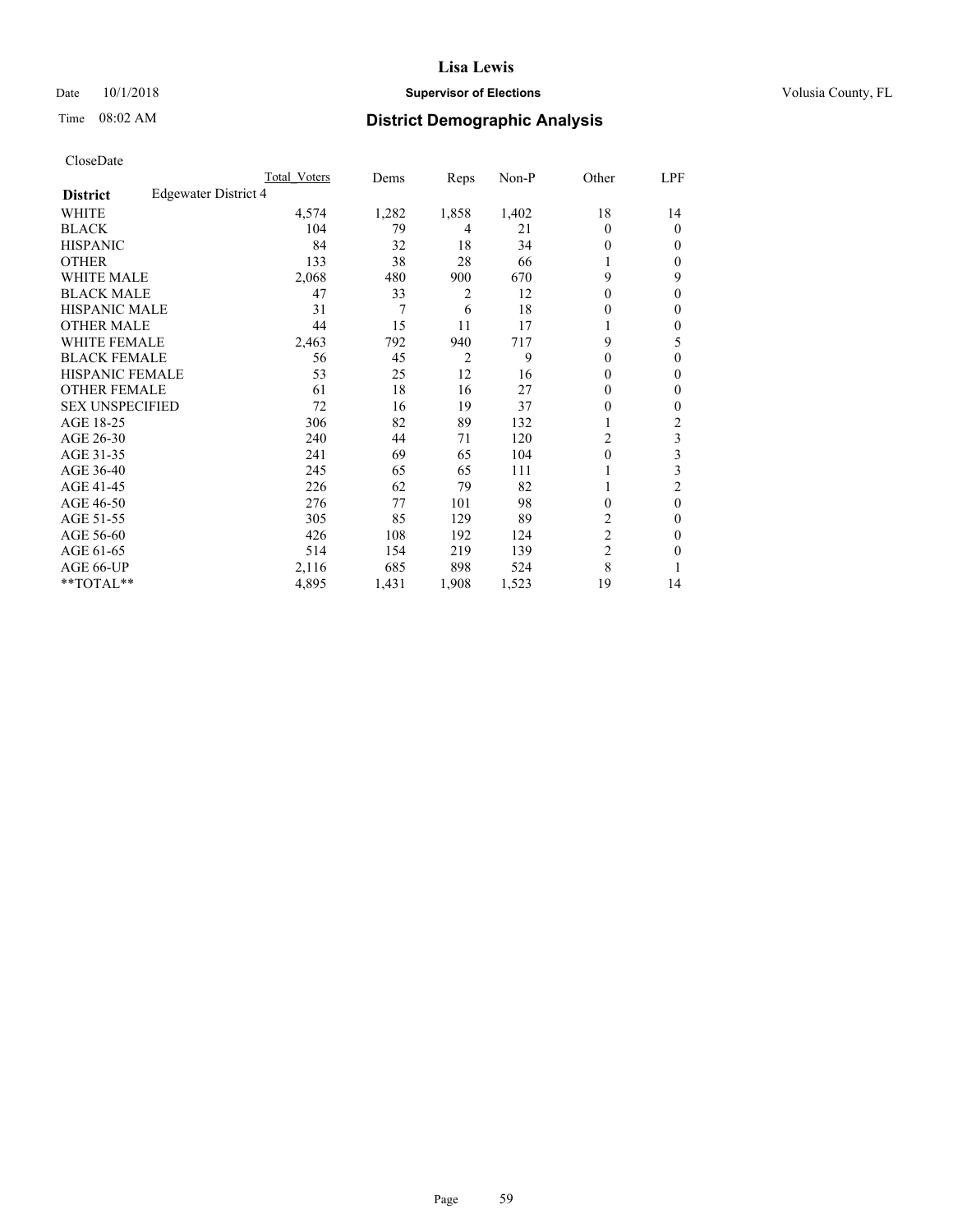#### Date  $10/1/2018$  **Supervisor of Elections Supervisor of Elections** Volusia County, FL

## Time 08:02 AM **District Demographic Analysis**

|                                          | Total Voters | Dems | Reps | Non-P | Other          | LPF      |
|------------------------------------------|--------------|------|------|-------|----------------|----------|
| Holly Hill District 1<br><b>District</b> |              |      |      |       |                |          |
| WHITE                                    | 1,577        | 504  | 555  | 500   | 8              | 10       |
| <b>BLACK</b>                             | 204          | 149  | 6    | 46    | $\overline{2}$ |          |
| <b>HISPANIC</b>                          | 107          | 45   | 13   | 49    | $\theta$       | 0        |
| <b>OTHER</b>                             | 112          | 31   | 30   | 50    |                | 0        |
| WHITE MALE                               | 774          | 212  | 287  | 268   | 3              | 4        |
| <b>BLACK MALE</b>                        | 79           | 58   | 2    | 17    |                |          |
| <b>HISPANIC MALE</b>                     | 56           | 21   | 9    | 26    | 0              | 0        |
| <b>OTHER MALE</b>                        | 42           | 11   | 11   | 20    | 0              | 0        |
| WHITE FEMALE                             | 784          | 286  | 262  | 225   | 5              | 6        |
| <b>BLACK FEMALE</b>                      | 121          | 87   | 4    | 29    |                | 0        |
| <b>HISPANIC FEMALE</b>                   | 50           | 24   | 4    | 22    | 0              | 0        |
| <b>OTHER FEMALE</b>                      | 47           | 16   | 15   | 16    | 0              | 0        |
| <b>SEX UNSPECIFIED</b>                   | 47           | 14   | 10   | 22    |                | 0        |
| AGE 18-25                                | 152          | 41   | 35   | 74    |                |          |
| AGE 26-30                                | 157          | 66   | 27   | 62    | 1              |          |
| AGE 31-35                                | 123          | 51   | 21   | 45    | 3              | 3        |
| AGE 36-40                                | 128          | 36   | 29   | 60    |                | 2        |
| AGE 41-45                                | 126          | 46   | 26   | 53    |                | 0        |
| AGE 46-50                                | 139          | 60   | 38   | 41    | $\Omega$       | 0        |
| AGE 51-55                                | 192          | 60   | 70   | 60    | $_{0}$         | 2        |
| AGE 56-60                                | 231          | 82   | 89   | 59    |                | $\theta$ |
| AGE 61-65                                | 224          | 76   | 72   | 72    | $\overline{2}$ | 2        |
| AGE 66-UP                                | 528          | 211  | 197  | 119   |                | 0        |
| **TOTAL**                                | 2,000        | 729  | 604  | 645   | 11             | 11       |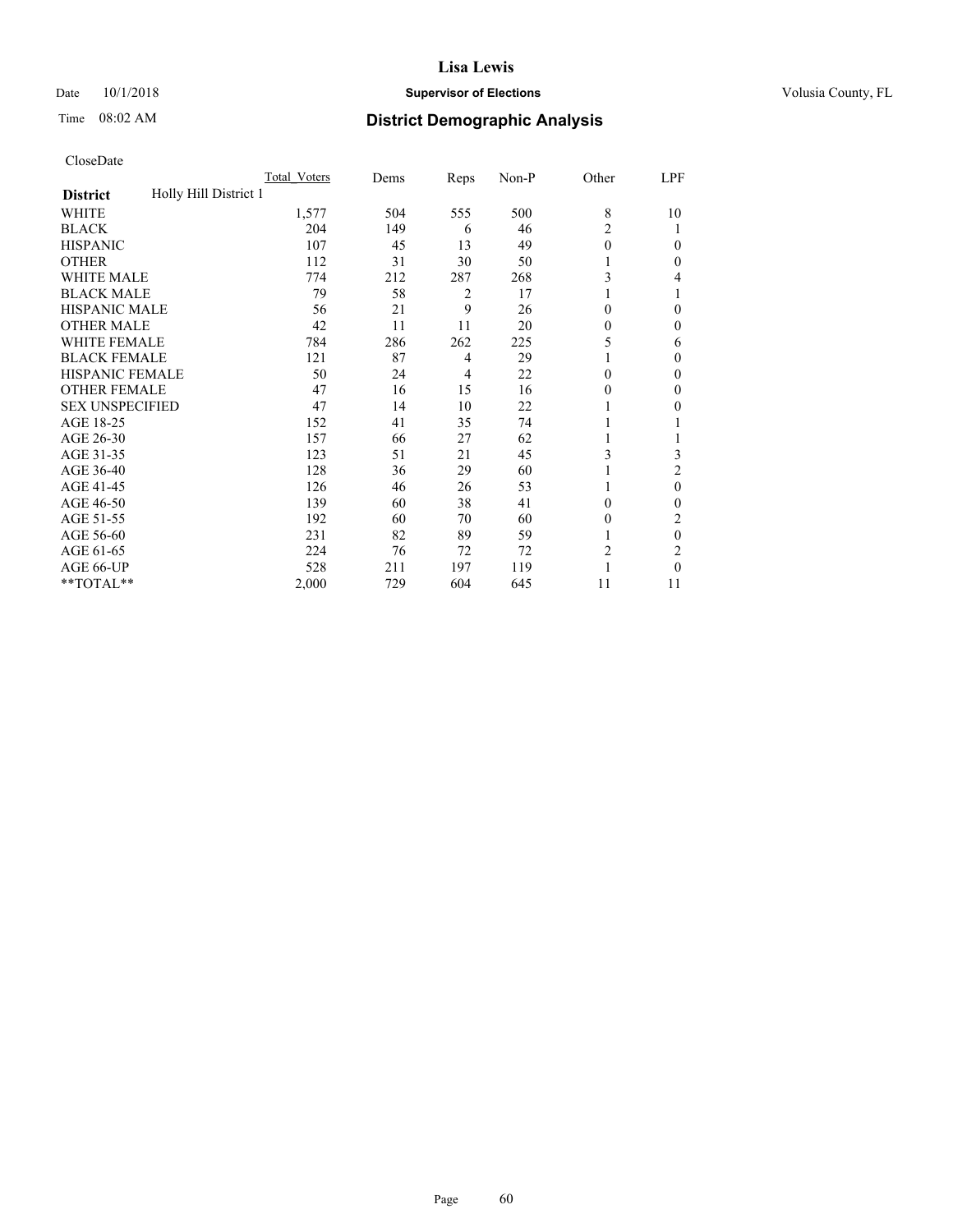#### Date  $10/1/2018$  **Supervisor of Elections Supervisor of Elections** Volusia County, FL

## Time 08:02 AM **District Demographic Analysis**

|                                          | Total Voters | Dems | Reps | Non-P | Other    | LPF            |
|------------------------------------------|--------------|------|------|-------|----------|----------------|
| Holly Hill District 2<br><b>District</b> |              |      |      |       |          |                |
| WHITE                                    | 1,539        | 539  | 474  | 513   | 3        | 10             |
| <b>BLACK</b>                             | 284          | 208  | 10   | 66    | $\theta$ | $\theta$       |
| <b>HISPANIC</b>                          | 74           | 39   | 12   | 23    | $\Omega$ | 0              |
| <b>OTHER</b>                             | 98           | 37   | 14   | 47    | $\theta$ | 0              |
| WHITE MALE                               | 721          | 217  | 246  | 249   | 2        |                |
| <b>BLACK MALE</b>                        | 117          | 76   | 6    | 35    | $\theta$ | $\Omega$       |
| <b>HISPANIC MALE</b>                     | 33           | 13   | 7    | 13    | 0        | 0              |
| <b>OTHER MALE</b>                        | 38           | 9    | 8    | 21    | $\theta$ | 0              |
| WHITE FEMALE                             | 802          | 319  | 225  | 254   |          | 3              |
| <b>BLACK FEMALE</b>                      | 165          | 132  | 4    | 29    | $\Omega$ | 0              |
| <b>HISPANIC FEMALE</b>                   | 41           | 26   | 5    | 10    | $\Omega$ | 0              |
| <b>OTHER FEMALE</b>                      | 37           | 22   | 4    | 11    | $\Omega$ | 0              |
| <b>SEX UNSPECIFIED</b>                   | 41           | 9    | 5    | 27    | $\Omega$ | 0              |
| AGE 18-25                                | 235          | 77   | 41   | 113   | $\Omega$ | 4              |
| AGE 26-30                                | 162          | 64   | 39   | 59    | $\Omega$ | $\mathbf{0}$   |
| AGE 31-35                                | 174          | 76   | 31   | 67    | $\theta$ | 0              |
| AGE 36-40                                | 124          | 53   | 24   | 46    | $\theta$ |                |
| AGE 41-45                                | 108          | 43   | 18   | 46    |          | 0              |
| AGE 46-50                                | 189          | 68   | 55   | 65    | $\Omega$ |                |
| AGE 51-55                                | 191          | 73   | 61   | 55    | $\Omega$ | 2              |
| AGE 56-60                                | 223          | 106  | 56   | 59    | $\theta$ | $\overline{2}$ |
| AGE 61-65                                | 183          | 78   | 52   | 52    |          | $\theta$       |
| AGE 66-UP                                | 406          | 185  | 133  | 87    |          | 0              |
| **TOTAL**                                | 1,995        | 823  | 510  | 649   | 3        | 10             |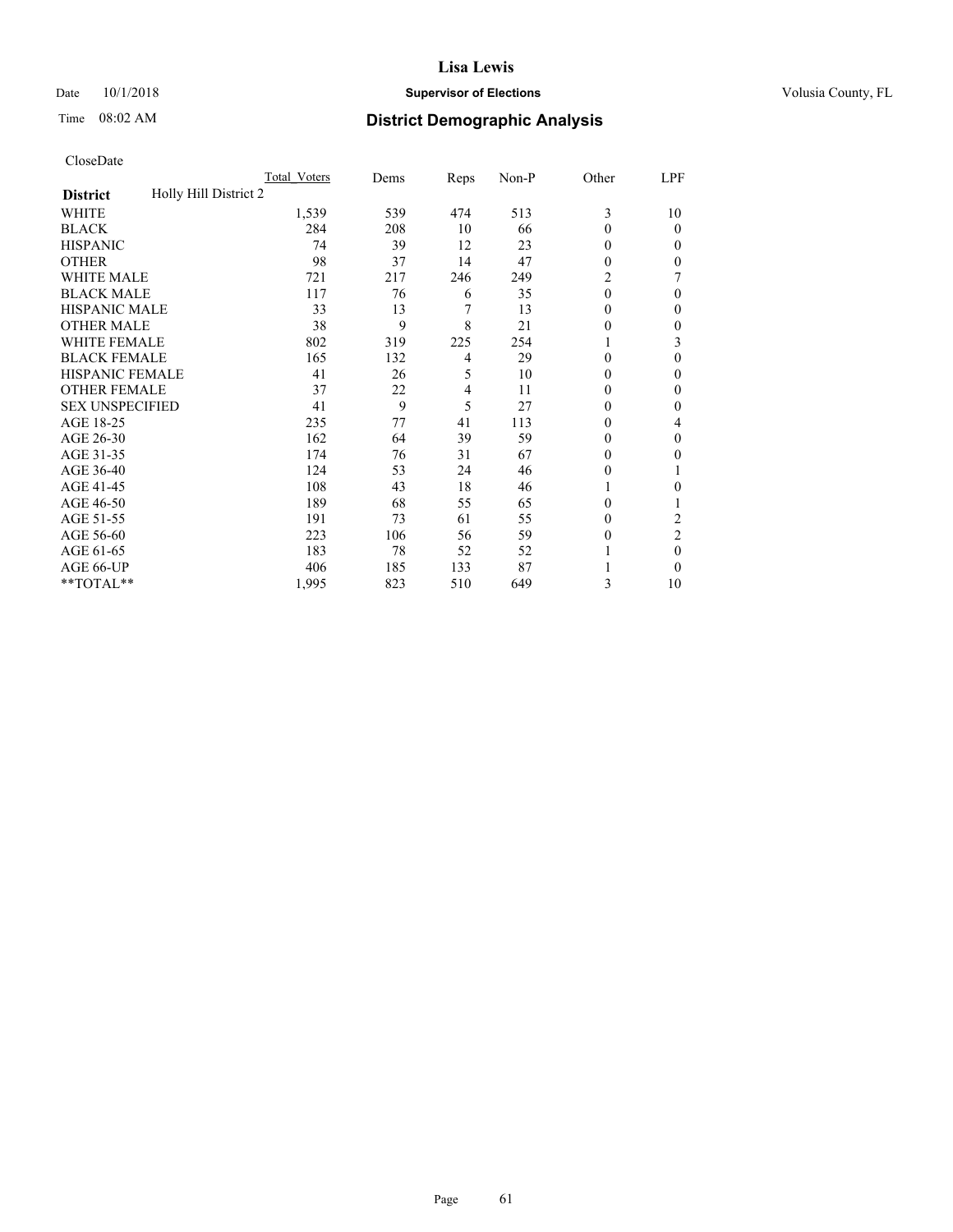#### Date  $10/1/2018$  **Supervisor of Elections Supervisor of Elections** Volusia County, FL

## Time 08:02 AM **District Demographic Analysis**

|                                          | Total Voters | Dems | Reps | Non-P | Other          | LPF          |
|------------------------------------------|--------------|------|------|-------|----------------|--------------|
| Holly Hill District 3<br><b>District</b> |              |      |      |       |                |              |
| WHITE                                    | 1,654        | 533  | 635  | 472   | 10             | 4            |
| <b>BLACK</b>                             | 188          | 142  | 7    | 39    | $\Omega$       | $\Omega$     |
| <b>HISPANIC</b>                          | 54           | 26   | 5    | 22    | 1              | 0            |
| <b>OTHER</b>                             | 92           | 33   | 15   | 44    | $\Omega$       | 0            |
| WHITE MALE                               | 716          | 203  | 294  | 210   | 5              | 4            |
| <b>BLACK MALE</b>                        | 81           | 47   | 6    | 28    | $\Omega$       | $\Omega$     |
| <b>HISPANIC MALE</b>                     | 27           | 15   | 2    | 9     |                | 0            |
| <b>OTHER MALE</b>                        | 34           | 15   | 4    | 15    | $\Omega$       | 0            |
| WHITE FEMALE                             | 919          | 324  | 334  | 256   | 5              | 0            |
| <b>BLACK FEMALE</b>                      | 106          | 94   | 1    | 11    | $\Omega$       | 0            |
| <b>HISPANIC FEMALE</b>                   | 26           | 11   | 3    | 12    | $\Omega$       | 0            |
| <b>OTHER FEMALE</b>                      | 34           | 13   | 7    | 14    | $\Omega$       | 0            |
| <b>SEX UNSPECIFIED</b>                   | 45           | 12   | 11   | 22    | 0              | 0            |
| AGE 18-25                                | 99           | 38   | 26   | 35    | $\Omega$       | 0            |
| AGE 26-30                                | 99           | 30   | 26   | 41    | $\overline{c}$ | $\mathbf{0}$ |
| AGE 31-35                                | 98           | 38   | 15   | 45    | $\theta$       | 0            |
| AGE 36-40                                | 85           | 25   | 19   | 41    | $\theta$       | 0            |
| AGE 41-45                                | 96           | 41   | 20   | 35    | 0              | 0            |
| AGE 46-50                                | 114          | 32   | 37   | 44    | $\Omega$       |              |
| AGE 51-55                                | 159          | 57   | 42   | 57    | 2              |              |
| AGE 56-60                                | 181          | 69   | 48   | 62    |                |              |
| AGE 61-65                                | 205          | 80   | 79   | 43    | 3              | 0            |
| AGE 66-UP                                | 852          | 324  | 350  | 174   | 3              |              |
| **TOTAL**                                | 1,988        | 734  | 662  | 577   | 11             | 4            |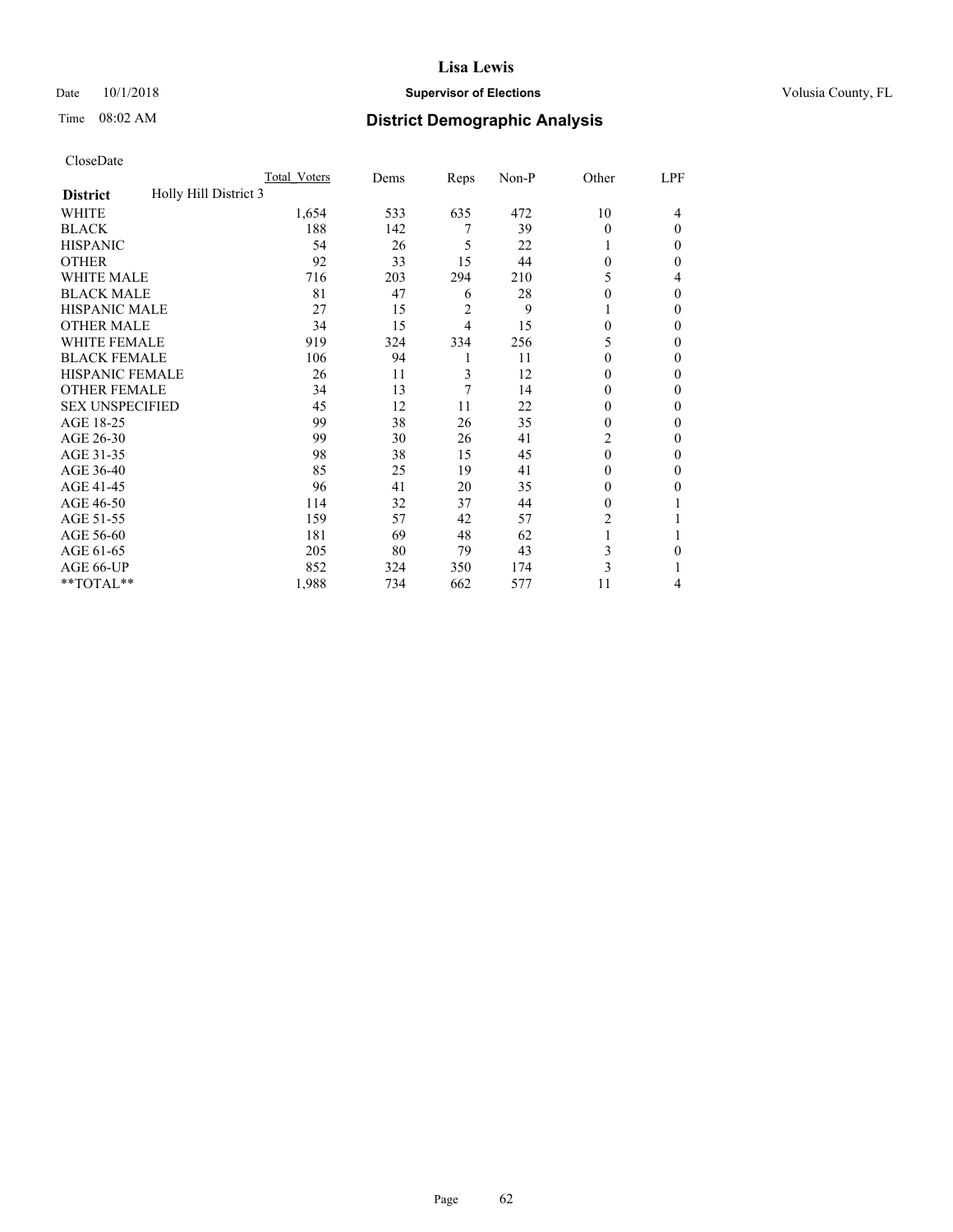#### Date  $10/1/2018$  **Supervisor of Elections Supervisor of Elections** Volusia County, FL

## Time 08:02 AM **District Demographic Analysis**

|                                          | Total Voters | Dems | Reps | Non-P | Other    | LPF      |
|------------------------------------------|--------------|------|------|-------|----------|----------|
| Holly Hill District 4<br><b>District</b> |              |      |      |       |          |          |
| WHITE                                    | 1,497        | 481  | 532  | 469   | 11       | 4        |
| <b>BLACK</b>                             | 377          | 283  | 10   | 83    |          | $\Omega$ |
| <b>HISPANIC</b>                          | 91           | 38   | 14   | 37    | 1        |          |
| <b>OTHER</b>                             | 101          | 40   | 19   | 42    | $\theta$ | 0        |
| WHITE MALE                               | 658          | 170  | 252  | 227   |          | 2        |
| <b>BLACK MALE</b>                        | 111          | 75   | 3    | 32    |          | $\theta$ |
| <b>HISPANIC MALE</b>                     | 43           | 20   | 4    | 17    |          |          |
| <b>OTHER MALE</b>                        | 34           | 14   | 11   | 9     | $\Omega$ | 0        |
| WHITE FEMALE                             | 826          | 309  | 274  | 237   | 4        | 2        |
| <b>BLACK FEMALE</b>                      | 261          | 204  | 7    | 50    | $\Omega$ | $\theta$ |
| <b>HISPANIC FEMALE</b>                   | 47           | 17   | 10   | 20    | $\Omega$ | 0        |
| <b>OTHER FEMALE</b>                      | 39           | 19   | 7    | 13    | $\Omega$ | $\Omega$ |
| <b>SEX UNSPECIFIED</b>                   | 47           | 14   | 7    | 26    | 0        | 0        |
| AGE 18-25                                | 241          | 99   | 40   | 100   |          |          |
| AGE 26-30                                | 220          | 91   | 37   | 90    | 1        |          |
| AGE 31-35                                | 179          | 64   | 37   | 76    | 0        | 2        |
| AGE 36-40                                | 164          | 77   | 34   | 50    | 3        | $\theta$ |
| AGE 41-45                                | 111          | 41   | 33   | 35    | 2        | 0        |
| AGE 46-50                                | 134          | 47   | 32   | 55    | $\theta$ | $\Omega$ |
| AGE 51-55                                | 175          | 64   | 57   | 53    |          | 0        |
| AGE 56-60                                | 210          | 76   | 80   | 50    | 3        |          |
| AGE 61-65                                | 172          | 75   | 58   | 39    | $\theta$ | $\Omega$ |
| AGE 66-UP                                | 460          | 208  | 167  | 83    | 2        | 0        |
| **TOTAL**                                | 2,066        | 842  | 575  | 631   | 13       | 5        |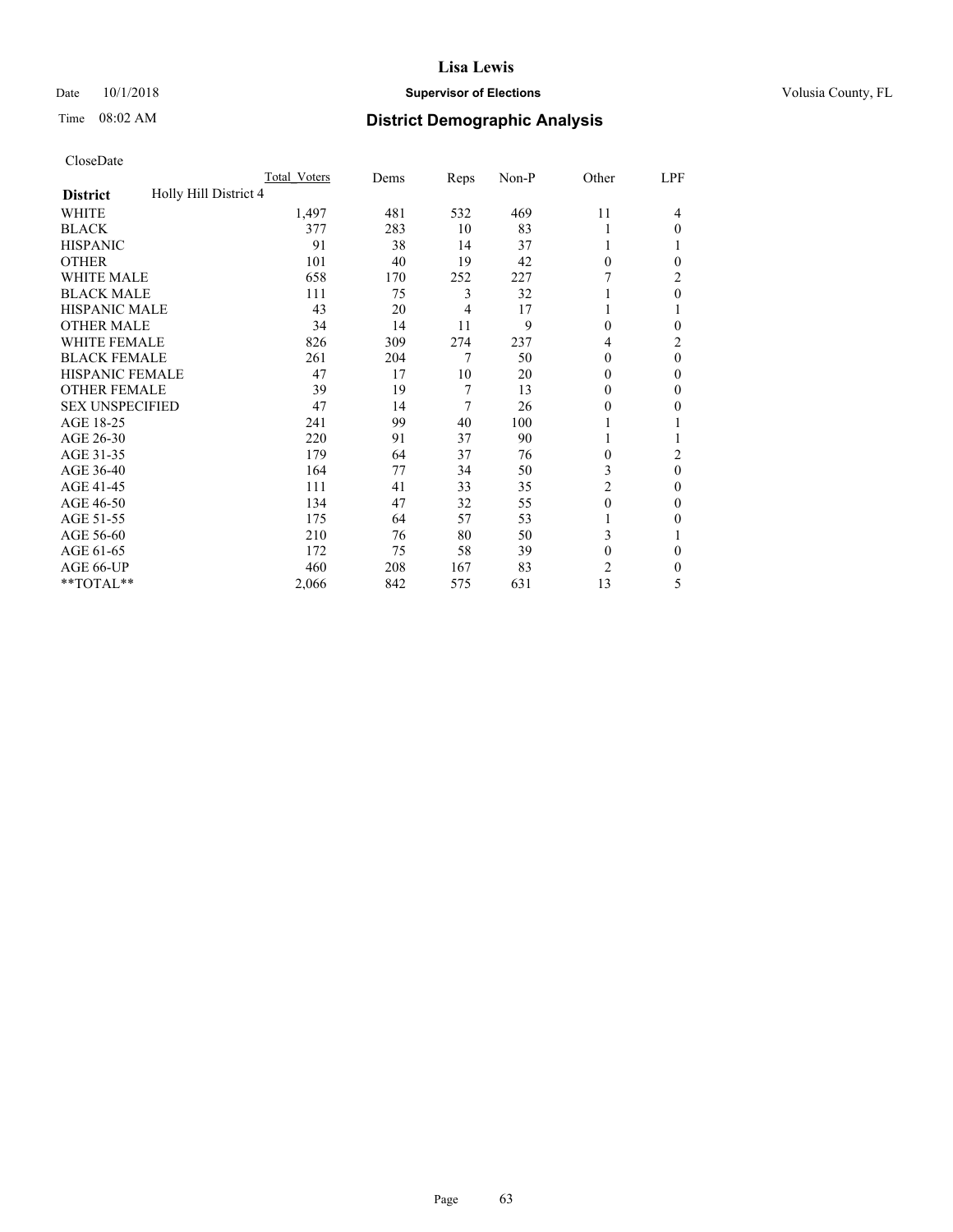### Date  $10/1/2018$  **Supervisor of Elections** Volusia County, FL

## Time 08:02 AM **District Demographic Analysis**

|                        |            | Total Voters | Dems | Reps | Non-P | Other    | LPF      |
|------------------------|------------|--------------|------|------|-------|----------|----------|
| <b>District</b>        | Lake Helen |              |      |      |       |          |          |
| WHITE                  |            | 1,843        | 539  | 769  | 522   | 11       | 2        |
| <b>BLACK</b>           |            | 169          | 142  | 5    | 22    | 0        | $\theta$ |
| <b>HISPANIC</b>        |            | 70           | 25   | 19   | 25    | 1        | 0        |
| <b>OTHER</b>           |            | 73           | 25   | 15   | 32    | $\Omega$ |          |
| <b>WHITE MALE</b>      |            | 826          | 205  | 376  | 241   | 2        | 2        |
| <b>BLACK MALE</b>      |            | 75           | 64   | 3    | 8     | $\theta$ | $\theta$ |
| <b>HISPANIC MALE</b>   |            | 27           | 12   | 7    | 8     | 0        | 0        |
| <b>OTHER MALE</b>      |            | 21           | 11   | 3    | 6     | $\Omega$ |          |
| <b>WHITE FEMALE</b>    |            | 997          | 332  | 383  | 273   | 9        | 0        |
| <b>BLACK FEMALE</b>    |            | 90           | 76   | 1    | 13    | 0        | 0        |
| <b>HISPANIC FEMALE</b> |            | 41           | 12   | 12   | 16    |          | 0        |
| <b>OTHER FEMALE</b>    |            | 37           | 13   | 5    | 19    | $\Omega$ | 0        |
| <b>SEX UNSPECIFIED</b> |            | 41           | 6    | 18   | 17    | 0        | 0        |
| AGE 18-25              |            | 203          | 42   | 68   | 89    | 4        | 0        |
| AGE 26-30              |            | 132          | 34   | 39   | 59    | 0        | 0        |
| AGE 31-35              |            | 135          | 45   | 40   | 49    |          | 0        |
| AGE 36-40              |            | 143          | 40   | 37   | 66    | 0        | 0        |
| AGE 41-45              |            | 124          | 29   | 44   | 49    |          |          |
| AGE 46-50              |            | 165          | 53   | 58   | 49    | 3        | 2        |
| AGE 51-55              |            | 172          | 45   | 80   | 46    |          | 0        |
| AGE 56-60              |            | 250          | 87   | 113  | 49    |          | 0        |
| AGE 61-65              |            | 210          | 76   | 90   | 44    | 0        | 0        |
| AGE 66-UP              |            | 621          | 280  | 239  | 101   |          | 0        |
| **TOTAL**              |            | 2,155        | 731  | 808  | 601   | 12       | 3        |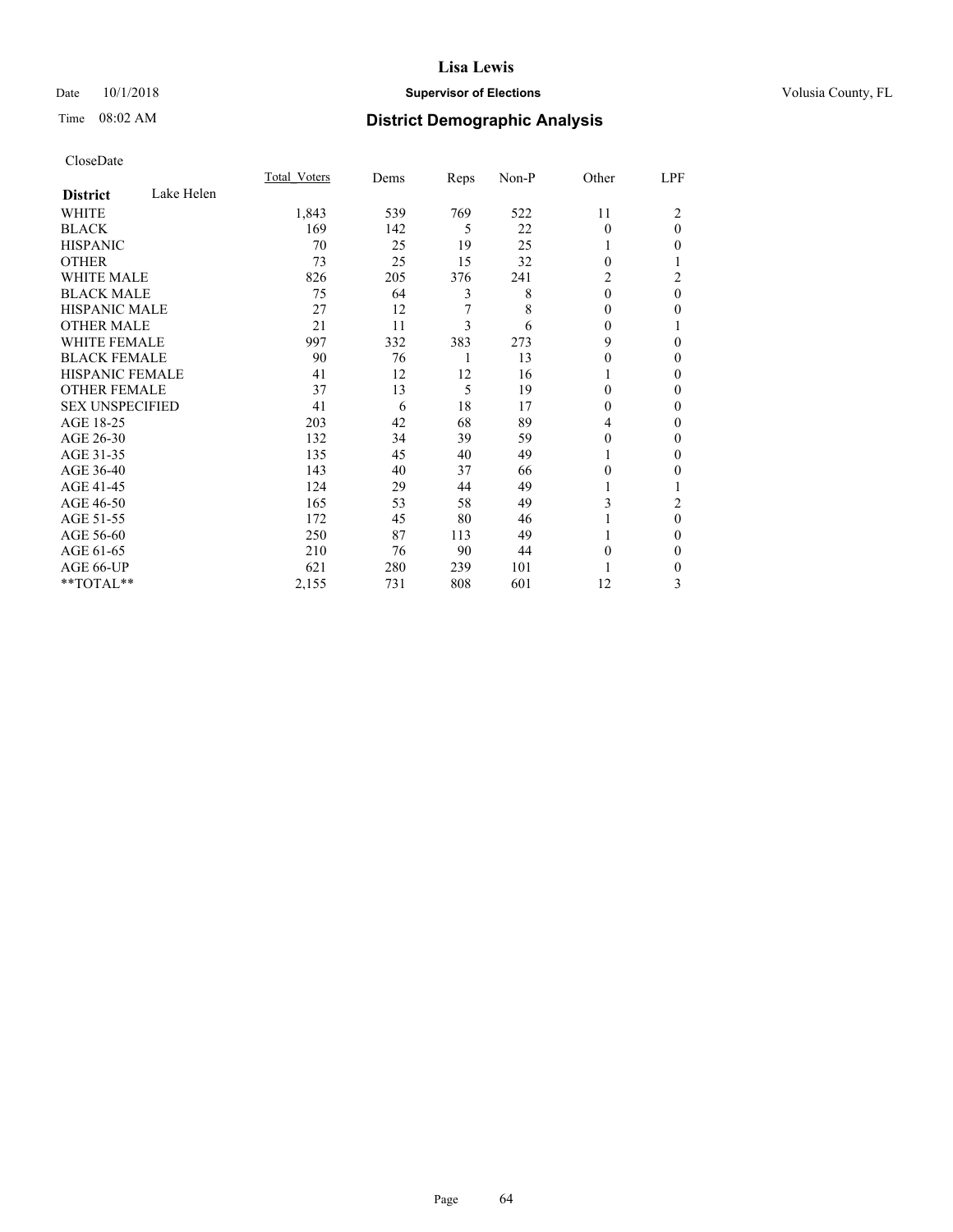#### Date  $10/1/2018$  **Supervisor of Elections Supervisor of Elections** Volusia County, FL

| CloseDate |
|-----------|
|-----------|

|                                          | Total Voters | Dems  | Reps             | Non-P    | Other          | LPF            |
|------------------------------------------|--------------|-------|------------------|----------|----------------|----------------|
| New Smyrna Bch Zone 1<br><b>District</b> |              |       |                  |          |                |                |
| WHITE                                    | 5,082        | 1,457 | 2,358            | 1,217    | 34             | 16             |
| <b>BLACK</b>                             | 13           | 8     |                  | 4        | $\theta$       | $\Omega$       |
| <b>HISPANIC</b>                          | 67           | 19    | 23               | 24       |                | 0              |
| <b>OTHER</b>                             | 145          | 35    | 50               | 60       | $\theta$       | 0              |
| <b>WHITE MALE</b>                        | 2,372        | 564   | 1,166            | 617      | 15             | 10             |
| <b>BLACK MALE</b>                        | 8            | 4     | $\boldsymbol{0}$ | 4        | $\theta$       | 0              |
| <b>HISPANIC MALE</b>                     | 24           | 7     | 7                | 10       | 0              | 0              |
| <b>OTHER MALE</b>                        | 47           | 11    | 23               | 13       | $\theta$       | 0              |
| <b>WHITE FEMALE</b>                      | 2,655        | 876   | 1,171            | 583      | 19             | 6              |
| <b>BLACK FEMALE</b>                      | 5            | 4     |                  | $\Omega$ | 0              | 0              |
| <b>HISPANIC FEMALE</b>                   | 43           | 12    | 16               | 14       |                | 0              |
| <b>OTHER FEMALE</b>                      | 59           | 20    | 23               | 16       | 0              | 0              |
| <b>SEX UNSPECIFIED</b>                   | 94           | 21    | 25               | 48       | 0              | 0              |
| AGE 18-25                                | 277          | 61    | 100              | 113      | 2              |                |
| AGE 26-30                                | 221          | 48    | 67               | 102      | $\overline{2}$ | 2              |
| AGE 31-35                                | 231          | 70    | 61               | 96       | 2              | 2              |
| AGE 36-40                                | 204          | 52    | 72               | 77       | 0              | 3              |
| AGE 41-45                                | 202          | 46    | 77               | 74       | 3              | 2              |
| AGE 46-50                                | 282          | 68    | 131              | 79       | 3              | 1              |
| AGE 51-55                                | 438          | 99    | 229              | 108      | 2              | 0              |
| AGE 56-60                                | 589          | 160   | 304              | 119      | 4              | 2              |
| AGE 61-65                                | 653          | 200   | 310              | 139      | $\overline{c}$ | $\overline{2}$ |
| AGE 66-UP                                | 2,210        | 715   | 1,081            | 398      | 15             |                |
| **TOTAL**                                | 5,307        | 1,519 | 2,432            | 1,305    | 35             | 16             |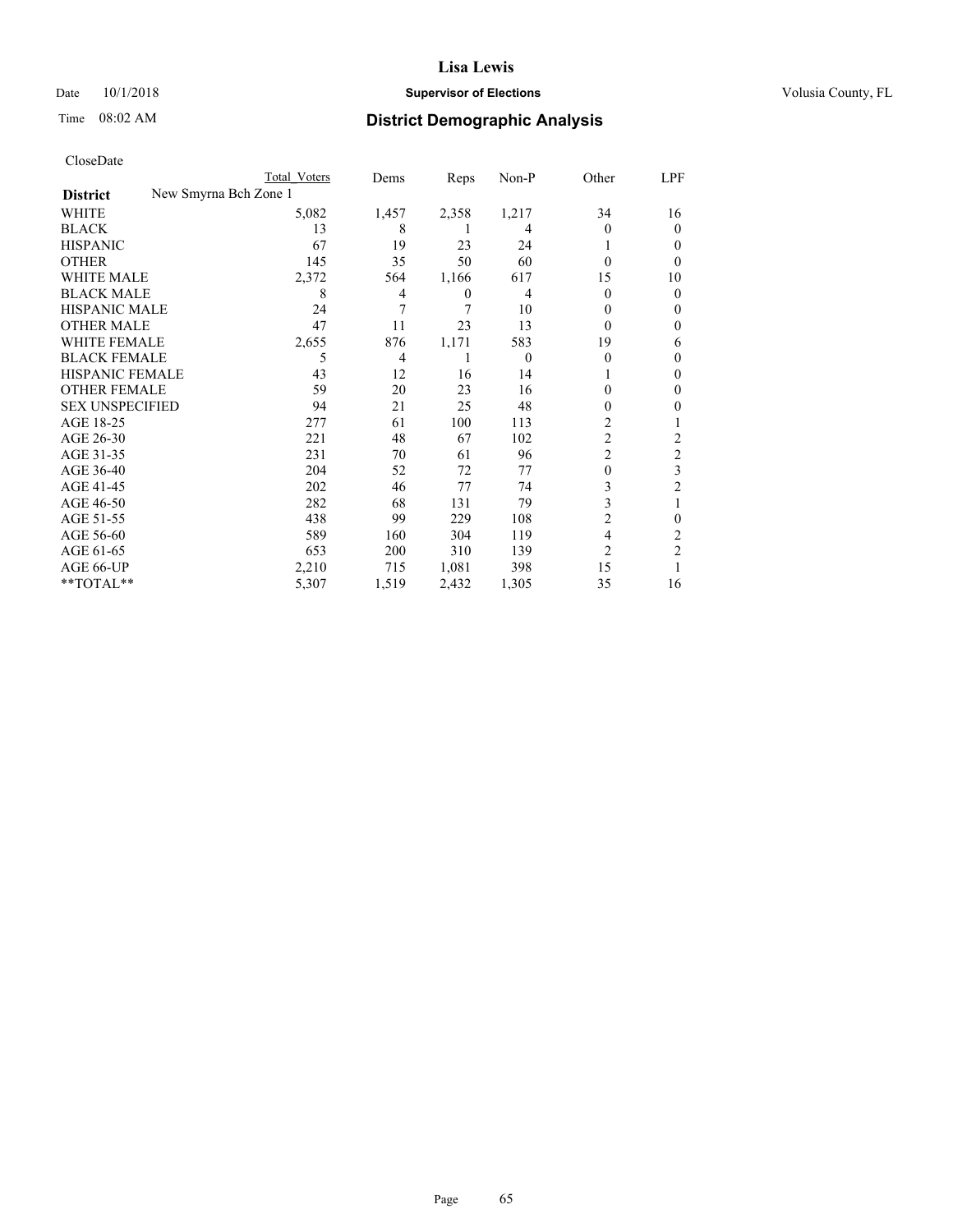Date  $10/1/2018$  **Supervisor of Elections** Volusia County, FL

| CloseDate |
|-----------|
|-----------|

| Total Voters | Dems                  | Reps           | $Non-P$ | Other        | LPF            |
|--------------|-----------------------|----------------|---------|--------------|----------------|
|              |                       |                |         |              |                |
| 4,385        | 1,365                 | 1,772          | 1,187   | 45           | 16             |
| 89           | 76                    | 1              | 12      | $\theta$     | $\theta$       |
| 79           | 25                    | 29             | 25      | $\theta$     | 0              |
| 171          | 55                    | 48             | 65      |              | 2              |
| 1,983        | 530                   | 840            | 580     | 21           | 12             |
| 36           | 31                    | $\overline{0}$ | 5       | $\mathbf{0}$ | $\mathbf{0}$   |
| 42           | 7                     | 17             | 18      | 0            | 0              |
| 61           | 19                    | 18             | 22      | $\theta$     | 2              |
| 2,361        | 821                   | 914            | 598     | 24           | 4              |
| 53           | 45                    | 1              | 7       | $\mathbf{0}$ | $\theta$       |
| 37           | 18                    | 12             | 7       | 0            | $\mathbf{0}$   |
| 76           | 28                    | 21             | 26      |              | $\mathbf{0}$   |
| 75           | 22                    | 27             | 26      | 0            | 0              |
| 310          | 102                   | 88             | 114     | 3            | 3              |
| 233          | 63                    | 69             | 96      | 4            |                |
| 256          | 69                    | 75             | 106     | 5            |                |
| 258          | 85                    | 67             | 98      | 5            | 3              |
| 249          | 61                    | 78             | 106     |              | 3              |
| 307          | 85                    | 119            | 101     |              |                |
| 367          | 84                    | 166            | 112     | 5            | 0              |
| 512          | 146                   | 238            | 117     | 9            | 2              |
| 536          | 207                   | 210            | 113     | 4            | $\overline{c}$ |
| 1,696        | 619                   | 740            | 326     | 9            | $\overline{2}$ |
| 4,724        | 1,521                 | 1,850          | 1,289   | 46           | 18             |
|              | New Smyrna Bch Zone 2 |                |         |              |                |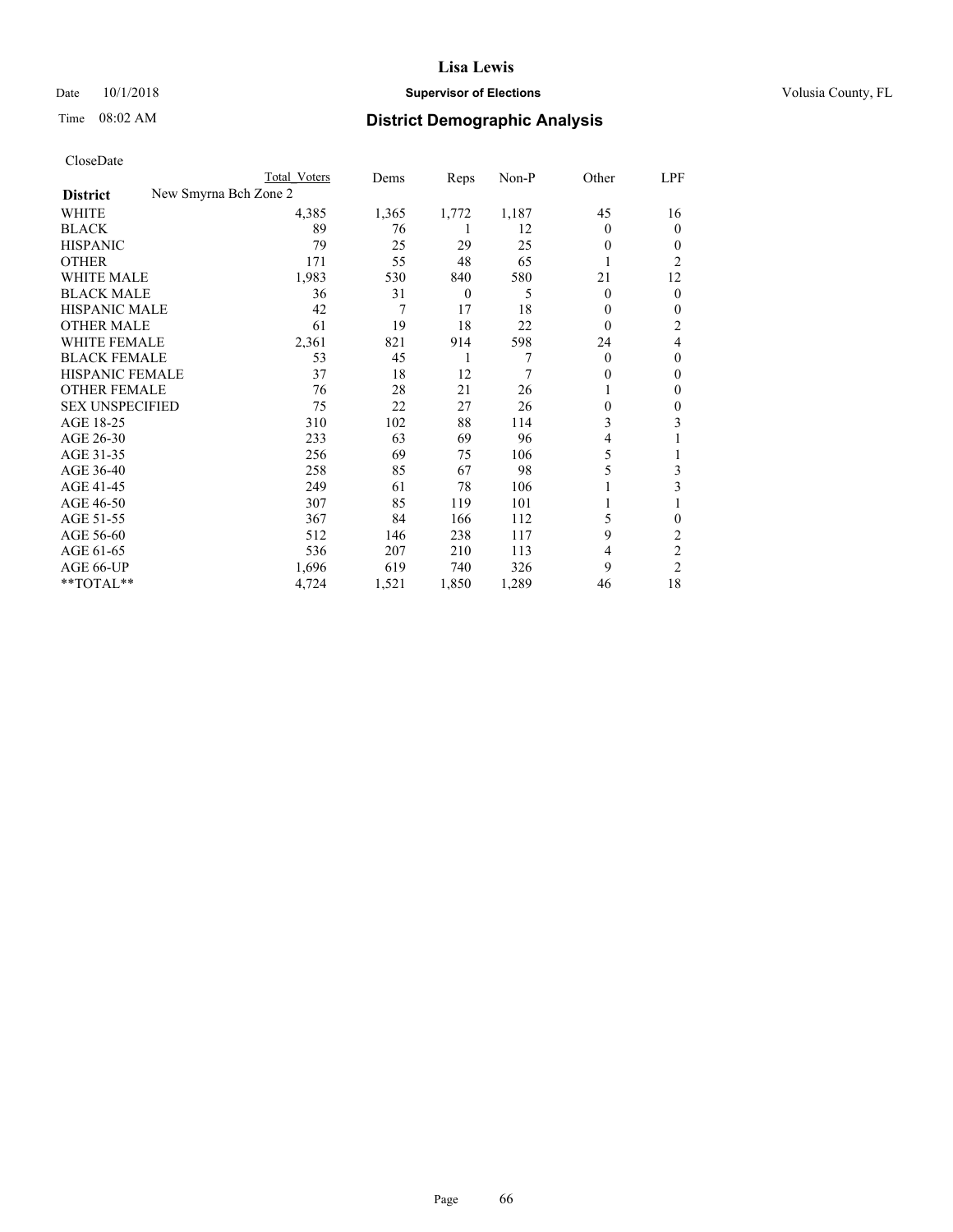### Date  $10/1/2018$  **Supervisor of Elections** Volusia County, FL

| Total Voters          | Dems  | Reps  | Non-P | Other          | LPF            |
|-----------------------|-------|-------|-------|----------------|----------------|
| New Smyrna Bch Zone 3 |       |       |       |                |                |
| 5,321                 | 1,392 | 2,415 | 1,460 | 40             | 14             |
| 50                    | 29    | 4     | 15    |                | 1              |
| 104                   | 30    | 37    | 37    | 0              | 0              |
| 162                   | 34    | 51    | 76    |                | $\mathbf{0}$   |
| 2,432                 | 543   | 1,145 | 714   | 22             | 8              |
| 28                    | 15    | 3     | 8     | 1              |                |
| 52                    | 17    | 18    | 17    | 0              | 0              |
| 59                    | 15    | 18    | 25    |                | $\mathbf{0}$   |
| 2,850                 | 842   | 1,250 | 734   | 18             | 6              |
| 22                    | 14    | 1     | 7     | $\theta$       | $\theta$       |
| 49                    | 12    | 18    | 19    | $\Omega$       | $\mathbf{0}$   |
| 71                    | 14    | 27    | 30    | 0              | $\mathbf{0}$   |
| 74                    | 13    | 27    | 34    | 0              | 0              |
| 307                   | 64    | 97    | 144   |                |                |
| 232                   | 52    | 72    | 103   |                | 4              |
| 277                   | 76    | 89    | 110   | $\overline{c}$ | $\theta$       |
| 307                   | 70    | 105   | 128   | 3              |                |
| 245                   | 67    | 101   | 75    | 1              | 1              |
| 313                   | 70    | 135   | 103   | 3              | 2              |
| 416                   | 93    | 203   | 116   | 3              | 1              |
| 549                   | 135   | 261   | 148   | 4              | 1              |
| 643                   | 195   | 275   | 160   | 11             | 2              |
| 2,348                 | 663   | 1,169 | 501   | 13             | $\overline{2}$ |
| 5,637                 | 1,485 | 2,507 | 1,588 | 42             | 15             |
|                       |       |       |       |                |                |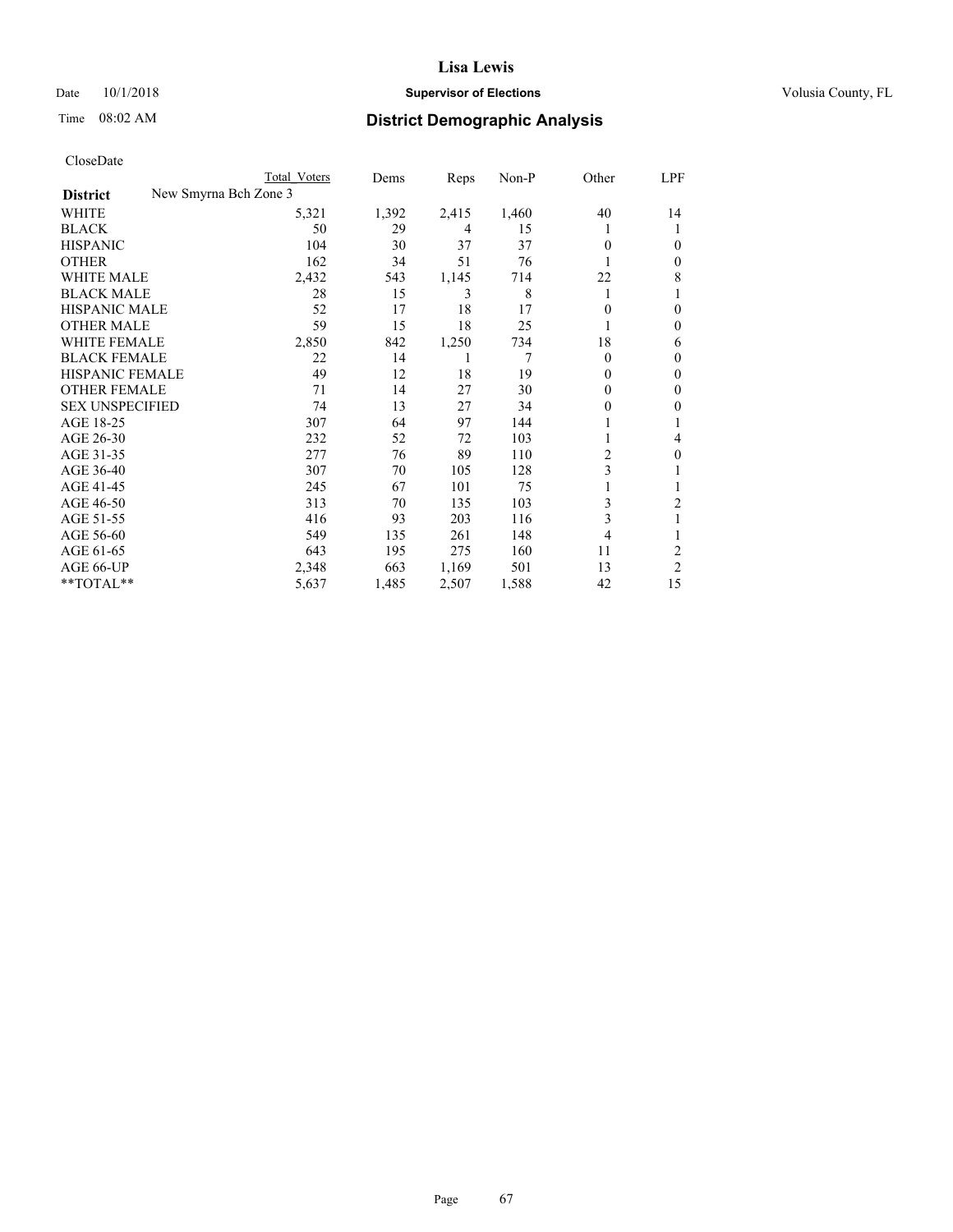### Date  $10/1/2018$  **Supervisor of Elections** Volusia County, FL

| CloseDate |
|-----------|
|-----------|

|                                          | Total Voters | Dems  | Reps  | $Non-P$ | Other    | LPF            |
|------------------------------------------|--------------|-------|-------|---------|----------|----------------|
| New Smyrna Bch Zone 4<br><b>District</b> |              |       |       |         |          |                |
| WHITE                                    | 5,351        | 1,437 | 2,444 | 1,415   | 45       | 10             |
| <b>BLACK</b>                             | 610          | 508   | 20    | 81      | $\Omega$ | 1              |
| <b>HISPANIC</b>                          | 123          | 43    | 34    | 45      |          | $\theta$       |
| <b>OTHER</b>                             | 261          | 78    | 56    | 126     | $\theta$ | 1              |
| <b>WHITE MALE</b>                        | 2,404        | 537   | 1,179 | 658     | 22       | 8              |
| <b>BLACK MALE</b>                        | 242          | 188   | 8     | 45      | $\theta$ | 1              |
| <b>HISPANIC MALE</b>                     | 58           | 18    | 19    | 20      |          | $\mathbf{0}$   |
| <b>OTHER MALE</b>                        | 98           | 24    | 27    | 47      | $\theta$ | $\mathbf{0}$   |
| <b>WHITE FEMALE</b>                      | 2,887        | 882   | 1,238 | 742     | 23       | 2              |
| <b>BLACK FEMALE</b>                      | 360          | 312   | 12    | 36      | $\theta$ | $\mathbf{0}$   |
| <b>HISPANIC FEMALE</b>                   | 60           | 25    | 13    | 22      | $\Omega$ | $\mathbf{0}$   |
| <b>OTHER FEMALE</b>                      | 113          | 41    | 25    | 46      | 0        | 1              |
| <b>SEX UNSPECIFIED</b>                   | 123          | 39    | 33    | 51      | 0        | $\mathbf{0}$   |
| AGE 18-25                                | 461          | 135   | 128   | 188     | 8        | 2              |
| AGE 26-30                                | 307          | 98    | 90    | 114     | 3        | $\overline{c}$ |
| AGE 31-35                                | 325          | 114   | 97    | 109     | 4        | 1              |
| AGE 36-40                                | 316          | 92    | 112   | 111     |          | $\mathbf{0}$   |
| AGE 41-45                                | 326          | 94    | 124   | 104     | 2        | 2              |
| AGE 46-50                                | 417          | 138   | 167   | 106     | 4        | $\overline{2}$ |
| AGE 51-55                                | 447          | 127   | 191   | 129     | $\theta$ | $\mathbf{0}$   |
| AGE 56-60                                | 636          | 195   | 284   | 154     | 3        | $\theta$       |
| AGE 61-65                                | 739          | 253   | 310   | 167     | 8        | 1              |
| AGE 66-UP                                | 2,371        | 820   | 1,051 | 485     | 13       | 2              |
| **TOTAL**                                | 6,345        | 2,066 | 2,554 | 1,667   | 46       | 12             |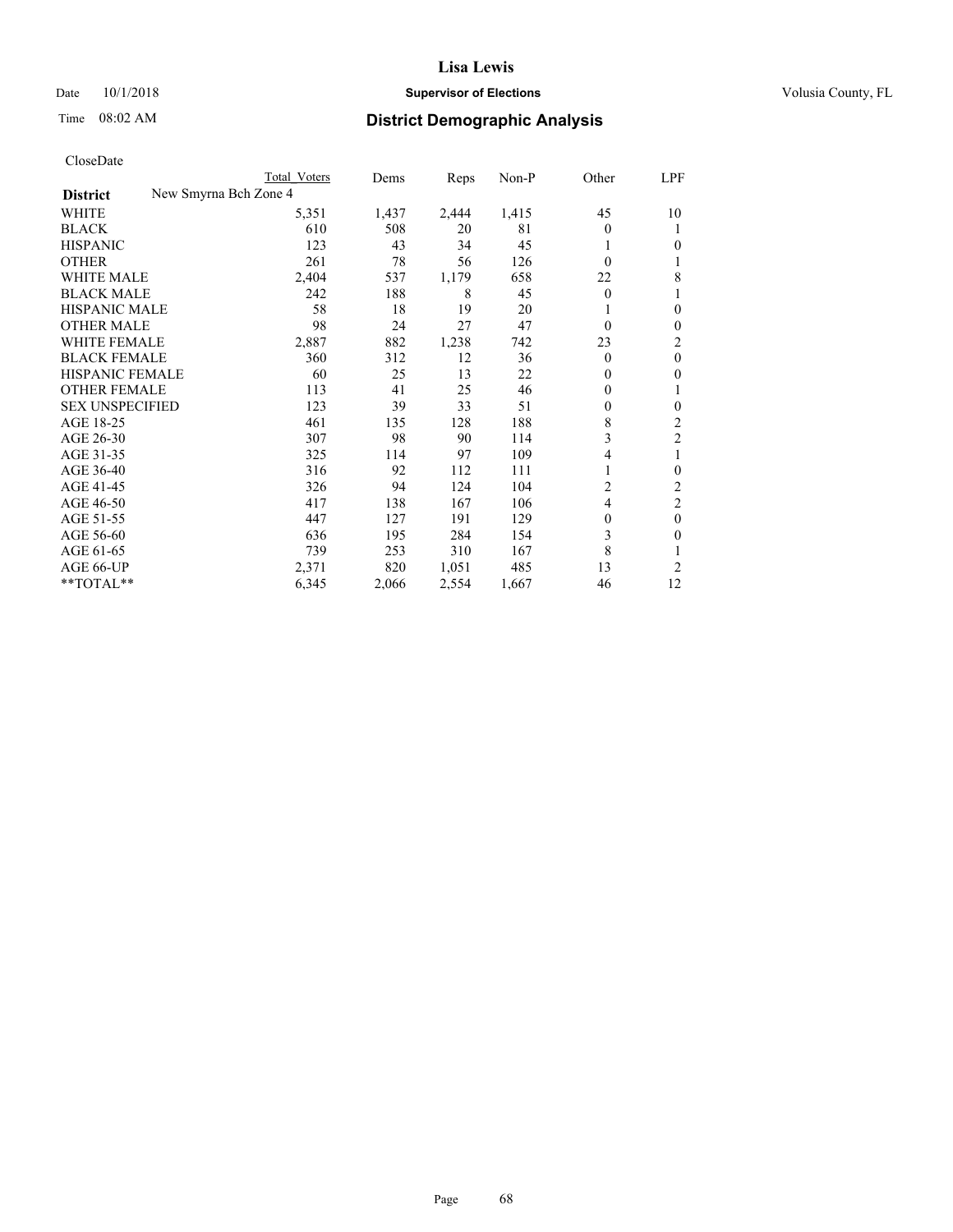### Date  $10/1/2018$  **Supervisor of Elections** Volusia County, FL

## Time 08:02 AM **District Demographic Analysis**

|                        |          | Total Voters | Dems           | Reps           | Non-P          | Other    | LPF          |
|------------------------|----------|--------------|----------------|----------------|----------------|----------|--------------|
| <b>District</b>        | Oak Hill |              |                |                |                |          |              |
| WHITE                  |          | 1,312        | 344            | 589            | 367            | 10       | 2            |
| <b>BLACK</b>           |          | 149          | 127            | 3              | 19             | $\Omega$ | $\theta$     |
| <b>HISPANIC</b>        |          | 13           | 5              | 3              | 5              | $\Omega$ | $\Omega$     |
| <b>OTHER</b>           |          | 38           | 10             | 15             | 13             | 0        | 0            |
| WHITE MALE             |          | 664          | 157            | 308            | 193            | 5        |              |
| <b>BLACK MALE</b>      |          | 66           | 52             | 1              | 13             | 0        | 0            |
| <b>HISPANIC MALE</b>   |          | 5            | 1              | $\overline{2}$ | 2              | 0        | 0            |
| <b>OTHER MALE</b>      |          | 15           | 2              | 9              | 4              | 0        | 0            |
| <b>WHITE FEMALE</b>    |          | 632          | 185            | 272            | 169            | 5        |              |
| <b>BLACK FEMALE</b>    |          | 83           | 75             | $\overline{2}$ | 6              | 0        | 0            |
| <b>HISPANIC FEMALE</b> |          | 8            | 4              | 1              | 3              | 0        | 0            |
| <b>OTHER FEMALE</b>    |          | 14           | 8              | 4              | $\overline{2}$ | 0        | 0            |
| <b>SEX UNSPECIFIED</b> |          | 25           | $\overline{2}$ | 11             | 12             | 0        | 0            |
| AGE 18-25              |          | 91           | 28             | 22             | 40             |          | 0            |
| AGE 26-30              |          | 77           | 27             | 23             | 25             | 2        | 0            |
| AGE 31-35              |          | 62           | 20             | 18             | 24             | $\Omega$ | 0            |
| AGE 36-40              |          | 72           | 30             | 25             | 17             | 0        | 0            |
| AGE 41-45              |          | 68           | 22             | 16             | 30             | 0        | 0            |
| AGE 46-50              |          | 90           | 24             | 38             | 28             | 0        | 0            |
| AGE 51-55              |          | 116          | 39             | 44             | 32             | 1        | $\mathbf{0}$ |
| AGE 56-60              |          | 191          | 58             | 88             | 43             | 2        | 0            |
| AGE 61-65              |          | 179          | 61             | 80             | 36             | $\theta$ | 2            |
| AGE 66-UP              |          | 566          | 177            | 256            | 129            | 4        | $\theta$     |
| **TOTAL**              |          | 1,512        | 486            | 610            | 404            | 10       | 2            |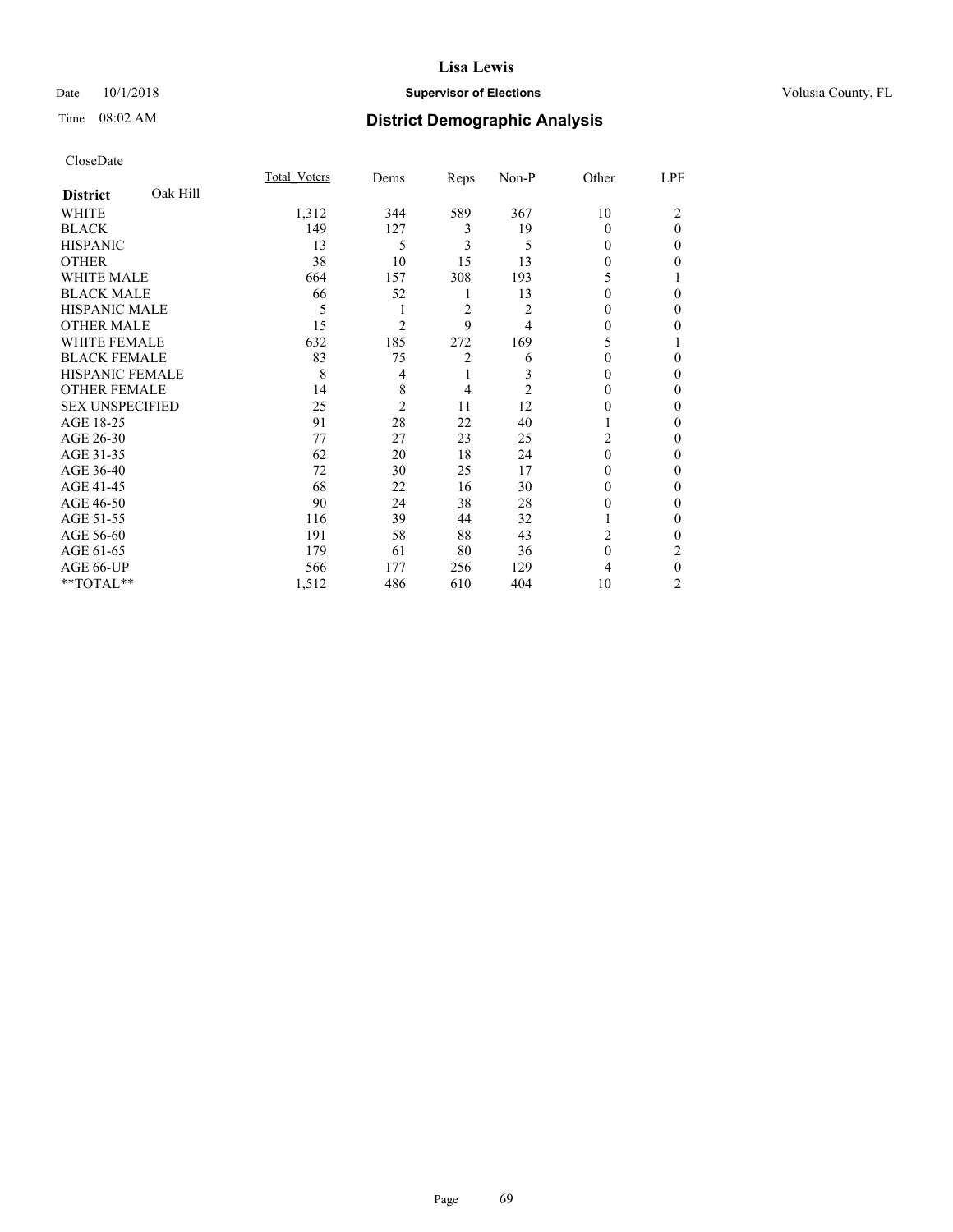#### Date  $10/1/2018$  **Supervisor of Elections Supervisor of Elections** Volusia County, FL

## Time 08:02 AM **District Demographic Analysis**

|                                       | Total Voters | Dems | Reps | Non-P | Other    | LPF            |
|---------------------------------------|--------------|------|------|-------|----------|----------------|
| Orange City Seat 1<br><b>District</b> |              |      |      |       |          |                |
| WHITE                                 | 764          | 218  | 321  | 218   | 5        | 2              |
| <b>BLACK</b>                          | 182          | 135  | 10   | 37    | $\theta$ | $\theta$       |
| <b>HISPANIC</b>                       | 538          | 233  | 73   | 232   | $\Omega$ | 0              |
| <b>OTHER</b>                          | 82           | 40   | 17   | 25    | $\Omega$ | 0              |
| <b>WHITE MALE</b>                     | 287          | 68   | 127  | 88    | 2        | 2              |
| <b>BLACK MALE</b>                     | 55           | 36   | 4    | 15    | $\theta$ | $\theta$       |
| <b>HISPANIC MALE</b>                  | 217          | 80   | 37   | 100   | $\Omega$ | 0              |
| <b>OTHER MALE</b>                     | 30           | 11   | 10   | 9     | $\Omega$ | 0              |
| <b>WHITE FEMALE</b>                   | 472          | 148  | 192  | 129   | 3        | 0              |
| <b>BLACK FEMALE</b>                   | 124          | 97   | 6    | 21    | $\theta$ | 0              |
| <b>HISPANIC FEMALE</b>                | 315          | 150  | 35   | 130   | $\Omega$ | 0              |
| <b>OTHER FEMALE</b>                   | 41           | 25   | 4    | 12    | $\Omega$ | 0              |
| <b>SEX UNSPECIFIED</b>                | 25           | 11   | 6    | 8     | $\Omega$ | 0              |
| AGE 18-25                             | 178          | 75   | 35   | 68    | $\Omega$ | 0              |
| AGE 26-30                             | 136          | 51   | 28   | 56    |          | 0              |
| AGE 31-35                             | 113          | 37   | 28   | 47    |          | 0              |
| AGE 36-40                             | 130          | 43   | 29   | 56    |          |                |
| AGE 41-45                             | 105          | 36   | 23   | 45    | 0        |                |
| AGE 46-50                             | 99           | 46   | 22   | 30    |          | 0              |
| AGE 51-55                             | 91           | 32   | 21   | 37    |          | 0              |
| AGE 56-60                             | 103          | 49   | 27   | 27    | $\Omega$ | 0              |
| AGE 61-65                             | 95           | 27   | 29   | 39    | $\Omega$ | 0              |
| AGE 66-UP                             | 516          | 230  | 179  | 107   | 0        | 0              |
| **TOTAL**                             | 1,566        | 626  | 421  | 512   | 5        | $\overline{2}$ |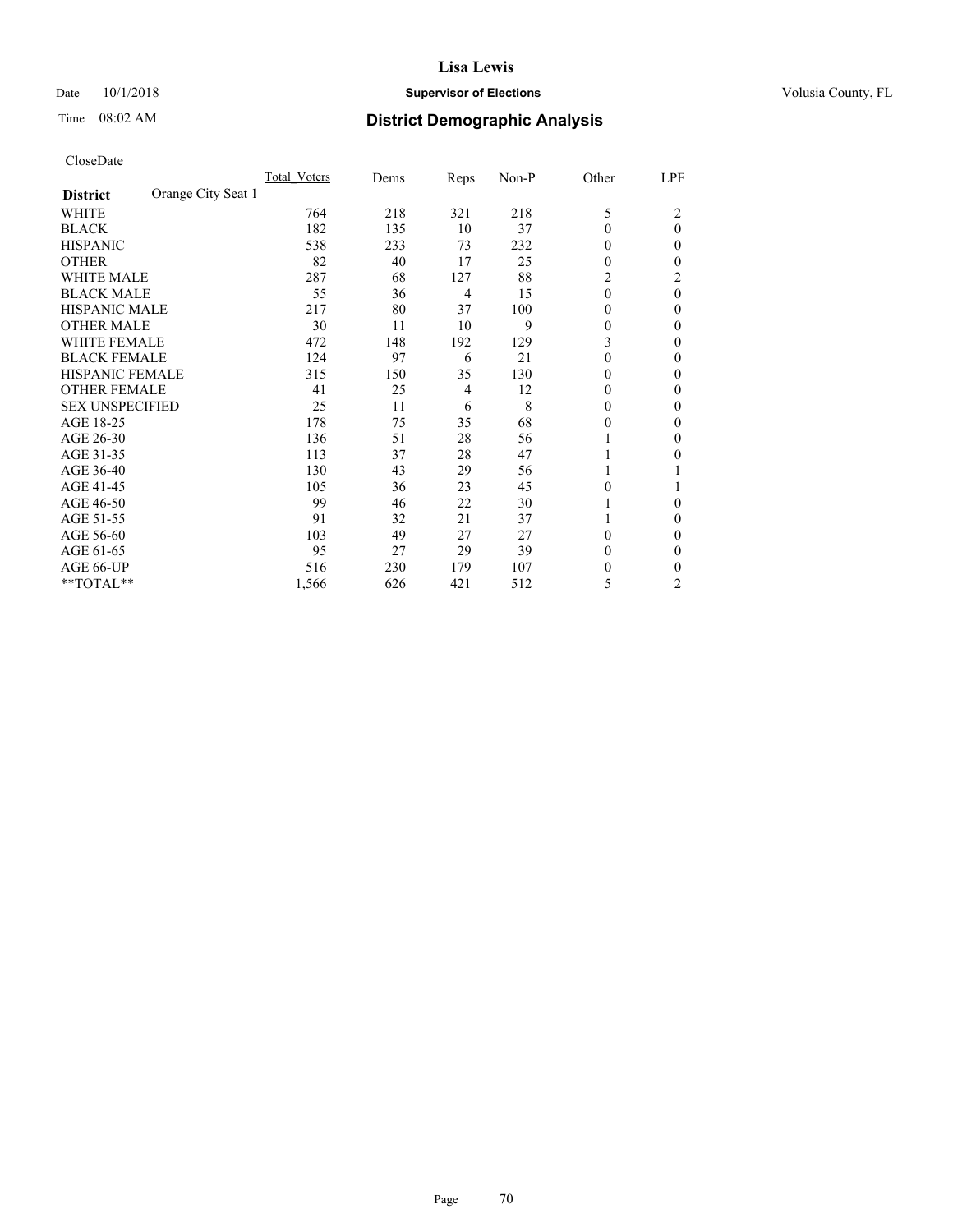## Time 08:02 AM **District Demographic Analysis**

|                                       | Total Voters | Dems | Reps | Non-P | Other          | LPF      |
|---------------------------------------|--------------|------|------|-------|----------------|----------|
| Orange City Seat 2<br><b>District</b> |              |      |      |       |                |          |
| WHITE                                 | 1,076        | 282  | 454  | 330   | 6              | 4        |
| <b>BLACK</b>                          | 73           | 58   | 3    | 12    | $\Omega$       | $\Omega$ |
| <b>HISPANIC</b>                       | 218          | 106  | 31   | 80    | 1              | 0        |
| <b>OTHER</b>                          | 67           | 20   | 14   | 33    | $\Omega$       | 0        |
| WHITE MALE                            | 495          | 104  | 222  | 164   | 3              | 2        |
| <b>BLACK MALE</b>                     | 30           | 20   | 2    | 8     | $\Omega$       | $\theta$ |
| HISPANIC MALE                         | 84           | 36   | 16   | 31    |                | 0        |
| <b>OTHER MALE</b>                     | 33           | 10   | 8    | 15    | $\theta$       | 0        |
| WHITE FEMALE                          | 572          | 177  | 228  | 162   | 3              | 2        |
| <b>BLACK FEMALE</b>                   | 43           | 38   | 1    | 4     | $\Omega$       | $\theta$ |
| <b>HISPANIC FEMALE</b>                | 130          | 68   | 15   | 47    | $\Omega$       | 0        |
| <b>OTHER FEMALE</b>                   | 21           | 9    | 4    | 8     | $\Omega$       | 0        |
| <b>SEX UNSPECIFIED</b>                | 26           | 4    | 6    | 16    | 0              | 0        |
| AGE 18-25                             | 176          | 45   | 34   | 95    |                |          |
| AGE 26-30                             | 104          | 37   | 29   | 37    | $\Omega$       |          |
| AGE 31-35                             | 100          | 30   | 30   | 37    | 3              | 0        |
| AGE 36-40                             | 110          | 34   | 38   | 37    | $\Omega$       |          |
| AGE 41-45                             | 89           | 26   | 30   | 33    | 0              | 0        |
| AGE 46-50                             | 132          | 40   | 43   | 49    | $\Omega$       | 0        |
| AGE 51-55                             | 136          | 43   | 54   | 39    | $\Omega$       | 0        |
| AGE 56-60                             | 141          | 39   | 59   | 43    | $\theta$       | 0        |
| AGE 61-65                             | 140          | 53   | 59   | 27    |                | 0        |
| AGE 66-UP                             | 306          | 119  | 126  | 58    | $\overline{c}$ |          |
| **TOTAL**                             | 1,434        | 466  | 502  | 455   | 7              | 4        |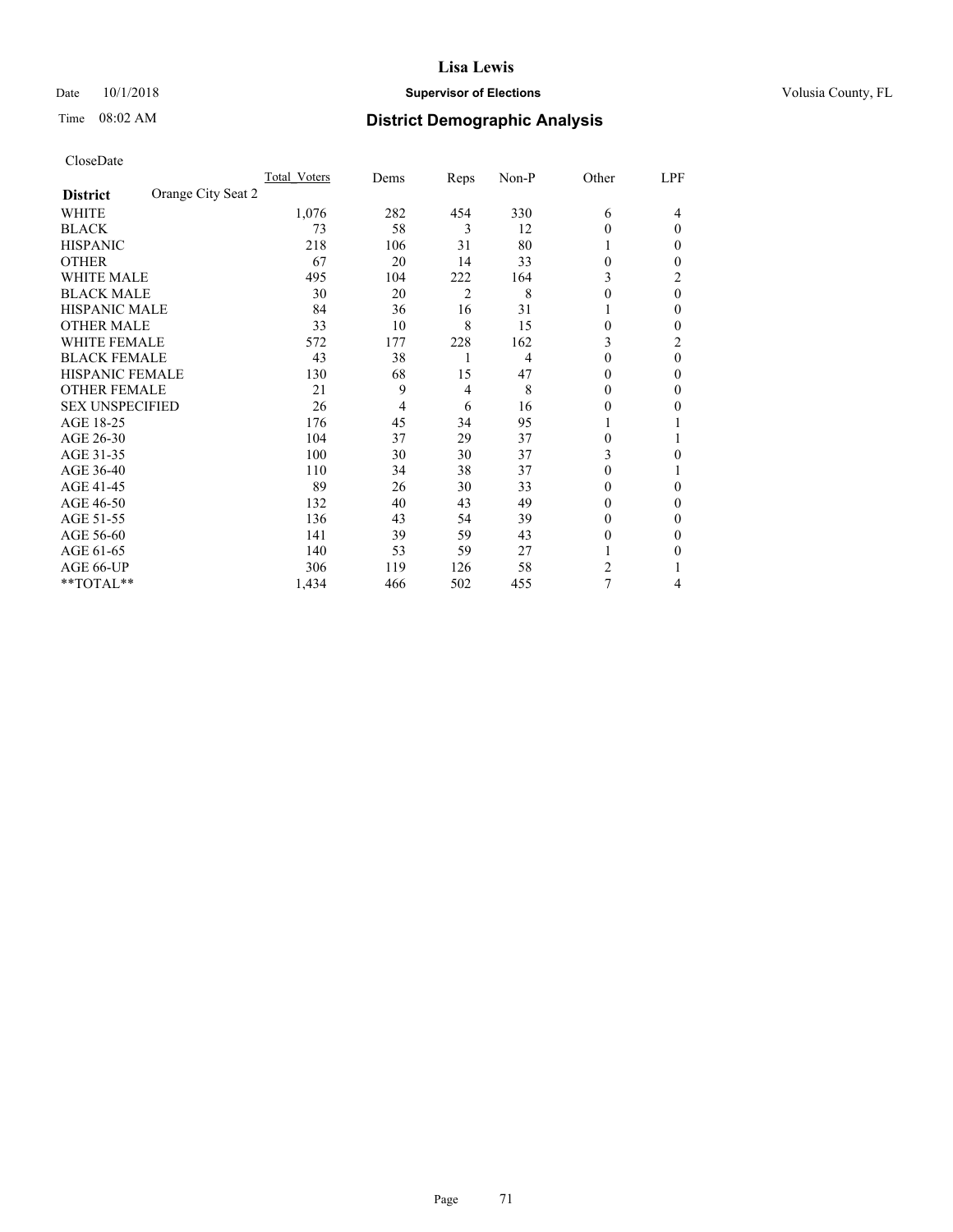### Date  $10/1/2018$  **Supervisor of Elections** Volusia County, FL

## Time 08:02 AM **District Demographic Analysis**

|                                       | Total Voters | Dems | Reps             | Non-P | Other          | LPF |
|---------------------------------------|--------------|------|------------------|-------|----------------|-----|
| Orange City Seat 3<br><b>District</b> |              |      |                  |       |                |     |
| WHITE                                 | 1,152        | 329  | 472              | 347   | 1              | 3   |
| <b>BLACK</b>                          | 106          | 75   | 3                | 28    | $\Omega$       | 0   |
| <b>HISPANIC</b>                       | 280          | 126  | 43               | 104   | 5              | 2   |
| <b>OTHER</b>                          | 88           | 28   | 13               | 46    |                | 0   |
| <b>WHITE MALE</b>                     | 499          | 113  | 212              | 170   |                | 3   |
| <b>BLACK MALE</b>                     | 41           | 26   | $\boldsymbol{0}$ | 15    | $\theta$       | 0   |
| <b>HISPANIC MALE</b>                  | 112          | 44   | 23               | 41    | 4              | 0   |
| <b>OTHER MALE</b>                     | 28           | 10   | 4                | 14    | 0              | 0   |
| <b>WHITE FEMALE</b>                   | 638          | 213  | 256              | 169   | 0              | 0   |
| <b>BLACK FEMALE</b>                   | 63           | 47   | 3                | 13    | $\Omega$       | 0   |
| <b>HISPANIC FEMALE</b>                | 161          | 79   | 20               | 59    |                | 2   |
| <b>OTHER FEMALE</b>                   | 45           | 16   | 7                | 21    |                | 0   |
| <b>SEX UNSPECIFIED</b>                | 39           | 10   | 6                | 23    | $\Omega$       | 0   |
| AGE 18-25                             | 132          | 50   | 18               | 63    | $\Omega$       |     |
| AGE 26-30                             | 91           | 34   | 28               | 26    |                | 2   |
| AGE 31-35                             | 90           | 31   | 15               | 43    | 0              |     |
| AGE 36-40                             | 90           | 33   | 22               | 34    | $\overline{0}$ |     |
| AGE 41-45                             | 106          | 41   | 28               | 36    |                | 0   |
| AGE 46-50                             | 122          | 34   | 41               | 45    | 2              | 0   |
| AGE 51-55                             | 98           | 23   | 42               | 32    |                | 0   |
| AGE 56-60                             | 130          | 42   | 49               | 39    | $\Omega$       | 0   |
| AGE 61-65                             | 142          | 47   | 49               | 46    | $\theta$       | 0   |
| AGE 66-UP                             | 625          | 223  | 239              | 161   | 2              | 0   |
| **TOTAL**                             | 1,626        | 558  | 531              | 525   | 7              | 5   |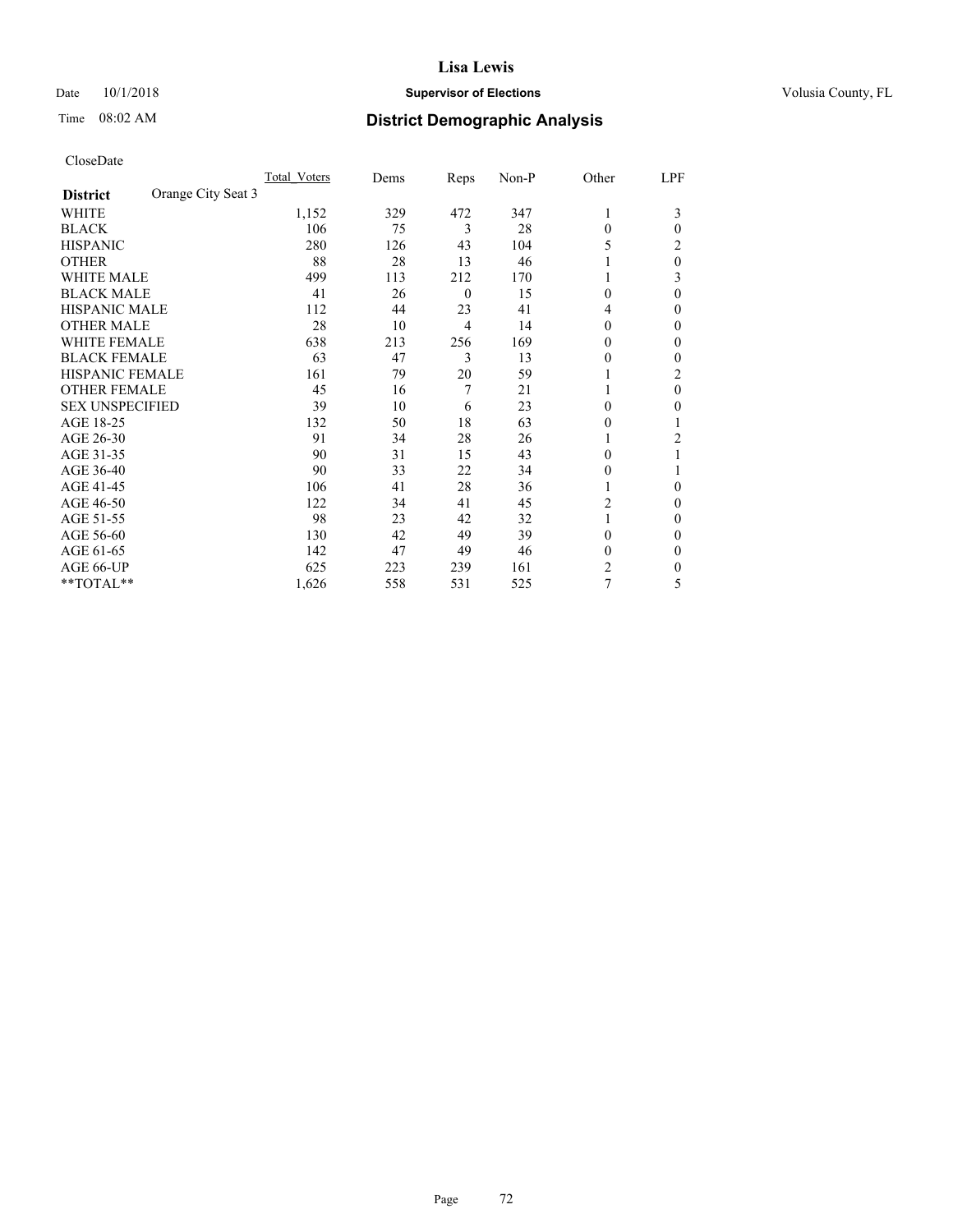# Date  $10/1/2018$  **Supervisor of Elections** Volusia County, FL

# Time 08:02 AM **District Demographic Analysis**

|                                       | Total Voters | Dems | Reps     | Non-P | Other    | LPF          |
|---------------------------------------|--------------|------|----------|-------|----------|--------------|
| Orange City Seat 4<br><b>District</b> |              |      |          |       |          |              |
| WHITE                                 | 1,302        | 382  | 542      | 368   | 5        | 5            |
| <b>BLACK</b>                          | 18           | 15   | 1        | 2     | $\Omega$ | $\Omega$     |
| <b>HISPANIC</b>                       | 94           | 44   | 15       | 35    | $\Omega$ | $\Omega$     |
| <b>OTHER</b>                          | 65           | 12   | 13       | 40    | 0        | 0            |
| <b>WHITE MALE</b>                     | 613          | 138  | 271      | 198   | 3        | 3            |
| <b>BLACK MALE</b>                     | 8            | 6    | 1        | 1     | $\Omega$ | 0            |
| <b>HISPANIC MALE</b>                  | 45           | 19   | 9        | 17    | 0        | 0            |
| <b>OTHER MALE</b>                     | 21           | 5    | 4        | 12    | 0        | 0            |
| <b>WHITE FEMALE</b>                   | 676          | 243  | 262      | 167   | 2        | 2            |
| <b>BLACK FEMALE</b>                   | 10           | 9    | $\theta$ |       | $\theta$ | $\theta$     |
| <b>HISPANIC FEMALE</b>                | 49           | 25   | 6        | 18    | 0        | 0            |
| <b>OTHER FEMALE</b>                   | 23           | 7    | 7        | 9     | 0        | $\Omega$     |
| <b>SEX UNSPECIFIED</b>                | 33           |      | 10       | 22    | 0        | $\mathbf{0}$ |
| AGE 18-25                             | 143          | 24   | 55       | 63    |          | 0            |
| AGE 26-30                             | 98           | 23   | 25       | 48    |          |              |
| AGE 31-35                             | 100          | 28   | 30       | 41    | 0        |              |
| AGE 36-40                             | 104          | 39   | 40       | 24    |          | 0            |
| AGE 41-45                             | 93           | 25   | 25       | 43    | 0        | 0            |
| AGE 46-50                             | 128          | 30   | 55       | 42    | 0        |              |
| AGE 51-55                             | 132          | 31   | 51       | 50    | $\theta$ | 0            |
| AGE 56-60                             | 147          | 44   | 60       | 42    | 0        |              |
| AGE 61-65                             | 146          | 53   | 67       | 24    |          |              |
| AGE 66-UP                             | 388          | 156  | 163      | 68    |          | 0            |
| **TOTAL**                             | 1,479        | 453  | 571      | 445   | 5        | 5            |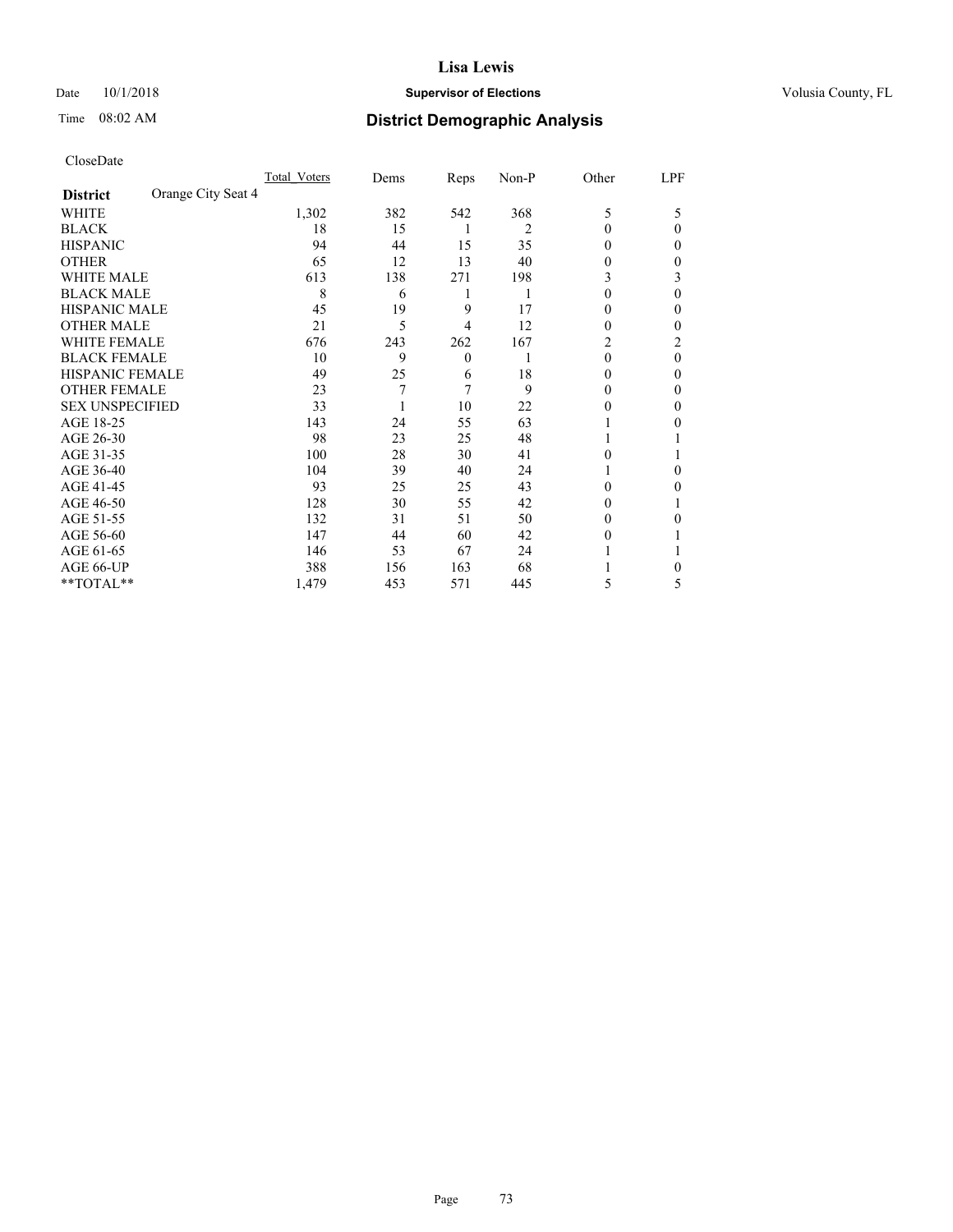# Date  $10/1/2018$  **Supervisor of Elections** Volusia County, FL

# Time 08:02 AM **District Demographic Analysis**

|                                       | Total Voters | Dems | Reps | Non-P | Other    | LPF          |
|---------------------------------------|--------------|------|------|-------|----------|--------------|
| Orange City Seat 5<br><b>District</b> |              |      |      |       |          |              |
| WHITE                                 | 1,456        | 397  | 690  | 359   | 7        | 3            |
| <b>BLACK</b>                          | 118          | 90   | 3    | 25    | $\theta$ | $\Omega$     |
| <b>HISPANIC</b>                       | 153          | 57   | 22   | 74    | 0        | 0            |
| <b>OTHER</b>                          | 72           | 27   | 18   | 27    | 0        | 0            |
| <b>WHITE MALE</b>                     | 560          | 123  | 277  | 155   | 3        | 2            |
| <b>BLACK MALE</b>                     | 44           | 30   | 2    | 12    | 0        | $\theta$     |
| <b>HISPANIC MALE</b>                  | 63           | 25   | 12   | 26    | 0        | 0            |
| <b>OTHER MALE</b>                     | 21           | 10   | 4    | 7     | 0        | 0            |
| <b>WHITE FEMALE</b>                   | 882          | 273  | 408  | 196   | 4        |              |
| <b>BLACK FEMALE</b>                   | 71           | 59   | 1    | 11    | 0        | 0            |
| <b>HISPANIC FEMALE</b>                | 87           | 31   | 10   | 46    | 0        | 0            |
| <b>OTHER FEMALE</b>                   | 37           | 16   | 13   | 8     | 0        | $\mathbf{0}$ |
| <b>SEX UNSPECIFIED</b>                | 34           | 4    | 6    | 24    | 0        | $\mathbf{0}$ |
| AGE 18-25                             | 88           | 24   | 14   | 50    | 0        | 0            |
| AGE 26-30                             | 67           | 19   | 13   | 32    | 2        |              |
| AGE 31-35                             | 55           | 23   | 12   | 19    |          | 0            |
| AGE 36-40                             | 56           | 16   | 15   | 24    |          | 0            |
| AGE 41-45                             | 62           | 23   | 20   | 19    | 0        | 0            |
| AGE 46-50                             | 73           | 28   | 21   | 23    | 0        |              |
| AGE 51-55                             | 88           | 24   | 30   | 34    | 0        | $\Omega$     |
| AGE 56-60                             | 118          | 39   | 41   | 37    |          | 0            |
| AGE 61-65                             | 135          | 63   | 34   | 38    | 0        | 0            |
| AGE 66-UP                             | 1,057        | 312  | 533  | 209   | 2        |              |
| **TOTAL**                             | 1,799        | 571  | 733  | 485   | 7        | 3            |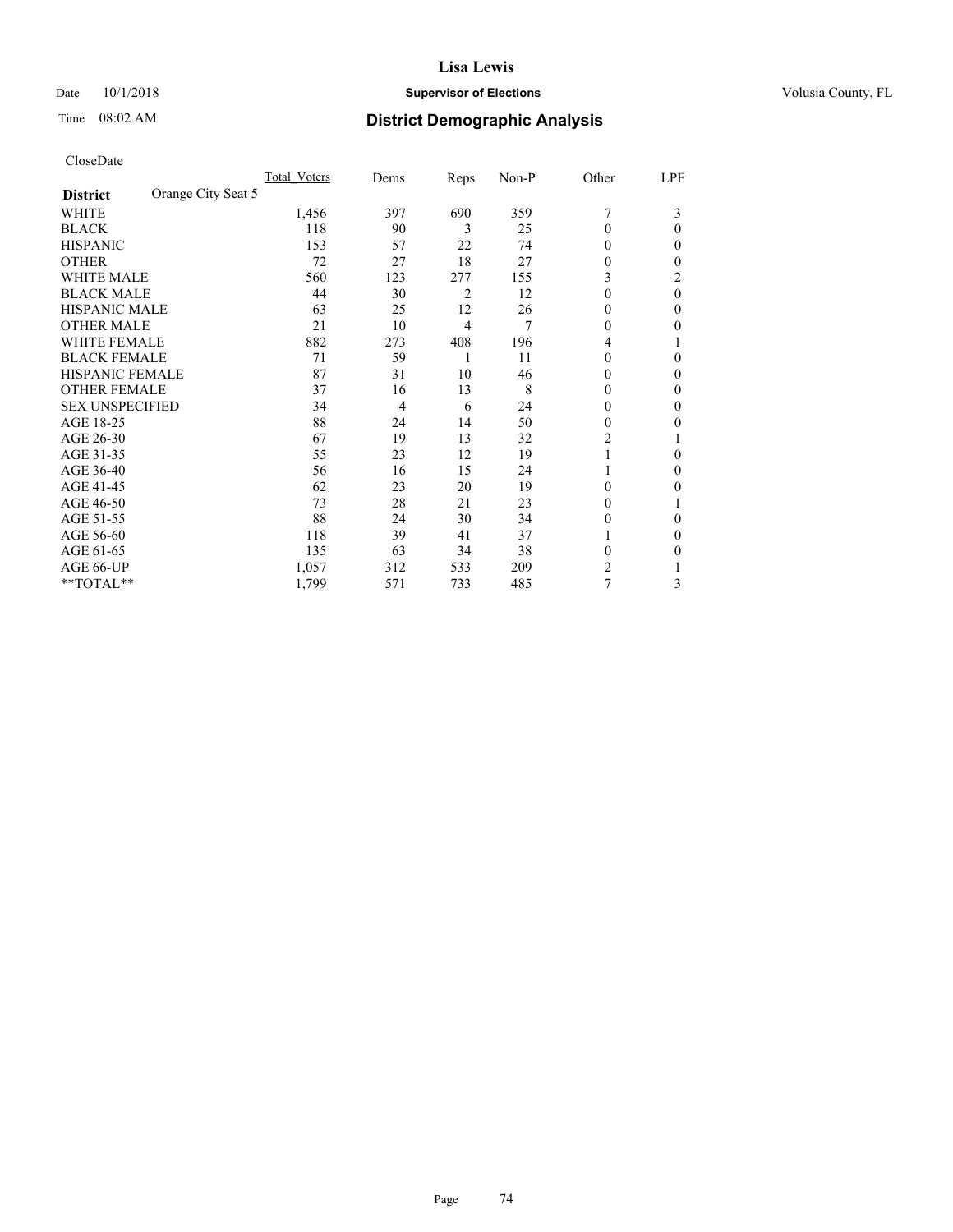# Date  $10/1/2018$  **Supervisor of Elections** Volusia County, FL

# Time 08:02 AM **District Demographic Analysis**

|                                        | Total Voters | Dems  | Reps  | Non-P | Other          | LPF            |
|----------------------------------------|--------------|-------|-------|-------|----------------|----------------|
| Ormond Beach Zone 1<br><b>District</b> |              |       |       |       |                |                |
| WHITE                                  | 8,132        | 2,272 | 3,785 | 2,017 | 34             | 24             |
| <b>BLACK</b>                           | 128          | 88    | 12    | 28    | $\Omega$       | $\theta$       |
| <b>HISPANIC</b>                        | 189          | 64    | 57    | 65    | 1              | 2              |
| <b>OTHER</b>                           | 441          | 132   | 117   | 189   | 3              | $\theta$       |
| WHITE MALE                             | 3,719        | 870   | 1,815 | 1,001 | 17             | 16             |
| <b>BLACK MALE</b>                      | 67           | 41    | 7     | 19    | $\Omega$       | 0              |
| <b>HISPANIC MALE</b>                   | 84           | 26    | 27    | 29    |                |                |
| <b>OTHER MALE</b>                      | 169          | 48    | 48    | 72    |                | 0              |
| WHITE FEMALE                           | 4,329        | 1,382 | 1,941 | 981   | 17             | 8              |
| <b>BLACK FEMALE</b>                    | 60           | 47    | 5     | 8     | $\theta$       | 0              |
| <b>HISPANIC FEMALE</b>                 | 103          | 36    | 30    | 36    | $\mathbf{0}$   |                |
| <b>OTHER FEMALE</b>                    | 205          | 65    | 53    | 85    | 2              | $\mathbf{0}$   |
| <b>SEX UNSPECIFIED</b>                 | 154          | 41    | 45    | 68    | $\theta$       | 0              |
| AGE 18-25                              | 673          | 159   | 233   | 270   |                | 4              |
| AGE 26-30                              | 418          | 99    | 141   | 171   | 5              | 2              |
| AGE 31-35                              | 483          | 120   | 201   | 155   | 3              | 4              |
| AGE 36-40                              | 480          | 128   | 175   | 171   | 1              | 5              |
| AGE 41-45                              | 493          | 131   | 208   | 148   | 1              | 5              |
| AGE 46-50                              | 642          | 163   | 282   | 193   | $\overline{c}$ | $\overline{c}$ |
| AGE 51-55                              | 765          | 188   | 389   | 185   | 3              | $\theta$       |
| AGE 56-60                              | 798          | 234   | 386   | 177   | 1              | 0              |
| AGE 61-65                              | 965          | 296   | 468   | 194   | 6              |                |
| AGE 66-UP                              | 3,172        | 1,038 | 1,487 | 635   | 9              | 3              |
| **TOTAL**                              | 8,890        | 2,556 | 3,971 | 2,299 | 38             | 26             |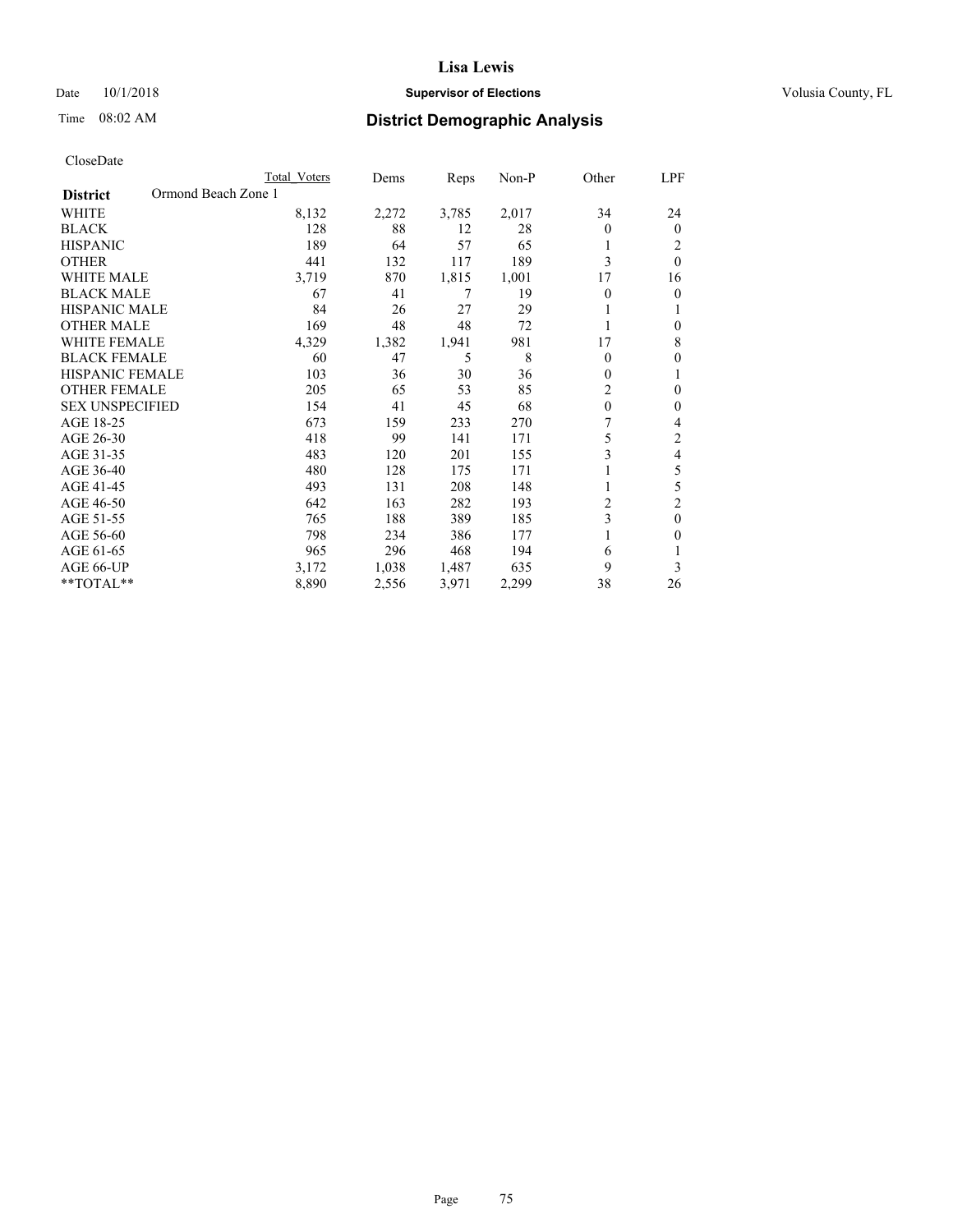# Date  $10/1/2018$  **Supervisor of Elections** Volusia County, FL

# Time 08:02 AM **District Demographic Analysis**

|                                        | Total Voters | Dems  | Reps  | Non-P | Other          | LPF            |
|----------------------------------------|--------------|-------|-------|-------|----------------|----------------|
| Ormond Beach Zone 2<br><b>District</b> |              |       |       |       |                |                |
| WHITE                                  | 6,273        | 2,016 | 2,385 | 1,825 | 27             | 20             |
| <b>BLACK</b>                           | 427          | 342   | 14    | 71    | $\theta$       | $\theta$       |
| <b>HISPANIC</b>                        | 236          | 99    | 44    | 90    | 2              | 1              |
| <b>OTHER</b>                           | 412          | 142   | 91    | 178   |                | $\theta$       |
| <b>WHITE MALE</b>                      | 2,791        | 740   | 1,162 | 860   | 14             | 15             |
| <b>BLACK MALE</b>                      | 169          | 124   | 8     | 37    | $\theta$       | $\theta$       |
| <b>HISPANIC MALE</b>                   | 84           | 34    | 22    | 27    |                | $\mathbf{0}$   |
| <b>OTHER MALE</b>                      | 145          | 49    | 30    | 65    |                | $\mathbf{0}$   |
| <b>WHITE FEMALE</b>                    | 3,399        | 1,254 | 1,201 | 927   | 12             | 5              |
| <b>BLACK FEMALE</b>                    | 250          | 212   | 6     | 32    | $\theta$       | $\theta$       |
| <b>HISPANIC FEMALE</b>                 | 144          | 64    | 20    | 58    |                | 1              |
| <b>OTHER FEMALE</b>                    | 177          | 69    | 50    | 58    | 0              | $\theta$       |
| <b>SEX UNSPECIFIED</b>                 | 189          | 53    | 35    | 100   |                | $\theta$       |
| AGE 18-25                              | 634          | 169   | 177   | 281   | 3              | 4              |
| AGE 26-30                              | 530          | 177   | 135   | 212   | 3              | 3              |
| AGE 31-35                              | 416          | 145   | 105   | 164   | 0              | $\overline{c}$ |
| AGE 36-40                              | 422          | 134   | 113   | 172   | 3              | $\mathbf{0}$   |
| AGE 41-45                              | 438          | 150   | 112   | 168   | 4              | 4              |
| AGE 46-50                              | 559          | 155   | 227   | 172   | $\overline{2}$ | 3              |
| AGE 51-55                              | 667          | 218   | 256   | 189   | 3              | 1              |
| AGE 56-60                              | 708          | 248   | 259   | 198   | $\overline{2}$ |                |
| AGE 61-65                              | 725          | 286   | 262   | 171   | 5              | 1              |
| AGE 66-UP                              | 2,249        | 917   | 888   | 437   | 5              | $\overline{2}$ |
| **TOTAL**                              | 7,348        | 2,599 | 2,534 | 2,164 | 30             | 21             |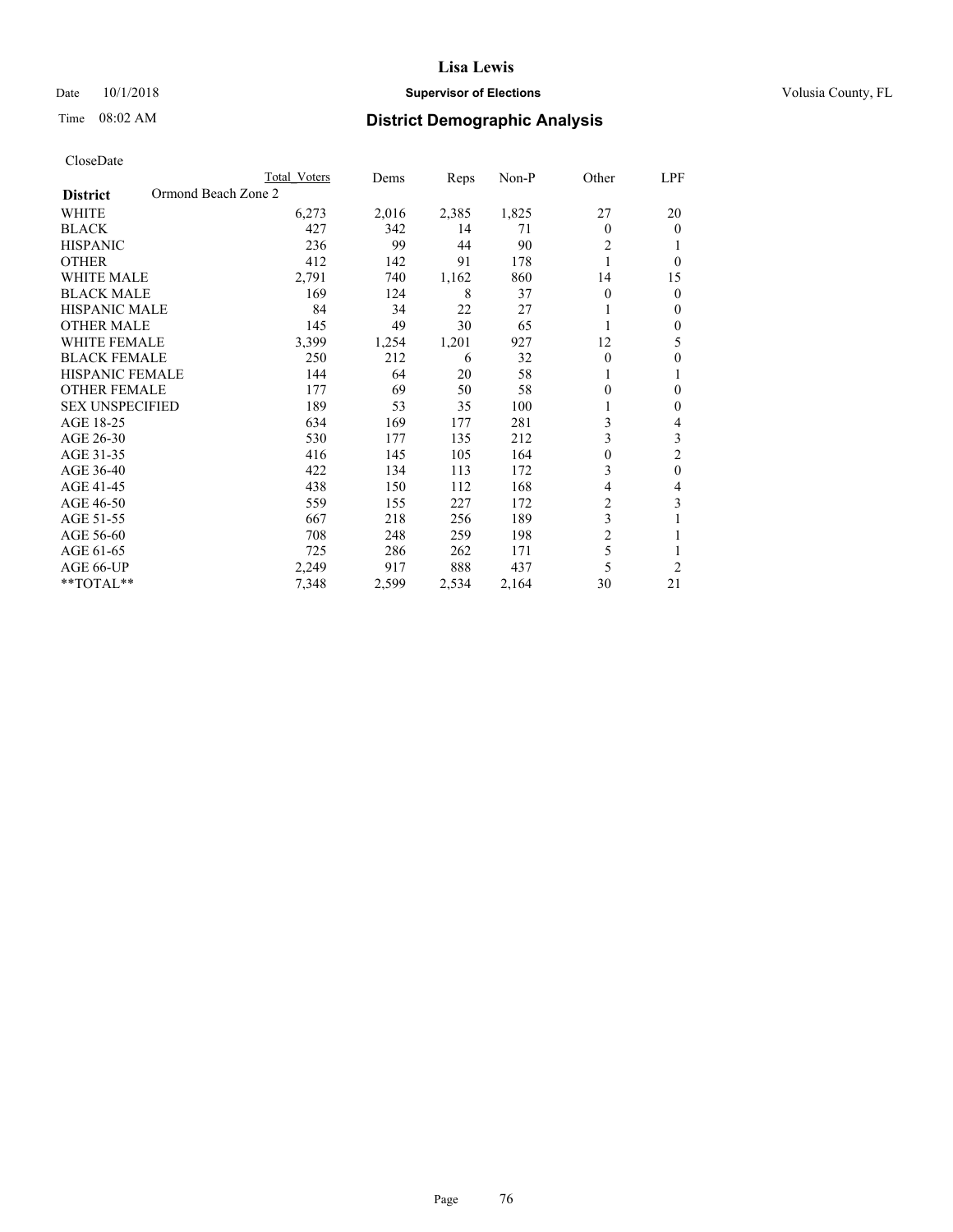# Date  $10/1/2018$  **Supervisor of Elections** Volusia County, FL

# Time 08:02 AM **District Demographic Analysis**

|                                        | Total Voters | Dems  | Reps  | $Non-P$ | Other          | LPF            |
|----------------------------------------|--------------|-------|-------|---------|----------------|----------------|
| Ormond Beach Zone 3<br><b>District</b> |              |       |       |         |                |                |
| WHITE                                  | 7,663        | 2,010 | 3,767 | 1,827   | 40             | 19             |
| <b>BLACK</b>                           | 353          | 266   | 19    | 66      | 2              | $\theta$       |
| <b>HISPANIC</b>                        | 284          | 89    | 76    | 115     | 3              |                |
| <b>OTHER</b>                           | 570          | 173   | 138   | 256     |                | $\overline{2}$ |
| <b>WHITE MALE</b>                      | 3,564        | 809   | 1,839 | 882     | 21             | 13             |
| <b>BLACK MALE</b>                      | 148          | 107   | 10    | 30      | 1              | $\theta$       |
| <b>HISPANIC MALE</b>                   | 131          | 33    | 38    | 57      | 2              |                |
| <b>OTHER MALE</b>                      | 209          | 60    | 52    | 95      | 1              | 1              |
| <b>WHITE FEMALE</b>                    | 4,014        | 1,181 | 1,895 | 913     | 19             | 6              |
| <b>BLACK FEMALE</b>                    | 201          | 157   | 9     | 34      |                | $\theta$       |
| <b>HISPANIC FEMALE</b>                 | 146          | 56    | 36    | 53      | 1              | $\mathbf{0}$   |
| <b>OTHER FEMALE</b>                    | 278          | 97    | 71    | 110     | 0              | $\mathbf{0}$   |
| <b>SEX UNSPECIFIED</b>                 | 179          | 38    | 50    | 90      | $\theta$       | 1              |
| AGE 18-25                              | 865          | 227   | 307   | 318     | 9              | 4              |
| AGE 26-30                              | 547          | 165   | 179   | 195     | 5              | 3              |
| AGE 31-35                              | 565          | 161   | 215   | 183     | 3              | 3              |
| AGE 36-40                              | 539          | 134   | 206   | 193     | $\overline{c}$ | 4              |
| AGE 41-45                              | 549          | 132   | 229   | 179     | 5              | 4              |
| AGE 46-50                              | 640          | 162   | 320   | 154     | 3              |                |
| AGE 51-55                              | 786          | 183   | 405   | 195     |                | 2              |
| AGE 56-60                              | 822          | 254   | 375   | 190     | 3              | $\theta$       |
| AGE 61-65                              | 903          | 282   | 447   | 168     | 6              | $\theta$       |
| AGE 66-UP                              | 2,654        | 838   | 1,317 | 489     | 9              | 1              |
| $*$ TOTAL $*$                          | 8,870        | 2,538 | 4,000 | 2,264   | 46             | 22             |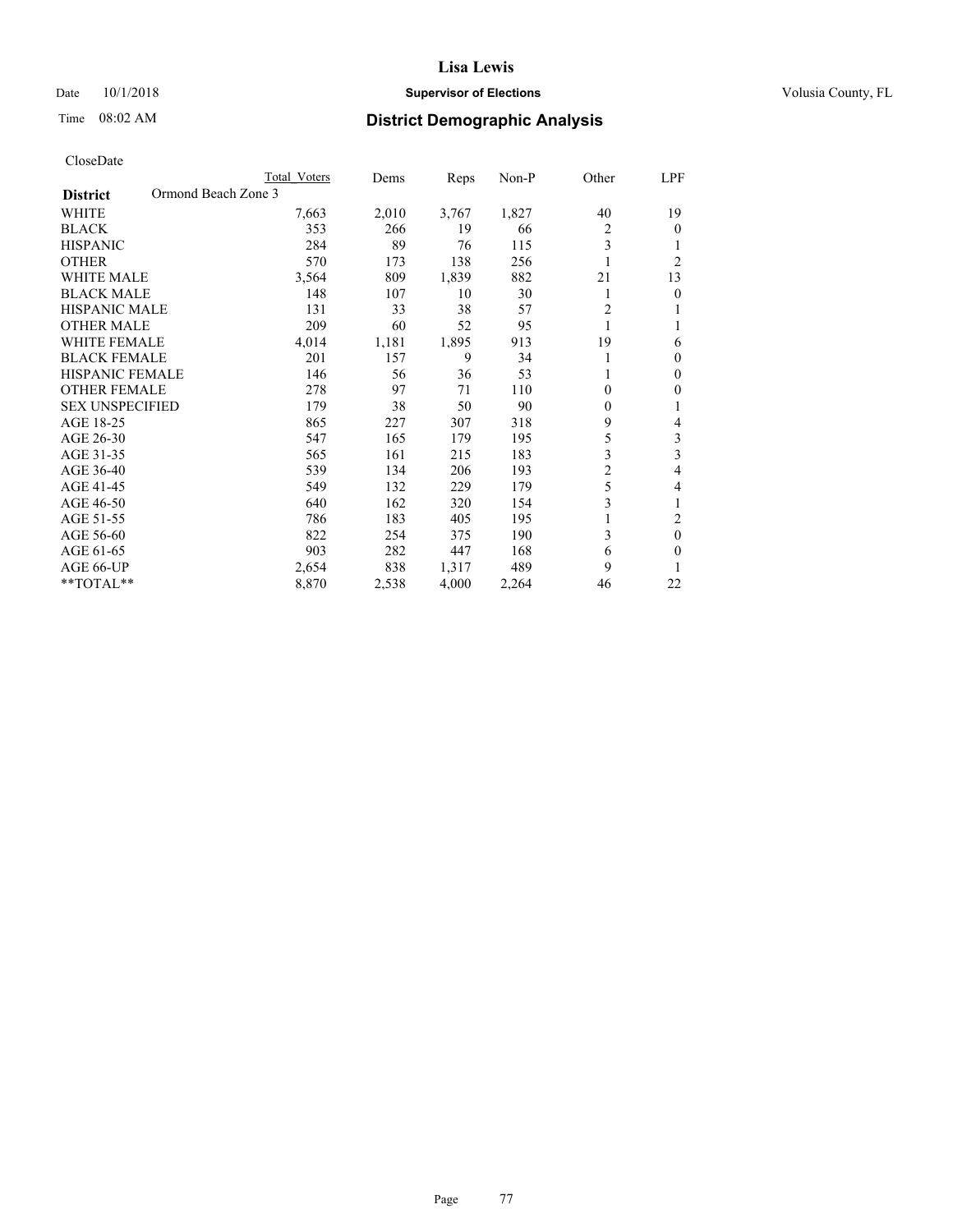# Date  $10/1/2018$  **Supervisor of Elections Supervisor of Elections** Volusia County, FL

# Time 08:02 AM **District Demographic Analysis**

|                        | Total Voters        | Dems  | Reps  | Non-P | Other          | LPF            |
|------------------------|---------------------|-------|-------|-------|----------------|----------------|
| <b>District</b>        | Ormond Beach Zone 4 |       |       |       |                |                |
| WHITE                  | 7,234               | 2,152 | 2,998 | 2,027 | 41             | 16             |
| <b>BLACK</b>           | 241                 | 180   | 15    | 45    | 0              | 1              |
| <b>HISPANIC</b>        | 194                 | 86    | 37    | 69    | 2              | $\Omega$       |
| <b>OTHER</b>           | 384                 | 106   | 101   | 175   | $\overline{2}$ | $\Omega$       |
| <b>WHITE MALE</b>      | 3,190               | 825   | 1,342 | 991   | 20             | 12             |
| <b>BLACK MALE</b>      | 106                 | 76    | 6     | 23    | 0              | 1              |
| <b>HISPANIC MALE</b>   | 86                  | 34    | 19    | 32    |                | $\theta$       |
| <b>OTHER MALE</b>      | 155                 | 41    | 37    | 75    | 2              | $\mathbf{0}$   |
| <b>WHITE FEMALE</b>    | 3,954               | 1,307 | 1,618 | 1,004 | 21             | 4              |
| <b>BLACK FEMALE</b>    | 131                 | 101   | 8     | 22    | 0              | $\mathbf{0}$   |
| <b>HISPANIC FEMALE</b> | 106                 | 51    | 18    | 36    |                | $\Omega$       |
| <b>OTHER FEMALE</b>    | 150                 | 47    | 42    | 61    | 0              | $\theta$       |
| <b>SEX UNSPECIFIED</b> | 175                 | 42    | 61    | 72    | 0              | $\theta$       |
| AGE 18-25              | 546                 | 135   | 162   | 246   | 3              | $\theta$       |
| AGE 26-30              | 459                 | 129   | 151   | 172   | 3              | 4              |
| AGE 31-35              | 438                 | 139   | 117   | 175   | 3              | 4              |
| AGE 36-40              | 359                 | 99    | 113   | 140   | 4              | 3              |
| AGE 41-45              | 332                 | 76    | 126   | 127   | 0              | 3              |
| AGE 46-50              | 441                 | 120   | 165   | 154   | 0              | $\overline{c}$ |
| AGE 51-55              | 587                 | 152   | 260   | 170   | 5              | $\theta$       |
| AGE 56-60              | 746                 | 240   | 307   | 194   | 5              | $\theta$       |
| AGE 61-65              | 832                 | 283   | 334   | 209   | 6              | $\theta$       |
| AGE 66-UP              | 3,313               | 1,151 | 1,416 | 729   | 16             |                |
| **TOTAL**              | 8,053               | 2,524 | 3,151 | 2,316 | 45             | 17             |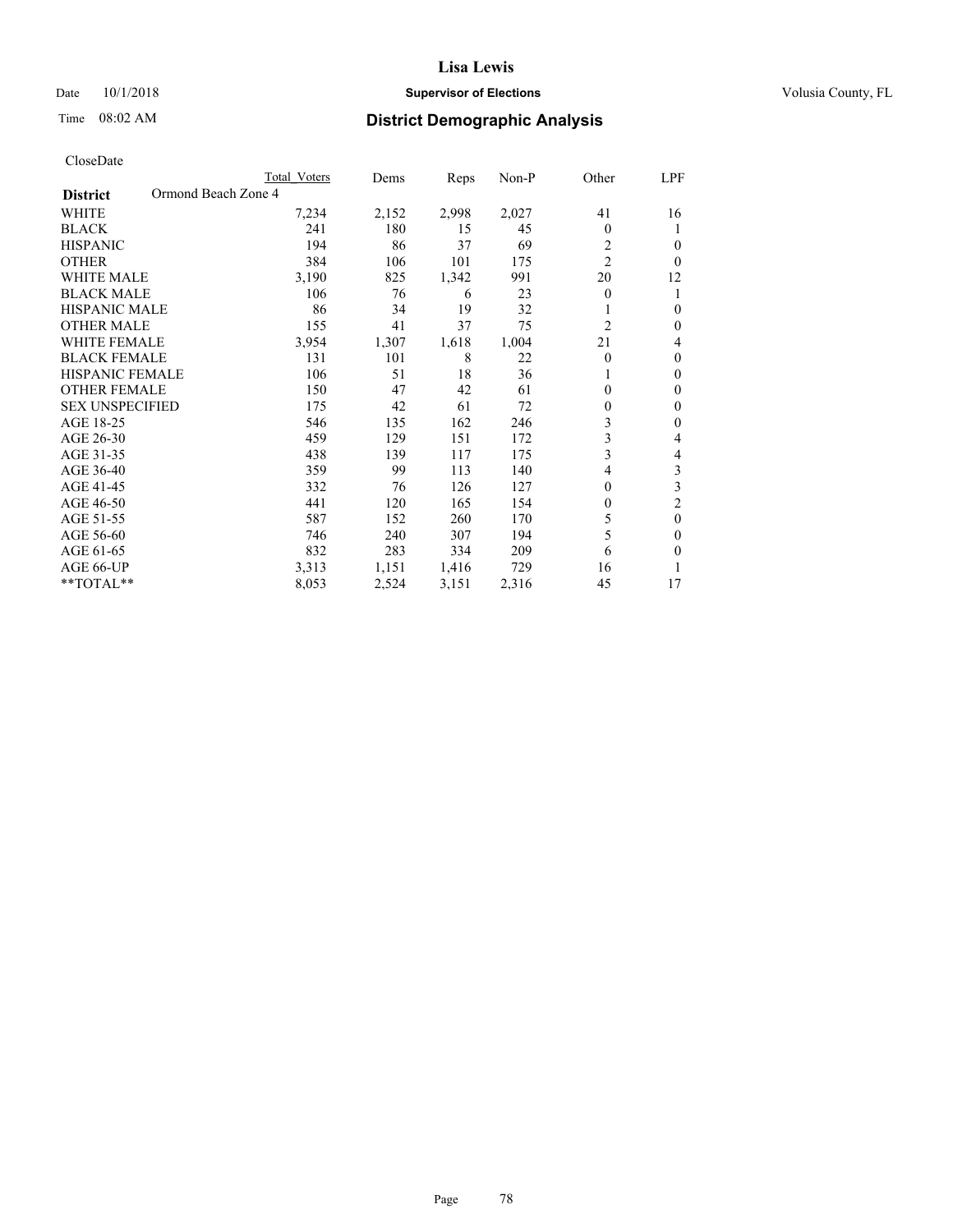# Date  $10/1/2018$  **Supervisor of Elections Supervisor of Elections** Volusia County, FL

# Time 08:02 AM **District Demographic Analysis**

|                        |         | Total Voters | Dems           | Reps     | Non-P          | Other    | LPF      |
|------------------------|---------|--------------|----------------|----------|----------------|----------|----------|
| <b>District</b>        | Pierson |              |                |          |                |          |          |
| WHITE                  |         | 575          | 171            | 286      | 112            | 3        | 3        |
| <b>BLACK</b>           |         | 46           | 38             | 1        | 7              | 0        | 0        |
| <b>HISPANIC</b>        |         | 178          | 81             | 12       | 85             | 0        | 0        |
| <b>OTHER</b>           |         | 34           | 6              | 7        | 21             | 0        | 0        |
| WHITE MALE             |         | 279          | 78             | 142      | 54             | 2        | 3        |
| <b>BLACK MALE</b>      |         | 20           | 18             | $\theta$ | $\overline{2}$ | $\theta$ | 0        |
| <b>HISPANIC MALE</b>   |         | 91           | 43             | 5        | 43             | 0        | 0        |
| <b>OTHER MALE</b>      |         | 19           | 3              | 5        | 11             | 0        | 0        |
| <b>WHITE FEMALE</b>    |         | 291          | 93             | 140      | 57             |          | 0        |
| <b>BLACK FEMALE</b>    |         | 26           | 20             | 1        | 5              | 0        | 0        |
| <b>HISPANIC FEMALE</b> |         | 82           | 36             | 7        | 39             | 0        | 0        |
| <b>OTHER FEMALE</b>    |         | 8            | 3              | 1        | 4              | 0        | 0        |
| <b>SEX UNSPECIFIED</b> |         | 17           | $\overline{2}$ | 5        | 10             | 0        | 0        |
| AGE 18-25              |         | 119          | 32             | 32       | 55             | 0        | 0        |
| AGE 26-30              |         | 76           | 34             | 15       | 26             | 0        |          |
| AGE 31-35              |         | 58           | 15             | 21       | 21             | 0        |          |
| AGE 36-40              |         | 59           | 14             | 19       | 26             | 0        | 0        |
| AGE 41-45              |         | 49           | 12             | 19       | 17             | 0        |          |
| AGE 46-50              |         | 60           | 18             | 22       | 19             |          | $\Omega$ |
| AGE 51-55              |         | 60           | 23             | 23       | 14             | 0        | 0        |
| AGE 56-60              |         | 76           | 28             | 32       | 16             | 0        | 0        |
| AGE 61-65              |         | 97           | 38             | 44       | 15             | 0        | 0        |
| AGE 66-UP              |         | 179          | 82             | 79       | 16             | 2        | 0        |
| **TOTAL**              |         | 833          | 296            | 306      | 225            | 3        | 3        |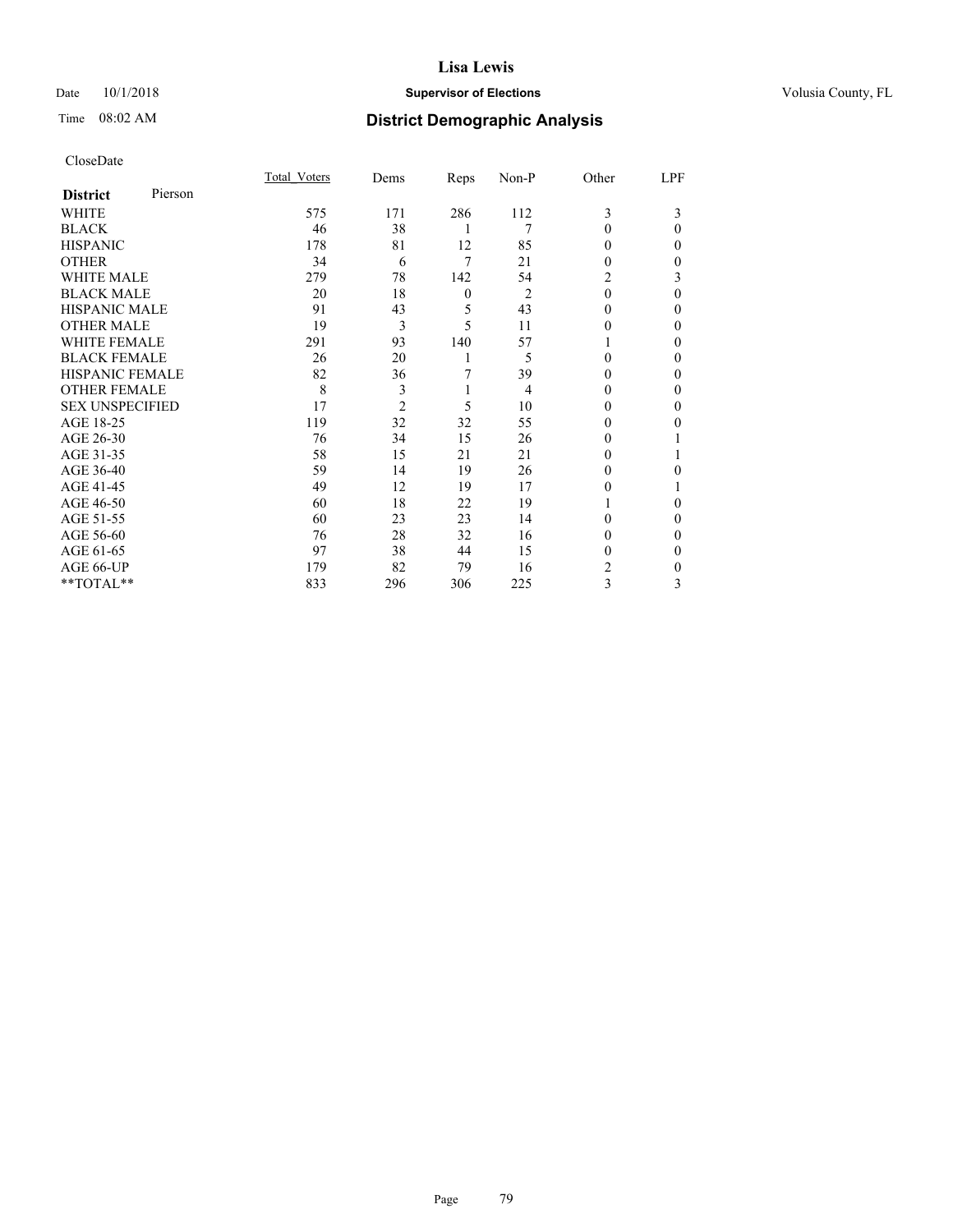# Date  $10/1/2018$  **Supervisor of Elections Supervisor of Elections** Volusia County, FL

# Time 08:02 AM **District Demographic Analysis**

|                        |             | Total Voters | Dems | Reps           | Non-P    | Other    | LPF            |
|------------------------|-------------|--------------|------|----------------|----------|----------|----------------|
| <b>District</b>        | Ponce Inlet |              |      |                |          |          |                |
| WHITE                  |             | 3,019        | 688  | 1,591          | 708      | 24       | 8              |
| <b>BLACK</b>           |             | 9            | 3    | 4              | 2        | $\Omega$ | $\theta$       |
| <b>HISPANIC</b>        |             | 61           | 18   | 24             | 18       | 0        |                |
| <b>OTHER</b>           |             | 112          | 29   | 43             | 40       | 0        | $\theta$       |
| WHITE MALE             |             | 1,473        | 283  | 801            | 370      | 14       | 5              |
| <b>BLACK MALE</b>      |             | 5            |      | $\overline{c}$ | 2        | 0        | $\theta$       |
| <b>HISPANIC MALE</b>   |             | 25           | 8    | 9              | 8        | 0        | $\theta$       |
| <b>OTHER MALE</b>      |             | 44           | 11   | 19             | 14       | $\Omega$ | $\mathbf{0}$   |
| <b>WHITE FEMALE</b>    |             | 1,518        | 396  | 781            | 328      | 10       | 3              |
| <b>BLACK FEMALE</b>    |             | 4            | 2    | 2              | $\theta$ | 0        | $\theta$       |
| <b>HISPANIC FEMALE</b> |             | 36           | 10   | 15             | 10       | 0        |                |
| <b>OTHER FEMALE</b>    |             | 43           | 14   | 15             | 14       | 0        | $\theta$       |
| <b>SEX UNSPECIFIED</b> |             | 53           | 13   | 18             | 22       | 0        | $\theta$       |
| AGE 18-25              |             | 163          | 25   | 65             | 69       | 3        |                |
| AGE 26-30              |             | 92           | 22   | 31             | 36       |          | 2              |
| AGE 31-35              |             | 73           | 25   | 27             | 21       | 0        | $\mathbf{0}$   |
| AGE 36-40              |             | 97           | 22   | 37             | 37       |          | $\mathbf{0}$   |
| AGE 41-45              |             | 105          | 17   | 52             | 36       | 0        | $\theta$       |
| AGE 46-50              |             | 152          | 36   | 76             | 36       | 2        | 2              |
| AGE 51-55              |             | 241          | 48   | 126            | 64       |          | $\overline{2}$ |
| AGE 56-60              |             | 366          | 87   | 202            | 73       | 3        | 1              |
| AGE 61-65              |             | 405          | 90   | 225            | 84       | 6        | $\theta$       |
| AGE 66-UP              |             | 1,507        | 366  | 821            | 312      | 7        |                |
| **TOTAL**              |             | 3,201        | 738  | 1,662          | 768      | 24       | 9              |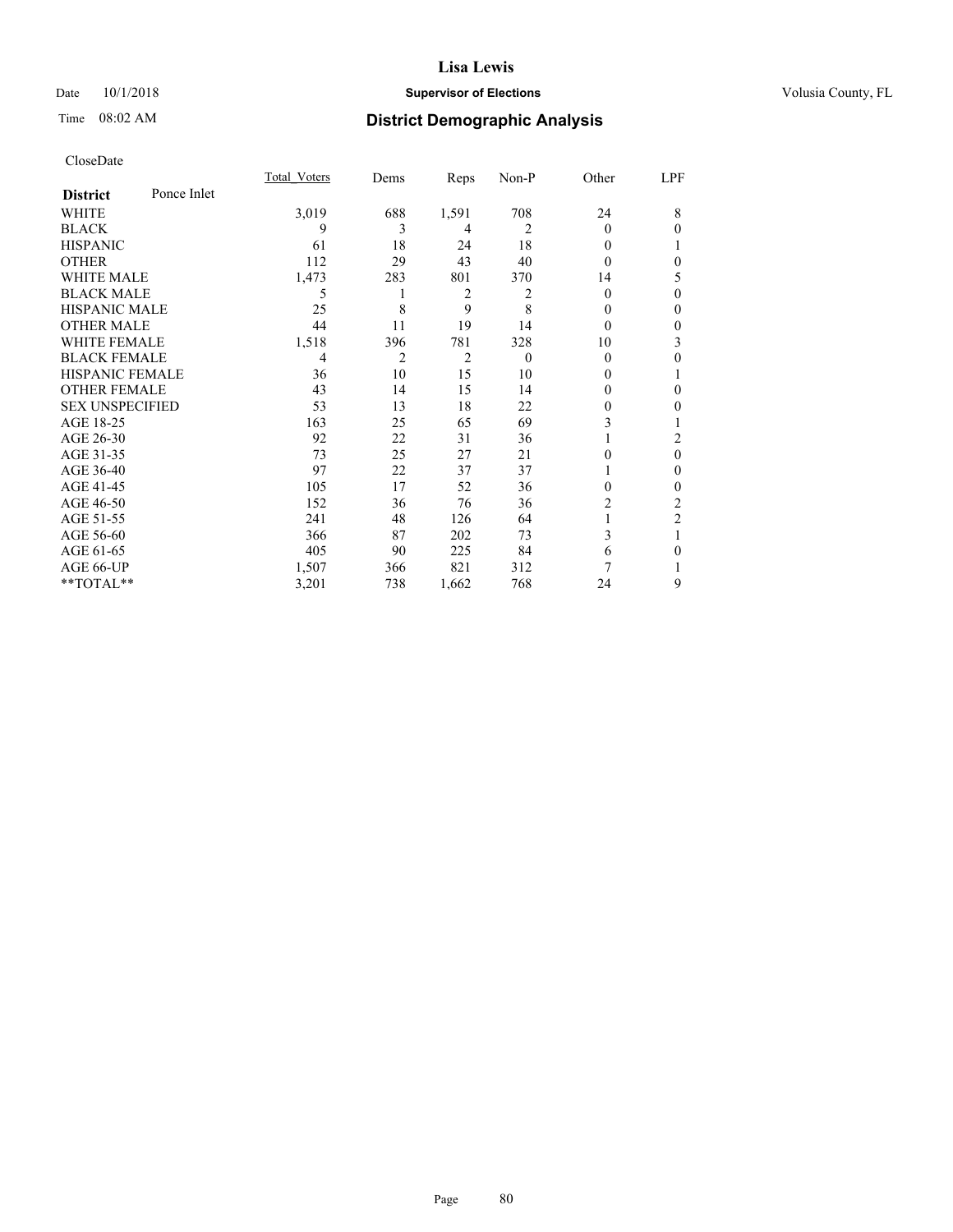# Date  $10/1/2018$  **Supervisor of Elections Supervisor of Elections** Volusia County, FL

# Time 08:02 AM **District Demographic Analysis**

|                        |                        | Total Voters | Dems  | Reps  | Non-P | Other          | LPF            |
|------------------------|------------------------|--------------|-------|-------|-------|----------------|----------------|
| <b>District</b>        | Port Orange District 1 |              |       |       |       |                |                |
| WHITE                  |                        | 8,735        | 2,761 | 3,082 | 2,822 | 46             | 24             |
| <b>BLACK</b>           |                        | 210          | 148   | 11    | 50    |                | $\mathbf{0}$   |
| <b>HISPANIC</b>        |                        | 343          | 123   | 69    | 147   | 3              | 1              |
| <b>OTHER</b>           |                        | 417          | 120   | 93    | 199   | 3              | $\overline{2}$ |
| <b>WHITE MALE</b>      |                        | 3,929        | 1,055 | 1,536 | 1,302 | 22             | 14             |
| <b>BLACK MALE</b>      |                        | 91           | 65    | 6     | 19    |                | $\mathbf{0}$   |
| <b>HISPANIC MALE</b>   |                        | 153          | 54    | 30    | 69    | 0              | $\mathbf{0}$   |
| <b>OTHER MALE</b>      |                        | 139          | 36    | 31    | 69    | 1              | 2              |
| WHITE FEMALE           |                        | 4,685        | 1,675 | 1,503 | 1,473 | 24             | 10             |
| <b>BLACK FEMALE</b>    |                        | 117          | 82    | 5     | 30    | 0              | 0              |
| <b>HISPANIC FEMALE</b> |                        | 179          | 66    | 37    | 72    | 3              | 1              |
| <b>OTHER FEMALE</b>    |                        | 182          | 62    | 52    | 67    |                | 0              |
| <b>SEX UNSPECIFIED</b> |                        | 230          | 57    | 55    | 117   |                | $\theta$       |
| AGE 18-25              |                        | 820          | 224   | 168   | 413   | 10             | 5              |
| AGE 26-30              |                        | 640          | 182   | 149   | 301   | 6              | $\mathfrak{2}$ |
| AGE 31-35              |                        | 583          | 183   | 139   | 252   | 6              | 3              |
| AGE 36-40              |                        | 569          | 164   | 166   | 232   |                | 6              |
| AGE 41-45              |                        | 560          | 174   | 148   | 227   | 5              | 6              |
| AGE 46-50              |                        | 640          | 190   | 218   | 230   | 2              | $\theta$       |
| AGE 51-55              |                        | 848          | 250   | 305   | 291   | $\overline{2}$ | $\Omega$       |
| AGE 56-60              |                        | 1,006        | 347   | 354   | 295   | 8              | 2              |
| AGE 61-65              |                        | 1,017        | 350   | 410   | 257   | 0              | $\theta$       |
| AGE 66-UP              |                        | 3,022        | 1,088 | 1,198 | 720   | 13             | 3              |
| **TOTAL**              |                        | 9,705        | 3,152 | 3,255 | 3,218 | 53             | 27             |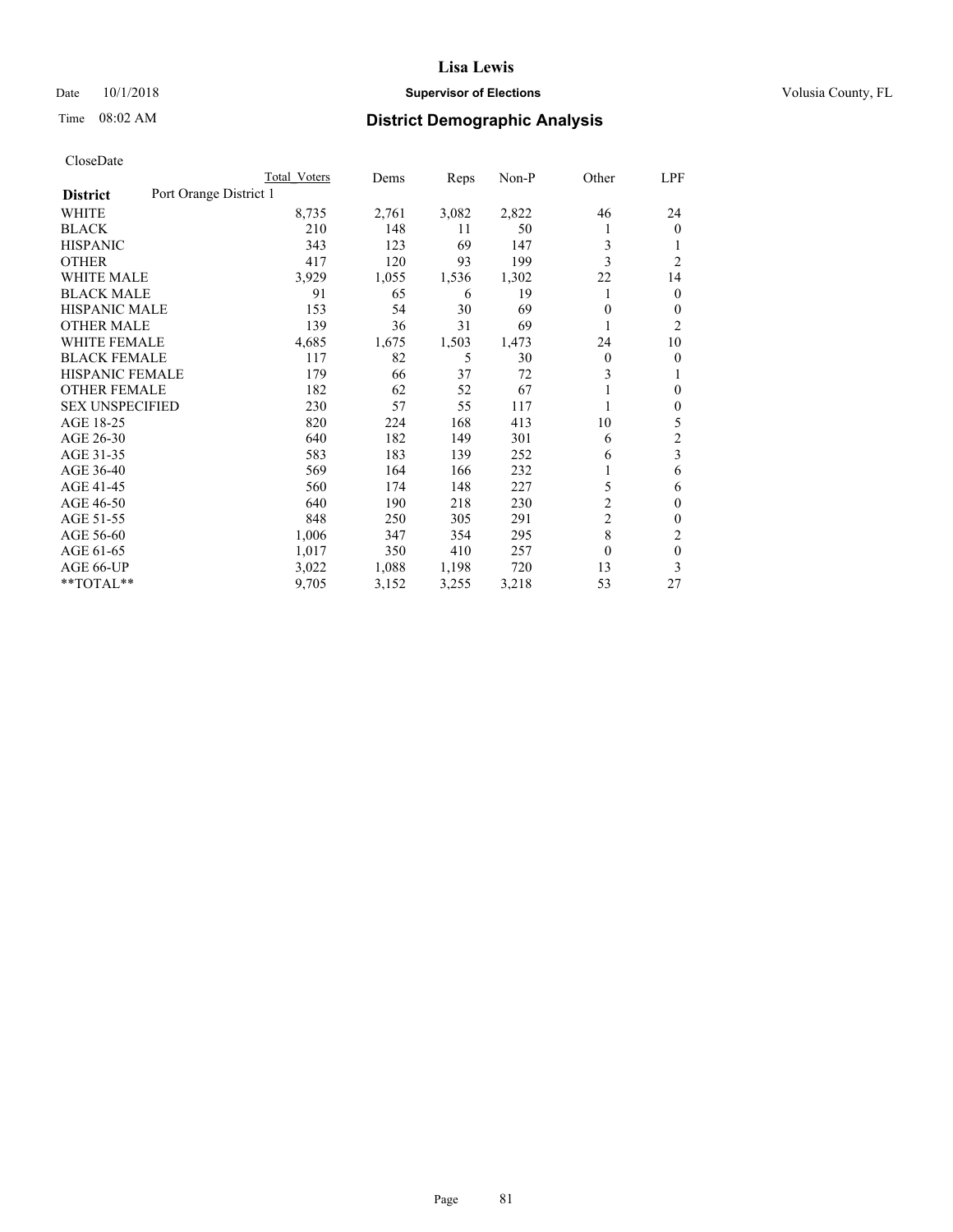# Date  $10/1/2018$  **Supervisor of Elections Supervisor of Elections** Volusia County, FL

# Time 08:02 AM **District Demographic Analysis**

|                        | Total Voters           | Dems  | Reps  | Non-P | Other          | LPF            |
|------------------------|------------------------|-------|-------|-------|----------------|----------------|
| <b>District</b>        | Port Orange District 2 |       |       |       |                |                |
| WHITE                  | 9,113                  | 2,762 | 3,572 | 2,692 | 57             | 30             |
| <b>BLACK</b>           | 475                    | 348   | 21    | 104   | 0              | 2              |
| <b>HISPANIC</b>        | 428                    | 163   | 85    | 175   | 4              | 1              |
| <b>OTHER</b>           | 581                    | 185   | 112   | 278   | 3              | 3              |
| <b>WHITE MALE</b>      | 4,080                  | 1,048 | 1,709 | 1,273 | 31             | 19             |
| <b>BLACK MALE</b>      | 173                    | 119   | 8     | 46    | 0              | 0              |
| <b>HISPANIC MALE</b>   | 211                    | 71    | 52    | 83    | 4              | 1              |
| <b>OTHER MALE</b>      | 227                    | 63    | 49    | 111   | 1              | 3              |
| <b>WHITE FEMALE</b>    | 4,892                  | 1,674 | 1,815 | 1,369 | 25             | 9              |
| <b>BLACK FEMALE</b>    | 293                    | 221   | 13    | 58    | 0              |                |
| <b>HISPANIC FEMALE</b> | 210                    | 89    | 33    | 88    | 0              | 0              |
| <b>OTHER FEMALE</b>    | 251                    | 96    | 41    | 112   | $\overline{c}$ | $\Omega$       |
| <b>SEX UNSPECIFIED</b> | 260                    | 77    | 70    | 109   |                | 3              |
| AGE 18-25              | 1,014                  | 292   | 256   | 447   | 12             | 7              |
| AGE 26-30              | 807                    | 228   | 228   | 339   | 7              | 5              |
| AGE 31-35              | 703                    | 204   | 192   | 296   | 4              | 7              |
| AGE 36-40              | 634                    | 197   | 200   | 232   | 4              |                |
| AGE 41-45              | 550                    | 150   | 189   | 203   | 3              | 5              |
| AGE 46-50              | 650                    | 185   | 250   | 205   | 4              | 6              |
| AGE 51-55              | 841                    | 247   | 339   | 246   | 8              | 1              |
| AGE 56-60              | 1,009                  | 349   | 395   | 262   | $\overline{2}$ |                |
| AGE 61-65              | 985                    | 350   | 384   | 249   | 1              | 1              |
| AGE 66-UP              | 3,404                  | 1,256 | 1,357 | 770   | 19             | $\overline{2}$ |
| $*$ TOTAL $*$          | 10,597                 | 3,458 | 3,790 | 3,249 | 64             | 36             |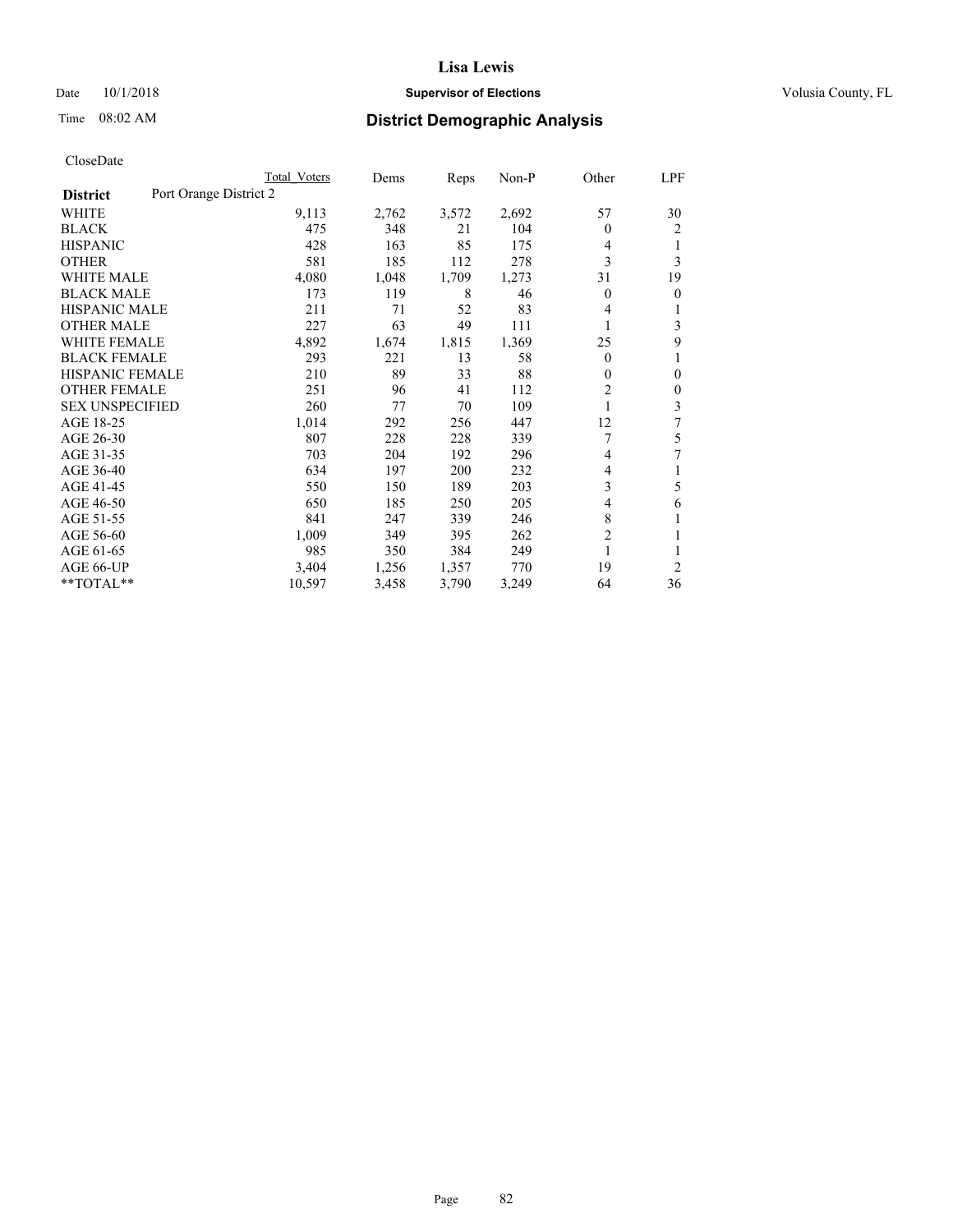# Date  $10/1/2018$  **Supervisor of Elections** Volusia County, FL

# Time 08:02 AM **District Demographic Analysis**

|                                           | Total Voters | Dems  | Reps  | $Non-P$ | Other          | LPF            |
|-------------------------------------------|--------------|-------|-------|---------|----------------|----------------|
| Port Orange District 3<br><b>District</b> |              |       |       |         |                |                |
| WHITE                                     | 11,029       | 2,986 | 4,786 | 3,149   | 75             | 33             |
| <b>BLACK</b>                              | 440          | 330   | 16    | 91      | $\overline{c}$ | 1              |
| <b>HISPANIC</b>                           | 491          | 164   | 107   | 214     | $\overline{2}$ | 4              |
| <b>OTHER</b>                              | 677          | 195   | 174   | 305     | 3              | $\theta$       |
| <b>WHITE MALE</b>                         | 4,993        | 1,135 | 2,287 | 1,506   | 43             | 22             |
| <b>BLACK MALE</b>                         | 196          | 142   | 10    | 42      |                | 1              |
| <b>HISPANIC MALE</b>                      | 231          | 80    | 50    | 96      | 2              | 3              |
| <b>OTHER MALE</b>                         | 255          | 74    | 67    | 113     | 1              | $\theta$       |
| <b>WHITE FEMALE</b>                       | 5,880        | 1,812 | 2,433 | 1,595   | 30             | 10             |
| <b>BLACK FEMALE</b>                       | 239          | 183   | 6     | 49      |                | $\theta$       |
| <b>HISPANIC FEMALE</b>                    | 252          | 82    | 54    | 115     | $\mathbf{0}$   | 1              |
| <b>OTHER FEMALE</b>                       | 308          | 103   | 84    | 119     | 2              | 0              |
| <b>SEX UNSPECIFIED</b>                    | 283          | 64    | 92    | 124     | $\overline{c}$ |                |
| AGE 18-25                                 | 1,123        | 287   | 356   | 458     | 16             | 6              |
| AGE 26-30                                 | 977          | 256   | 315   | 397     | 5              | 4              |
| AGE 31-35                                 | 862          | 231   | 283   | 335     | 9              | 4              |
| AGE 36-40                                 | 806          | 220   | 276   | 301     | 5              | 4              |
| AGE 41-45                                 | 762          | 207   | 277   | 269     | 7              | $\overline{2}$ |
| AGE 46-50                                 | 859          | 245   | 356   | 251     | 3              | 4              |
| AGE 51-55                                 | 962          | 277   | 390   | 284     | 5              | 6              |
| AGE 56-60                                 | 1,037        | 294   | 473   | 264     | 4              | $\overline{c}$ |
| AGE 61-65                                 | 1,072        | 378   | 442   | 247     | 4              | 1              |
| AGE 66-UP                                 | 4,177        | 1,280 | 1,915 | 953     | 24             | 5              |
| **TOTAL**                                 | 12,637       | 3,675 | 5,083 | 3,759   | 82             | 38             |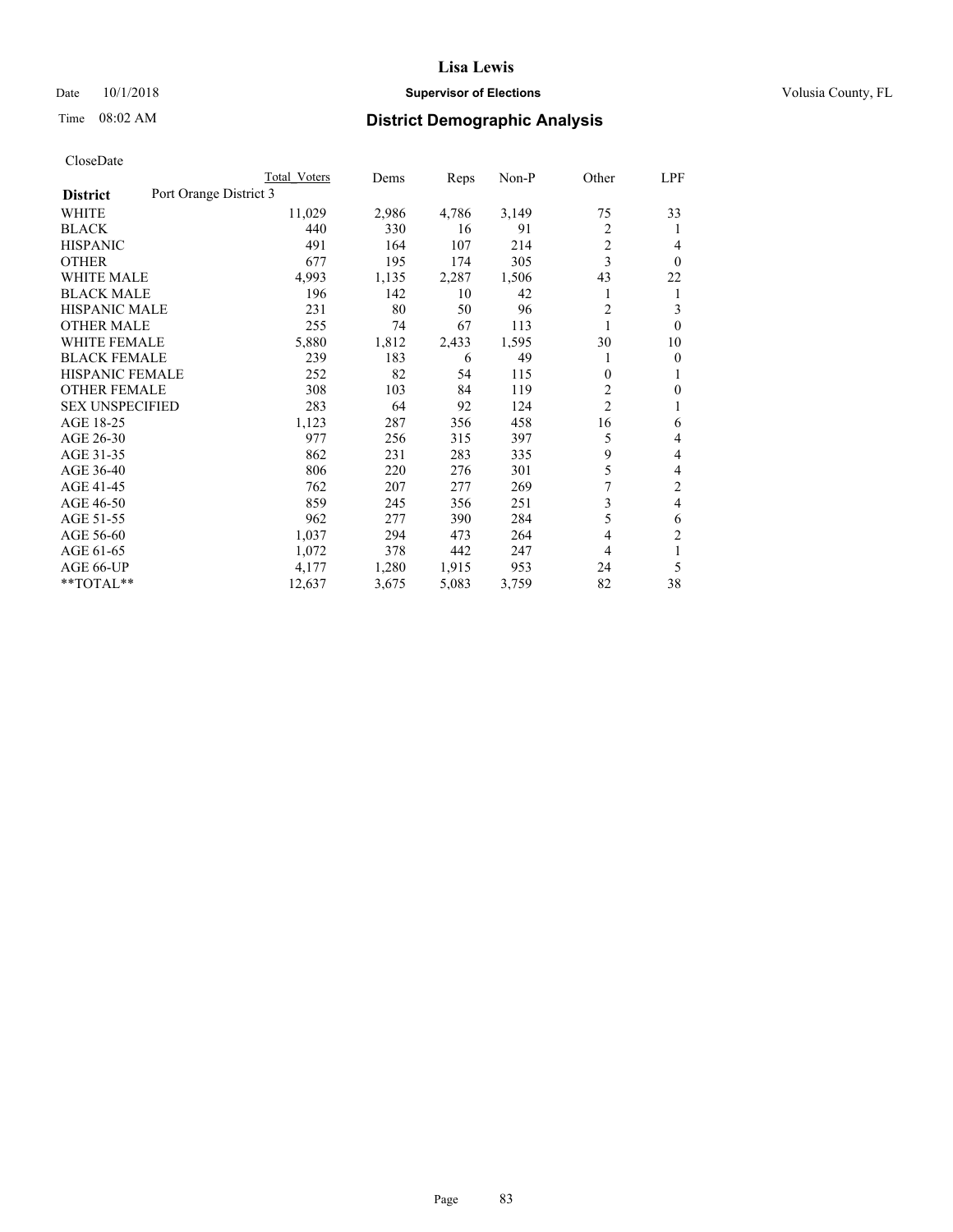# Date  $10/1/2018$  **Supervisor of Elections** Volusia County, FL

# Time 08:02 AM **District Demographic Analysis**

|                                           | Total Voters | Dems  | Reps  | Non-P | Other          | LPF            |
|-------------------------------------------|--------------|-------|-------|-------|----------------|----------------|
| Port Orange District 4<br><b>District</b> |              |       |       |       |                |                |
| WHITE                                     | 10,146       | 2,803 | 4,573 | 2,696 | 43             | 31             |
| <b>BLACK</b>                              | 323          | 231   | 25    | 66    |                | $\theta$       |
| <b>HISPANIC</b>                           | 412          | 160   | 115   | 135   | 1              | 1              |
| <b>OTHER</b>                              | 665          | 222   | 171   | 268   | $\overline{2}$ | $\overline{2}$ |
| <b>WHITE MALE</b>                         | 4,774        | 1,134 | 2,249 | 1,345 | 23             | 23             |
| <b>BLACK MALE</b>                         | 147          | 95    | 17    | 35    | 0              | $\mathbf{0}$   |
| <b>HISPANIC MALE</b>                      | 172          | 62    | 50    | 60    | 0              | $\mathbf{0}$   |
| <b>OTHER MALE</b>                         | 253          | 81    | 73    | 95    | $\overline{2}$ | $\overline{2}$ |
| <b>WHITE FEMALE</b>                       | 5,221        | 1,636 | 2,260 | 1,298 | 20             | 7              |
| <b>BLACK FEMALE</b>                       | 173          | 135   | 8     | 29    |                | $\mathbf{0}$   |
| HISPANIC FEMALE                           | 233          | 96    | 63    | 72    |                | 1              |
| <b>OTHER FEMALE</b>                       | 290          | 121   | 69    | 100   | 0              | $\theta$       |
| <b>SEX UNSPECIFIED</b>                    | 283          | 56    | 95    | 131   | 0              | 1              |
| AGE 18-25                                 | 1,154        | 314   | 359   | 467   | 10             | 4              |
| AGE 26-30                                 | 671          | 210   | 222   | 227   | 6              | 6              |
| AGE 31-35                                 | 716          | 229   | 224   | 254   | 5              | 4              |
| AGE 36-40                                 | 762          | 210   | 263   | 284   | $\overline{2}$ | 3              |
| AGE 41-45                                 | 889          | 245   | 330   | 304   | 4              | 6              |
| AGE 46-50                                 | 1,072        | 262   | 513   | 292   | 4              | 1              |
| AGE 51-55                                 | 985          | 261   | 453   | 266   | $\overline{2}$ | 3              |
| AGE 56-60                                 | 1,146        | 333   | 558   | 246   | 6              | 3              |
| AGE 61-65                                 | 1,104        | 363   | 522   | 218   | 1              | $\theta$       |
| AGE 66-UP                                 | 3,047        | 989   | 1,440 | 607   | 7              | 4              |
| **TOTAL**                                 | 11,546       | 3,416 | 4,884 | 3,165 | 47             | 34             |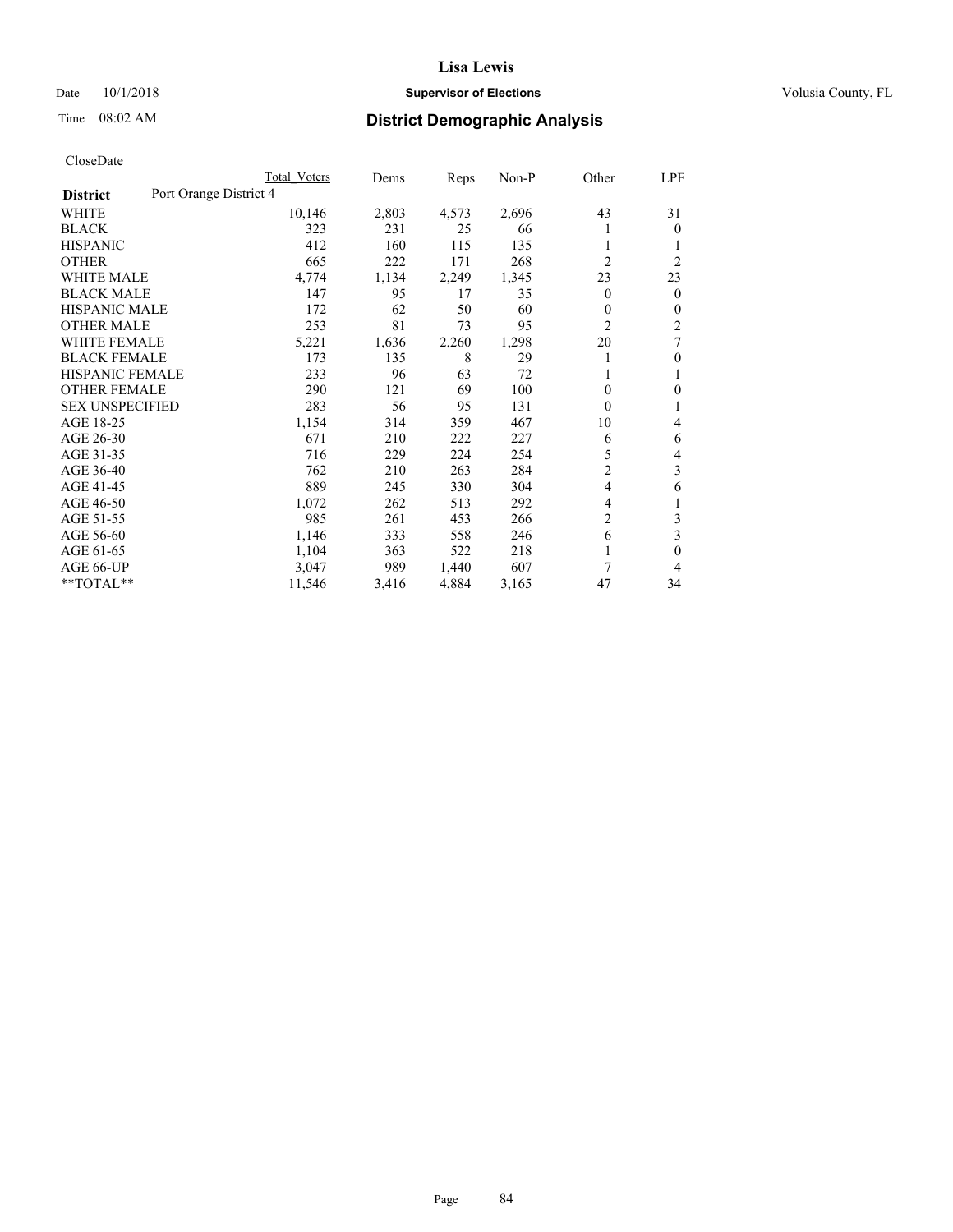# Date  $10/1/2018$  **Supervisor of Elections Supervisor of Elections** Volusia County, FL

# Time 08:02 AM **District Demographic Analysis**

|                        |               | Total Voters | Dems  | Reps  | Non-P | Other          | LPF            |
|------------------------|---------------|--------------|-------|-------|-------|----------------|----------------|
| <b>District</b>        | South Daytona |              |       |       |       |                |                |
| WHITE                  |               | 7,120        | 2,277 | 2,691 | 2,083 | 51             | 18             |
| <b>BLACK</b>           |               | 777          | 583   | 26    | 167   | 1              | $\mathbf{0}$   |
| <b>HISPANIC</b>        |               | 300          | 130   | 58    | 108   | 4              | $\theta$       |
| <b>OTHER</b>           |               | 426          | 152   | 86    | 185   | 1              | 2              |
| WHITE MALE             |               | 3,222        | 862   | 1,316 | 1,008 | 25             | 11             |
| <b>BLACK MALE</b>      |               | 291          | 206   | 13    | 72    | $\overline{0}$ | $\theta$       |
| <b>HISPANIC MALE</b>   |               | 137          | 48    | 32    | 54    | 3              | $\mathbf{0}$   |
| <b>OTHER MALE</b>      |               | 143          | 51    | 34    | 57    | 1              | $\mathbf{0}$   |
| <b>WHITE FEMALE</b>    |               | 3,820        | 1,397 | 1,350 | 1,040 | 26             | 7              |
| <b>BLACK FEMALE</b>    |               | 475          | 371   | 12    | 91    | 1              | $\mathbf{0}$   |
| HISPANIC FEMALE        |               | 153          | 78    | 26    | 48    |                | $\theta$       |
| <b>OTHER FEMALE</b>    |               | 195          | 78    | 44    | 72    | 0              | 1              |
| <b>SEX UNSPECIFIED</b> |               | 187          | 51    | 34    | 101   | 0              | 1              |
| AGE 18-25              |               | 803          | 260   | 172   | 360   | 6              | 5              |
| AGE 26-30              |               | 676          | 228   | 164   | 274   | 8              | $\overline{c}$ |
| AGE 31-35              |               | 607          | 209   | 155   | 230   | 8              | 5              |
| AGE 36-40              |               | 547          | 198   | 133   | 210   | 6              | $\mathbf{0}$   |
| AGE 41-45              |               | 474          | 146   | 158   | 166   | 3              | 1              |
| AGE 46-50              |               | 615          | 214   | 217   | 179   | $\overline{2}$ | 3              |
| AGE 51-55              |               | 727          | 260   | 276   | 186   | 3              | $\overline{c}$ |
| AGE 56-60              |               | 924          | 327   | 351   | 243   | 3              | $\mathbf{0}$   |
| AGE 61-65              |               | 887          | 346   | 327   | 208   | 6              | $\theta$       |
| AGE 66-UP              |               | 2,363        | 954   | 908   | 487   | 12             | $\overline{2}$ |
| **TOTAL**              |               | 8,623        | 3,142 | 2,861 | 2,543 | 57             | 20             |